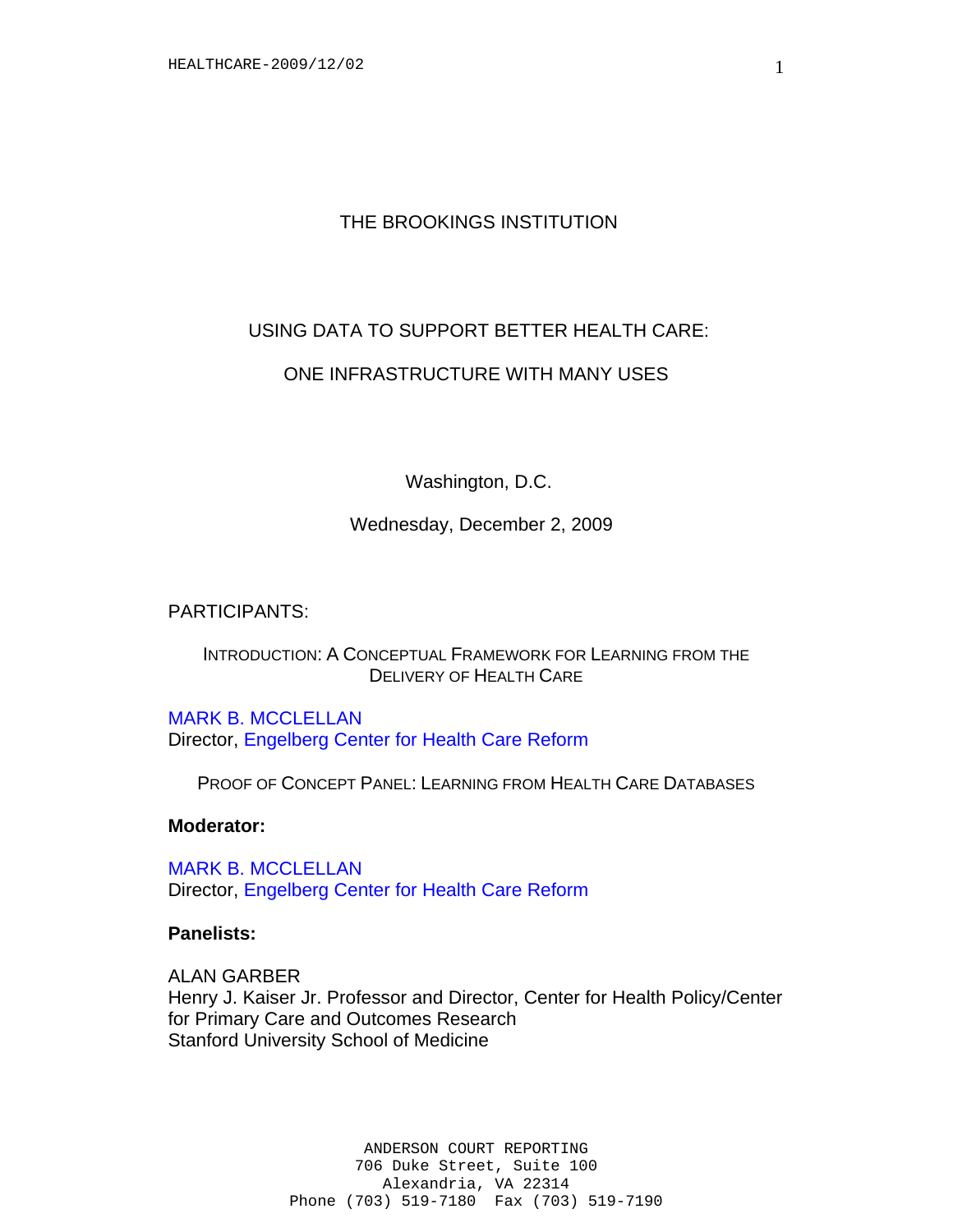L. ALLEN DOBSON JR. Vice President for Clinical Practice Development Carolinas Healthcare System

RICHARD PLATT Professor and Chair, Department of Ambulatory Care and Prevention Harvard Medical School and Harvard Pilgrim Health Care Institute

#### PANEL DISCUSSION: THE HHS ROLE IN CREATING A LEARNING HEALTH CARE **SYSTEM**

CAROLYN CLANCY **Director** Agency for Healthcare Research and Quality

DAVID BLUMENTHAL National Coordinator for Health Information Technology U.S. Department of Health and Human Services

JANET WOODCOCK Director, Center for Drug Evaluation and Research Food and Drug Administration

SUMMARY AND NEXT STEPS:

MARK B. MCCLELLAN Director, Engelberg Center for Health Care Reform

\* \* \* \* \*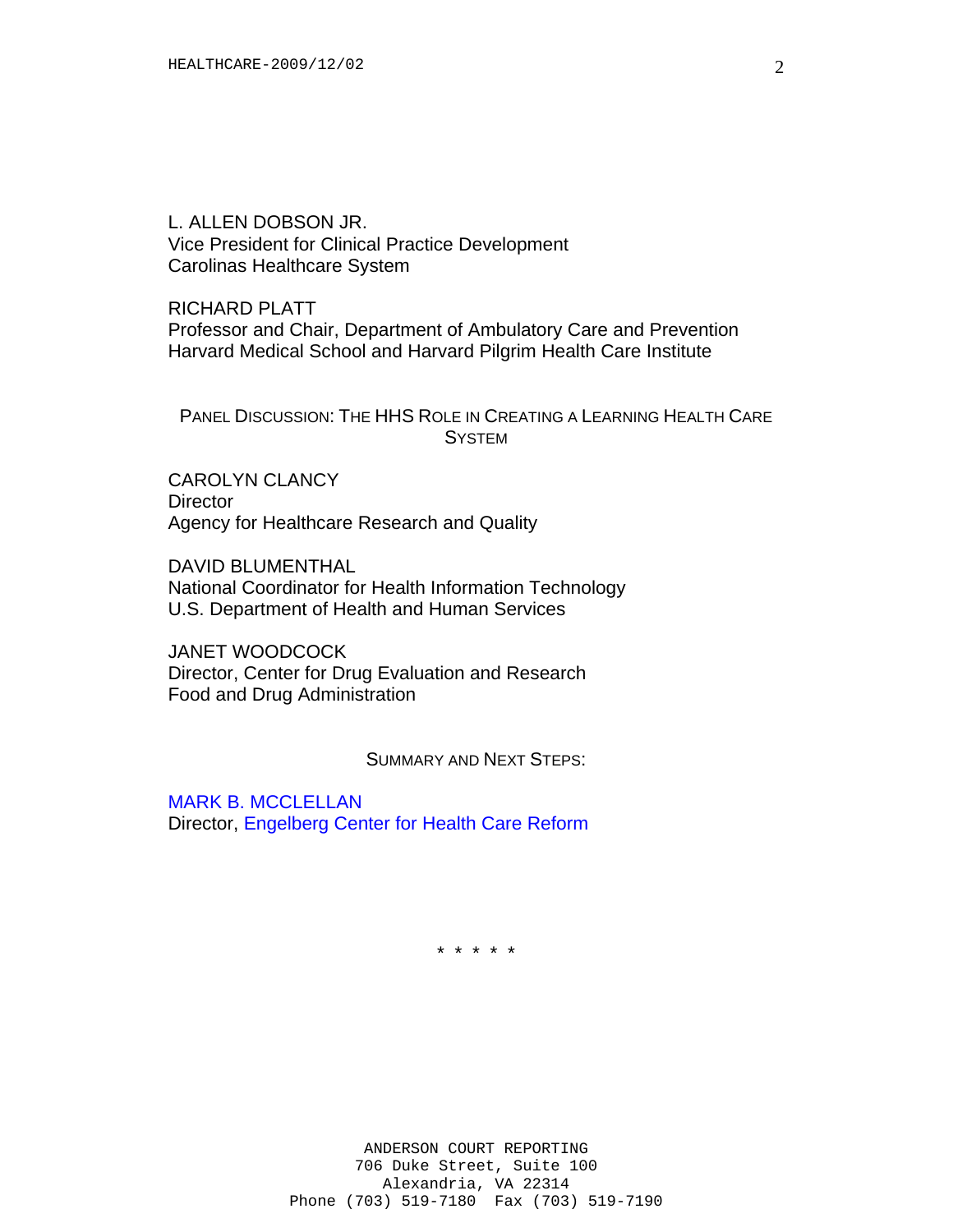#### P R O C E E D I N G S

MR. McCLELLAN: Good morning, everyone. We're going to get started for our event today on Using Data to Support Better Health Care. I really want to thank all of you for getting up early and joining us today. I also want to thank all the people who are joining us online for our simultaneous webcast.

I'm Mark McClellan. I'm the director of the Engelberg Center for Health Care Reform here at the Brookings Institution. This is an important and timely topic on using data to support better health care. It may not sound like the most important topic with all the debate about public options and subsidies and deficits, but as I hope you'll see during the course of the presentations today, this topic is absolutely essential to learning how we can make our health care system work better, and so it's probably the most important piece for getting to a health care system that's more sustainable and consistently delivers better quality care.

Before I start, I'd like to recognize the generosity of the Robert Wood Johnson Foundation for supporting this event for their ongoing support of the High Value Health Care project here at the Brookings Institution, and I'd like to again thank all of you.

This is designed to be an interactive event. Following each of the panel discussions, we're going to take questions from each of you.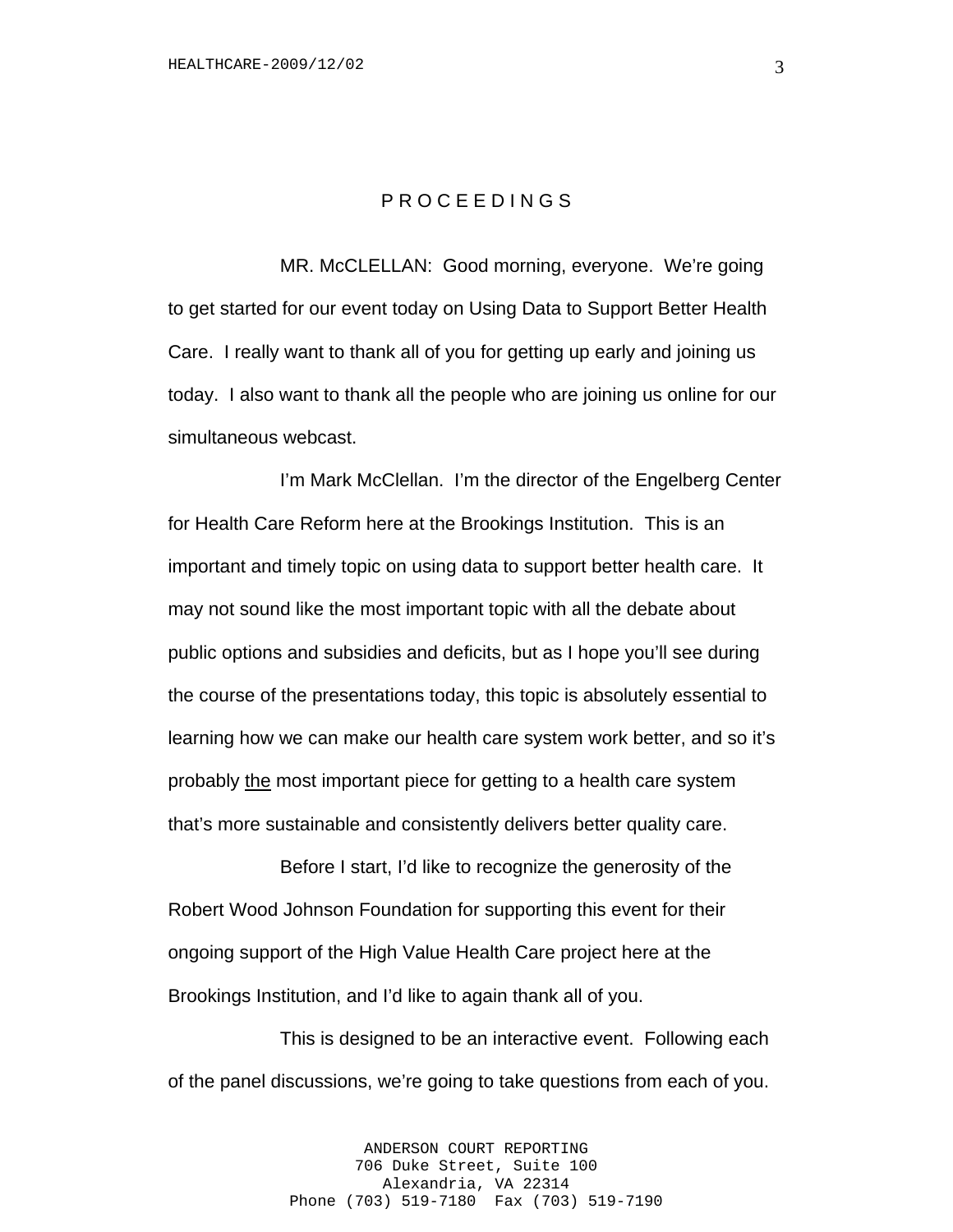If you've got a question, please raise your hand and we'll get a microphone out to you. If you're viewing on the webcast, you just need to submit your question online.

And I want to remind everyone that this meeting is being recorded and is being webcast live, so everything we're doing here is on the record.

What I'd like to do to begin with is start some of the -- is provide a framework for what we're going to discuss today, and that's how we can learn from patient care data. We widely recognize that we need to be doing a better job of improving quality and lowering cost through better information available when people are making health care decisions.

The advantages of better electronic information available at the time of patient care include reduced duplication of services; avoiding those duplicates of lab tests or imaging procedures; more personalized care so if a patient shows up at a specialist or at a different emergency room from where they usually receive care, it won't be such a big loss in terms of having the relevant information on what that patient's history is and what that patient needs, and that all leads to better decision making. It can all lead to quality improvement and patient care. That's why an underpinning of every major health care reform proposal is more reliance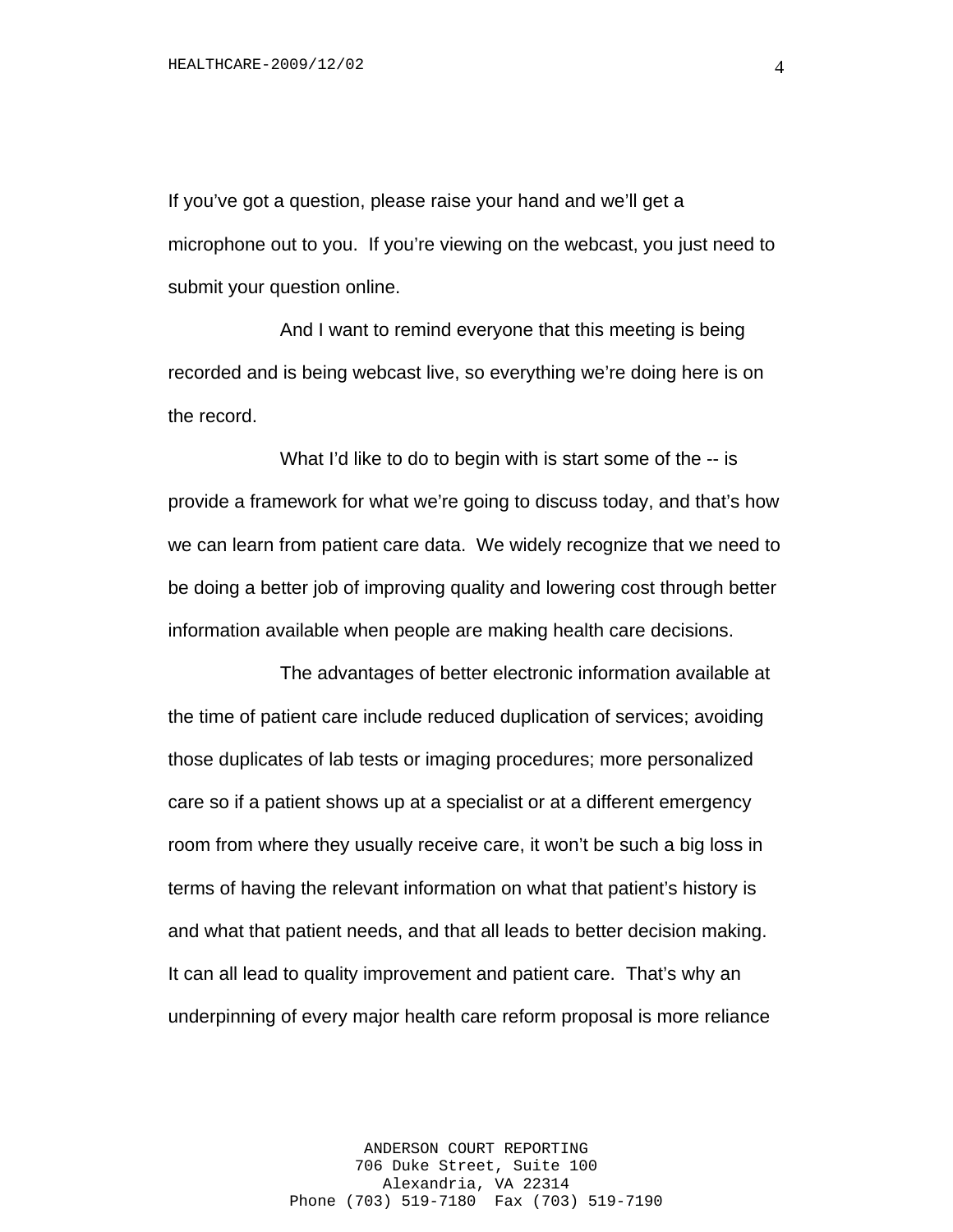on a more effective electronic data system for helping to deliver patient care.

But what's important to remember is that better data for patient care also provides a stronger foundation for evidence to improve care for groups or populations of patients. This gives us an ability to understand patterns of treatments that are being received. It would give us an opportunity to learn more about outcomes, including adverse events, complications, experience with care. It gives a better opportunity to learn about the costs of different kinds of treatment options -- different approaches to delivering care. It's the foundation for better evidence on how we can actually improve patient care at the level of populations of patients. So, individual data can support individual decision making. Better use of that data in an aggregated fashion can help drive better decisions for all patients.

Now, this is not a new concept. This is something that has been recognize by many of the leaders in this room and by the Institute of Medicine and a series of reports and activities around a learning health care system, for example. They've emphasized that it is possible or should be possible to generate and apply better evidence for making health care choices by providers and patients through the kinds of process that I've been describing viewing the use of data that is developed in the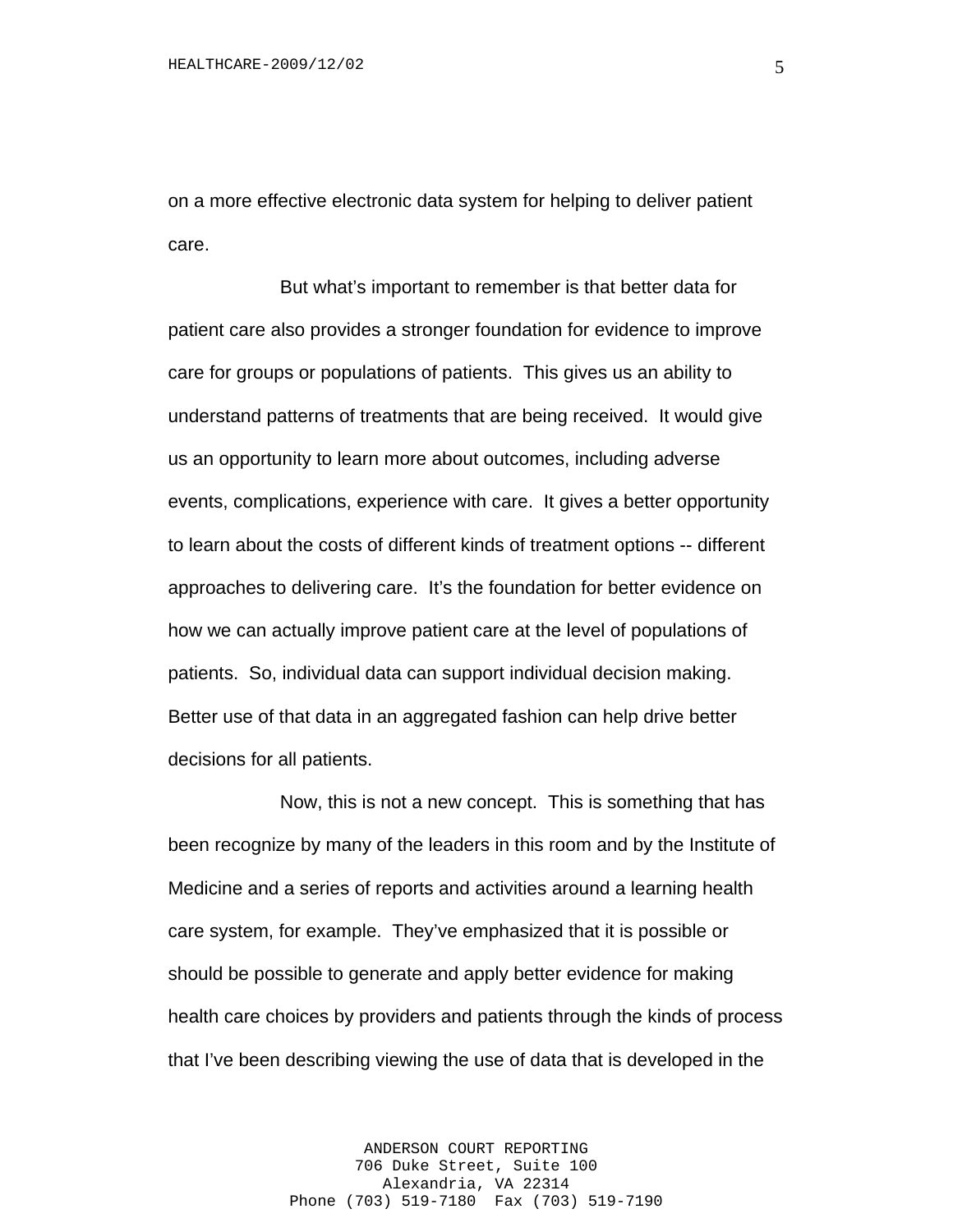course of delivering care as a natural outgrowth of patient care that can help to promote innovation, quality, safety, and value in our health care system. And this is also something that's being done now, as you'll hear about more this morning, in the area of drug safety surveillance and the areas of measuring quality of care and reporting on it to help lead to better decisions by patients about where and how to get their care in the area of effectiveness research, in public health reporting, in many other uses. We are starting to develop better evidence from the actual delivery of patient care.

There are a number of examples of the kinds of questions that relate to these issues, like how do doctors' performances compare with others in the region? What are the best opportunities for improving care in our own institution where evidence developed from individual patients put together can help us understand how to make better decisions both as patients and as health care providers. In the area of patient safety, questions about whether particular drugs have unknown or at least not well-defined, important side effects or complications; whether the H1N1 vaccine has an acceptable safety profile in the area of effectiveness research. What about alternative approaches for therapies, like different ways of doing a colonoscopy? What about different policy approaches, so not just questions about particular medical technologies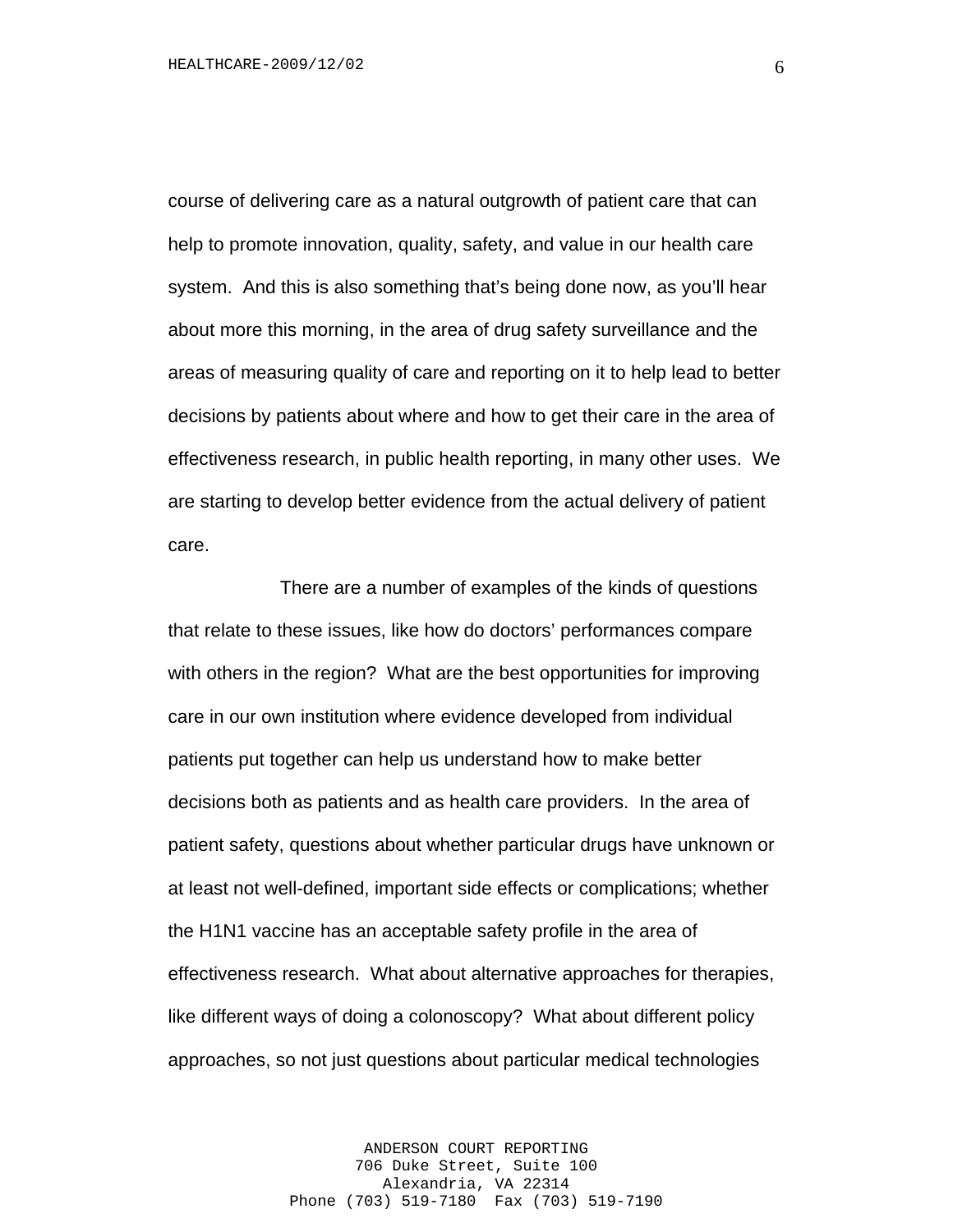but if we change the way that we pay, if we provide support for a medical home, does that actually lead to better outcomes and lower costs compared to alternative policies that we might implement? All of these benefit from putting together data across multiple patients to help answer questions about evidence on quality, on safety, on comparative effectiveness. And so a very important question as we're making investments in health care reforms and making investments in our health care infrastructure is how can we best use the emerging electronic information systems to support all of these different evidence uses of patient care data effectively and also securely in a way that protects patient information and confidentiality? What kind of infrastructure is needed for these sort of steps?

Well, there are -- it's important to remember as we approach all of these different kinds of evidence questions that there actually are fairly similar data needs in many respects for all of these uses.

For questions about safety, it's important to measure the treatments that are provided, the outcomes, the potential patient-level confounders that could also affect outcomes in a well-defined sample of patients, a well-defined population of patients.

For effectiveness research, it's important to get the same kinds of information on treatments and outcomes and patient factors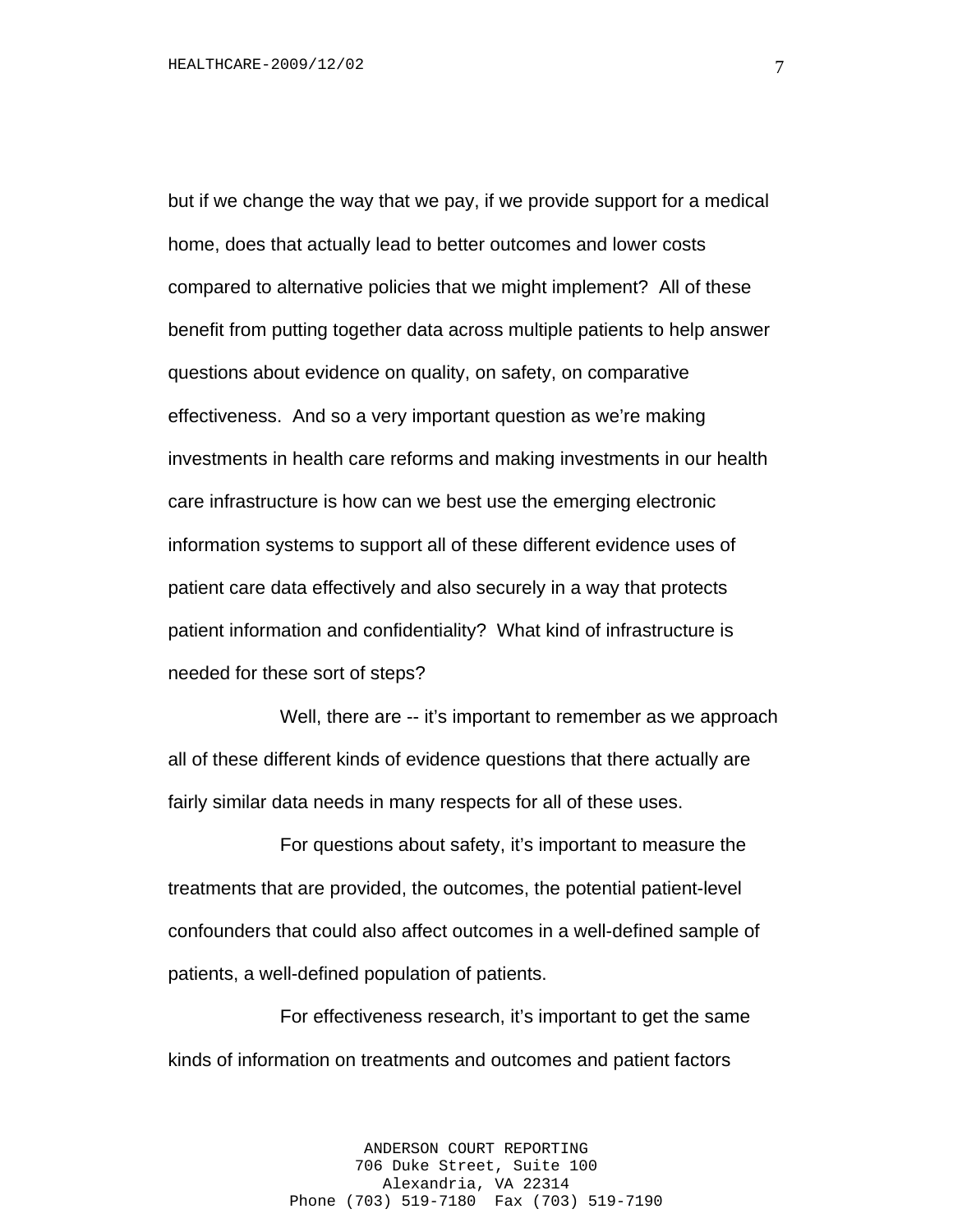influencing those treatments and outcomes, as well as on alternative treatments. And in evaluating quality of care, again it's important to understand care processes, treatments, outcomes like resource uses, resource use and cost, data on patient confounders, or risk adjustment data.

For a broad population of patients it's same kinds of data in all of these cases. And much of these data can be developed from systems that are now used to provide patient care, and looking ahead as these systems get richer, the potential for pursuing these kinds of evidence questions can potentially get even better. Right now there are many types of data systems used for patient care decisions for individual decisions about particular patients -- data like information from insurance systems, claims data which have the advantage of being a fairly welldefined population, including a broad range of services from a broad range of providers, basically, everything that's covered in the health insurance plan and it's all linked together at the patient level. As health insurance becomes more sophisticated, these insurance plan systems are increasingly relying on clinically sophisticated data as well, like lab results and things like that, not just administrative claims. Also data from increasingly sophisticated health care provider information systems -- so hospital systems, outpatient systems, physician office systems, which

> ANDERSON COURT REPORTING 706 Duke Street, Suite 100 Alexandria, VA 22314 Phone (703) 519-7180 Fax (703) 519-7190

8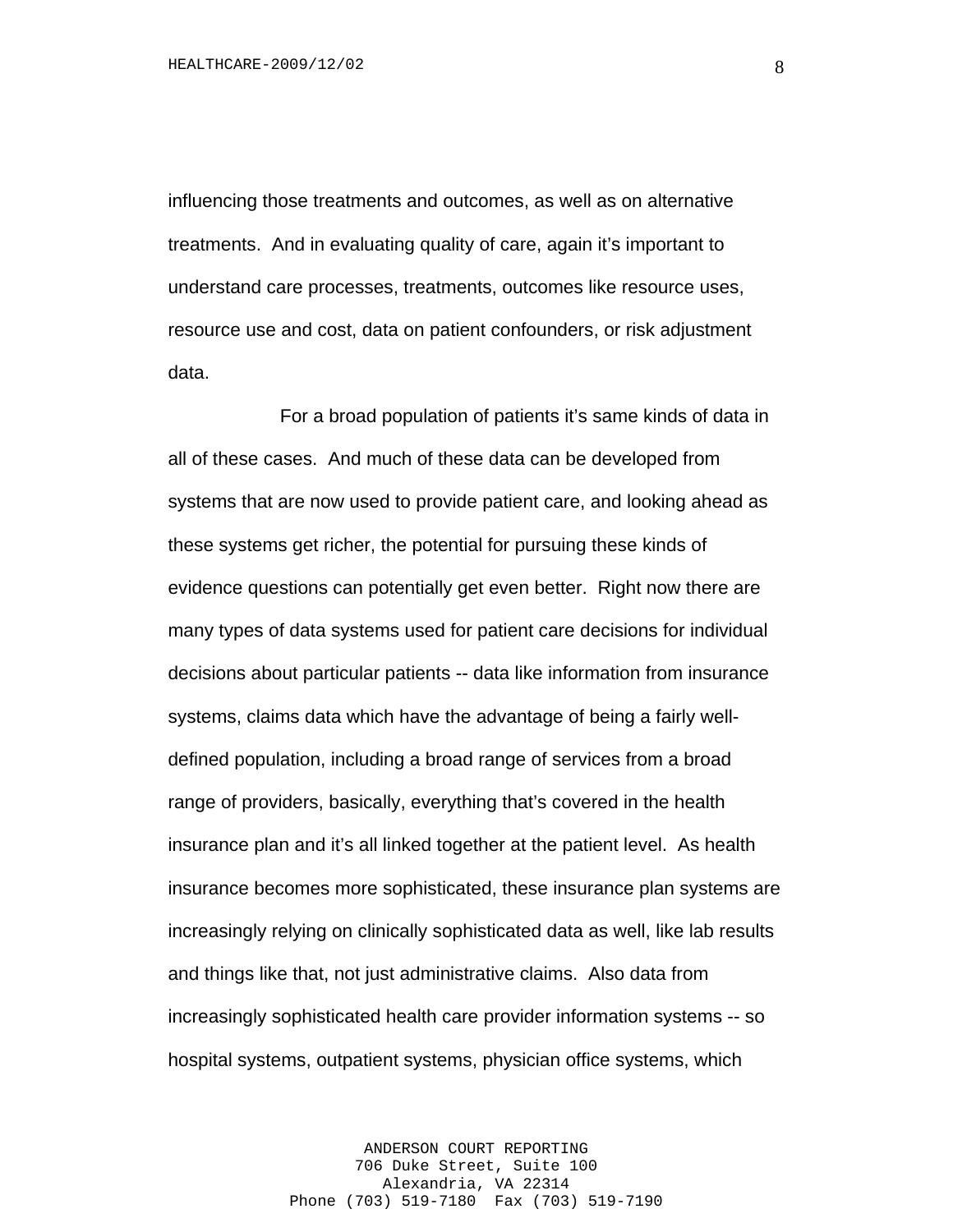increasingly are being linked to other types of data to provide a better picture of care for the health care providers that are making decisions for particular patients. And of course a lot of growth in the use of electronic medical records now and projected over the next few years, which includes detailed clinical information and increasingly also integrating patient data from some of the sources that I've talked about. In fact, many providers are using registries both for research purposes and for supporting patient care; information on groups of patients, such as all the patients in a practice with diabetes that captures data explicitly from multiple sources to try to support better decision making to make sure patients aren't missing lab tests and abnormal results or undesirable clinical complications are being followed upon quickly. Lots of data being used for patient care that's increasingly sophisticated and increasingly integrated.

If you think about moving beyond the level of individual patients, though, to summarizing these data, you get to being able to answer the kinds of questions that we've been talking about this morning around issues like quality of care and safety and comparative effectiveness of treatments. This kind of information on treatments, on clinical outcomes, on resource use and cost can be put together, not at the level of the individual patient -- you know, what matters for these kinds

> ANDERSON COURT REPORTING 706 Duke Street, Suite 100 Alexandria, VA 22314 Phone (703) 519-7180 Fax (703) 519-7190

9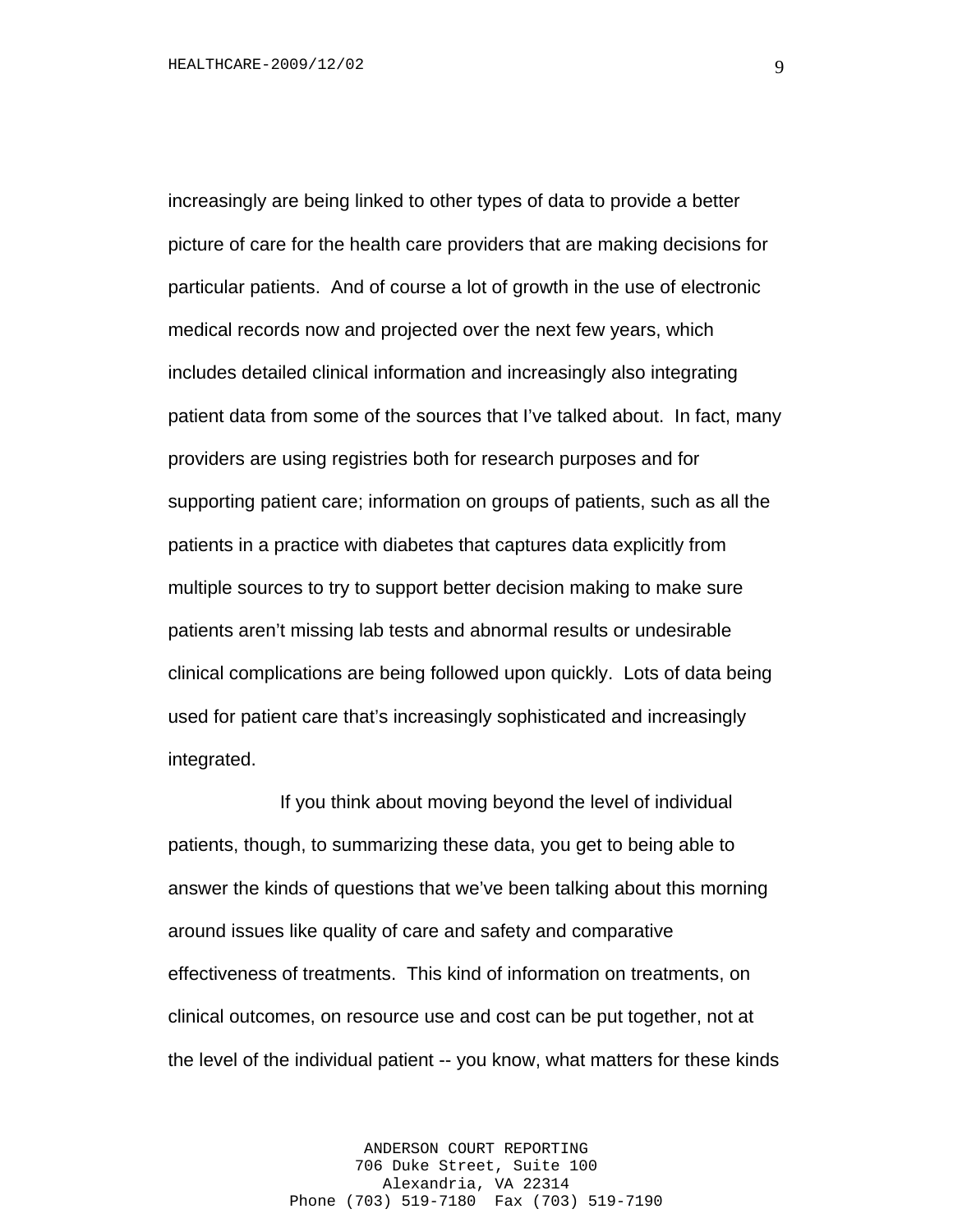of evidence questions isn't so much was Mrs. Smith treated by Dr. Jones last Tuesday for her diabetes but how many patients like Mrs. Smith were treated; what were their treatments; what were their results; what were their costs -- using things like age and sex and disease co-morbidity to group patients together, provide a better understanding of how patients with different kinds of characteristics, how groups of patients with different kinds of characteristics are treated and what the consequences of those treatment decisions might be. In fact, most of the evidence needed to develop better ways of improving care involve summary data, not the individual identified patient information.

So, for answering questions like, for example, does Vioxx increase the risk of a heart attack, the primary kind of information that's needed is not information on each patient like Mrs. Smith but how many patients like her were treated with a particular drug like Vioxx or another set of treatments and what were their results -- population-level results that need not identify individual patients, and this is a common thing that goes across all of these types of evidence development areas and quality, safety, comparative effectiveness research.

Now, there is certainly individual-level data that are needed for making the right decisions for individual patients whose information is contributing to these broader population data sets and this broader ability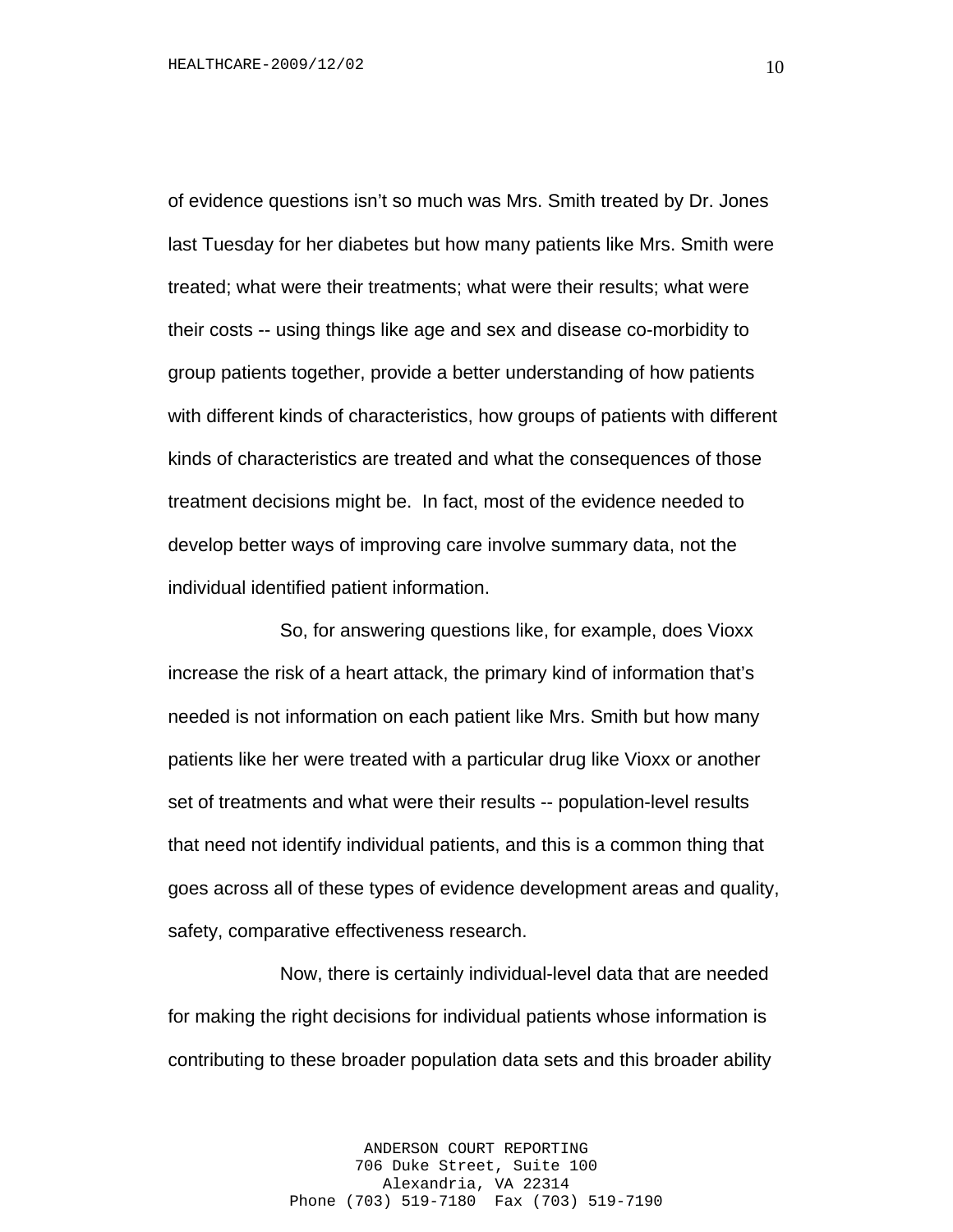to try to learn about -- to get insights about quality and safety and effectiveness and other issues from the care of individual patients. For example, doctors certainly are going to want to know which of my patients needs interventions to achieve better diabetes control -- what are -- for making a decision about which treatment is best. Individual patient preferences are really important, and so I want to make this distinction between de-identified data or aggregated that is what we primarily need for evidence from identified data or individual data, which is what we need for patient care.

There is some connection between the two, for example, to confirm that a patient really does have a serious complication from, say, the use of a vaccine. It may be necessary to go back to the individual patient records, which does create the need for using identifiable information, at least in confirmation in some cases, but I want to make this distinction between data for patient care, which is behind local firewalls, which is used for operations of care and payment and improving decisions at the individual patient level from this aggregated data that can be used to make -- to reach conclusions about important policy issues related to better medical evidence. And, again, improving health care while improving patient care does not generally require sharing identifiable data. It's the difference between decisions for individual patients from the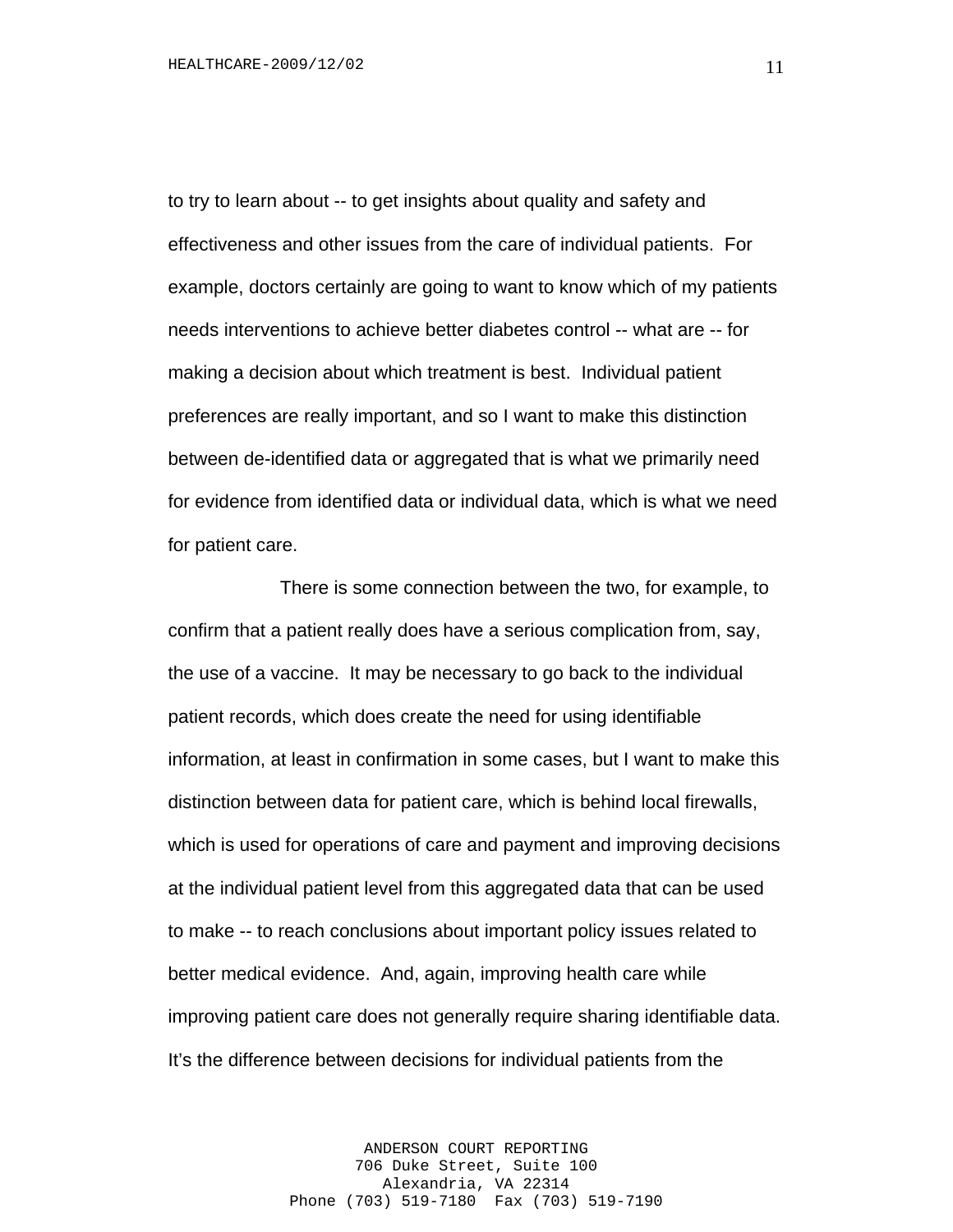importance of pulling together this aggregated information that can help us understand better ways to deliver care.

We're using wires, we're using within particular institutions boxes of shared data, we're using data clouds of identifiable information to help improve individual patient decisions, but for purposes of these policy questions, these better evidence questions, what really matters is having the ability to use summarized or aggregated data.

And that does mean some work. It means having common models for organizing and summarizing these data, standard terminology for getting information from individual sites and individual types of patients in a consistent way -- and you'll hear more about that from our coming speakers in just a few minutes.

This is a challenge today, even though there is, I think, a great potential to learn more, especially as we become a more electronic health care system, to learn more about questions of quality and safety and better evidence on effectiveness of treatments. It does require overcoming a number of obstacles related to coordination and consistency.

One way to do this is to try to set up a very large project that pools a lot of individual data and use that pool data as a basis for analysis, but there are some real obstacles here, such as the participating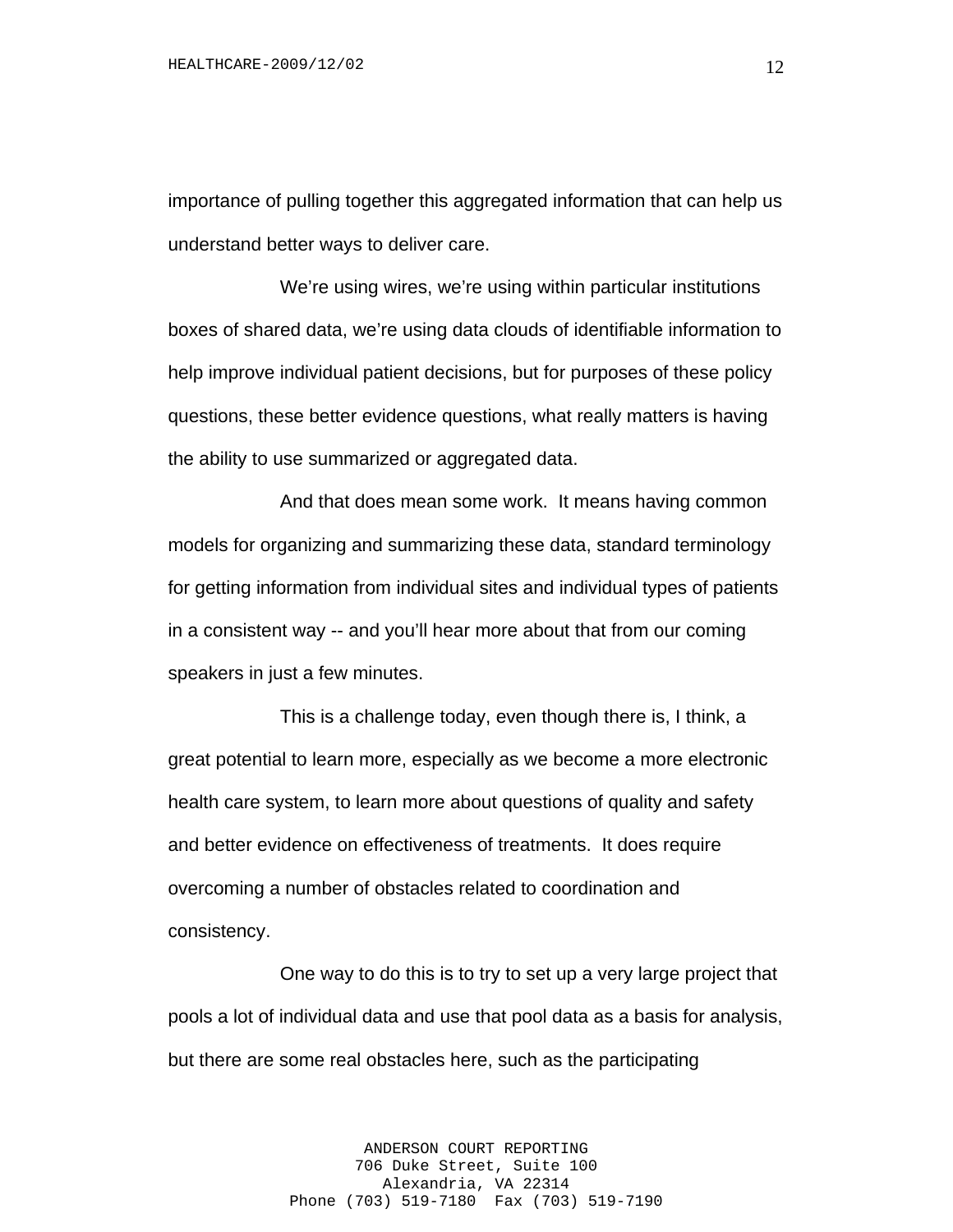organizations being reluctant to contribute identifiable information on their patients because of concerns about confidentiality and data security, and even if you put these data sets together from different sources, they may not be consistent, even if they're following the same standards, even if they seem on the surface to be about the same kinds of problems, like diabetes or particular treatments. They may be coded or recorded in electronic data sets in different ways. And it requires a significant central infrastructure. And if you're going to do this, it may be difficult to apply to multiple uses, like safety questions and effectiveness questions and quality-of-care questions.

On the other hand, there have been a number of efforts launched in recent years that are more based on combining the aggregated data, not individual level data on patients. That stays behind organizational firewalls, but combining the summary information which is not identifiable but that can be used to get at these important underlying policy questions. Again, it's not data on whether Mrs. Smith went to Dr. Jones; it's summary information on how many patients like Mrs. Smith did doctors and a whole set of different institutions have, and if that information can be combined -- aggregate information can be combined in a consistent way, well, then you can get the advantages of a large data set without actually having to pool identifiable and potentially sensitive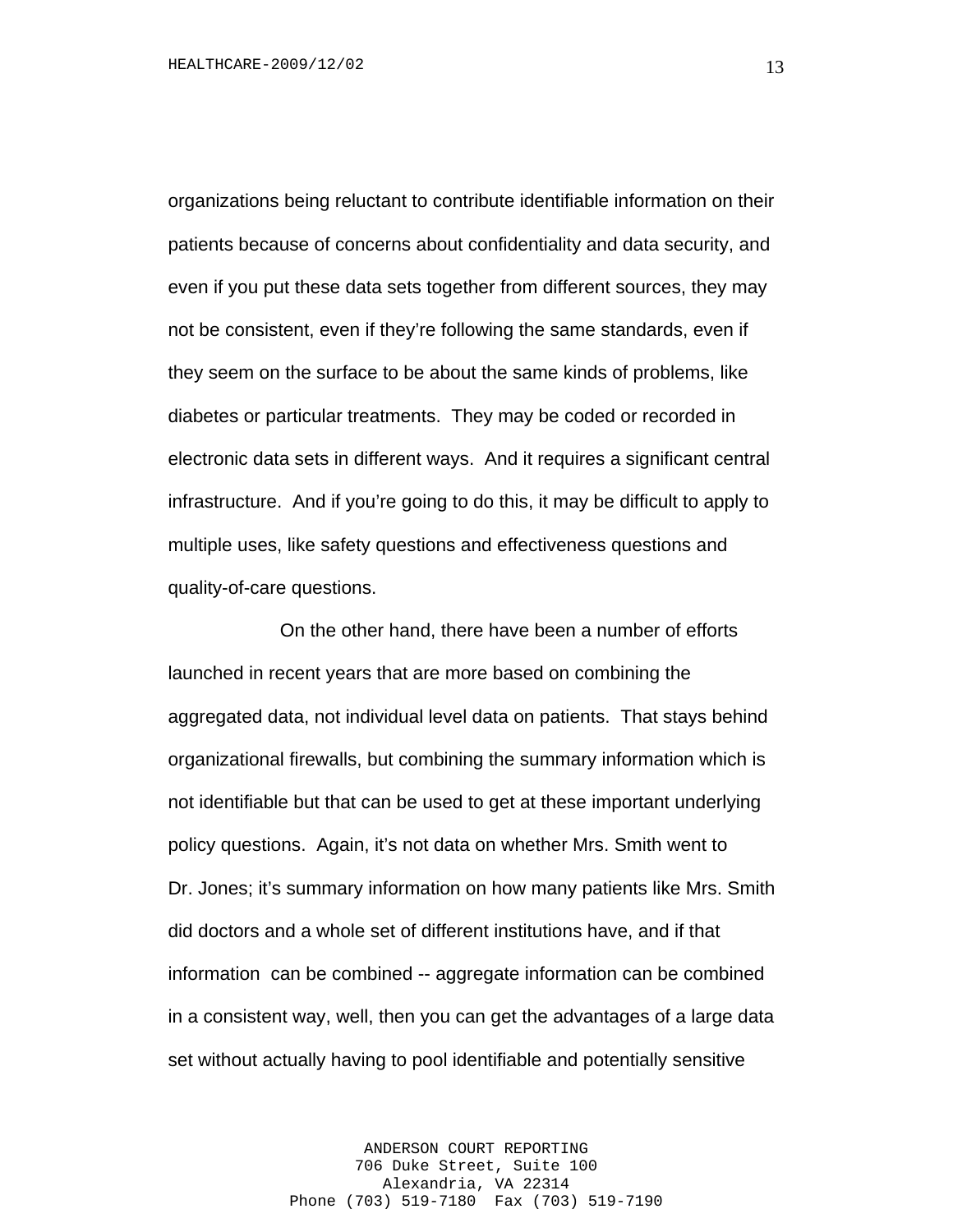individual information. And it also keeps all of the participating institutions actively involved in trying to make sure that their data are in fact consistent.

There are a lot of examples of these activities underway now and a lot of examples to make these collaborations more powerful to the extent that they only involve one institution or one payer's data or one type of use of data. These are going to be less powerful. They won't be as powerful in detecting safety signals. They won't produce as precise quality measures. They may produce inconsistent results, because they involve different populations or differences in methods, all of which are very difficult to understand without an effort to coordinate and support these kinds of activities. So, a very important question is can these kinds of efforts to learn from our health care system by pooling together summary data more effectively? Can they be better coordinated? And how can that lead to more compelling results?

There are multiple obstacles to developing this kind of evidence quickly in our health care system even as we're becoming more electronic. Issues about access to the data, even if it's summary data that's not identifiable for patients -- what information; what uses; under what conditions; making sure that privacy and security concerns, which are very important, are addressed; providing incentives for participation in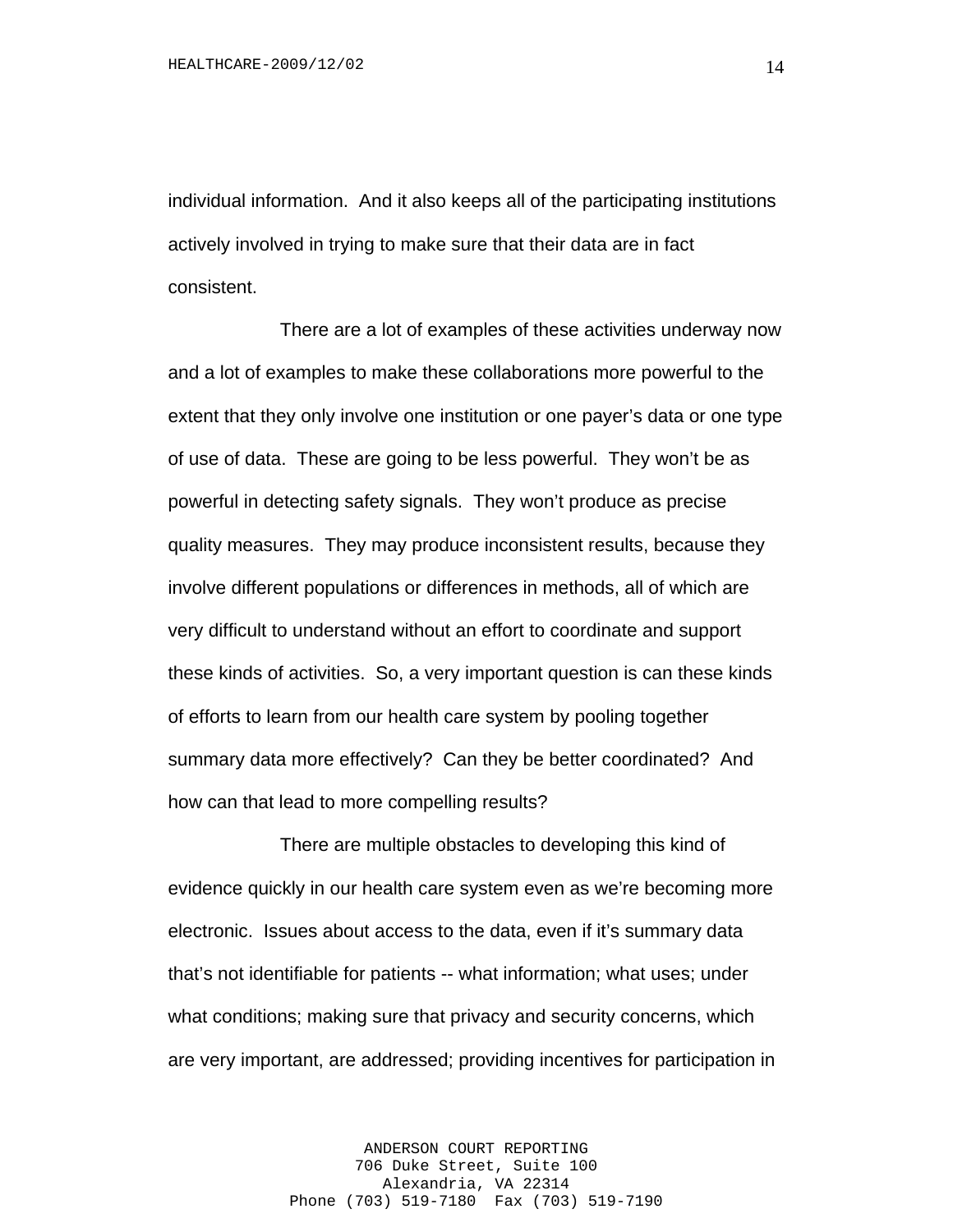the data summary system. It's very important, for example, to support better decisions at the individual patient level. Ideally, the way that we pay for health care and where we might pay more under health care reform for better quality care as opposed to more services would also reinforce providing data that shows that care is getting better at the individual level by showing the summary information from a broad set of patients are getting results overall, that we're reducing the rate of complications for diabetes and patients like Mrs. Smith and paying more for that kind of care and paying more for providing the kind of summary data that come out of.

We need consistent methods for reaching conclusions, and that doesn't mean just between different sites that may be contributing data on, say, questions of patient safety, but also consistent methods across studies of safety and study of quality that may involve similar patient populations and similar treatments. And, of course, since these - as you'll hear more from Alan Garber in particular -- since these studies are often based on -- or generally going to be based on observational, nonrandomized patient populations, avoiding biases like from unmeasured confounding factors is very important as well. So, a lot of obstacles to making this kind of learning health care system work but of a lot of opportunities as well.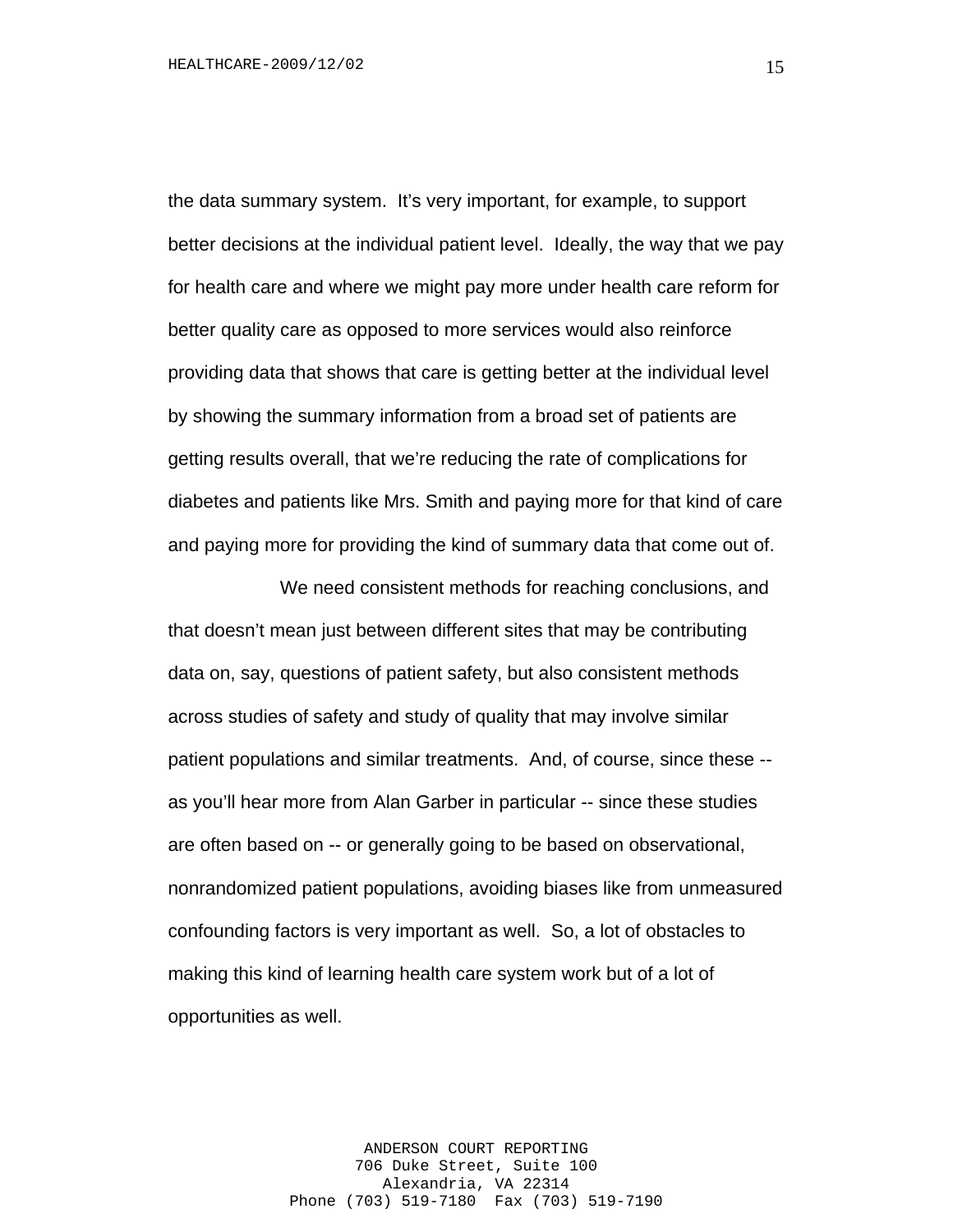So, moving forward, some issues, which I hope we'll have a chance to discuss further in terms of learning from health care data at the individual level that's aggregated or combined up to the level of populations of patients is can we define the important questions and how questions may have common elements across different kinds of uses. For example, defining the kinds of treatments and outcomes that are relevant to safety questions related to drugs used in diabetes care may help us do a better job of understanding patterns of care that are relevant to quality of care and effectiveness of different types of practices for diabetes as well.

Identifying sources. There are a lot of efforts underway, as you'll hear, for using aggregated data for questions related to safety. There are efforts underway for using aggregated data related to quality. Can we put these kinds of environments together in a way that enables us to answer both types of questions more effectively? Can we develop and apply consistent and effective best-practice methods when we're summarizing data and analyzing these kinds of de-identified data. Once again, there are likely to be some common insights from questions on safety, questions on quality, questions on evaluating effectiveness, questions on evaluating public health issues.

And how can we best support these efforts? Can we align the incentives and support from improving patient care? These individual-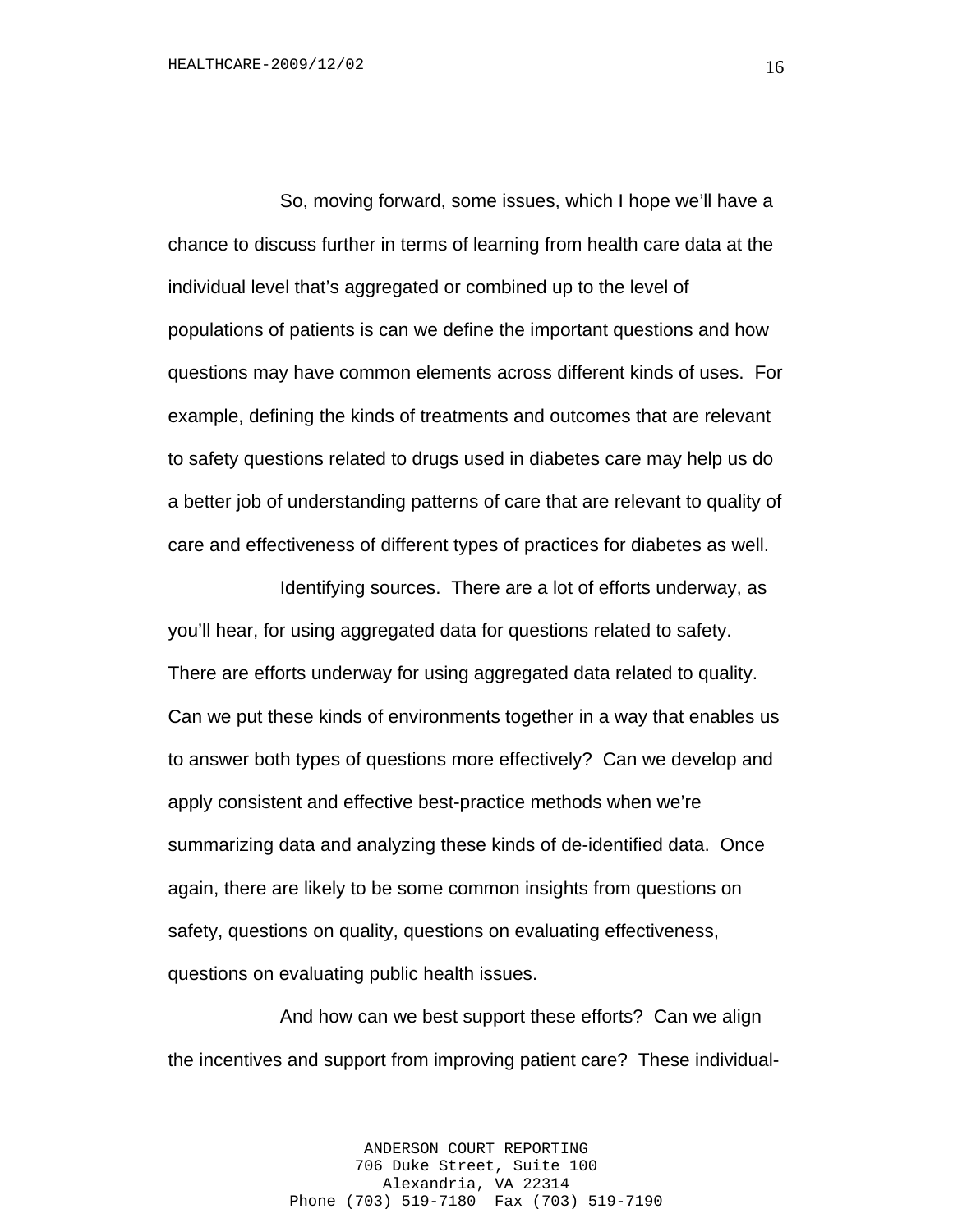level decisions -- for example, the upcoming payments for providers to use health IT to support the care of their own patients -- can we align that with incentives to support efforts to improve the evidence? For example, paying for better quality care is a key issue in health care reform. Well, it may be the case that the so-called meaningful use payments for health IT could be very well aligned with payment reforms that are aimed at the consequences of meaningful use of health IT, and that's better results for a population of patients being cared for by physicians. Again, it's about putting this all together.

And, finally, I think it's important to emphasize that we view this at least as a step-by-step process. There are many uses of data now. There are many different efforts underway to try to develop better avenues and to try to improve care at the individual patient level. Can we take at least some limited steps towards pulling together common elements of these multiple uses to build up to longer-term progress.

So, those are some of the issues that we want to cover in our discussion this morning, and I'd like to move right to our first panel discussion to provide a little bit more concrete context and a little bit more meat on the bones for some of these themes, and that includes three panelists who we'll hear from right now, and that is Dr. Allen Dobson, who's joining us from North Carolina.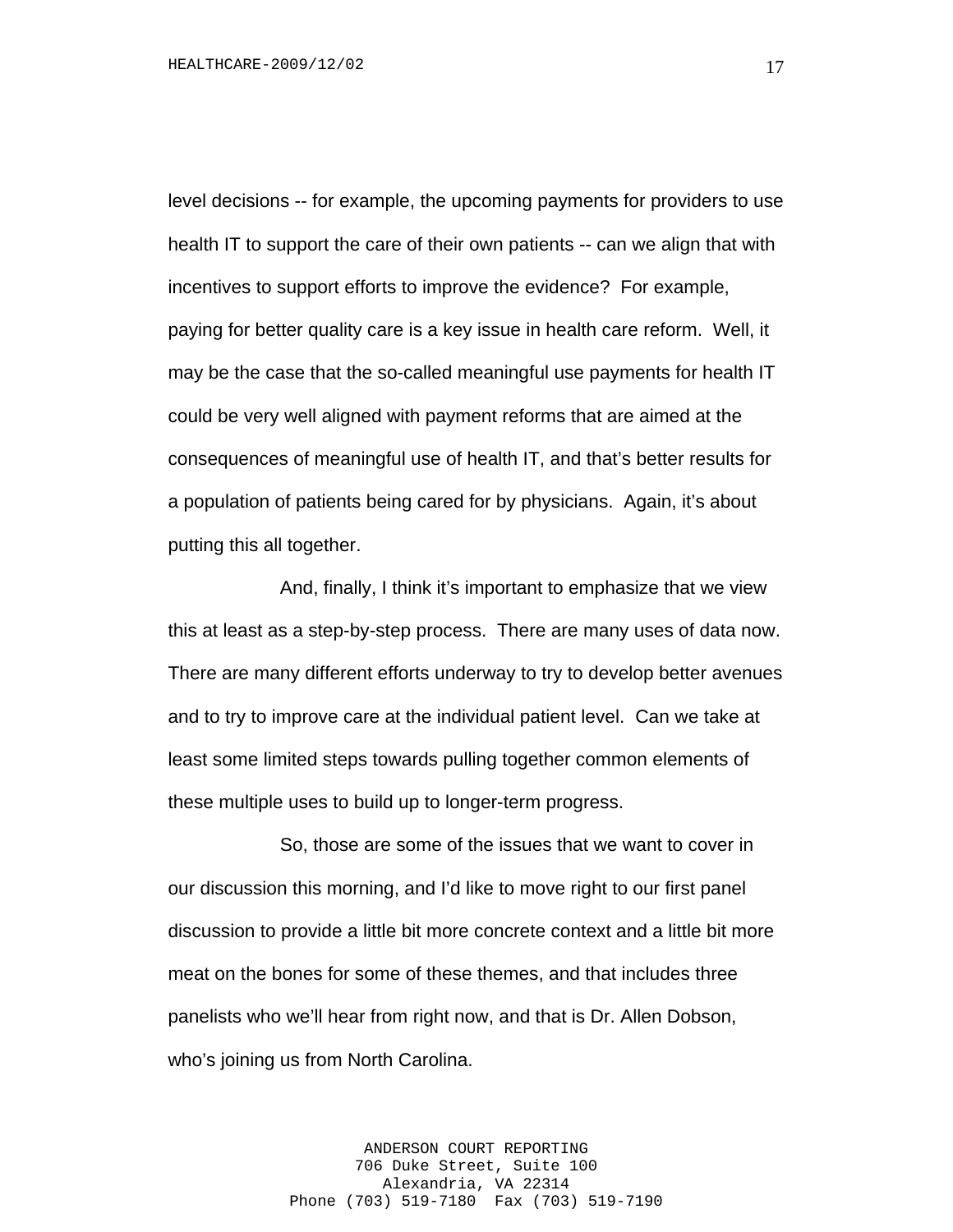Sorry, Allen, I seem to have gotten my notes a little bit out of order, but if you could come on up along with the other two panelists, as well as Dr. Richard Platt from Harvard Medical School and Harvard Pilgrim Health Care. Dr. Dodson is going to talk -- and Dr. Alan Garber from the Department of Veterans Affairs and the Center for Health Policy at Stanford University. Dr. Dodson is going to talk about some applications in North Carolina related to improving quality of care; Dr. Platt is going to talk about the infrastructure needs for medical product safety surveillance, some of safety issues that I alluded to earlier, and Dr. Garber is going to talk about data and infrastructure needs for comparative effectiveness research. After they give a brief overview, we're going to turn to a panel discussion and hope to hear a bit about some of the common themes that are emerging from all of these areas -- along the lines that I was discussing in my opening remarks.

So, Alan, if I could turn this over to you. Thank you.

DR. GARBER: Thanks, Mark. It's a pleasure to be here.

Talk a little bit about application of data from a practical standpoint as far as moving the quality a forward, and I'd summarize in just -- it's a simple thing. It requires a uniform effort on behalf of the delivery system, the providers, and some use of some standardized data whether it's aggregated or individualized patient data.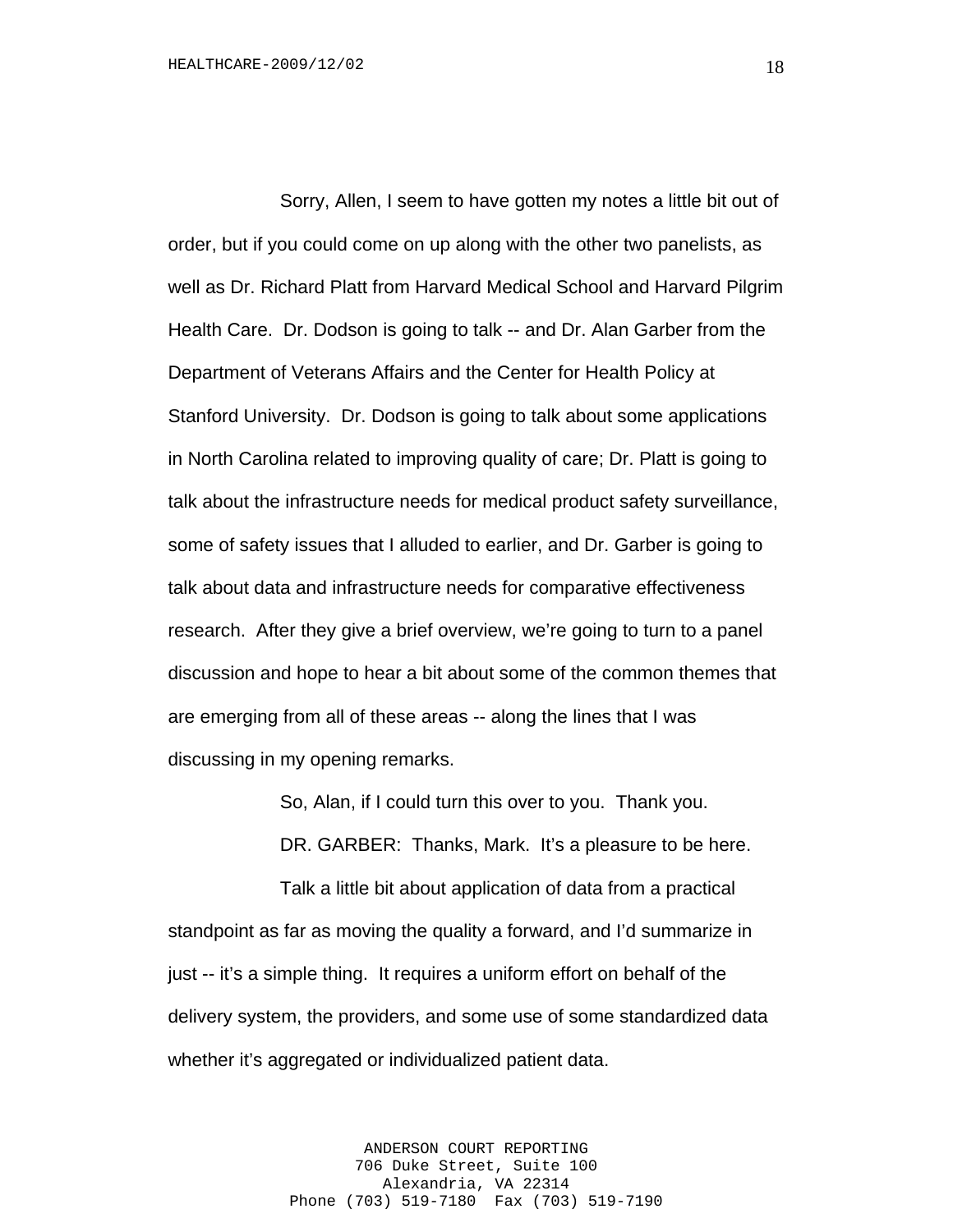And just -- we're talking about data, but, you know, I want to put in there that it really requires some uniform effort. It requires provider engagement, a commitment to do what's necessary at the local level and at the physician-patient level to really improve our delivery system.

Also we need to recognize that local health care delivery systems are very, very different across this country, and so we need to focus on what we can do at the local level and improve the coordination.

Also recognize that to really move quality forward, even with data it's going to require additional resources or at least reallocation of resources. If health system levels are, in the case of primary care, which I think it's going to be crucially important in dealing with chronic disease intervention that additional resources are going to be necessary to get the job done. And focusing changes broadly, if we can get an engaged workforce around responding to data and applied broadly across this country really can produce significant results for us over the next few years.

The key part is standardized data so that you can compare apples to apples, and that should be multi-payer. You know, it should be quality data that's all patients, and we can start with claims data, which is the most readily available, as we build infrastructure for a robust data system. But beyond that, it needs to be more -- it needs to be timely and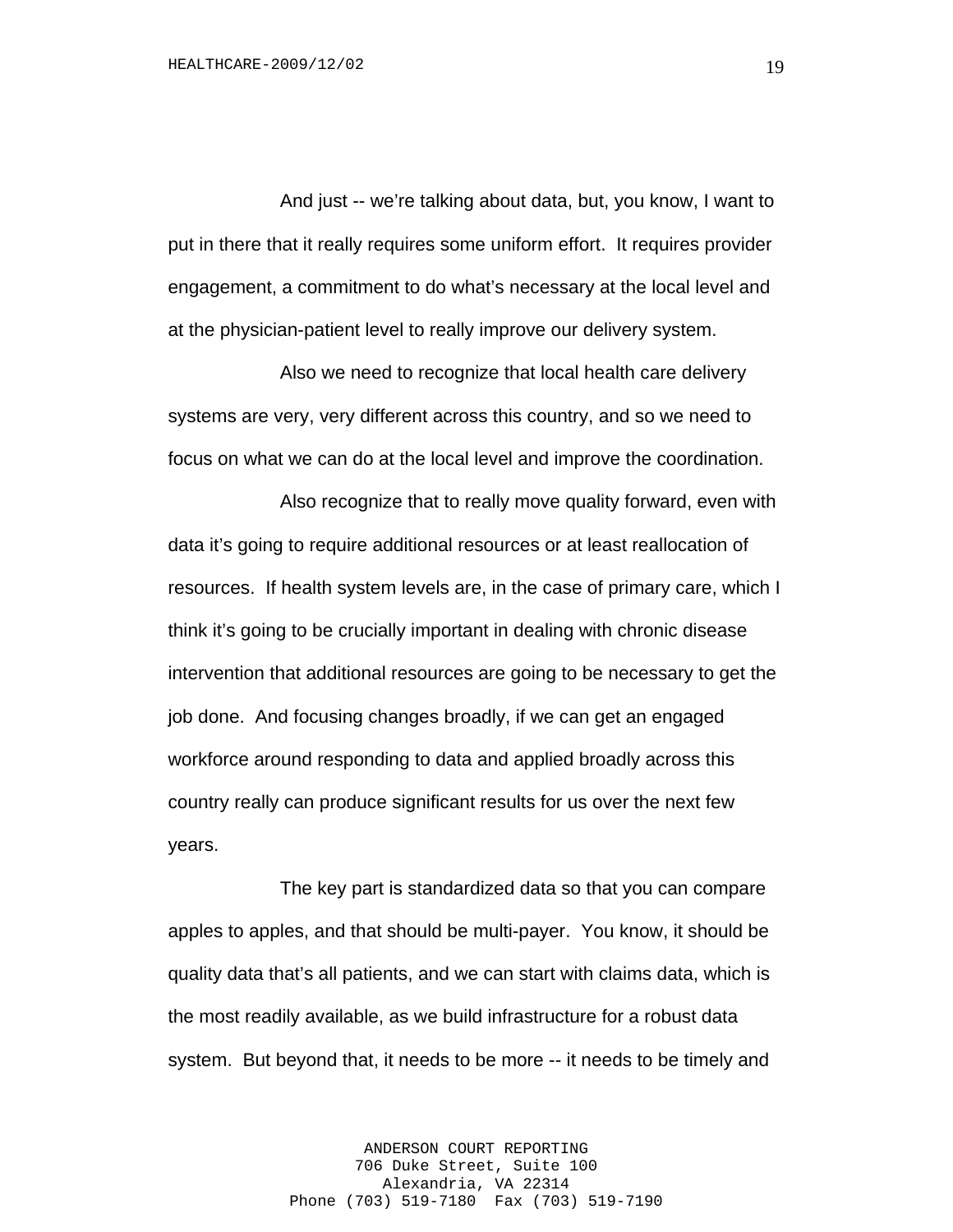actionable. In other words, we need to look at data but also be able to provide infrastructure to feed it back to the providers so that it can be actionable. It doesn't do any good to say that we only get it right 70 percent of the time if you can't tell which patient's needed additional care that didn't get it.

In North Carolina we use computing in practice-level reporting rather than individual physician-level reporting, and that's mainly because it's -- you know, the delivery system is really a team sport. And we talk a lot about that. It's also a limitation of the data we have, because we started in Medicaid doing this. The other part is transparency, which produces accountability. It produces a new level of competition not related to price or consumer choice but data around providers seeing who can be the best and move the ball forward.

Community care is the platform we've used in North Carolina to get collaboration among providers and use our data, and it's a statewide program. We started with Medicaid, but it focuses on quality, utilization, and cost-effectiveness. We have 14 networks. About 80 percent of all the primary care physicians, all the hospital health systems, and public providers managing a million Medicaid recipients, but we're now moving into -- because it is really is a delivery system model not a payer model, and we're moving to other populations.

> ANDERSON COURT REPORTING 706 Duke Street, Suite 100 Alexandria, VA 22314 Phone (703) 519-7180 Fax (703) 519-7190

20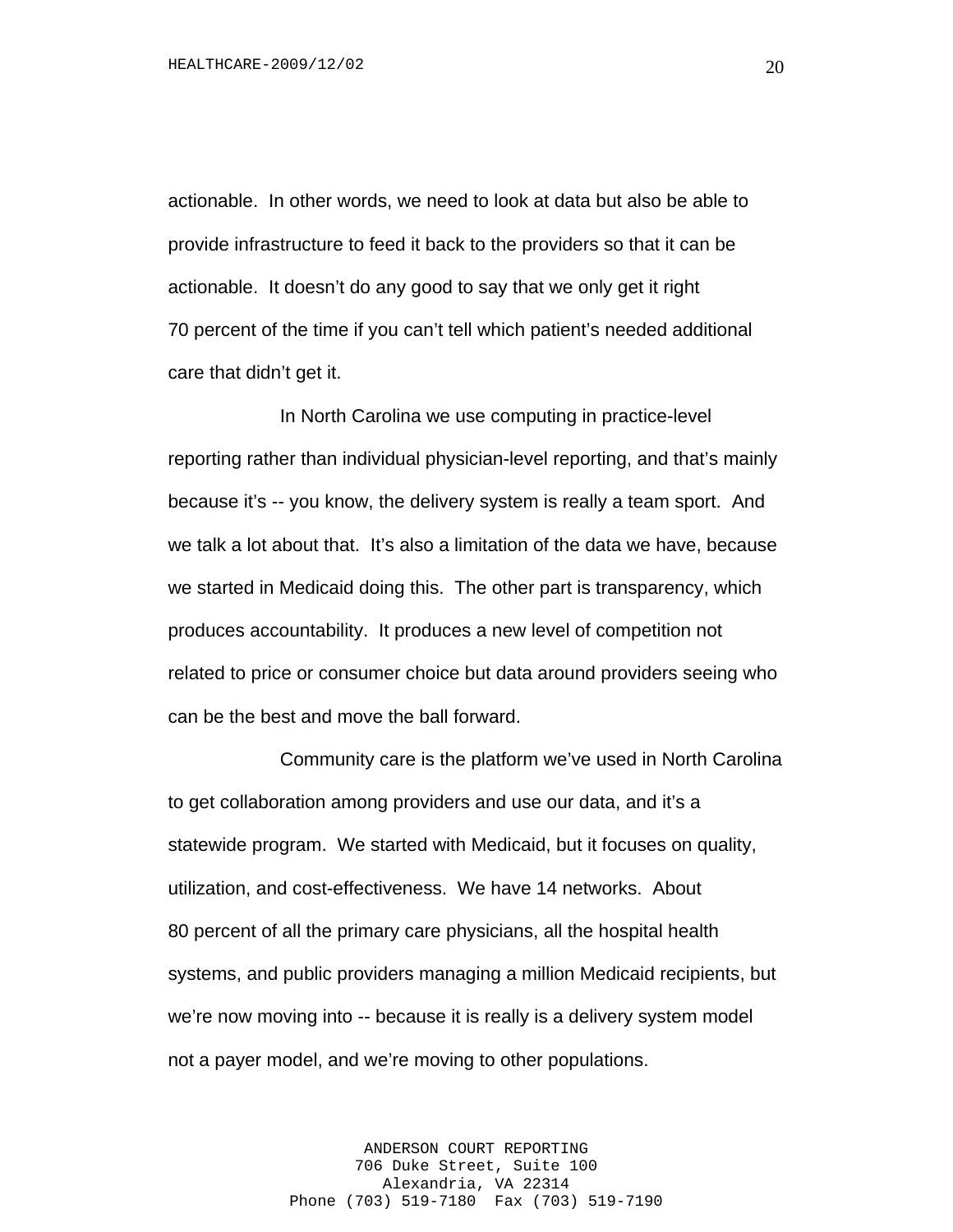We started with the major diseases that we saw in Medicaid -- asthma, diabetes, congestive heart failure. But one of the things I wanted to point out is that taking the Medicaid database, you can produce aggregate data, and we created a data center and we feed information back to each of our networks and then to each of our practices based on their real data. This actually shows average hemoglobin A1C values, because the providers wanted more specifics than basically a process measure -- did you do it or did you not do it. They wanted to know what the values were. But if you'll look across our networks, we have some networks who are doing very, very well in a Medicaid population, which is hard to manage, probably comparable to a lot of commercial populations in the country. So, we are actually seeing some improvements from that standpoint.

We've lowered asthma admission rates simply by using that data and feeding it back, so aggregating data, doing reports, and then feeding actionable items back to the networks and the providers in a way that they can act on it. We've lowered hospital admission rates, ED rates for asthma, and prove compliance for medications, and we're slowly moving diabetes cure forward.

The big thing is our providers want not only the aggregate data in the report cards, but they want actionable data fed back to the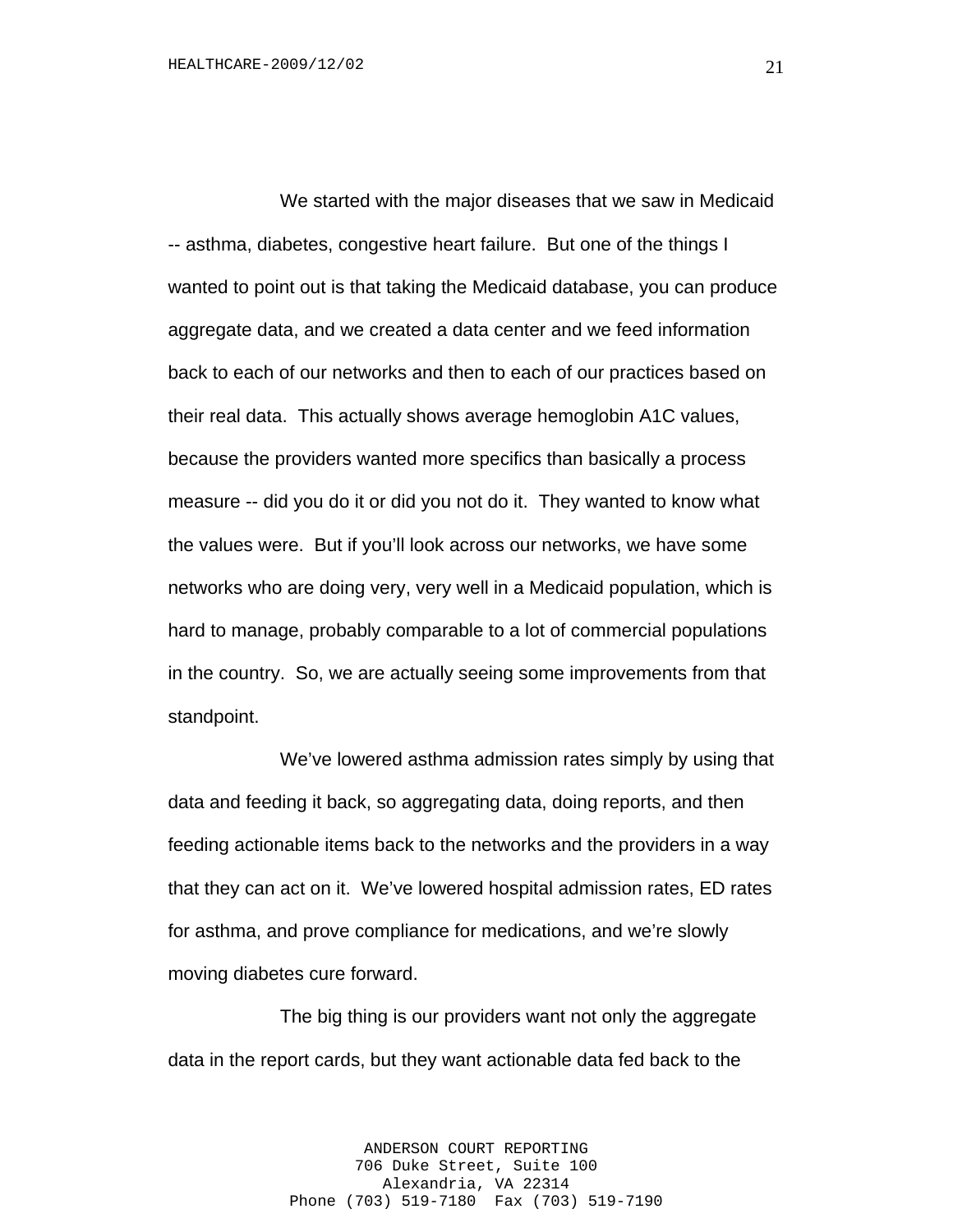networks practice levels. We're using that by, you know, giving them pharmacy claims, but the networks -- you know, a lot of them have taken it upon themselves to make an agreement with their local hospitals to have real live feeds on emergency room admissions and hospitalizations so that they can actually move the quality (inaudible) forward.

Some of our larger health systems invested in the technology exchange inside the firewall where they can actually -- and this is an example of my institution, where we have 45,000 diabetics -- that's a lot of diabetics in the Charlotte region -- and measuring each of our networks and every quarter with not only actionable data but aggregate data to move the ball forward.

Likewise, looking at those who are falling out of care and have not been -- we're seeing a steady improvement in that information. This collaboration in North Carolina around providers and hospitals led the Hospital Association -- every hospital to go to create a center for hospital quality and patient safety where even the smallest hospital -- rural hospital in our big academic centers are measuring core indicators around diseases and making it transparent.

And this is a all-or-nothing score system. You get all the care right and all the indicators that they've agreed upon for heart failure or you get a zero. If you miss one, you get a zero. So, this is really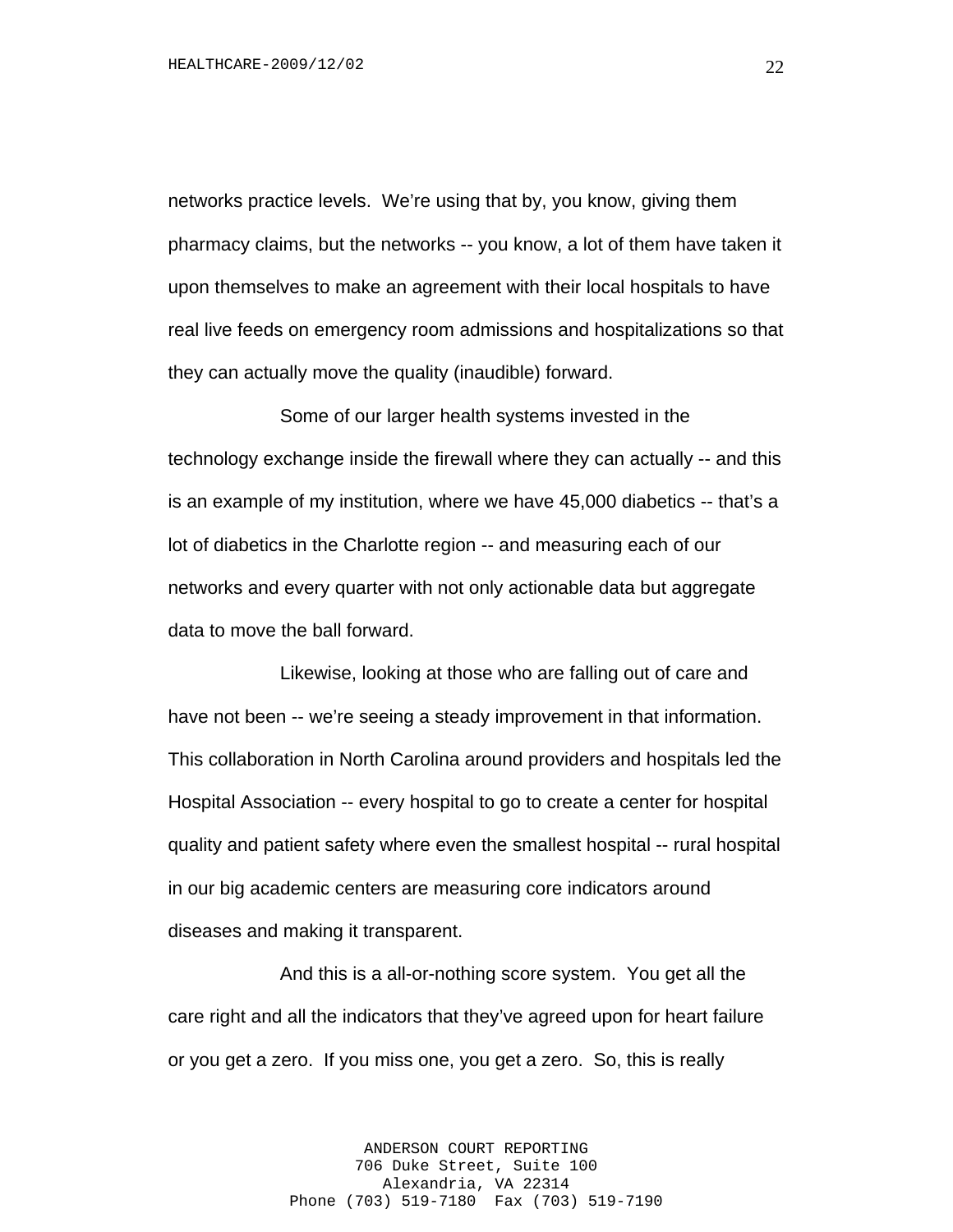providing the best care all the time, and you see, just by this public reporting and then creating actionable data at the hospital level, we're moving the quality bar forward.

So I think to summarize, the data elements we really need to get quality improvement is patient-level data; helping identify the gaps in care that need to be addressed; opportunities to look at transitions and avoid readmissions and duplication, as Mark said, but also putting out in front, you know, provider performance summaries. And this is not a report card about who's best. This is trying to raise all votes and provide a complete, standardized, objective datasets. The thing that needs to be pointed out I think will -- our next speakers will speak to that -- is once we show that one community is doing better, the question is what are they doing? You know, what is the best practice, and what are the elements that go into making that practical and duplicatable across the country?

I look at it this way. You have claims. You have data from claims and clinical data. They're either or process or clinical measures. The best we've got is aggregating those into quality reports and hopefully spitting out something that's actionable on the back end.

The end result is something in the business world you call a lag indicator -- is that if we do what's right, the lag indicators -- we're going to get better outcomes at a better price.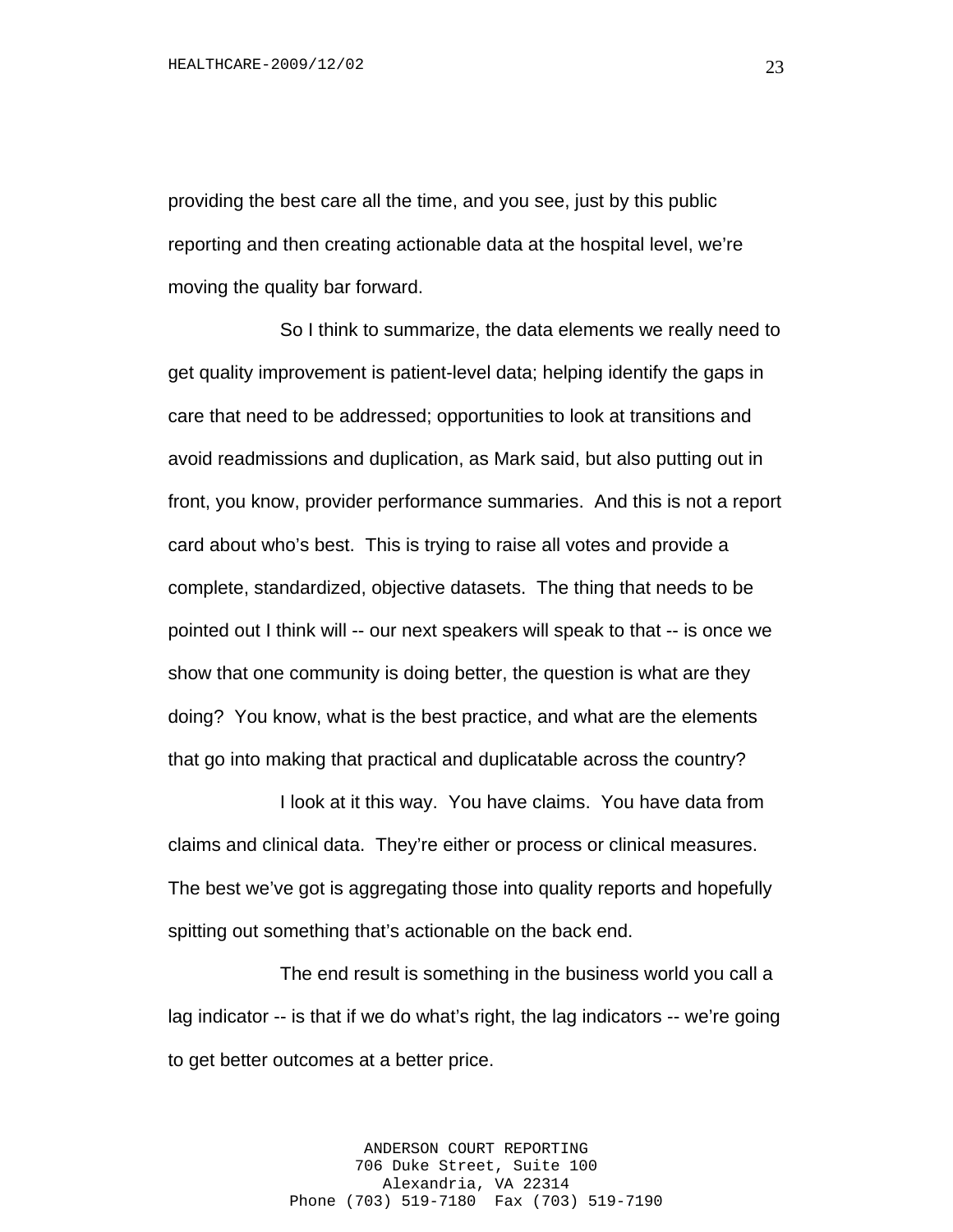So, a final comment is that we need to use data to really get some systemization around our health care system, recognizing that health care systems are local. And it will require local physicians and health care providers and their communities to address it.

HIT alone cannot fix the quality problem. We do have to build our primary care system out, and additional resources will be needed, but a uniform effort around quality and some real standardization of data so we can compare apples and apples and actually do the research necessary to define best practice is necessary. But in addition to aggregate data, we need actionable data fed back to the local level to really define those gaps in care. And I would tell you that transparency in this framework will foster a whole new level of competition around quality versus just cost and volume.

Anyway, thanks a lot for the opportunity to be here.

MR. McCLELLAN: Thanks very much, Alan.

DR. PLATT: Although my assigned topic was to talk about medical product safety evaluation, I see this topic as part of the larger field of public health uses of electronic health data, and so while the worked example often is drug safety, I think it's important to think about the other ways we should data that arise from the delivery of health care.

> ANDERSON COURT REPORTING 706 Duke Street, Suite 100 Alexandria, VA 22314 Phone (703) 519-7180 Fax (703) 519-7190

24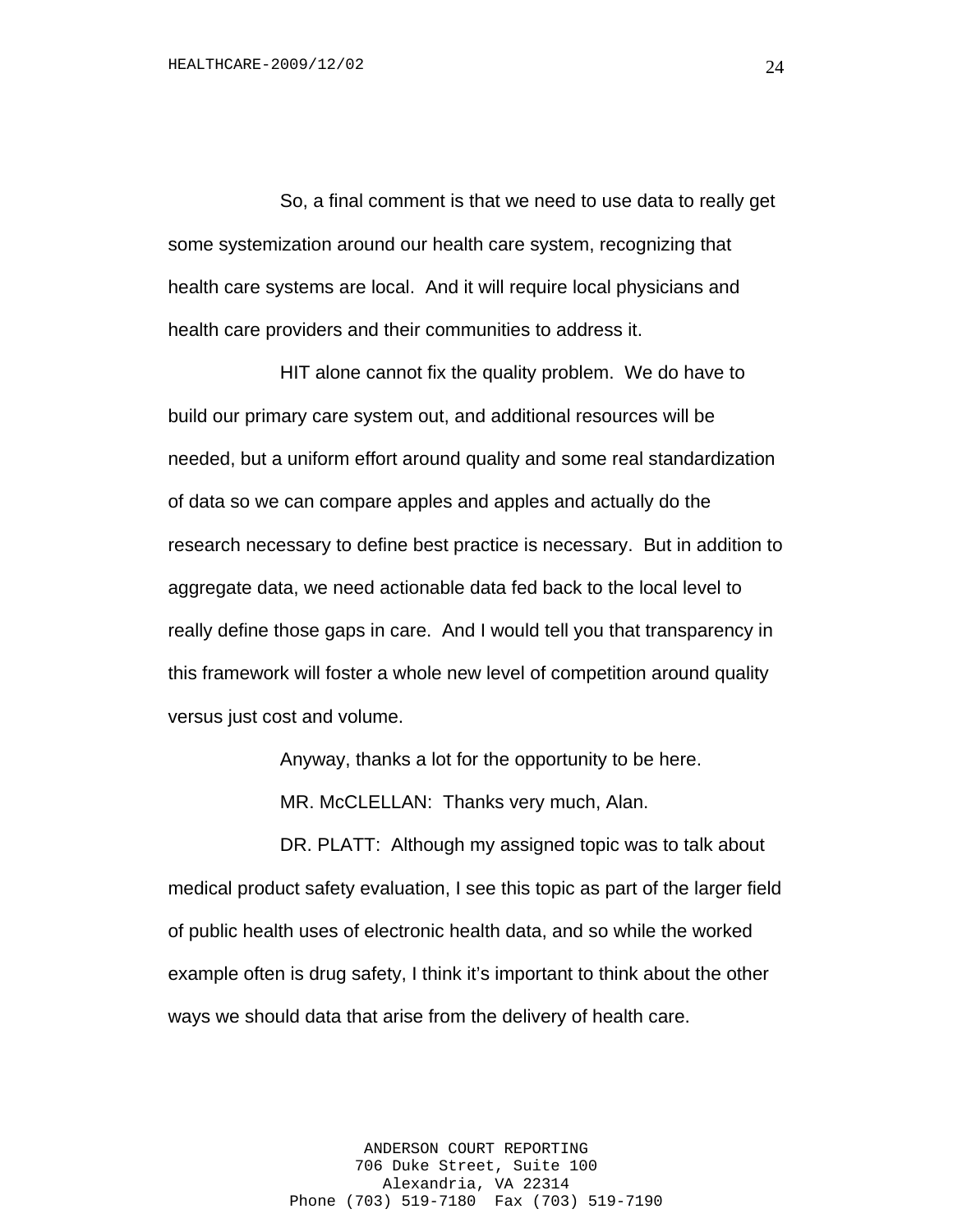The handouts have some bonus slides that I'd encourage you to take a look at afterwards that provide some extra detail about the ways to use these.

The opportunity has already really I think been laid out for us that data that arise from the routine delivery of health care can be useful in a variety of ways that serve a public health purpose that includes identification of adverse events of drugs and vaccines, cases of notifiable diseases that are of interest to local health departments. Syndromic surveillance, for instance, being able to monitor the occurrence and propagation of influenza or other conditions, and also other conditions that are of public health interest -- for instance, understanding where diabetes is most prevalent in communities so that interventions can be targeted that way.

Now, I'll show you very quickly some examples of postmarketing safety for drugs and vaccines that are being conducted now, so this is not a speculative venture. The FDA sometimes uses a list of designated medical events that are conditions of most interest to identify among marketed drugs. Shown on the left are examples that I know from my own experience have been addressed using routinely collected health data. The ones on the right I don't know -- haven't been -- and I think many of them are tractable using electronic health data combined with a

> ANDERSON COURT REPORTING 706 Duke Street, Suite 100 Alexandria, VA 22314 Phone (703) 519-7180 Fax (703) 519-7190

25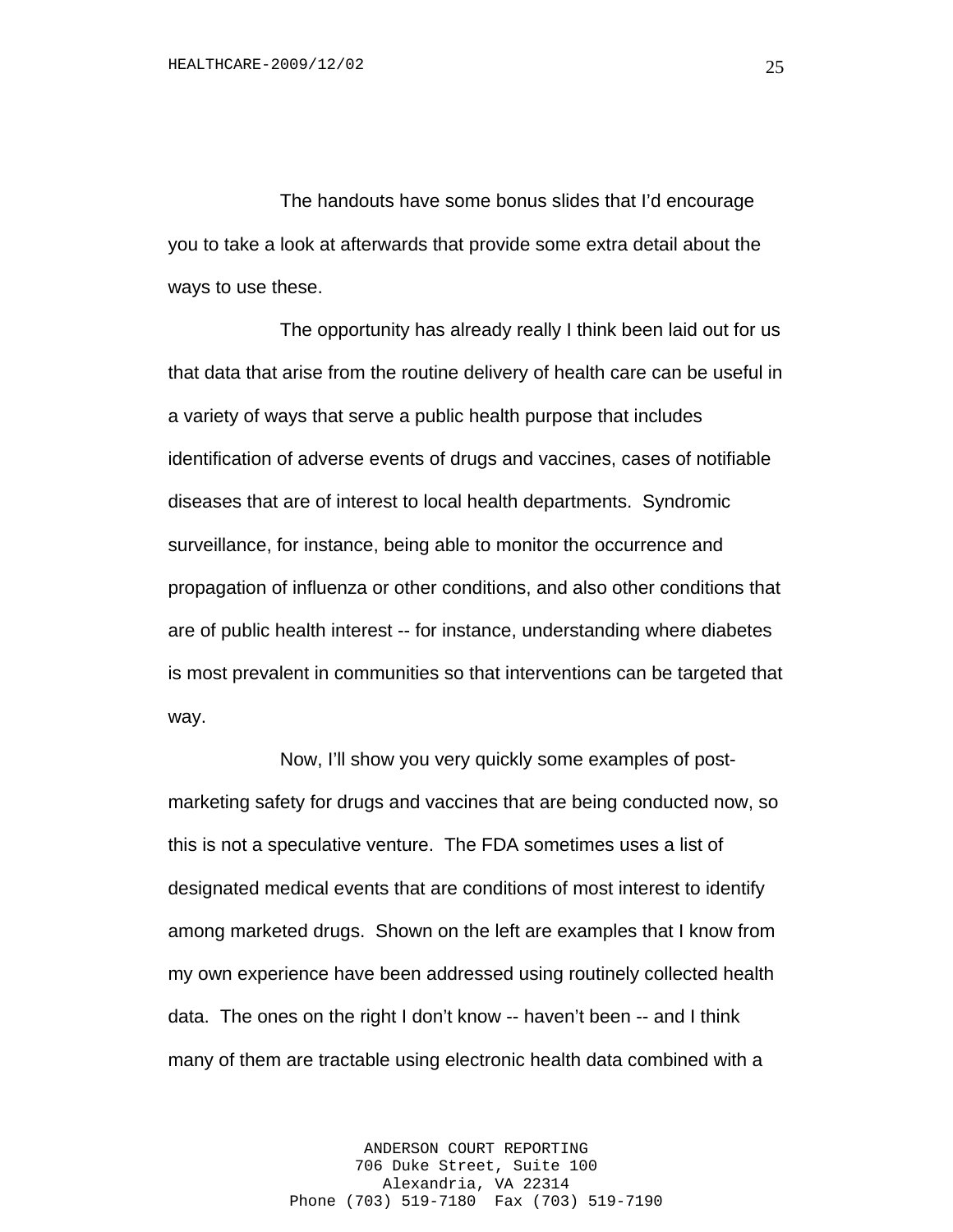very limited amount of review of original medical records. We'll come back to the importance of medical records availability as a key component of the medical safety evaluation situation.

These are other kinds of outcomes for which there has been success in using electronic health data. The ones on the left are a potpourri from the published literature. The ones on the right are ones that the Observational Medical Outcomes program is evaluating using electronic health data.

Even as we speak, there are active programs doing real time surveillance for adverse outcomes of the H1N1 vaccine. One large program is being conducted under the auspices of the vaccine safety data link. The other is called Prism -- uses data from four large national health plans. These are the outcomes that are being evaluated. All of the heavy lifting is being done by use of electronic data systems from health plans and from large payers. The vaccine safety data link also has active surveillance programs using near real time data for these additional outcomes. So, the sense I'm trying to give you is that there is fairly robust evidence that it's possible to use these data for other kinds of conditions under a center of excellence grant from the CDC.

My colleagues and I have developed a real time system for detecting and reporting the conditions on the left here, and those are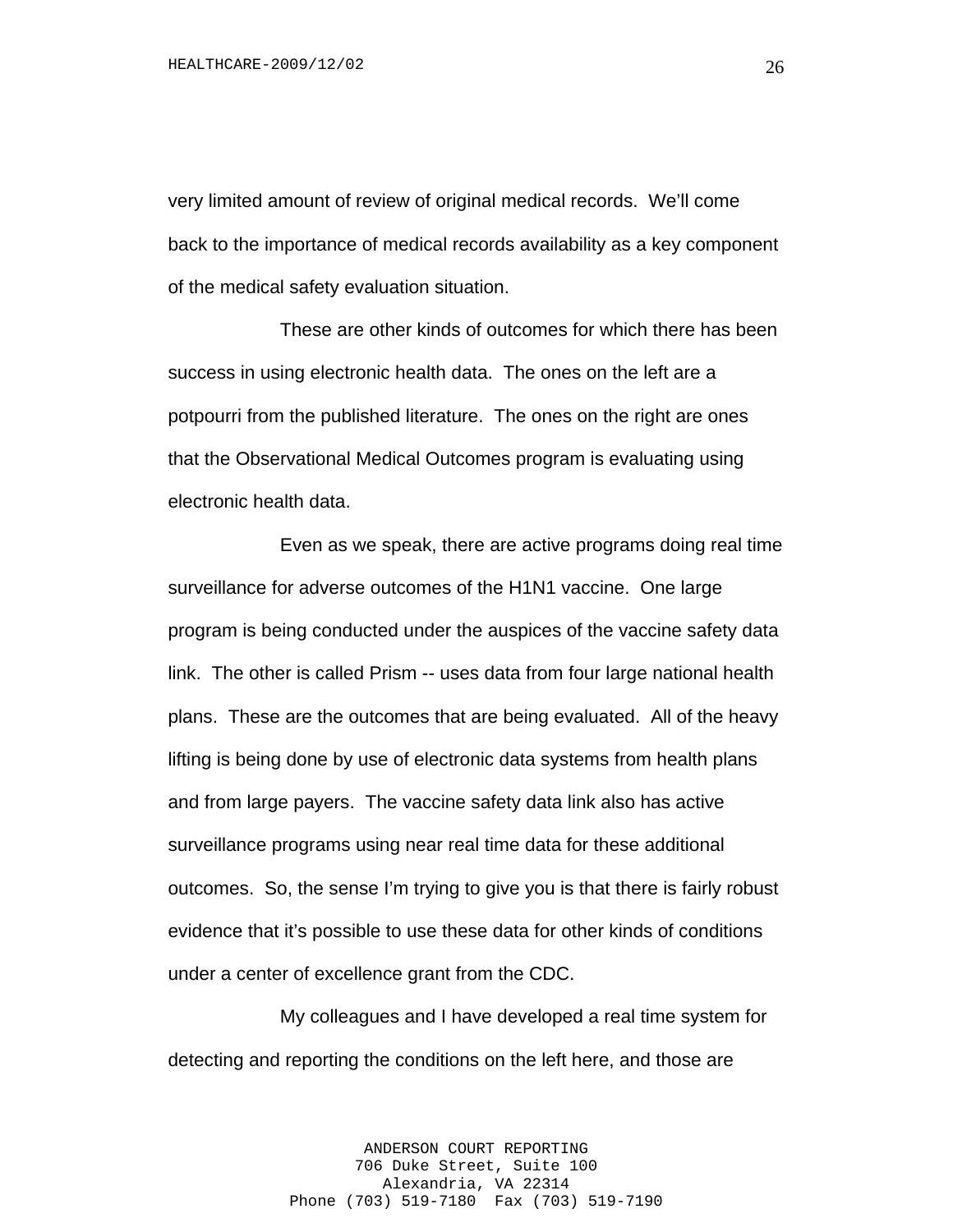individually reported conditions, and aggregate conditions like those on the right.

So, if you step back and ask what do you need to make these things possible, I'd say that for doing medical product safety assessment, you almost always need to be able to identify the defined population that Mark talked about. That means typically there needs to be something like a health plan substrate so that you understand enrollment demographics, have access to claims in inpatient and outpatient settings, pharmacy dispensing data, and access to full text medical records.

Why is that important? It's important in order to be able to confirm the accuracy of relatively unusual outcomes that are not coded with perfect fidelity or to collect additional information that is rarely available in electronic forms -- data about a patient's history for instance or information about other kinds of risk factors that may not be coded.

The need here is typically to be able to access a few hundred records out of millions that contribute to the underlying evaluation, so I'll show you an example in a moment of a study we've done where we started with the electronic medical -- with electronic health data from about 50 million people. We ended up reviewing about 500 records, but they were critical to being able to understand the outcome.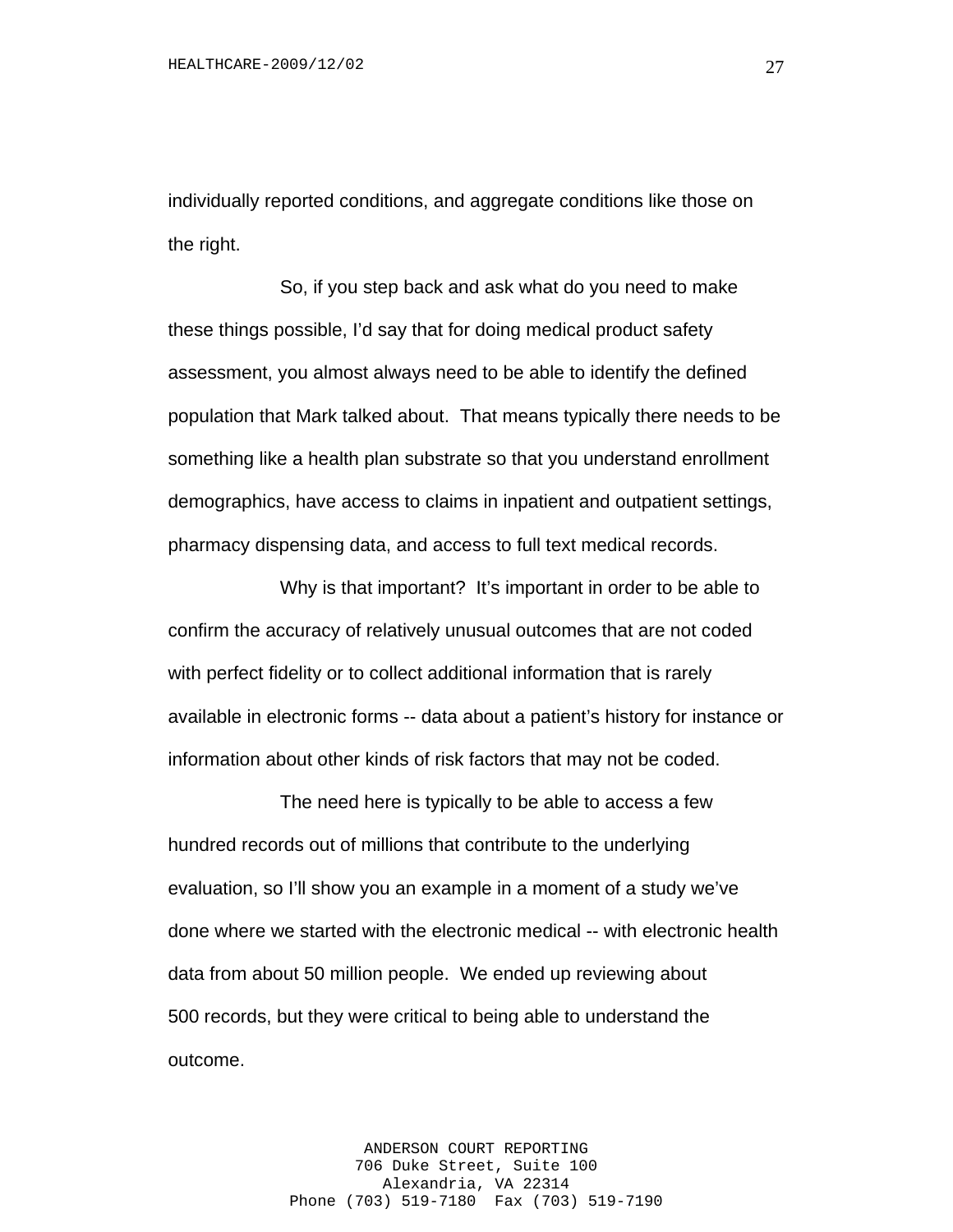Now, it's also often helpful to have access to electronic medical records, and it's increasingly worthwhile to be able to link to external registries, such as birth and death certificates or to immunization registries.

Now, for the public health reporting kinds of activities, it's - there are many useful things that be done without all that data. What's often most important here is demographic information and electronic medical records that provide information that's of interest to health departments even if it's not coming from a defined population. It's sometimes, however, necessary to have information that is often not in the electronic medical record of a single practice, such as care delivered outside the practice, treatments dispensed as opposed to treatments prescribed, and the same kind of external linkage.

I'd like to show you quickly a couple of examples of work that my colleagues and I are doing. Much of our thinking has arisen from work by the HMO Research Network of which my department and health plan are a member, and over the years it's become apparent to us that there was real value in our developing a set of standards that allow each of the participating organizations to develop an identically formatted set of its own data. It's a virtual data warehouse, meaning there's no pool data set but in each of our organizations the data are arrayed sort of like a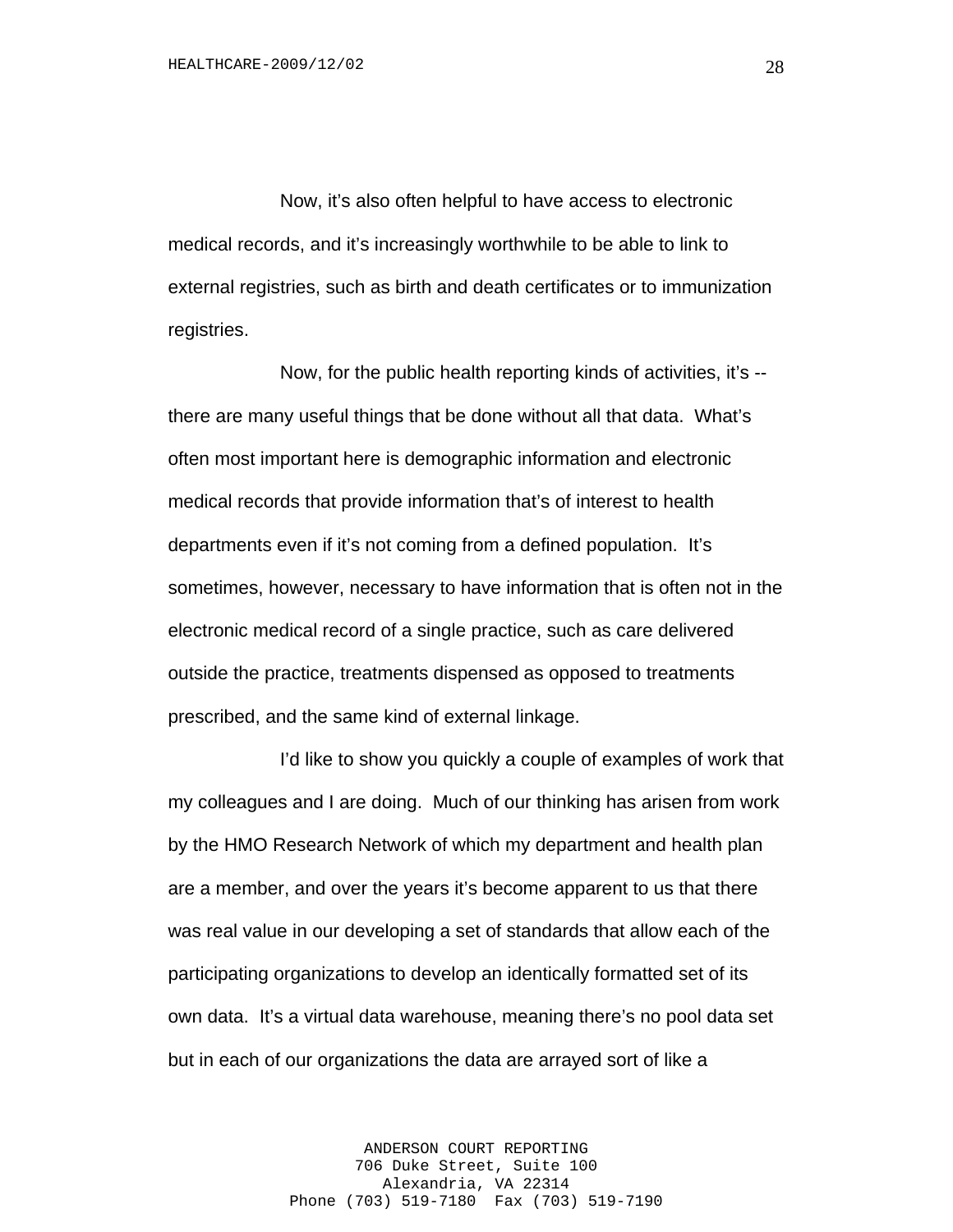Toys R Us. You can always go to aisle 3 and the fourth shelf and be pretty sure that what you'll find there is the same in each of the health plans. The data come from enrollment claims, pharmacy, electronic medical records, and external registries, but they're arrayed in a series of very simple tables that are linked by a common identifier. And the -- this has been an evolving process with addition of new variables as time goes by. Various of us take responsibility for different kinds of tables. I lead an HRQ center for education and research in therapeutics (inaudible), so we've taken the lead in developing the pharmacy tables. The Cancer Research Network -- it's funded by the NIH's National Cancer Institute and it takes responsibility for the tumor piece of this. And so it's a shared activity from which all can benefit.

We use these data for a variety of different things. That's what gives me optimism that the subject of this conversation today is achievable. For FDA we do post-marketing surveillance as part of the mini-sentinel program and we have contracts with the Center for Drugs and the Center for Biologics. For ARC we lead a CERT in one of the DECIDE programs that is focused on effectiveness. We lead a multicenter diabetes research consortium, the Cancer Research Network that I mentioned, and the Cardiovascular Network. It's one data system that underlies this. So, each time we tackle something new, we usually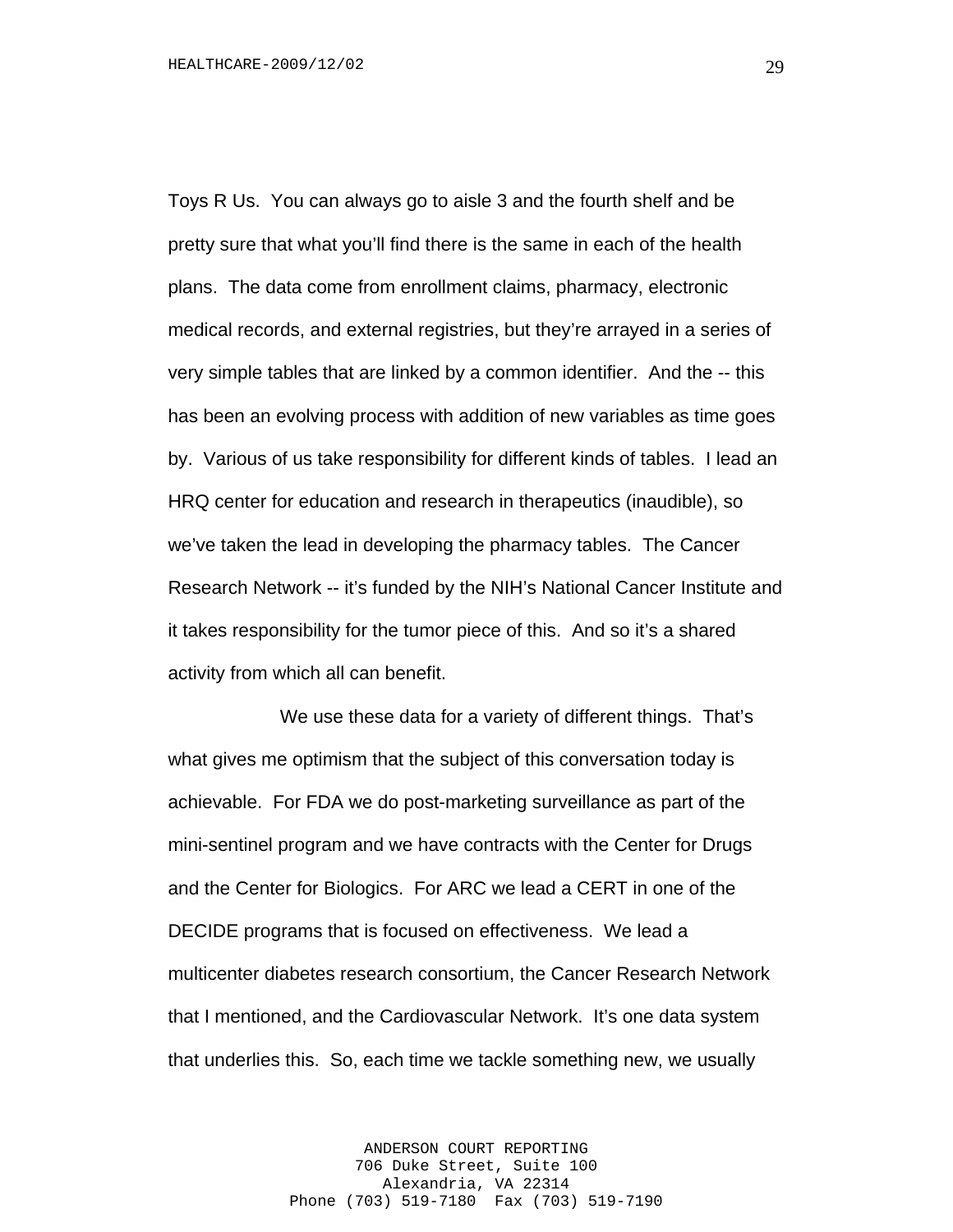have to augment the VDW, but the core proves to be extremely useful to us.

Here's the kinds of things that have made a difference in our work in medical product safety. This is work (inaudible) the vaccine safety data link, which involves eight health plans that are part of the HMO Research Network. About a year ago, there was a presentation to the Advisory Committee on Immunization Practice about a new identification of febrile seizures associated with MMR vaccine and tetravalent vaccine. That came from a finding that from active surveillance -- I don't have a pointer -- oh, here we go -- monitoring overtime on a weekly basis, there was a signal of an excess number of observed events of seizure following immunization compared to the expected, and you can see here that that was occurring with a relative risk of just about a two-fold excess risk of seizure. The -- finding the signal wasn't itself sufficient to make a presentation to the Advisory Committee or for the Advisory Committee to change its recommended use of the vaccine, which is what happened from it. There was a substantial amount of follow-up evaluation that went through that, but it was -- it's really the first example of active surveillance leading to a change in practice.

It's harder to do this work with drugs than vaccines. We've done a proof of principle looking at the Vioxx and myocardial infarction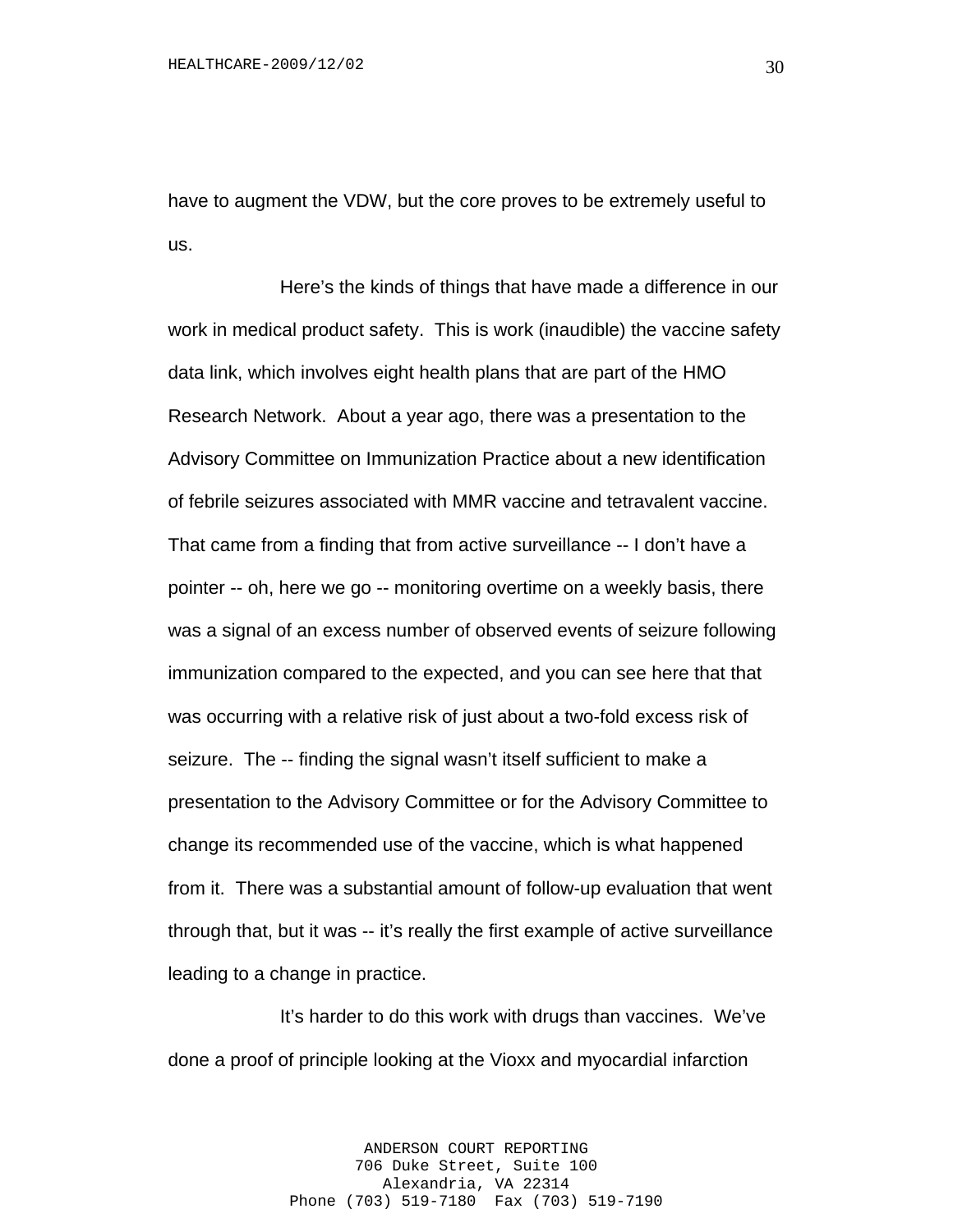showing that if the data as they accrued in our system was capable of showing us a signal relatively soon after the drug was dispensed, and it's possible to apply these techniques in large national systems that cover a substantial part of the U.S. population. This is a study that we're just completing of pneumococcal vaccine and Guillain-Barré syndrome. It involves the five health plans on the left. They have an aggregate population of 50 million. We're targeting the -- it's a vaccine that's used in adolescence and it's covered about a quarter of the U.S. population of adolescents. We used distributed methods having -- each of the participating plans use -- develop in effect a temporary virtual data warehouse for just the data involving these individuals and were able to come to a successful conclusion of that work.

I'd like to take just a second to say that in our public health infomatics work, we've developed an operational system for doing notifiable disease surveillance detection and reporting to the health department. I'll let you read more about that in the notes. But it does better than manual reporting.

In conclusion, I'd say that we're convinced that there are a substantial number of safety effectiveness and quality questions that could be answered by using electronic health data. One of the things that has really become very clear to us is you only need a very small fraction of the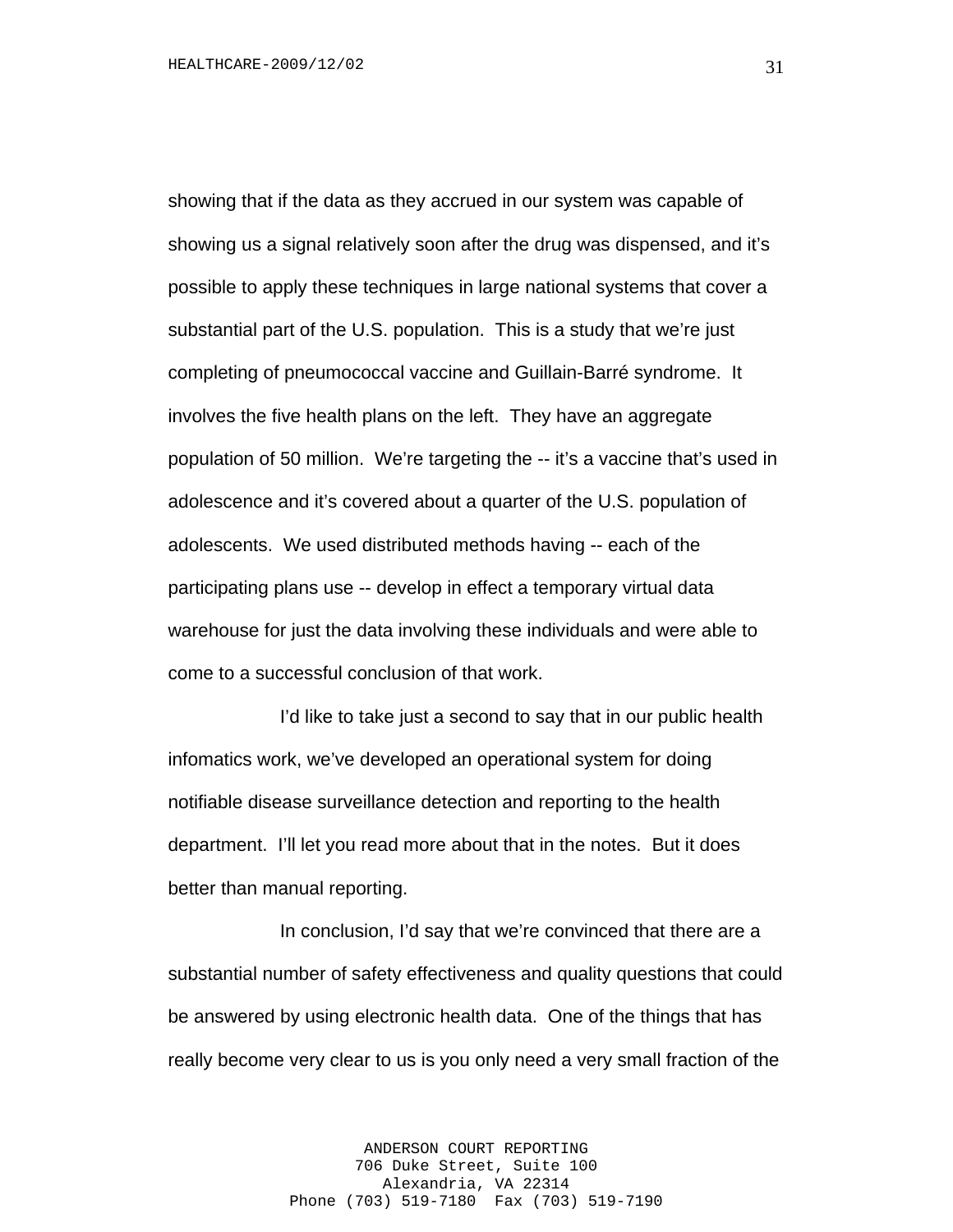kinds of information that are in either clinical or administrative data systems, and so it's not necessary to inhale everything that's in these electronic data systems, which is what has made our work possible. We believe that because you don't have to deal with everything in those systems, it's much more tractable to develop distributed networks and that avoids many problems having to do with both confidential and proprietary data.

The way the distributed networks can work is by adopting a common data model, and our experience with these models is that they have to evolve over time, that no matter how carefully we think about it now we'll think differently about it in six months.

So, I think that a way to proceed would be to think about developing a core common data model where we would standardize the definition and format of elements that are useful to at least two of the disciplines that we're talking about with each discipline taking responsibility for the things that are unique to its own work and contributing that to the larger set and that -- I want to emphasize the fact that this is a simpler task than dealing with all of the HIT, and so in the spirit of making progress quickly, we should -- we should make sure to look for the light touch rather than having to do the heavy lift.

Thanks.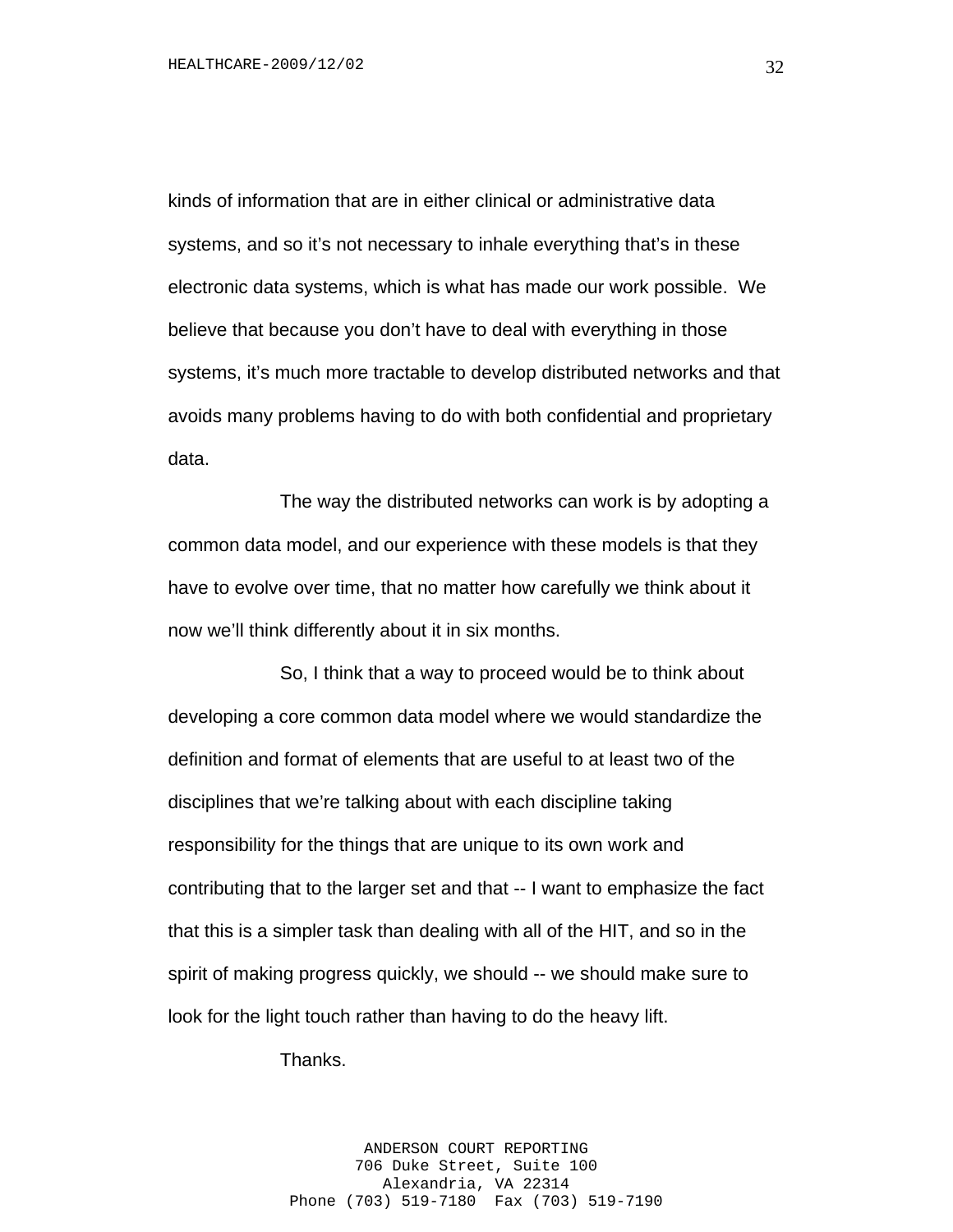DR. DOBSON: So, I don't know about the rest of you, but my handout was missing. Pairs of slides. Every other pair of slides. It might be a nice exercise in whether we really needed all of these slides for those (inaudible), but I'll always be happy to make my full set available to everyone, and I'm sure the Brookings people can help out with that.

I just wanted to make a few brief comments today about how health care data bases can contribute to the comparative effectiveness research effort. And when we're talking about these databases, we're generally talking about observational analyses, which is really what Rich and Alan have talked about and Mark as well. And observational studies I just want to review very briefly. I'm sure this is familiar to all of you.

There are several compelling advantages, the most obvious of which is cost. Once you have an electronic database set up and a way to query it, the cost of doing a study is much, much lower than for an alternative that is custom designed -- usually a study like a randomized trial. All right, you can have access to an enormous number of observations I think was particularly clear with the database that Rich was talking but also Alan. And that means you can answer questions that simply aren't possible in other settings.

Speed. We talk in medicine about the prospective study. The prospective randomized trial. In fact, we often do what's sometimes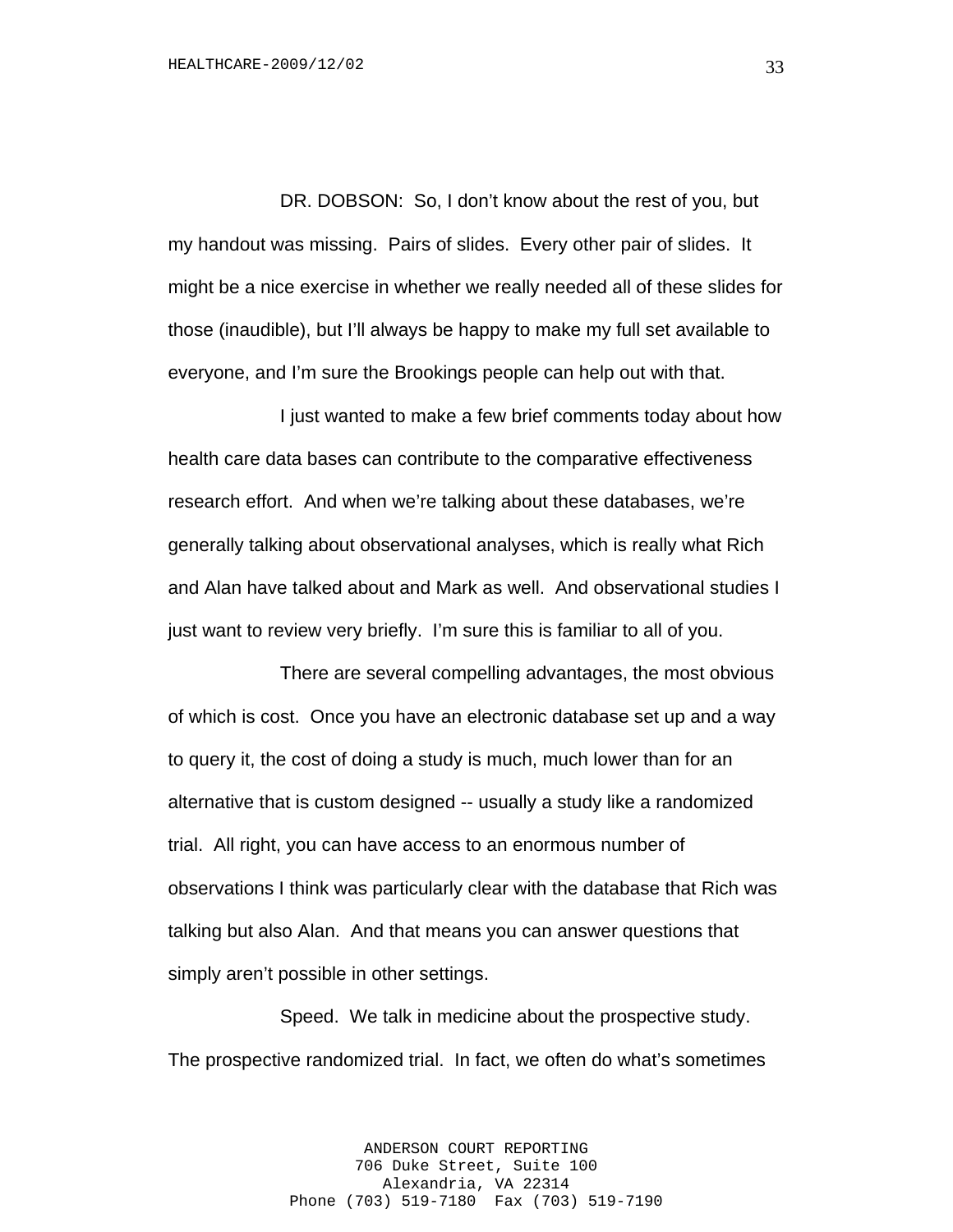called historical prospective studies, which have the statistical characteristics of studies that you start out today and follow people for a long time, a true prospective study. And you can query a database by setting up this study properly and instantly have five or ten years to follow up because you're basically going backwards in time. Simply not possible with the genuinely prospective study.

Real world. In the world I live in of medical care, we actually have patients who don't take their medicines when they're supposed to. And most of my patients would be ineligible. I practice in a VA hospital, but it's true of many other practice settings. Most of my patients would be excluded immediately if they were screened for a randomized trial. They'd have to agree to show up for a lot of visits at a scheduled time, get a lot of tests, and so on and so forth. Your typical randomized trial patient is simply very, very different from your typical patient period. In fact, a common number that you will hear is that roughly 5 percent of the people screened for randomized trials are actually enrolled. So, this is really about capturing the other 95 percent.

The other thing which I'll mention briefly later is in the real world the interventions that patients receive are not necessarily the same as in the trial. It's one thing if you're talking about a drug trial where you have a pill with uniform characteristics from person to person, but what if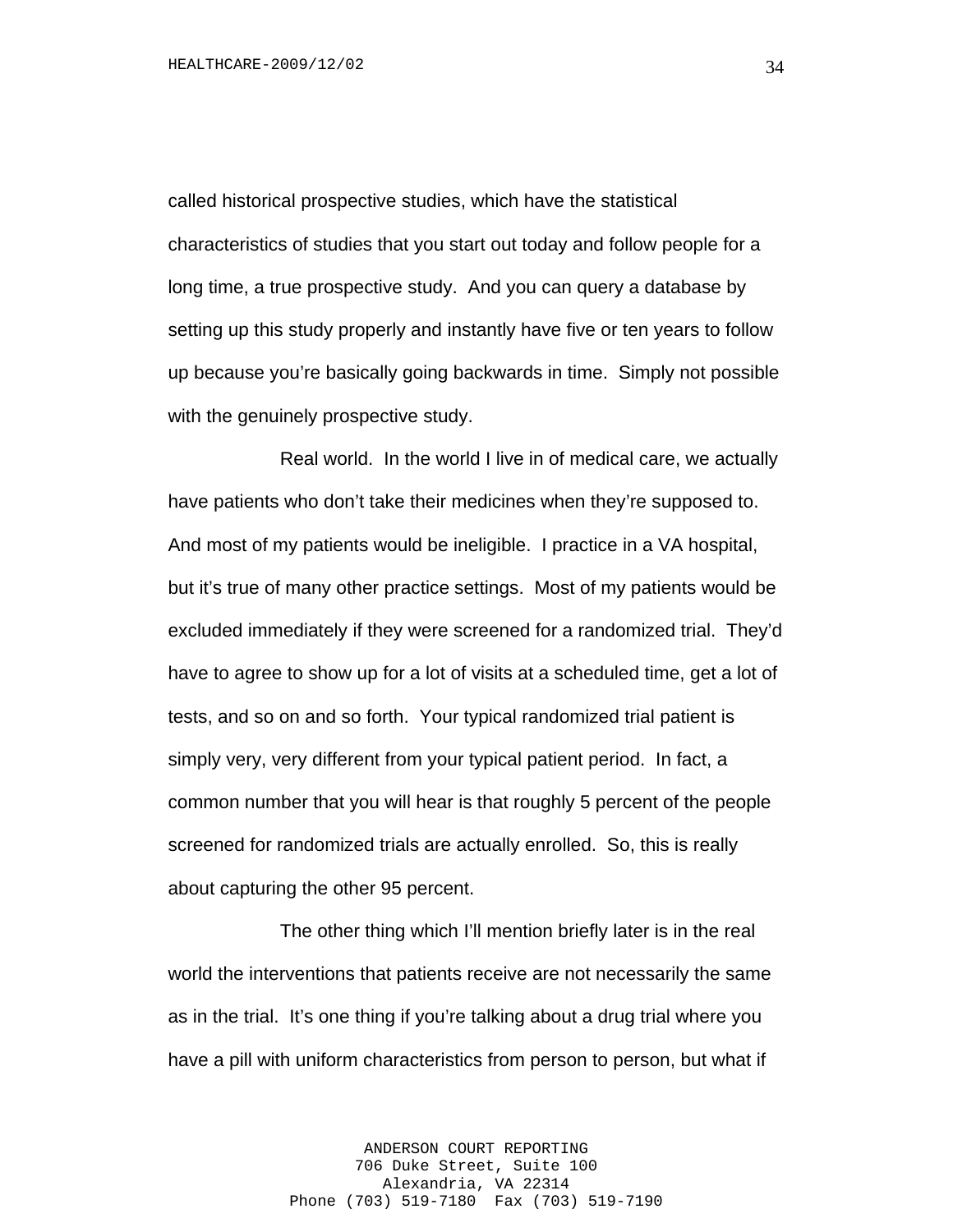it's an operation? What if in particular it's a very complex operation and you have surgeons with varying experiences, some of whom do an operation five times a year and some who do it 200 times a year? You get very different results. And who enrolls in the trials? Who participates in the trials? You're typically going to see the surgeons who are doing 200 operations a year.

One of the great advances -- and Mark has talked in some detail about this -- is the databases assembled from electronic health records. They're different from what we've worked with before, because they have extraordinarily rich detail about the patient's characteristics, the doctors, the facilities the patients were treated were treated in, and that really extends the horizon tremendously for appropriate use of observational studies.

Now, this last bullet point I have in some circumstances - statistical methods can adjust for bias -- I don't want to get in the weeds here about methods, but methods are crucial. ARC, in fact, has been a major supporter of efforts to improve methods. Other federal agencies have as well. FDA has actually worked on this also as has VA and NIH. But -- and Mark would not talk about this too much today, but he used to be a very promising young academic, and his dissertation actually used a novel method, novel at least in the health world, called Instrumental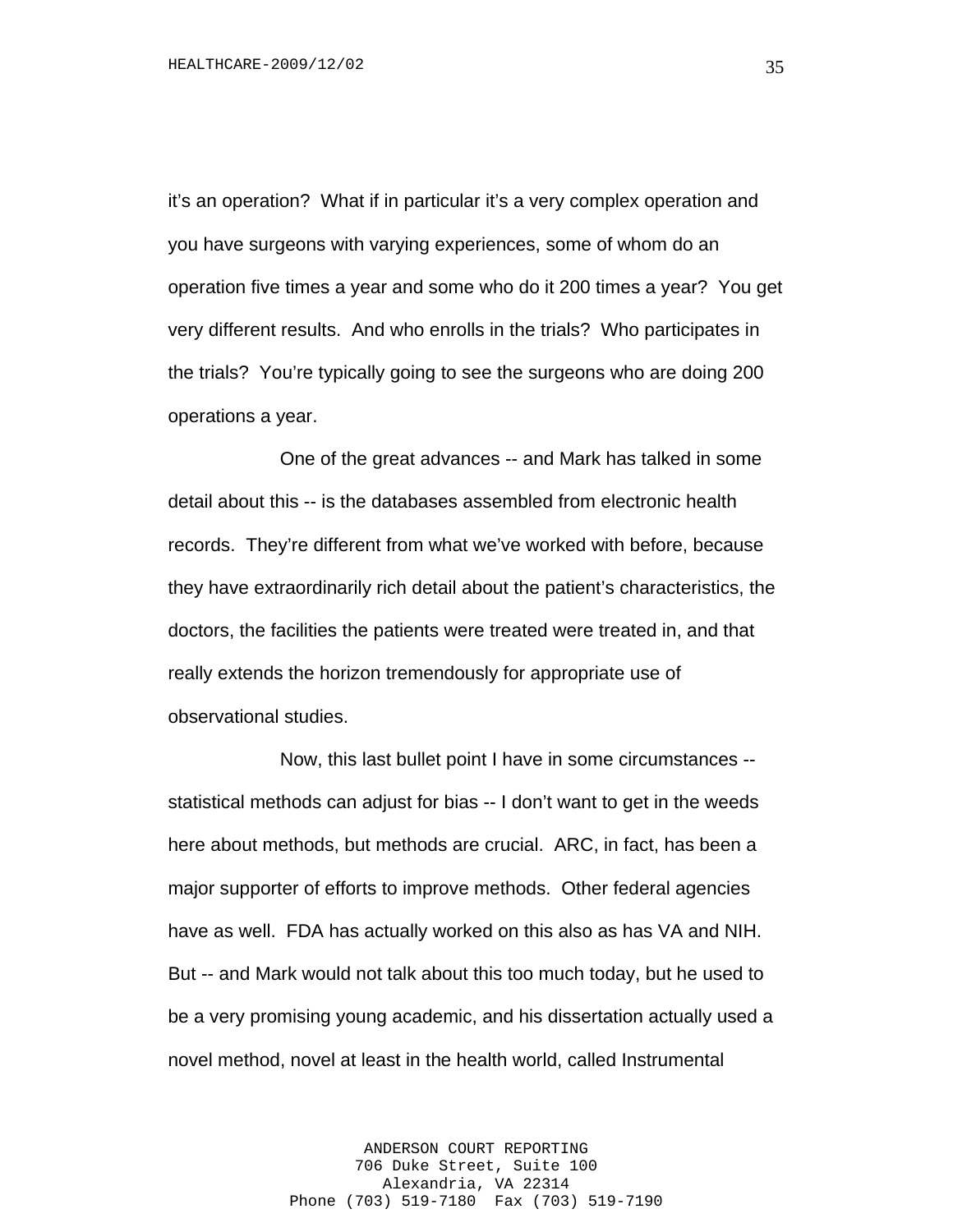Variables, to find out what the effect was of having access to open heart surgery and hospital facilities that could actually provide cardiac catheterizations for patients having heart attacks. And he was able to analyze what the effects were of having -- being more likely to get treated with one of these procedures because you had your heart attack somewhere near a major facility that offered these kinds of resources.

That study really -- it's hard to imagine how this could have been done in a randomized trial framework, and it was very convincing about effectiveness. So, that's the kind of thing you can do.

So, these are used more broadly as compliments to form a randomized trial. There are many, many questions that can be addressed that can't really be addressed by randomized trials.

Alan has talked about quality improvement and how these kinds of data can be used. I won't talk more about that. Rapid implementation. And if we develop the infrastructure -- and this is part of what the National Health care IT Initiative is all about -- if we develop the infrastructure, the cost of accessing these kinds of data rapidly and in large scale, this will go down dramatically. And this is already being --

(Interruption)

DR. GARBER: Okay, got it. So, you need to extend my time by 30 seconds. Thank you.

> ANDERSON COURT REPORTING 706 Duke Street, Suite 100 Alexandria, VA 22314 Phone (703) 519-7180 Fax (703) 519-7190

36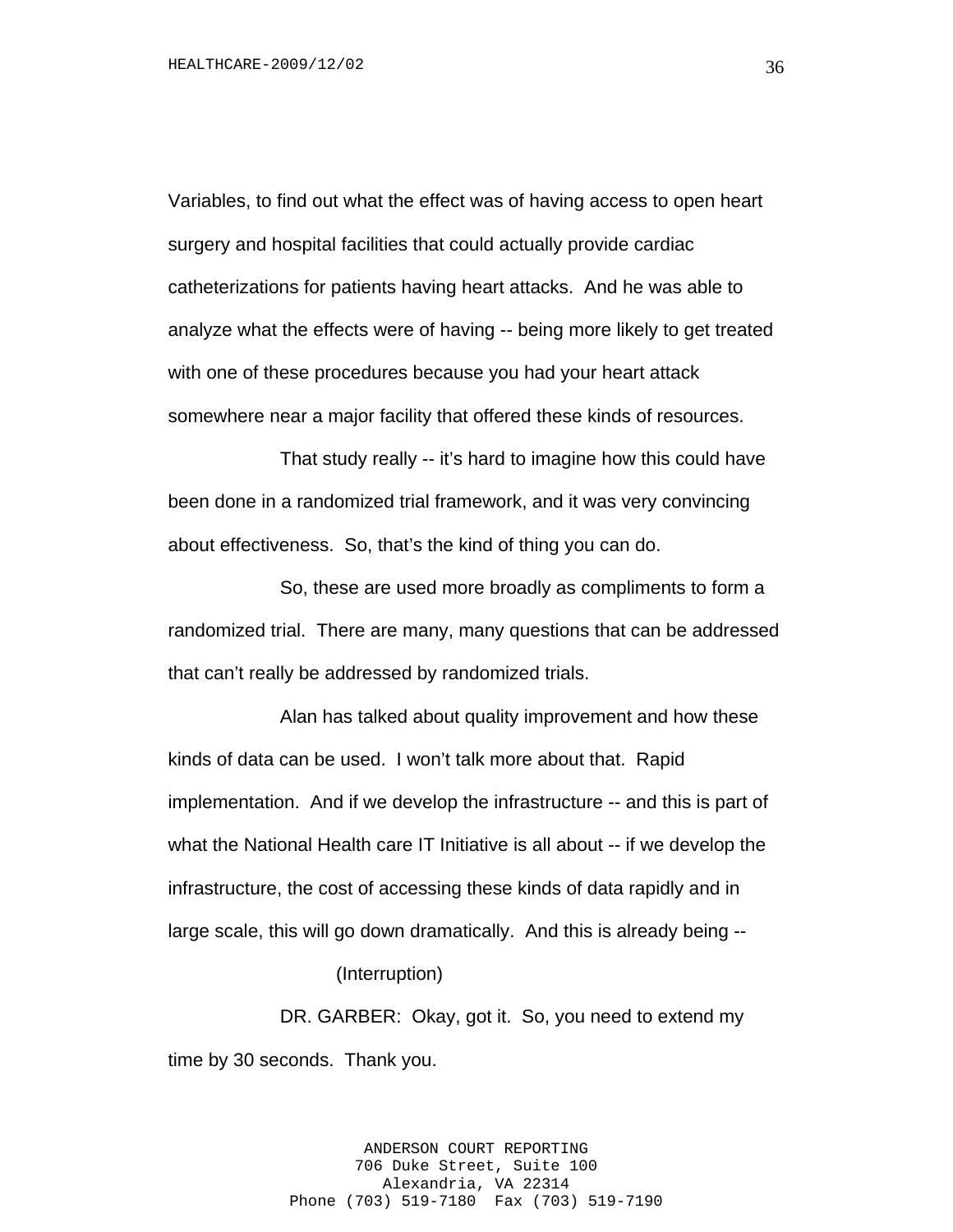And there are some times, actually, when you can't really do the study at all without observational data. So, I just mentioned Mark's study, which I don't think you could do very well with randomized trial. Sometimes you can't randomize patients. There are all kinds of reasons for why that might be true. Accrual, by the way, is a huge issue for randomized trials. With observational studies, you look at what people actually got, but sometimes it's unethical, because you actually think denying a particular treatment that you want to study would not be ethical. In the real world people don't get that treatment for all kinds of reasons, so you might be able to learn something.

I alluded to treatment adherence. I am told that for, say, HIV drugs, once you get below 70 percent compliance with the treatment regimen it basically is completely ineffective. You look at the people in trials and they have near a hundred percent compliance. You get a very different picture of how the intervention works.

I already mentioned surgery, and think about analyzing the effectiveness of diagnostic tests. It's pretty easy to figure out if a diagnostic test is accurate. A new diagnostic test is more accurate if you have the right circumstances. But those circumstances often apply. For example, you have a way to confirm the diagnosis.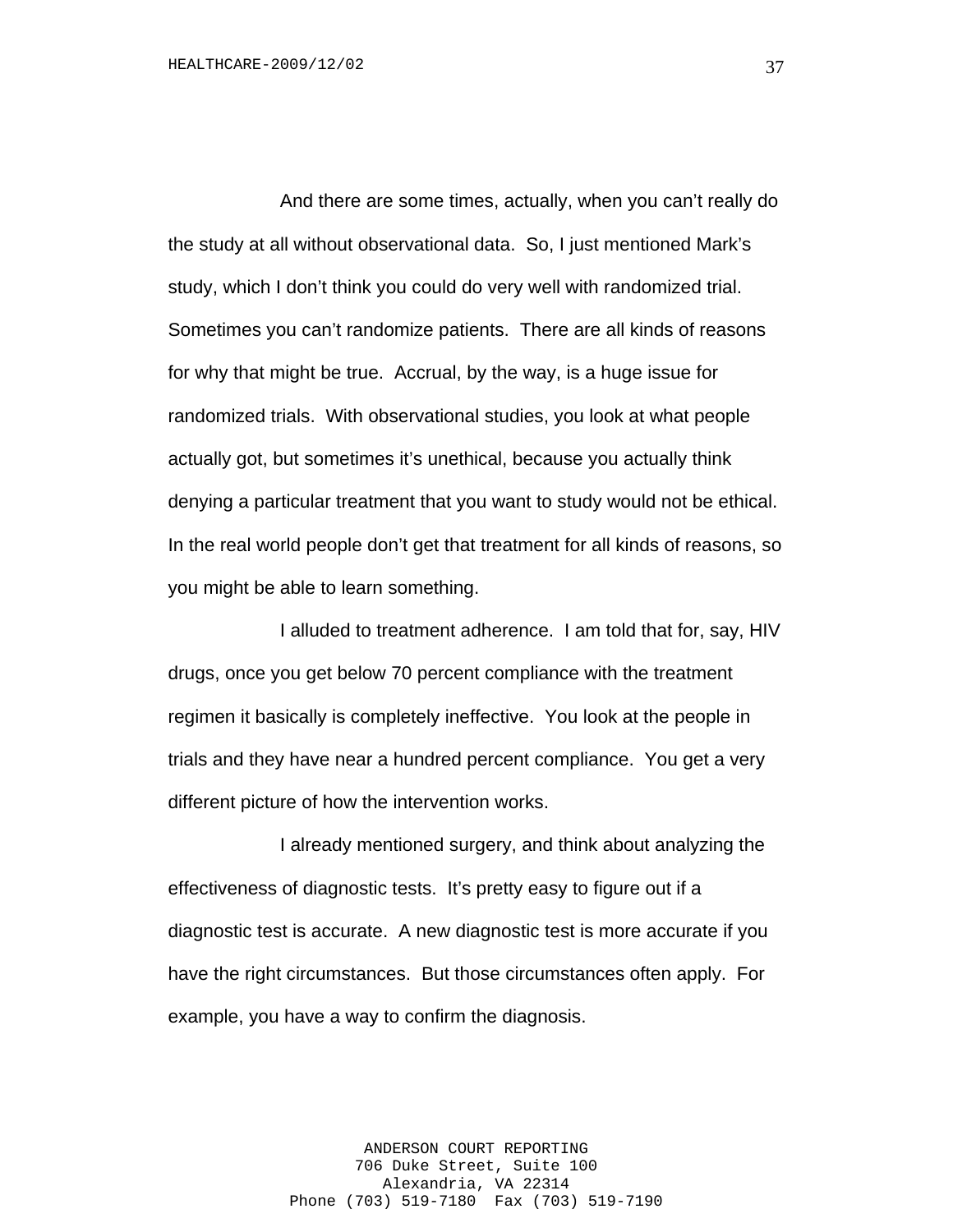But what if you want to know if a newer diagnostic test actually improves health outcomes, lowers mortality, reduces hospitalization and so on and so forth? There are very few trials of that kind, because embedded in that trial has to be an assessment of the treatments that you administer based on the diagnostic test and that you may get a very small number of people with the disease in question where you expect treatment to make a difference, and the number of people needed and the length of follow-up needed can make a child prohibitive. This is something that you can do much better with observational studies.

So, I just wanted to point out some data. In the world of randomized trials, they are considered gold standard in terms of evaluating whether an intervention works. And I do believe that myself. But you have to ask how do they compare where we have data from both. And let me just show you. This is from a study published in 2000 in *The New England Journal of Medicine*. It looks at five different questions, if you want to call it that, that have been addressed by both randomized trials and observational studies, and this may be too small in your handouts to see, but the light dots give the results of observational studies and the dark splotches are the results of randomized trials. So, these are for, as I mentioned, five different situations -- a vaccine to prevent TB - and what you see is when you have the benefit, if you want to call it that,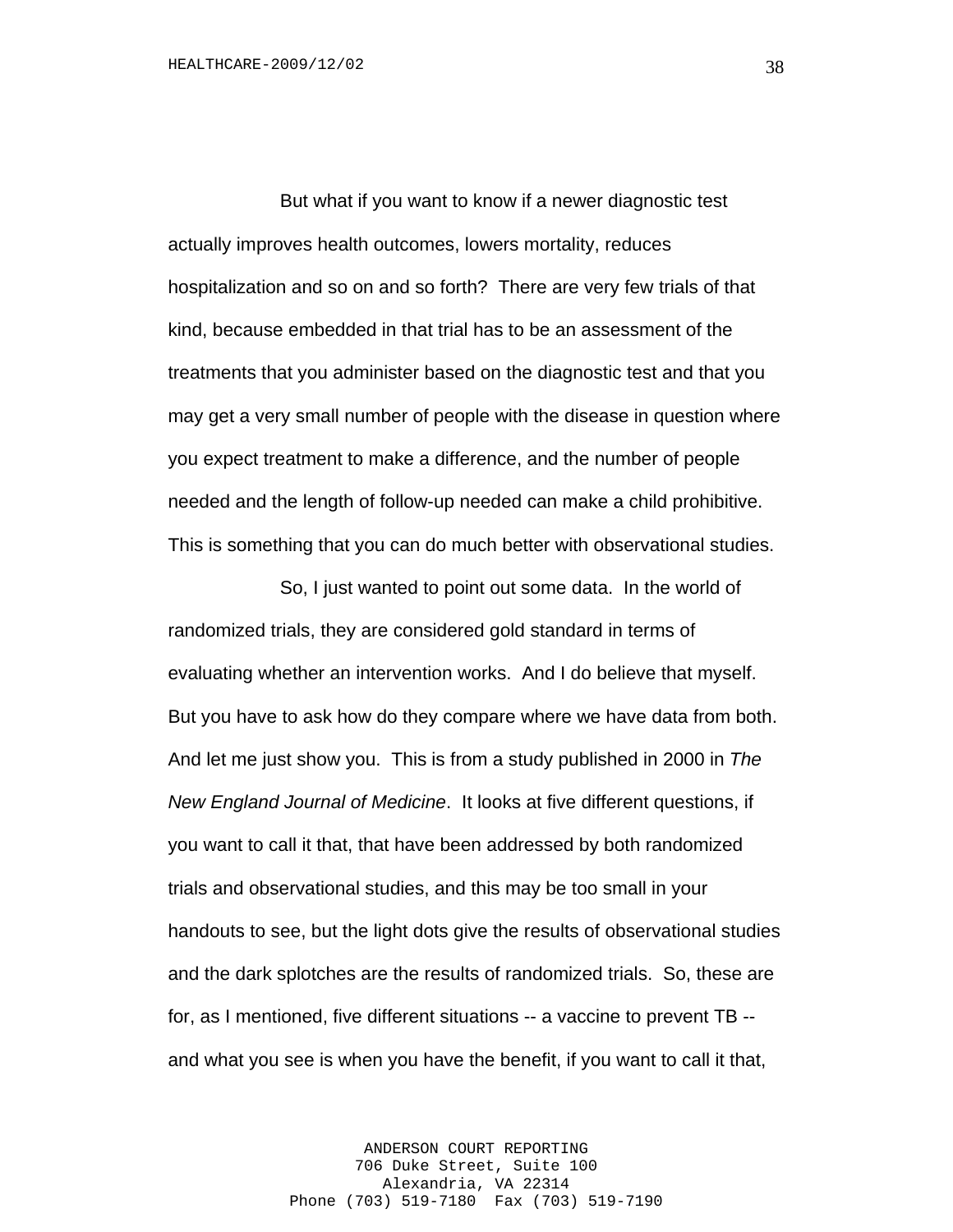of multiple randomized trials, the results vary quite a bit. And then you look at the range of results of the observational studies. In this case, they are sort of on top of each other. Mammography and mortality from breast cancer. The observational studies show a slightly greater benefit than you saw in the randomized trials. The cholesterol levels in death due to trauma -- this has been a highly contentious issue, and you can see why when you look at how widely spread those splotches are. Treatment of hypertension and stroke, an outlier study. There was randomized trial. But otherwise, the observational studies give you similar answers. And same thing with treatment of hypertension and coronary heart disease.

The bottom line is observational studies vary. Randomized trials vary in terms of their results. But the ranges typically overlap. Here's another study by a different group that looks specifically at cardiology -- at cardiac treatments. And I'm not going to go through these in detail, and all you really need to see is that these bars are right on top of each other. The dots are the central estimates of the treatment effect and the ranges are given by those bars with the little things at the end. And what you see is that the observational studies, with the exception of this study of cabbage -- the fourth one down. There's just overlap. It's not really that close. But you also see that the randomized trials had a wide range of results, and there's little confidence in the results.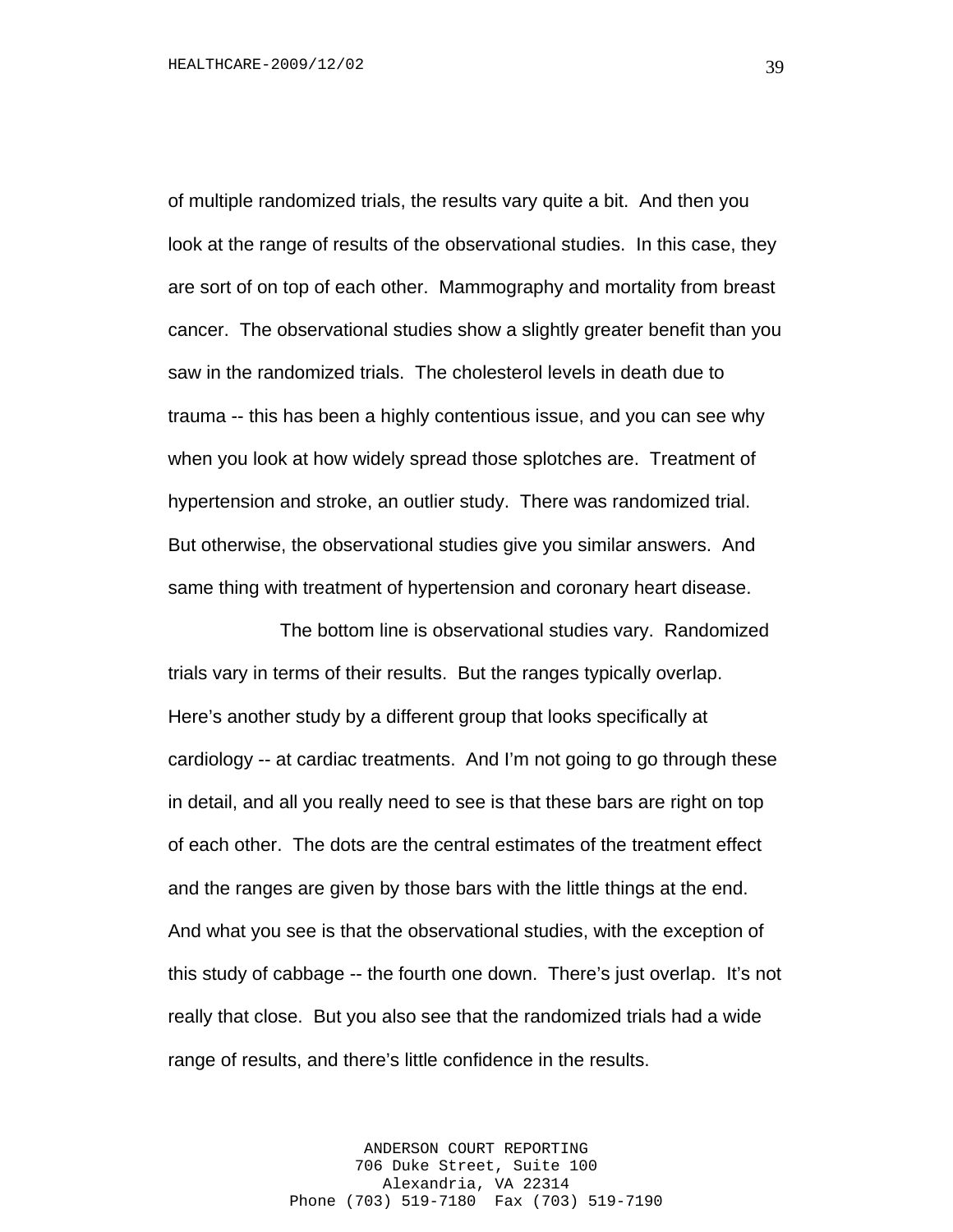So, particularly when you look at cardiac treatments, the observational studies have tracked very well with randomized trials.

Now, this doesn't mean that all observational studies are good, and there's an art to it, and you happen to have here people like Allen Dobson and Rich Platt who are doing path-breaking work. You can get very reliable results, but you can also get lousy results. So, one of the things that helps a lot in being able to do a good study is if you have a lot of clinical detail. So, I've just listed here some of the things that you would typically need to have a good study in that respect.

Now, I'm going to just mention two examples very briefly. A successful use of observational databases, both from electronic health records that have this kind of detail. This is from a Kaiser study. So, Kaiser Permanente has long had electronic health records, and they've had the ability to query them in order to do studies, and this study, if you'll just look at the left column of results, the angiography necessary. What they have looked at is people who met these guideline-based criteria for having -- it being appropriate to receive angiography, people who had heart disease or suspected they have heart disease. So, what they showed is that in hospitals that had a high rate of performing angiography, the mortality rate from heart disease was two-thirds as great as in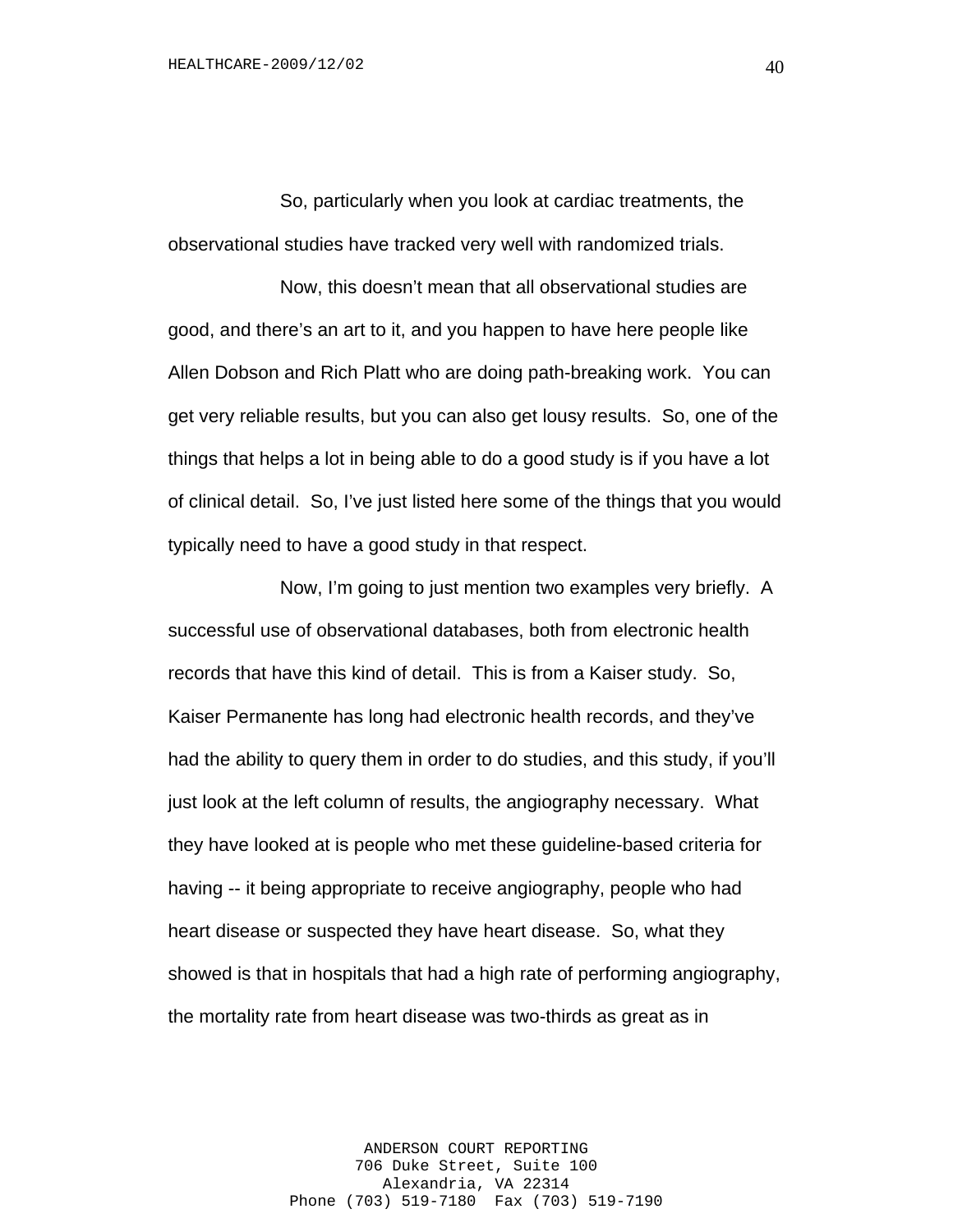hospitals that didn't. And if you look at any heart disease event, it was 70 percent as great.

Now, the footnote -- I'm not -- there's a lot of nuances to this. Part of the purpose of the study was to look at which were the good hospitals and which were the hospitals that needed improvement, and the Kaiser system -- but if you look at the bottom and it says what was in the model, this gives you an idea of what kinds of data you need to have a successful study of this kind. These are basically demographics, a bunch of diagnostic information and some measures of the severity of the illness, as well as characteristics of the hospital. The VA also has electronic health records. They have for several years. And, incidentally, the VA now has the ability, relatively recently, to be able to pool electronic health record data nationally. And so I think in the coming years we're going to see an explosion in the studies coming from the VA, because you can tap into the entire patient population pretty much and get clinically detailed data.

This is a study -- a little bit complicated but you probably all heard about Plavix, this drug that is given to patients who've had stents and some people who've had heart attacks or angina, and there was an observation that wasn't very well supported at the time they initiated the study, that it seemed that people who were stopped -- who stopped taking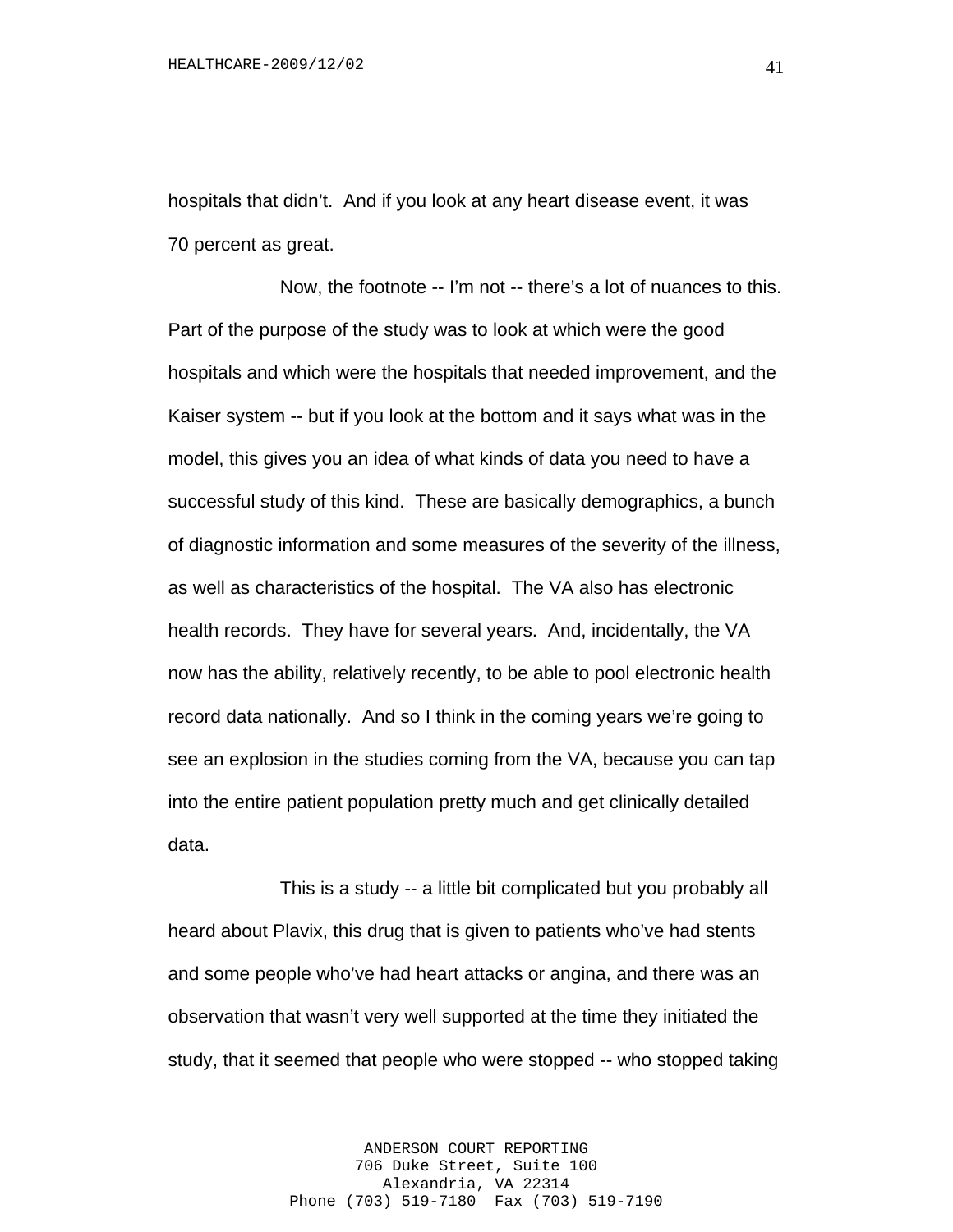their Plavix, maybe under the doctor's instructions, would experience a high rate of heart attacks after it was stopped. And this is something you didn't really see in randomized trials particularly. So, they actually took data based on the electronic health records at the VA, but they were supplemented by additional data and looked at the rates at which these events, like heart attacks, occurred in different time intervals after stopping the drug. And what it showed was, if you take a look at this left column, for example, the incidence rate in the first 90 days was about twice as great as in days 91 to 180 and the rate declined after that, suggesting that we need to be particularly careful about guarding against heart attacks immediately after stopping Plavix. This is, again, the kind of result you couldn't easily get from a randomized trial.

So, to close, just basically I hope I've made the case that these are important compliments to randomized trials. I'm not saying randomized trials are unnecessary by any means. I could also give you some examples where observational studies have been extremely misleading. But they really open up the range of questions that you can answer with good data, as Allen has gone into in detail. You can very easily tie the results of this kind of research into quality improvement efforts. You can implement these findings very rapidly. And as I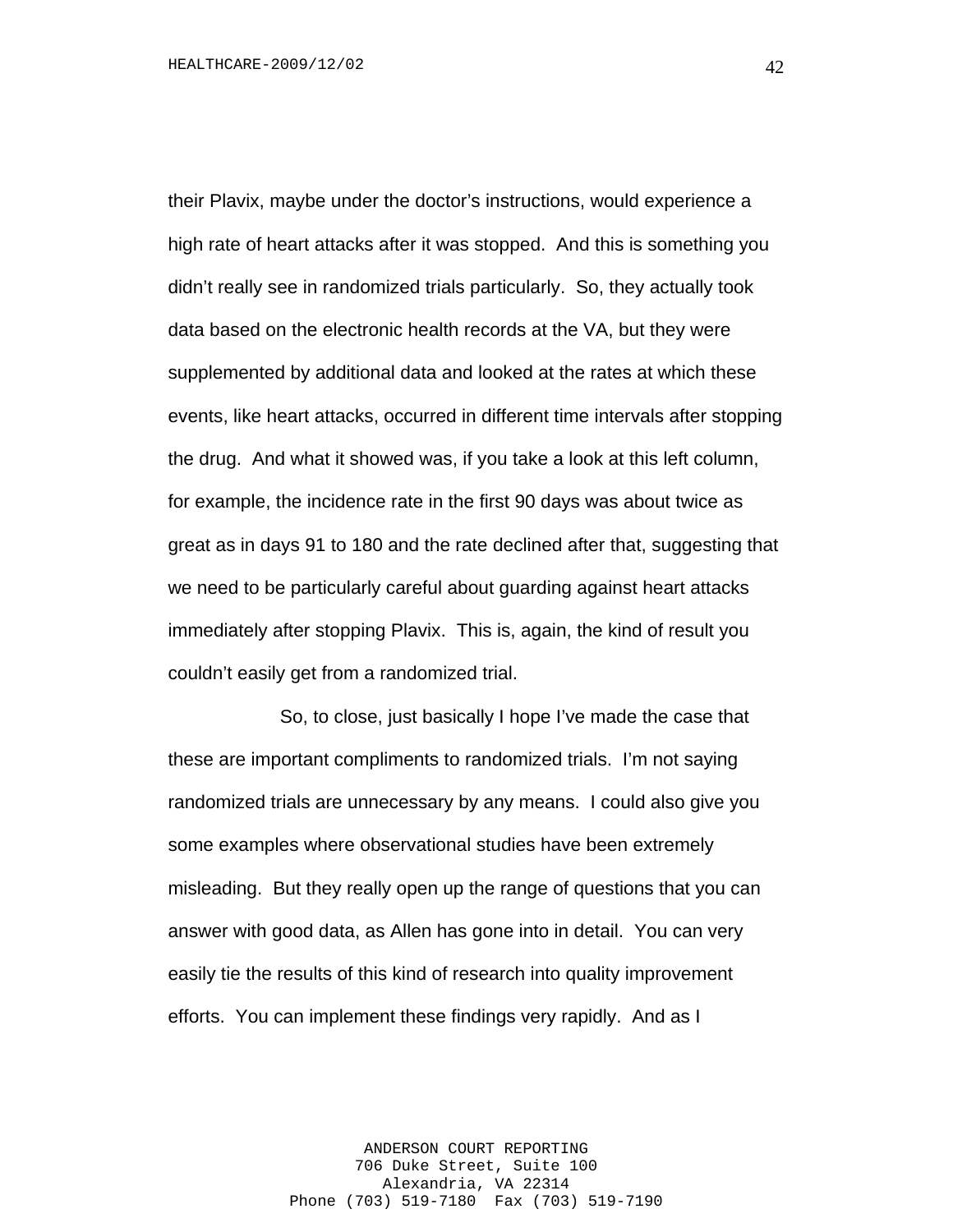mentioned, the investment in database infrastructure means the cost of doing these studies will likely fall dramatically in the coming years.

Thank you.

MR. McCLELLAN: Alan, thank you very much.

To open up the discussion, I'll just pick up on one point that Alan just made, improved electronic data.

Yeah, everyone's mikes are right on the side of their chairs here, and you're going to need that for the audience to hear you.

And, Rich, if you don't mind, I'll ask you a question while you're putting the microphone on. Alan was saying about how the capacity to do these kinds of studies really does seem to be increasing rapidly. You've been on the leading edge of a lot of those activities. You mentioned at the end of your talk that a good place to go next might be to define a set of common data elements or models that could be used more productively across many different kinds of applications -- not just quality, not just safety, not just effectiveness but potentially in a broader range of areas. I wonder if you could say a little bit more about that. What might be involved there, just to get concrete, and if this really is becoming a routine part of the use of health care data, is it really research? Is this something that's more part of our routine delivery and improvement of care?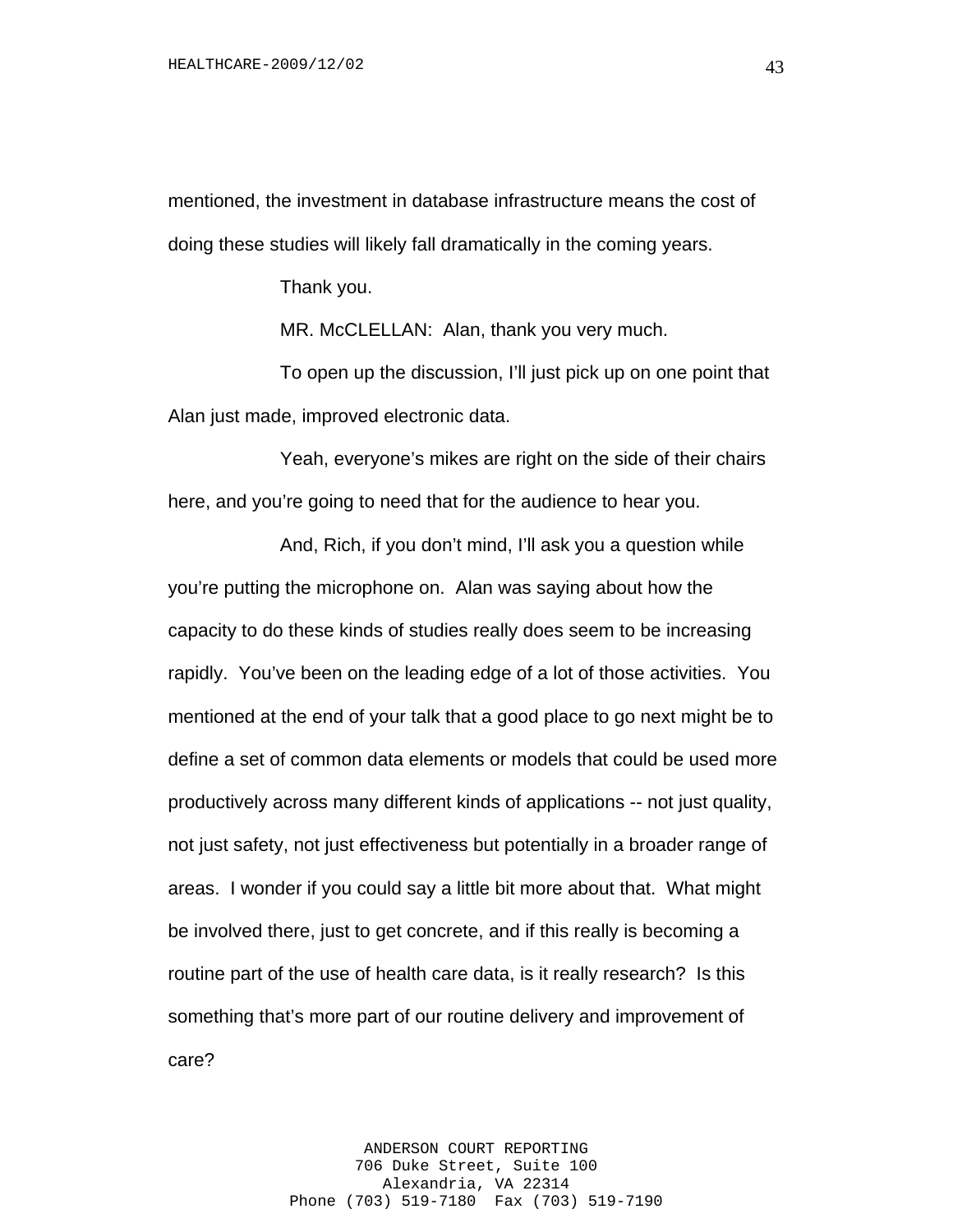DR. PLATT: Let me start with the second part of that. I think in some ways we are doing a disservice by using the word "research." We ought to call it "evaluation," because the superstructure we have built to supervise research doesn't serve us well, and it communicates, I think, the wrong message to the whole society. I think we need to change the normative expectations to say all of us should insist that our data that is part of these systems be used for thoughtful inquiry and evaluation and improvement, and we shouldn't call that research. It needs oversight, but I think it doesn't need the kind of oversight that accompanies sort of truly novel therapies that have not been tested.

In terms of what we can -- so, some of that is a matter of degree. I say, for example, this Prism study that I mentioned, the H1N1 vaccine study that's going on now, is the very first study that I've been involved in that's been defined as public health practice rather than research, and it's made a huge difference in our ability to bring health plans on board and to link the health plan data to state immunization registry data. Very important. If we did it as a research study, we'd be able to tell you next year what the safety profile of the vaccine is, but that doesn't help very much this year.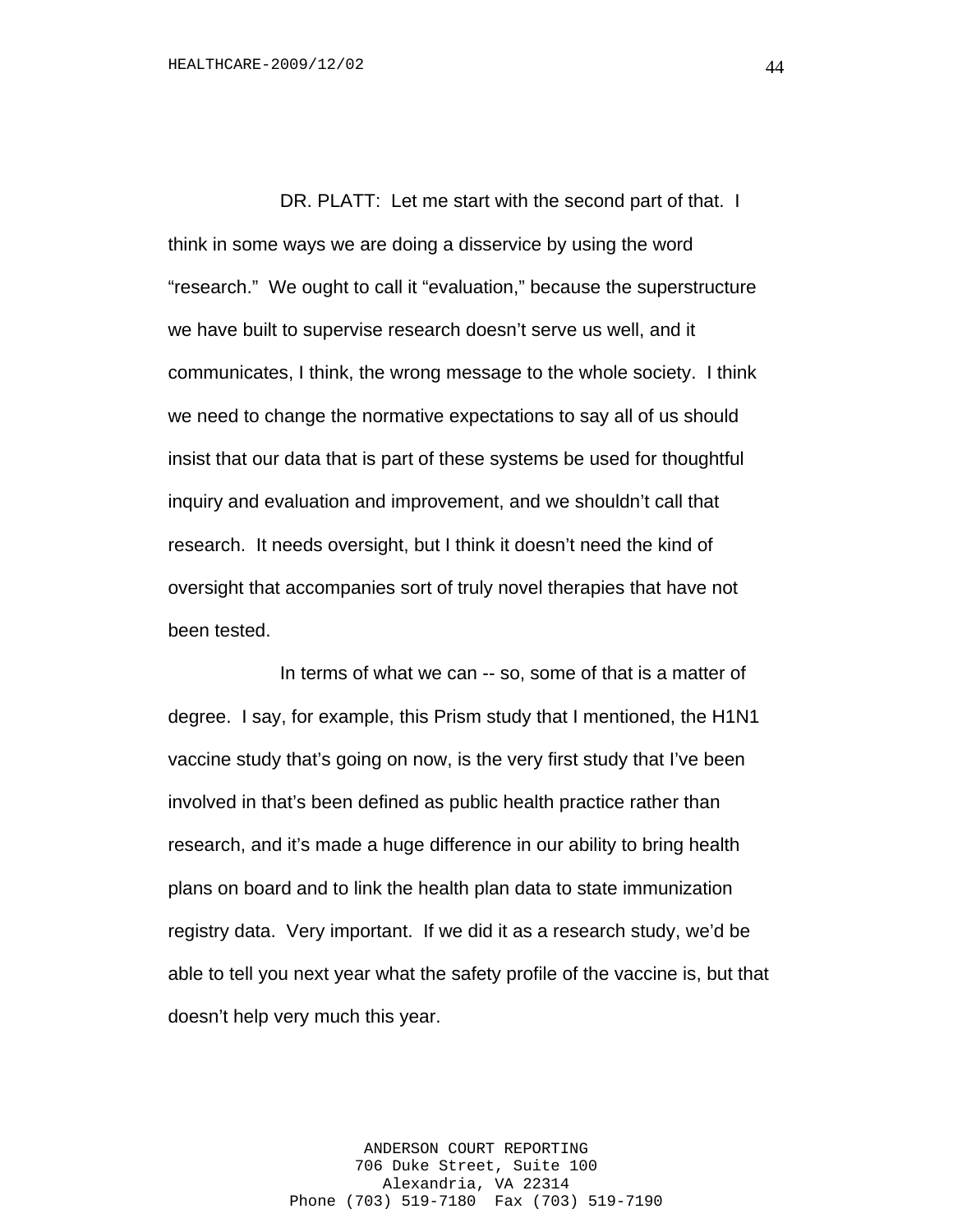In terms of what we might do as next steps, I think the notion of developing reusable data systems is a very powerful one. It's been the case for the last umpty-ump years that every time we start to do an observational study, we go and build a data set from scratch, and it takes a long time and it's expensive to do, and part of the notion of the virtual data warehouse is to say at least some of this should be reusable. And, to be very honest, we started by saying what's commonly available and familiar to most organizations? That's claimed -- it's the kind of data that CMS insists that every organization provide. So, if you look at the actual data structures of our virtual data warehouse, big sections of it look like claims data submissions that organizations make to CMS. We would still live with that notion of saying start with the things that almost everybody has or is familiar with, and then build the additional ones as needed, and it is really startling how much you can do with how little in terms of the kinds of data elements and what you need to know in them.

In a health care delivery system, a functioning delivery system, it's important to really understand and be able to distinguish between probably 90 different venues for delivery of care. In our work, it's unusual that we need to know more than ambulatory emergency room inpatient, and so not having to keep all 90 of those in mind, it's a big help and makes the overall job a relatively simple one, and it makes me think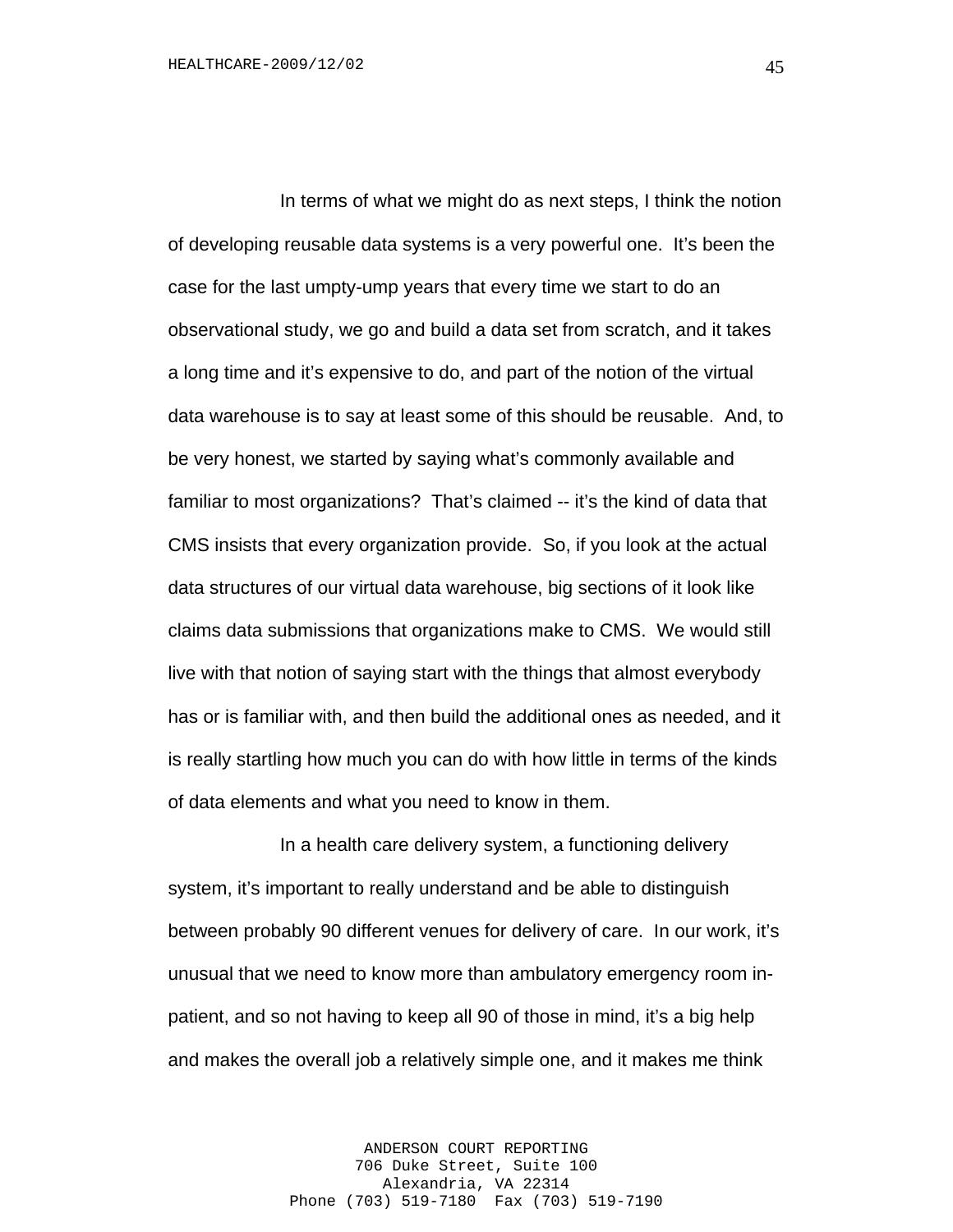that it's worth starting now with the notion that it's a semi-disposable system that we're building, because you should be able to tear it down and build it up as needs change and as data capabilities improve.

DR. DOBSON: Well, Allen Dobson picking up on this point that Rich made and Alan Garber made about how if we do this carefully we can get a lot of mileage for a limited amount of resources. One of the things you emphasized was that it's still difficult; it still has some -- there are costs associated with providing this kind of infrastructure, financial costs, and also costs in terms of just broad participation from providers. I wonder if you might say a little bit more about some promising models for how these kinds of costs for shared data uses for multiple purposes could be overcome both in terms of bearing the financial costs and in terms of bringing the providers along. You emphasized, in particular, the importance of feedback that actually improves patient care, and I -- you know, to pick up on Rich's point, not something that gets published in a journal next year but something that can affect patients right now. Are those the ways to go to make this more sustainable?

DR. GARBER: I think there's two points that -- one that Rich made and I think Allen as well is that we have to be more standardized in defining what the data elements need to look like so that they can be used, you know, in getting standardization. The other part of the question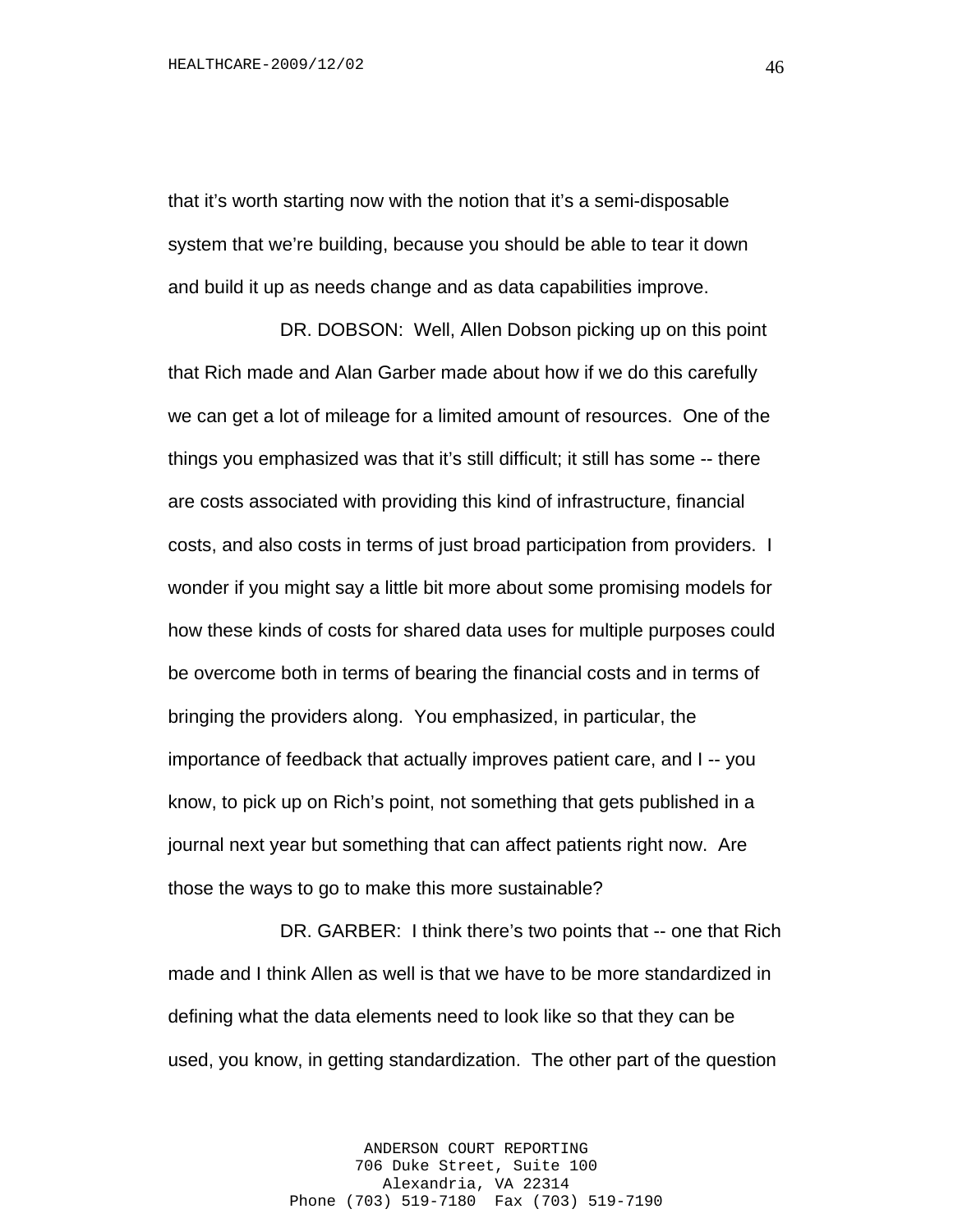is do you build a centralized database or do you -- you know, I like the notion of, you know, having a virtual if you can go get the data when you need it rather than redoing it.

I think there is, you know, an issue related to getting actionable data which is protected. So, the closer you can get that to an operating unit that can actually do something but yet feeding aggregate data up for research makes a lot of sense. And I think that it's extremely important that I think the federal government can take some leadership in defining these elements but also, you know, putting multi-payer. I mean, it really needs to be about all the patients we care for in a community in a practice level. That starts to make it more economic when you start talking about doing actionable item -- you know, actionable steps and creating a delivery system, because the real cost is really changing the delivery system. And that ought to be -- if we do it, if we build it right and thoughtfully, it ought to be very cost effective when we start putting more and more people into it.

MR. McCLELLAN: Thanks, Alan. And Alan Garber just picking up on these last points. You know, we've got a, as you know, an ongoing health care reform debate here in Washington. I was reminded of the -- in the debate -- in the discussion this morning of a political cartoon recently where somebody's watching their television and announces that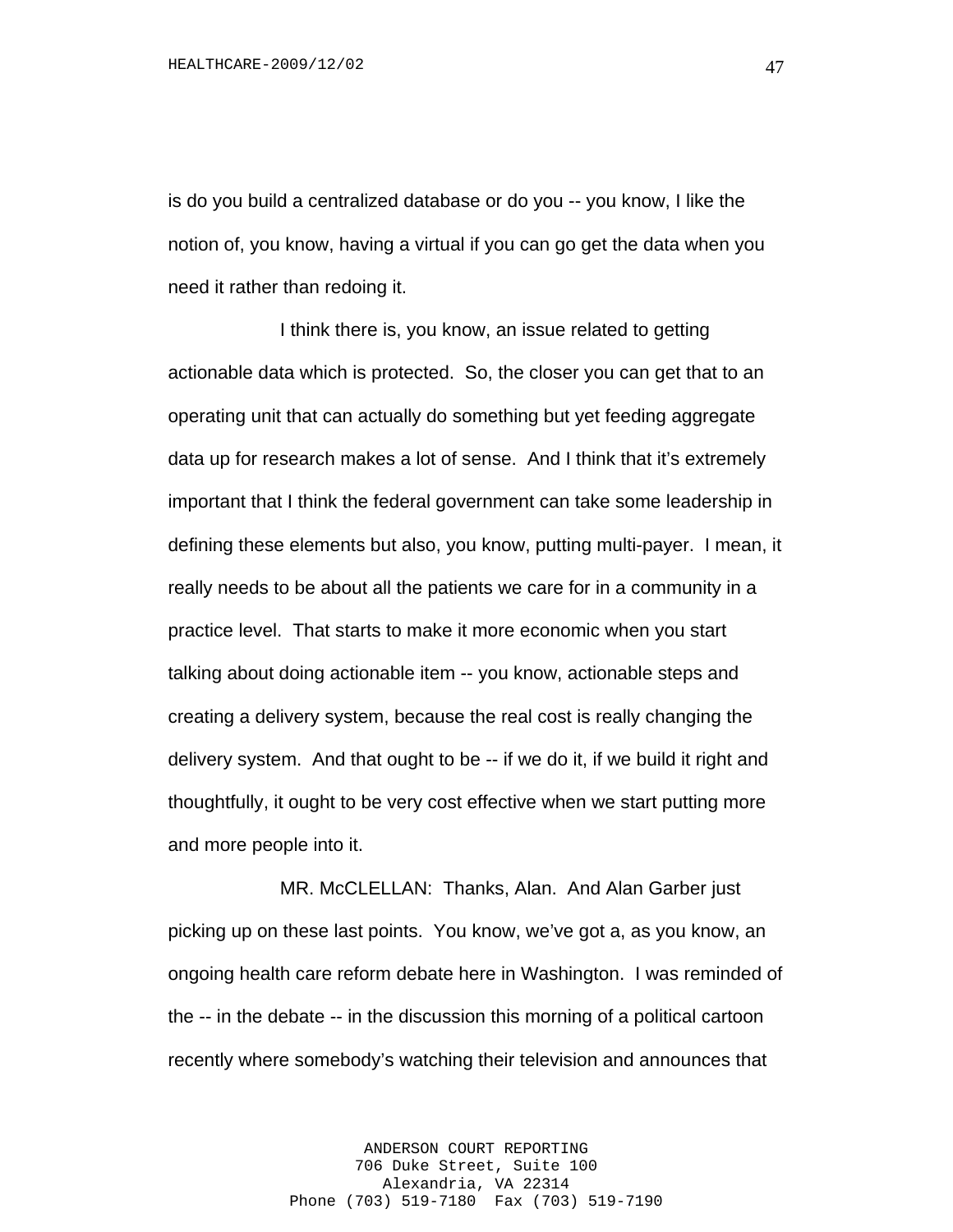"And the Senate is about to begin the debate on health care reform." "Begin"?

I think we're getting pretty far along in this debate. As we get into what may be the final stages, what's most important for this legislation to include in order to support the kinds of goals that Rich and Alan have talked about in order to further -- and Allen -- you have talked about -- in order to further the development of this multiple-purpose infrastructure?

DR. DOBSON: Well, Mark, am I allowed to ask about things that I know aren't in the legislation?

MR. McCLELLAN: Absolutely. This is a good time --

DR. DOBSON: -- as a researcher to pick up on Rich as an evaluator, there are many things that could be done to facilitate the research, and David Blumenthal is here now and we could start with something that I know he's trying to do, which is make sure that there are common reporting formats for these data elements. So, I would like to see the comparative effectiveness research effort include some real investment in both methods or pooling data and statistical methods as well. Now, methods for pooling data will include things like common data reporting format, which I see as crucial. I don't -- for quality purposes and for payment on the basis of quality, I can envision a world where we have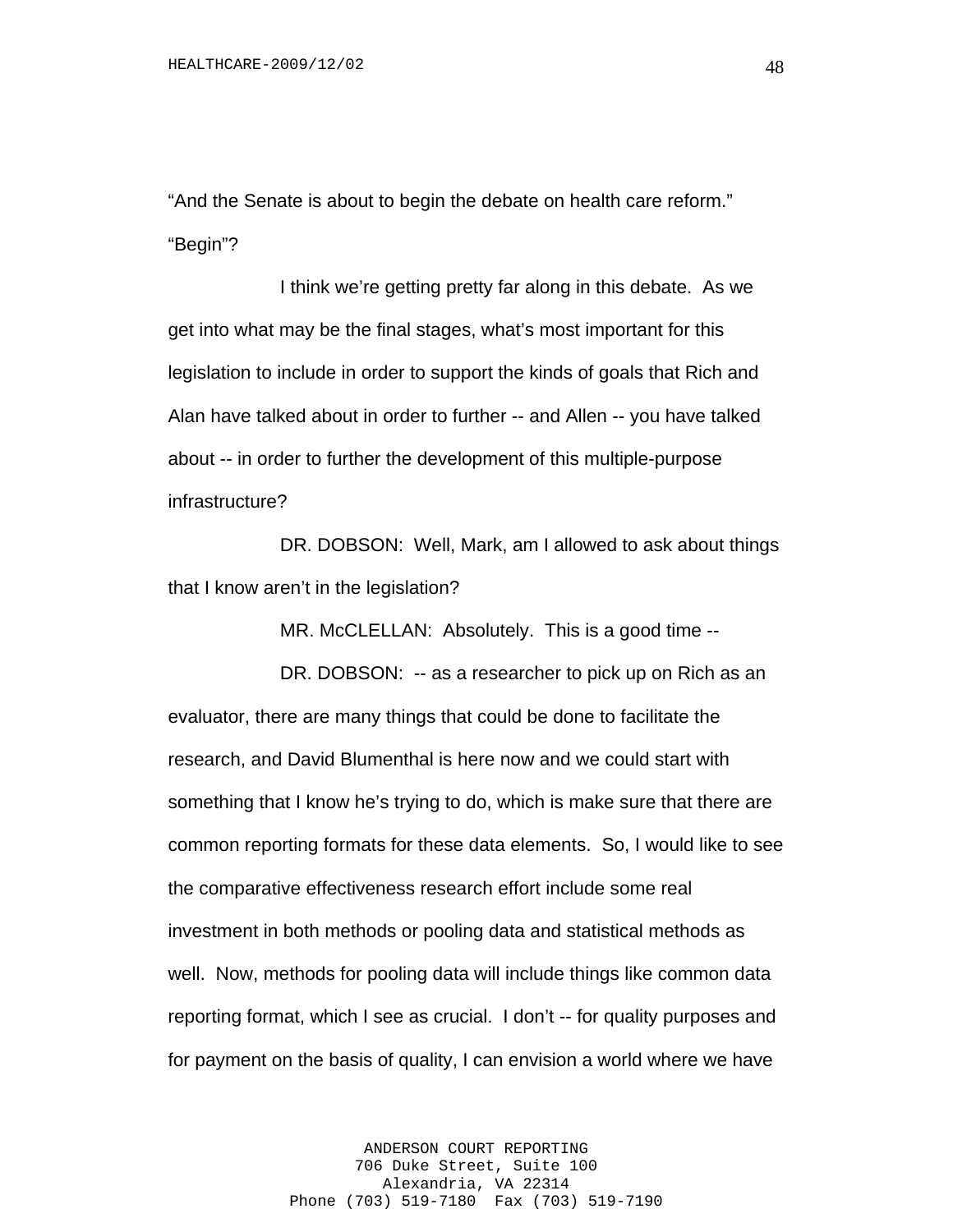an agreement about which data elements are needed. I don't think that will be the case for research and (inaudible), because when we're looking at a very diverse range of questions, we're going to need different data elements. So, instead I think the model is a platform that we can build upon. So, I don't see the federal government specifying what data elements are needed for research in any form. But I can see the federal government saying you need to use the standard reporting format to facilitate this. So, this isn't exactly what your question was about, but one of the things that comes to mind, hearing both Alan and Rich, is that I gave two examples of closed health systems. Virtually everybody in Kaiser Permanente gets all their care within the system, so everything pretty much is captured in their electronic health record system.

It's somewhat less true at the VA, but it's still largely true of the VA, that you get almost complete data capture. When you talk about integrating data across multiple providers who are in different networks or aren't in networks at all, you run into problems, like will the Eclipses electronic health record be able to format data the same way that the Epic system will? And can you even get the vendors to agree to a common reporting format? And what about those practices that don't have electronic health records at all? So, that's what the health care IT money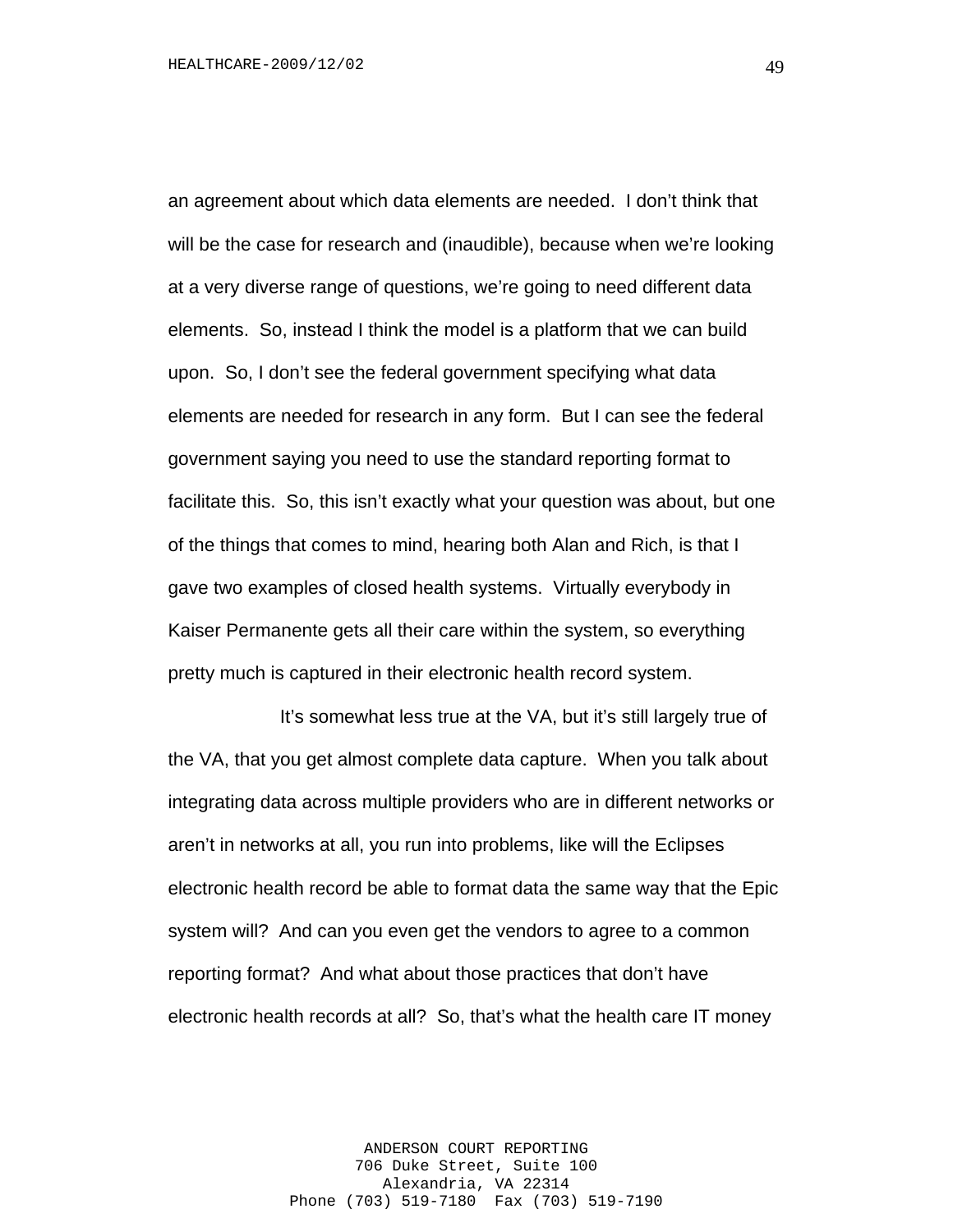in the stimulus is supposed to alleviate, and it would be nice to think we'll get to a hundred percent, but I suspect that won't really be the case.

So, I'd like to see the legislation encourage that. But on my wish list also that's not in the legislation is some clarification of HIPAA standards to ease the use of individually identifiable data, because, as Mark well knows, and I think everybody would agree, we can do at least as good, maybe a better job, protecting patient privacy while also easing availability of data for research purposes, and I think that has been a major impediment. I know that's not a big part of the health care reform debate. But if we're going to make maximal use of this kind of information, it will be important to address that.

Thanks.

MR. McCLELLAN: Thanks, Alan.

I'd like to open up this discussion to some of you who are here, maybe some of you who are watching online. Any questions in the audience?

Back here, and when you get the microphone -- please wait for a microphone. When you get the microphone, if you could tell us very briefly who you are. Nice to see you here.

MS. PEROT: Good morning. My name is Ruth Perot. I'm the Executive Director and CEO of Summit Health Institute for Research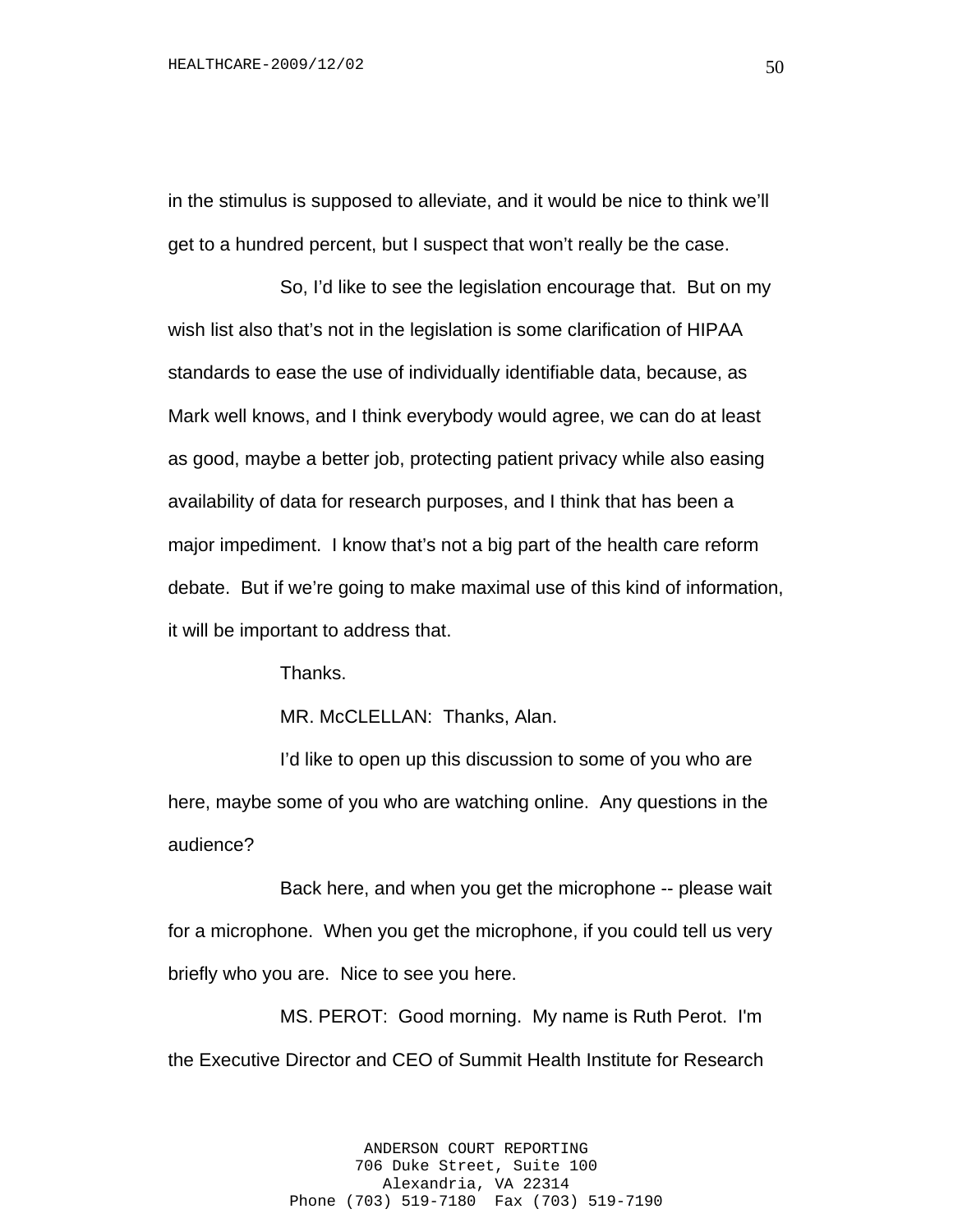and Education. Abundant research points to the importance of the collection of race, ethnic and primary language data if we're going to address health disparities and also improve health care quality for those vulnerable populations. The most recent report came out in August issued by the Institute of Medicine and made that connection. Can you tell me or tell us what use and applications you've been making of race, ethnic and language data in your work? You've all talked about demographics, but this is an extremely important component of the demographics and we'd like to know a little bit more about how you're using it and the importance and value of that data.

MR. MCCLELLAN: Any comments, Allen?

MR. DOBSON: I'll just mention briefly there is a huge amount of research being done with this. You're raising a very important question of what are the causes of the disparities and how can they be addressed, so I'll give you just one example of a study we did using Medicare claims data. Again we don't have great clinical detail, but we were interested in why nonwhites had higher rates of sudden cardiac death than whites in the Medicare population where everybody of course has insurance, it turns out one of the things we found is that there was a much lower rate of invasive procedures that are used to prevent sudden cardiac death. For example, for people who have survived an episode,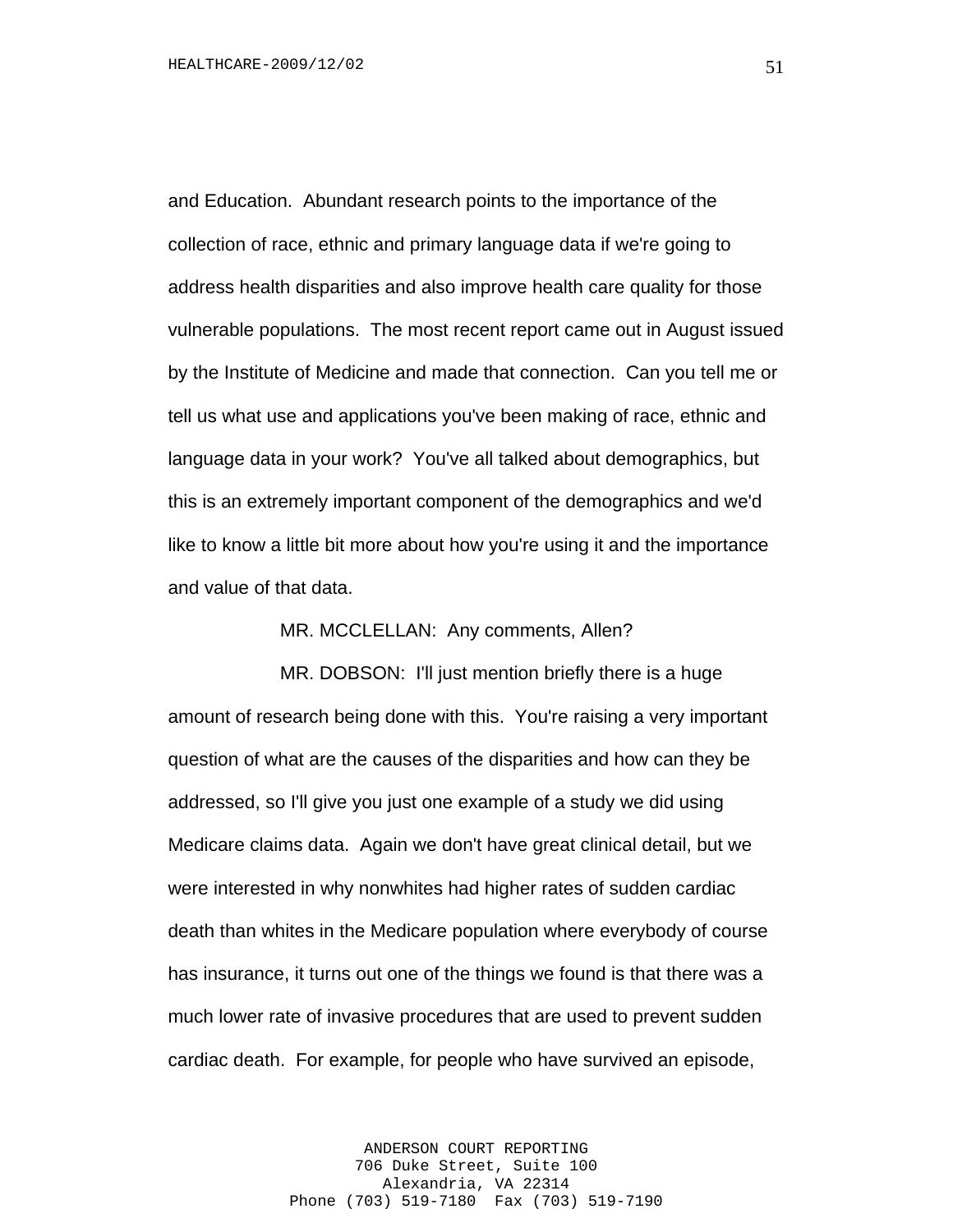yes, you can survive sudden cardiac death, by the way, but for people who have survived an episode, if you get an implantable defibrillator you will live much longer and there was a lower rate of those kinds of procedures being put in place. I think most of us in the research community take it as a given that you absolutely have to have that kind of data, but we also see a clear path for using the data to better answer these policy questions in essence.

MR. MCCLELLAN: Rich?

MR. PLATT: It's terribly important, but these data are usually missing in electronic health data.

MR. MCCLELLAN: Usually what's missing is the details on race and ethnicity.

MR. PLATT: The individual's race and ethnicity classification is usually missing and that hasn't been an oversight. By and large the practices and especially the large health plans whose data are so important have been reluctant to ask for that information or to capture it. That's starting to change, but for the time being what we have had to do is to link addresses to census information and use census data as a proxy for race. So in the scheme of things, we need to have a change in expectations about the kind of data that are made available for use, goes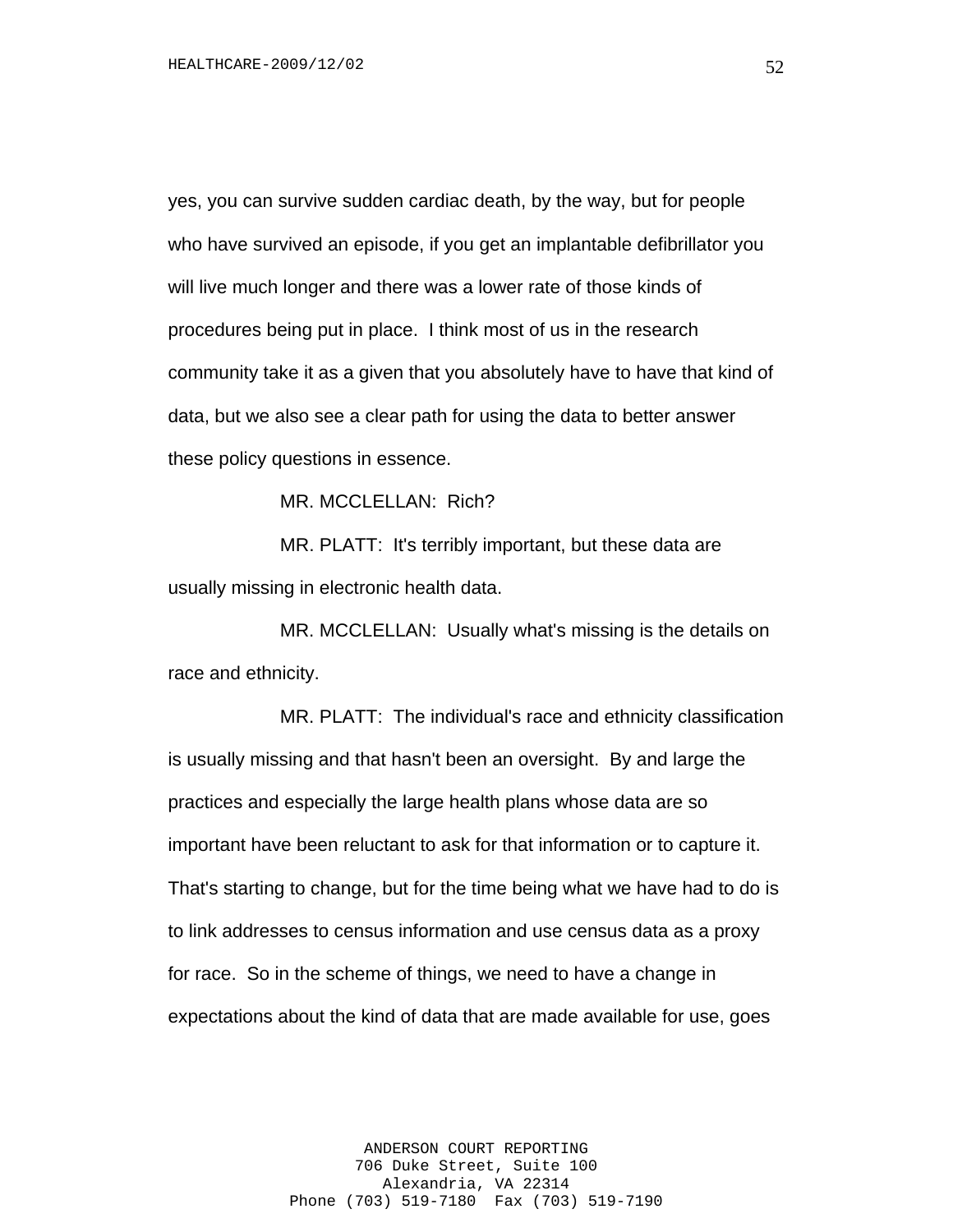along with saying it's important to improve care to have that information be part of the medical record.

MR. MCCLELLAN: Bring the public along with this. Are there other questions?

MR. SINGERMAN: Richard Singerman. I think you said a very important point about there is on be-all, end-all data model to keep flexibility in a registry. I'm wondering what kind of suggestions do you have for creating a meaningful-use criterion for organizationally creating this minimum set of registries that have some sort of standard but also build in the notion that every year from how there's going to be a new technology that's going to make it easier and more effective? How do you strike that balance?

SPEAKER: I think that being prepared for new kinds of data is in a way the simplest piece of the work because if you imagine a structure of a series of linked tables that have a common identifier, when it comes time to add genomic data to the virtual data warehouse, we can build that table so that that part is pretty straightforward. The part that gives us pause is when it becomes apparent that we want to make an improvement that breaks the model, that is, if it becomes necessary to change the format of an existing table in the virtual data warehouse, suddenly the thousand programs that have been written already to expect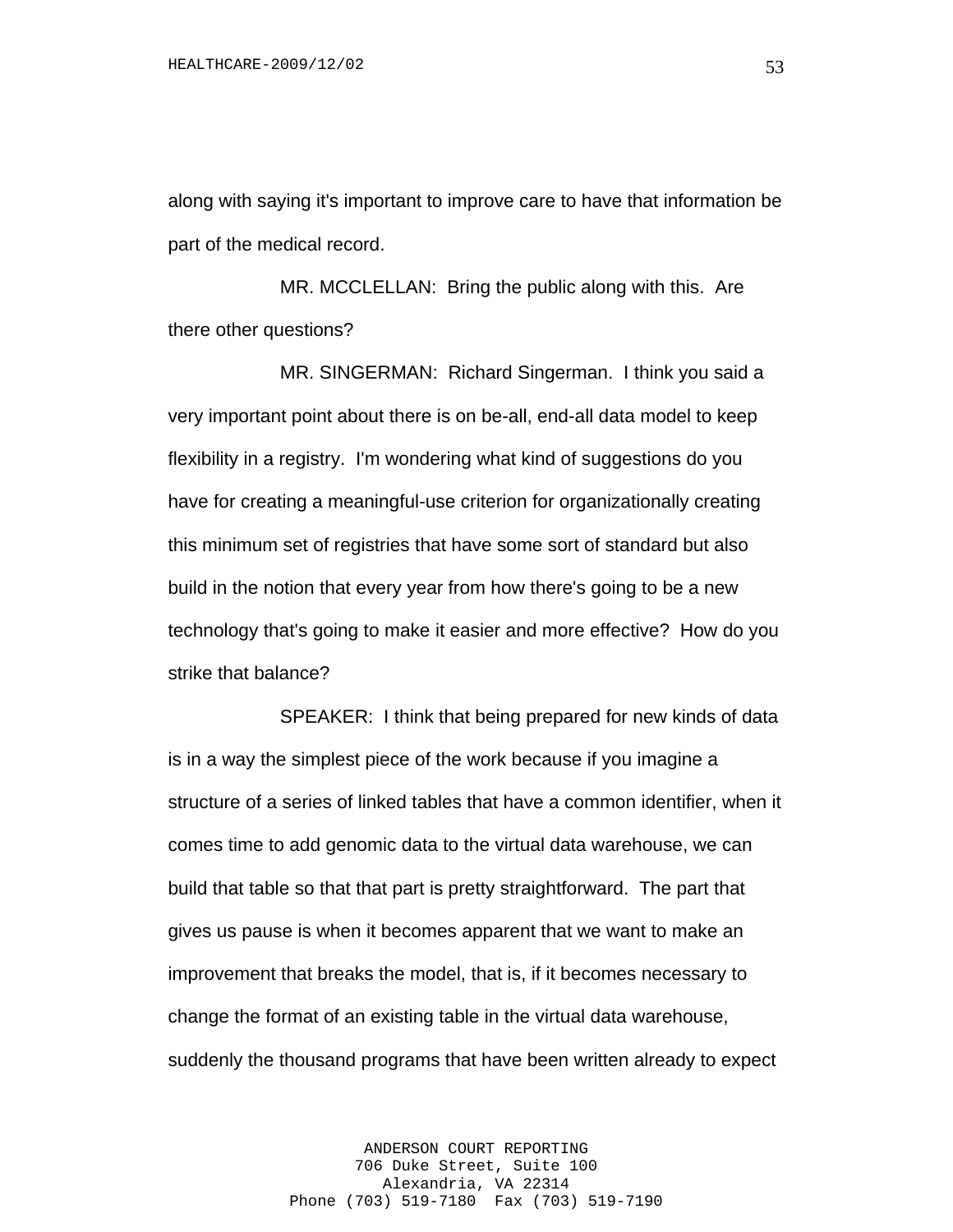the data to be in a certain format don't work and so you make those changes only grudgingly. It's not the end of the world to do that. The vaccine safety data link developed its model in the mid 1990s, and when the same organizations built this virtual data warehouse that I showed you, it's somewhat different. Suddenly, for this H1N1 vaccine work that we're doing, we've want to do exactly the same analyses and there are two slightly different data formats and we'd like not to have to write the programs twice. So what we're trying to do is very quickly write a translator from one to another. Eventually there will be enough layers of translation that will say it's not worth it, we'd better start over, but for the time being while we're finding our way along we can use those kinds of ways to adapt to new decisions to old data formats.

MR. MCCLELLAN: Investments in translators. I have a question from one of our online participants. Andrew Croshaw asks roughly nine states have through legislative authority begin developing all payer claims databases for where the claims data in the state are aggregated together and can be analyzed at the state level. If these databases continue to appear throughout the country, how are they going to relate to the other types of databases that we've talked about, either virtual or centralized? I think this is part of this general question that we've been pursuing about how do you standardize these different data sources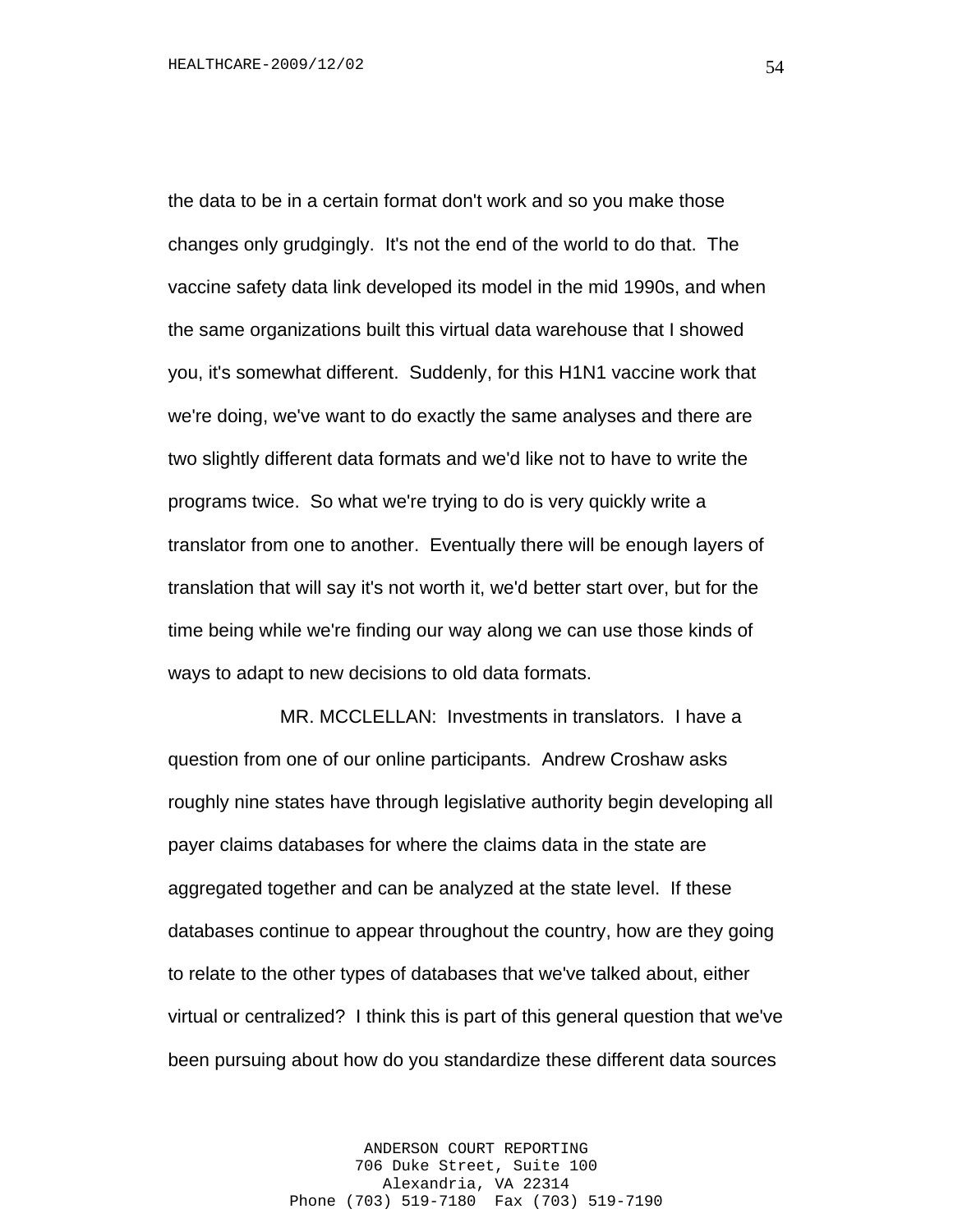enough especially in the short term so that they're comparable enough to do real analysis? All-payer databases -- seem like a valuable source of information.

SPEAKER: Absolutely. The question is who sets those standards. I think that's a role for governmental leadership to set the standards so that we don't have to rebuild these databases.

MR. MCCLELLAN: And just to be clear, what we're talking about in terms of standards here is not what some people who have been in the IT field think of as data element standards, we're really think about data use standards that for all these multiple uses the data sets are similar enough that they are comparable.

SPEAKER: So that you can get an apples-to-apples comparison to be able to do it. I think it's already been stated that you start somewhere and you build onto it, so I think it's really important that we do in these multipayer data sets start aggregating that so we can compare one state to another. An inherent problem in the Medicaid program in the country is you see one state, you will see one state and it's impossible to compare from one to the other because we haven't got a standard format and I think this is the opportunity to do that and build on it over the next few years.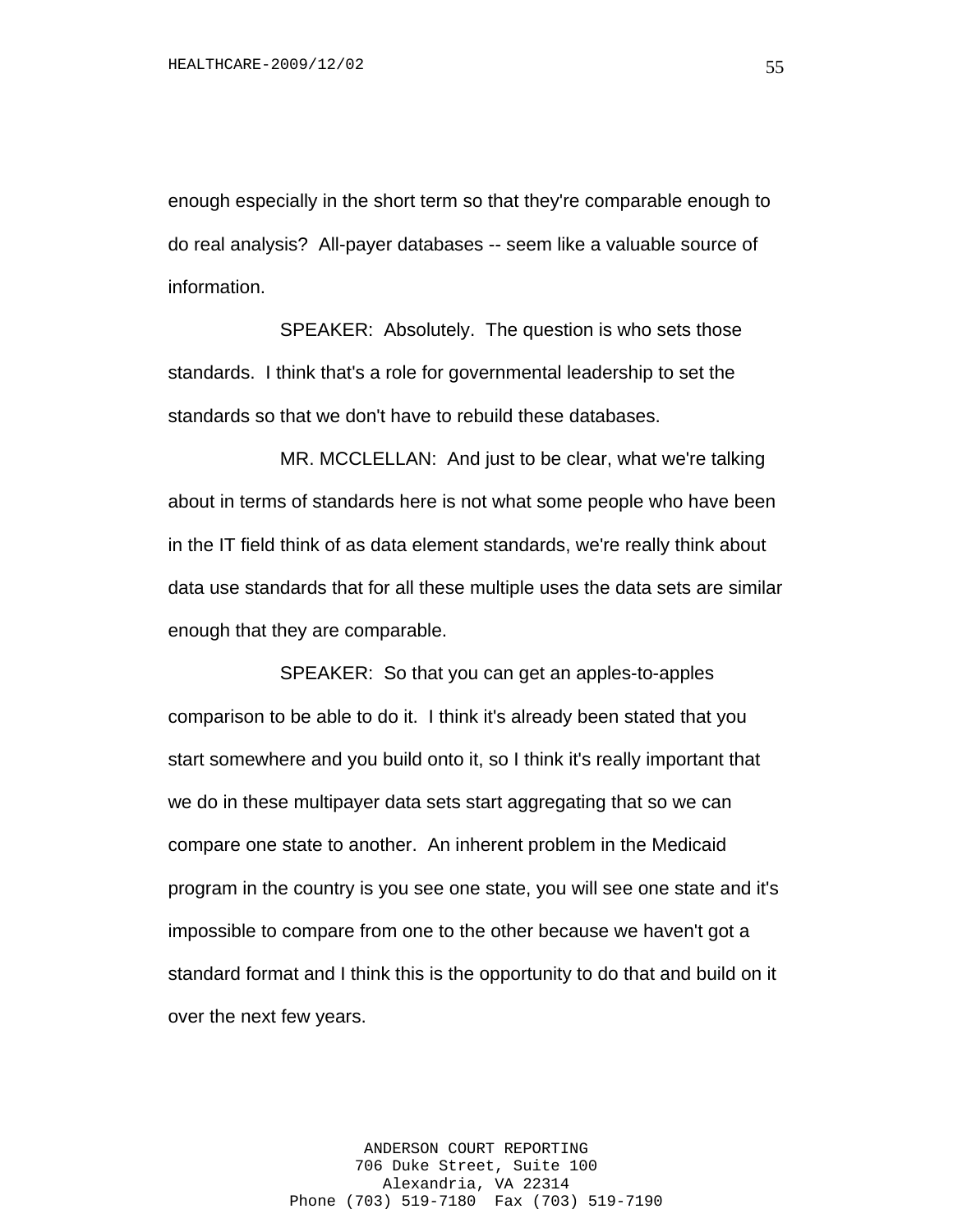MR. MCCLELLAN: I'd like to thank our panel. I know there are some questions and we're trying to get to those in the next session too. I'd like to thank our panel for getting this discussion started in a very excellent way. Thank you all very much.

Without any delay we'd like to move to our second panel of speakers, and I'll introduce them as they make their way up to the table here and ask all of you to get that microphone on your lapel or collar. Most of you know the people who are here. Sitting at my right is Dr. Carolyn Clancy, the Director of the Agency for Healthcare Research and Quality. Next to her is Dr. Janet Woodcock, the Director of the Center for Drug Evaluation Research at the FDA. Then at her right is Dr. David Blumenthal, the National Coordinator for Health Information Technology at HHS. What we've asked these three federal leaders to do is to give a few minutes of opening remarks from their standpoint about what they are involved with in terms of implementing some of the steps to learn from our health care system to develop better evidence on top of patient care delivery, and they've each got a tremendous amount of activity going on. Then we're going to have some discussion following those initial presentations. As one might expect, with everything going on these days, they all have a very right schedule. I know, David, you need to leave a few minutes early, so we're going to take that into account as well.

> ANDERSON COURT REPORTING 706 Duke Street, Suite 100 Alexandria, VA 22314 Phone (703) 519-7180 Fax (703) 519-7190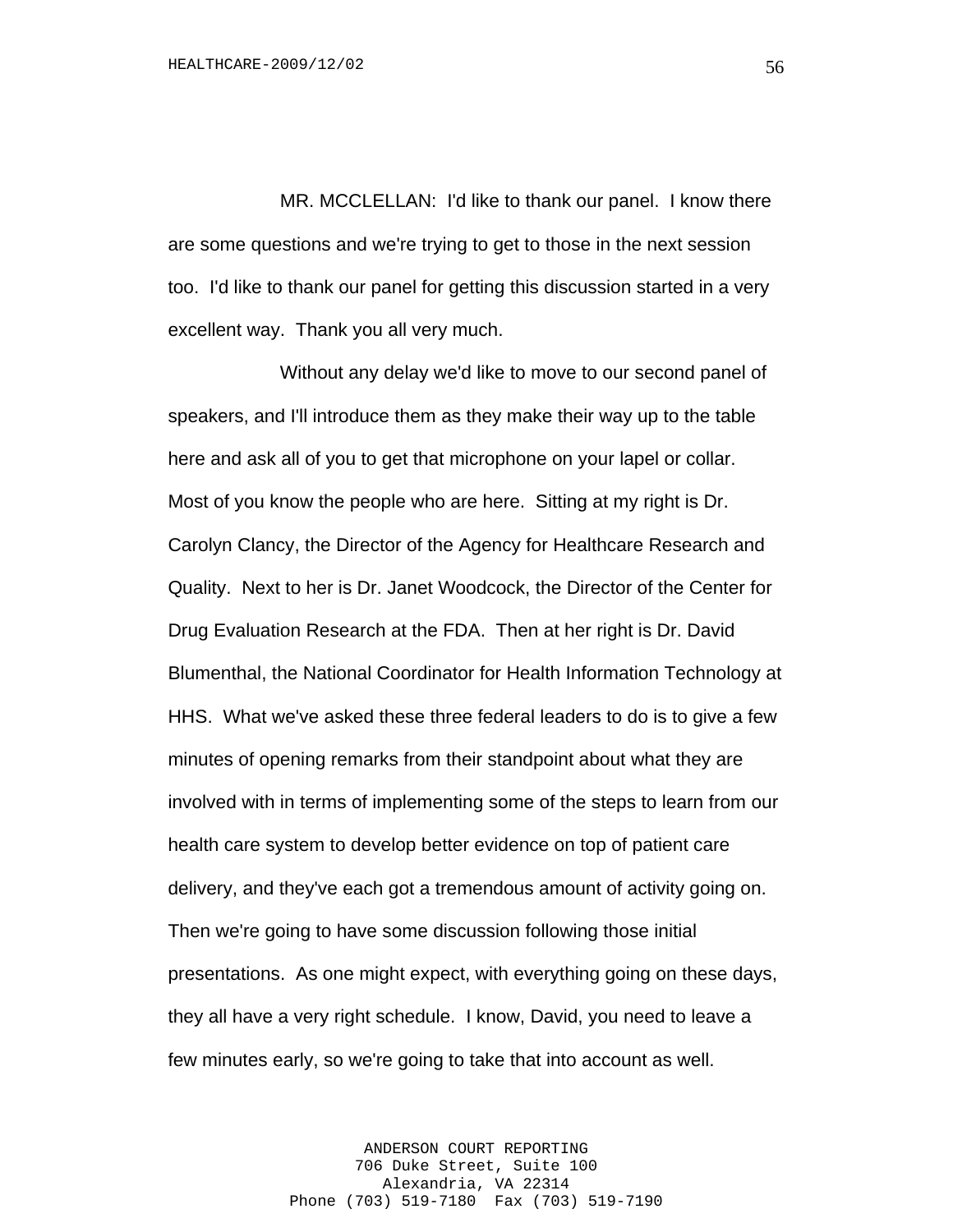Janet, let me start with you. Can you take just a few minutes to talk about FDA's Sentinel Initiative, where it is in its implementation and how it's contributing to this kind of data infrastructure for drug safety but that it might also fit into some of these broader issues?

DR. WOODCOCK: I wanted to do this in slides because it's not just Sentinel. Let me say that FDA and of course many agencies have been doing this for years, but as Rich Platt said, it's always one off. We study together, we find a health care system, we set up a pharmacoEPI study or what have you and then we do the work and several years alter we have the answer, and that's not good enough in today's world. As everyone has said, there are new opportunities that are existing because of the electronic health data. There are multiple examples now of trying to do more real-world, real-time analysis across multiple health care systems including the vaccine safety data link that's already been mentioned by Rich Platt, Prism which is looking at H1N1 vaccine OMOP which I'm going to talk about, and Sentinel. So a variety of these systems are being set up that are trying to use data, real-time existing health care data, in various ways and I'm going to talk a little bit if that's okay about how these are structured. I'll go really fast.

Prism you already heard from Rich Platt. They're comparing selected events during the postimmunization window to historical and

> ANDERSON COURT REPORTING 706 Duke Street, Suite 100 Alexandria, VA 22314 Phone (703) 519-7180 Fax (703) 519-7190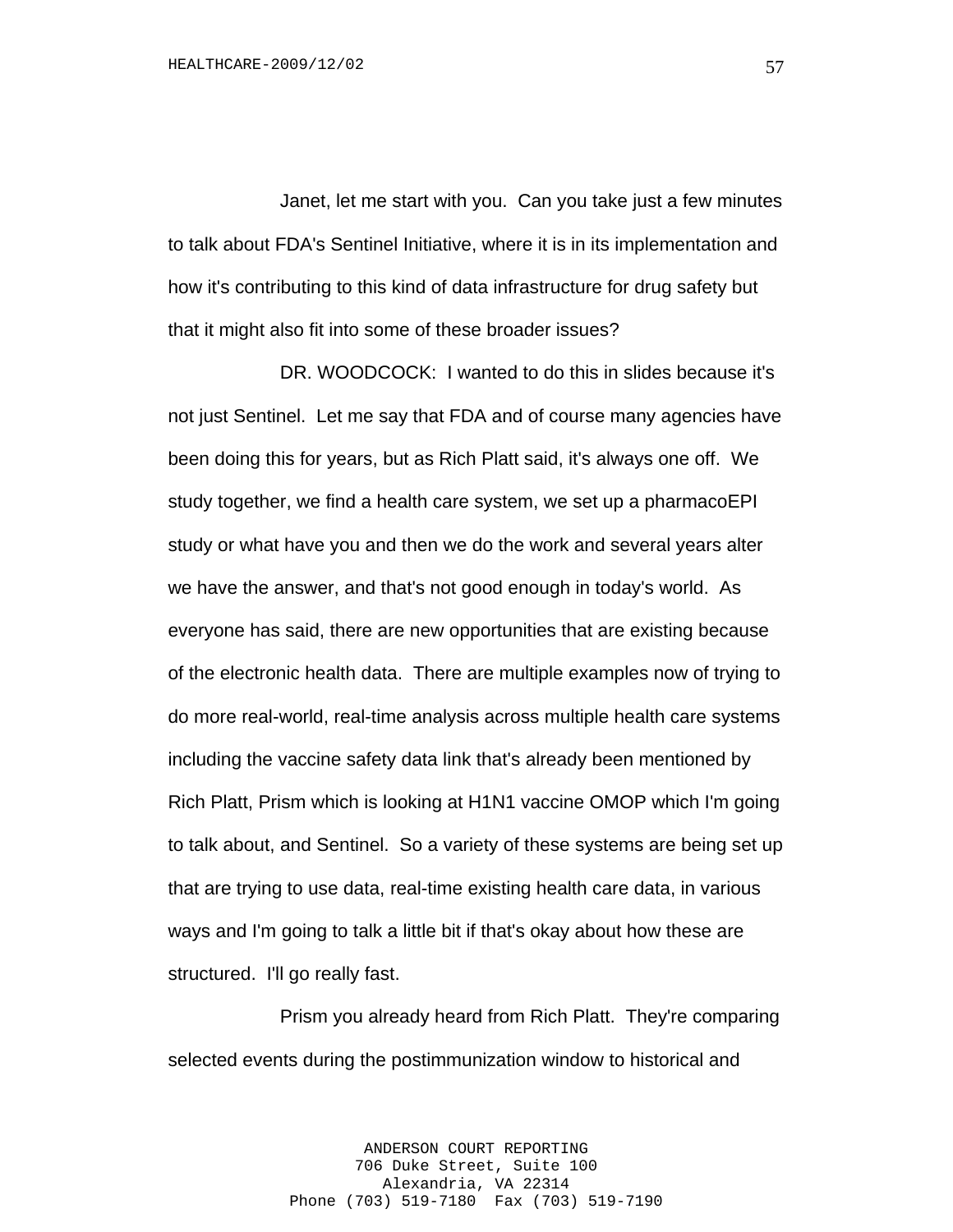personal controls. You can easily find the data on who's been vaccinated and then you can set up different events that you're looking for in the postvaccination period and compare those to what's going on historically. That can very rapidly yield information of extreme interest as to whether there's an unusual reaction to a vaccine. OMOP is the Observational Medical Outcomes Pilot that's going through the foundation for NIH. That's a fairly complex and ambitious enterprise both assembling commercial data into a central database where then we can do a lot of methods development and methods analysis as well as extended partners where the data is run behind their firewalls. The focus here is on the data model. You've heard about the data model from Rich Platt and from others. The focus is can we build a data model that across all these disparate data sources so that we understand what each data element means in each of these systems or databases and then methods to query this data once it's put into the data model. OMOP is about drug safety outcomes primarily and so we've defined known drug and health outcome of interest pairs such as fluoroquinolones tendon rupture. We're going to look in all of these databases both the distributed and the centralized with different methods and see how well we can find things that we already know about.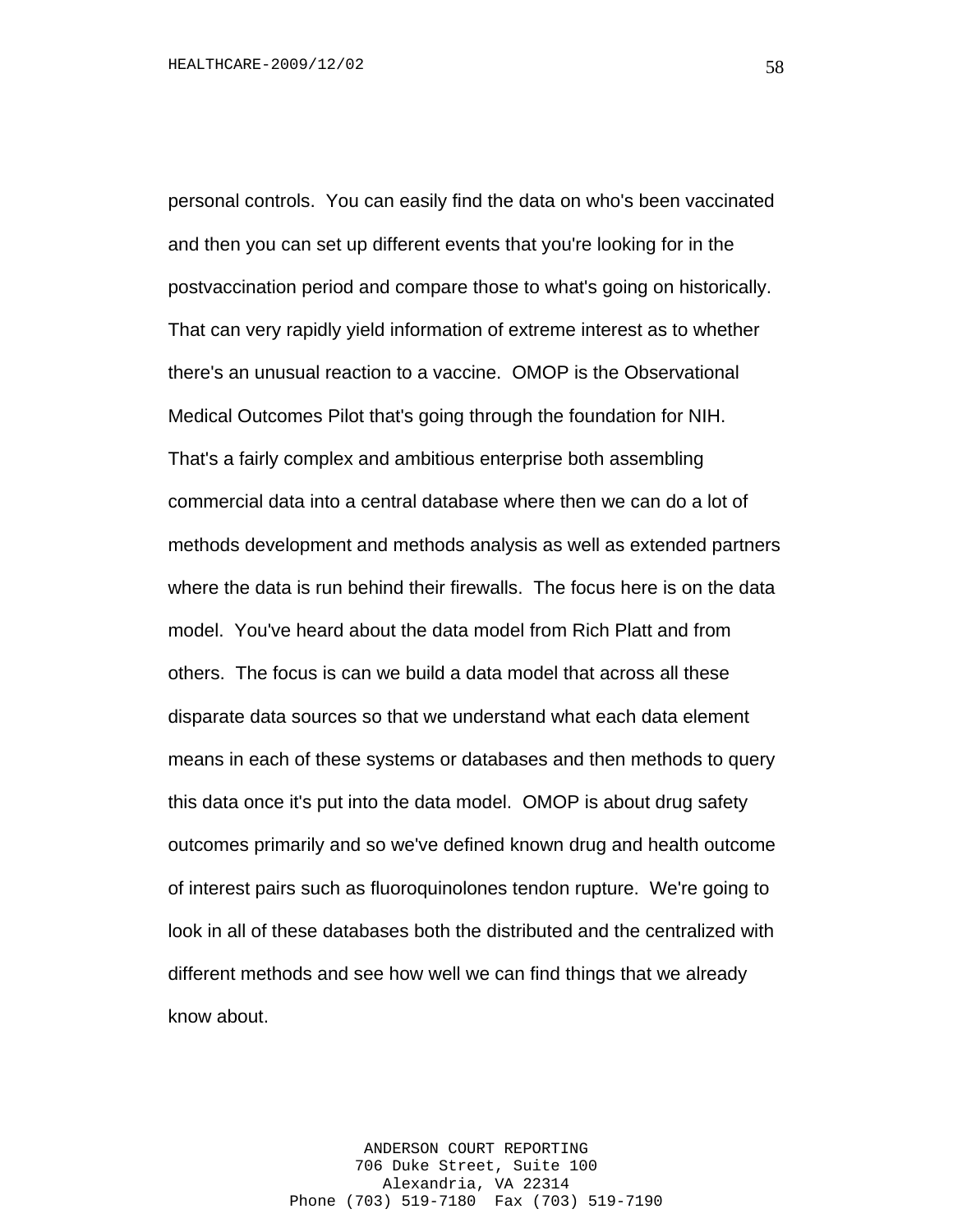It looks like this. We have a centralized research lab where you put the commercial data, we have some research core partners that are health care systems and then we have extended partners who are going to do it behind their different firewalls in a separate type of manner. The common data model I think is important for the discussion we've been having. It's a single data scheme that you can apply to disparate data types. This system, and this is what the last panel was talking about, collects the data this way, another system collects the data this way. But with a common data model, you can match those elements up. You do that once and then you know how they relate to one another.

We also are working in OMOP on standardized terminologies so that we have a consistent data transformation when we move the data into the common data model. This allows you then to do repeated analysis against all these distributed data sets because you're using a common data model so that you don't have to transform the data over and over again in a one-off basis for each new analysis that you're going to do at least in theory. What OMOP is going to do is test all these theories. We're also developing query tools. In fact, there is an OMOP Cup that's a competition for the best methods against the standardized dataset that is being made available. We're looking for various analysis methods.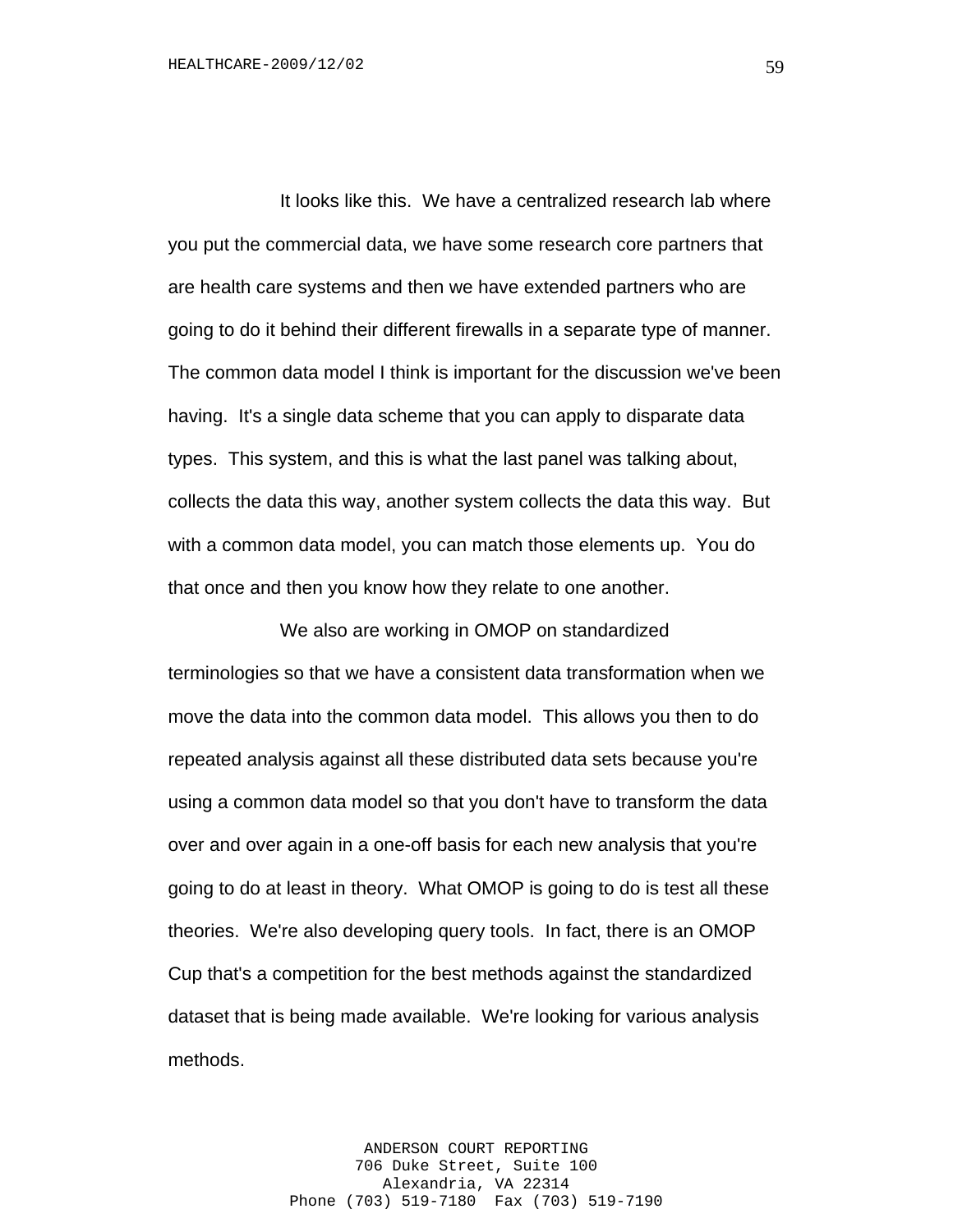The common data model is not combining datasets into one big dataset. The common data is a way of using distributed data in a way that you have more reliability. It is not trying to force claims data into an EHR database. It could use either. We're trying to also develop a graphical user interface so that we could create those structured queries against the common data that's in the methods part of this. I'm sorry if you can't see this very well, but you can listen to what I'm saying.

The schema though is that we have these data elements that we're talking about and OMOP is for drug safety observations. There we're looking at the period the patient was observed under the drug, the condition, the observation that was done, any procedures, visits, and then this outcome of interest, this health outcome which might be say a tendon rupture or a whole list of other outcomes that are known to be associated a given drug. Rich already presented these, but these are different drug outcome pairs that we're looking at.

To standardize all this and the terminologies, for example, for drugs we have some standard drug terminologies, RxNorm, that's already accepted and that's what we're using, so that part of the data model is you'd have a standardized name for the drug so that no matter what people called it, you would be able to transform it into a common name.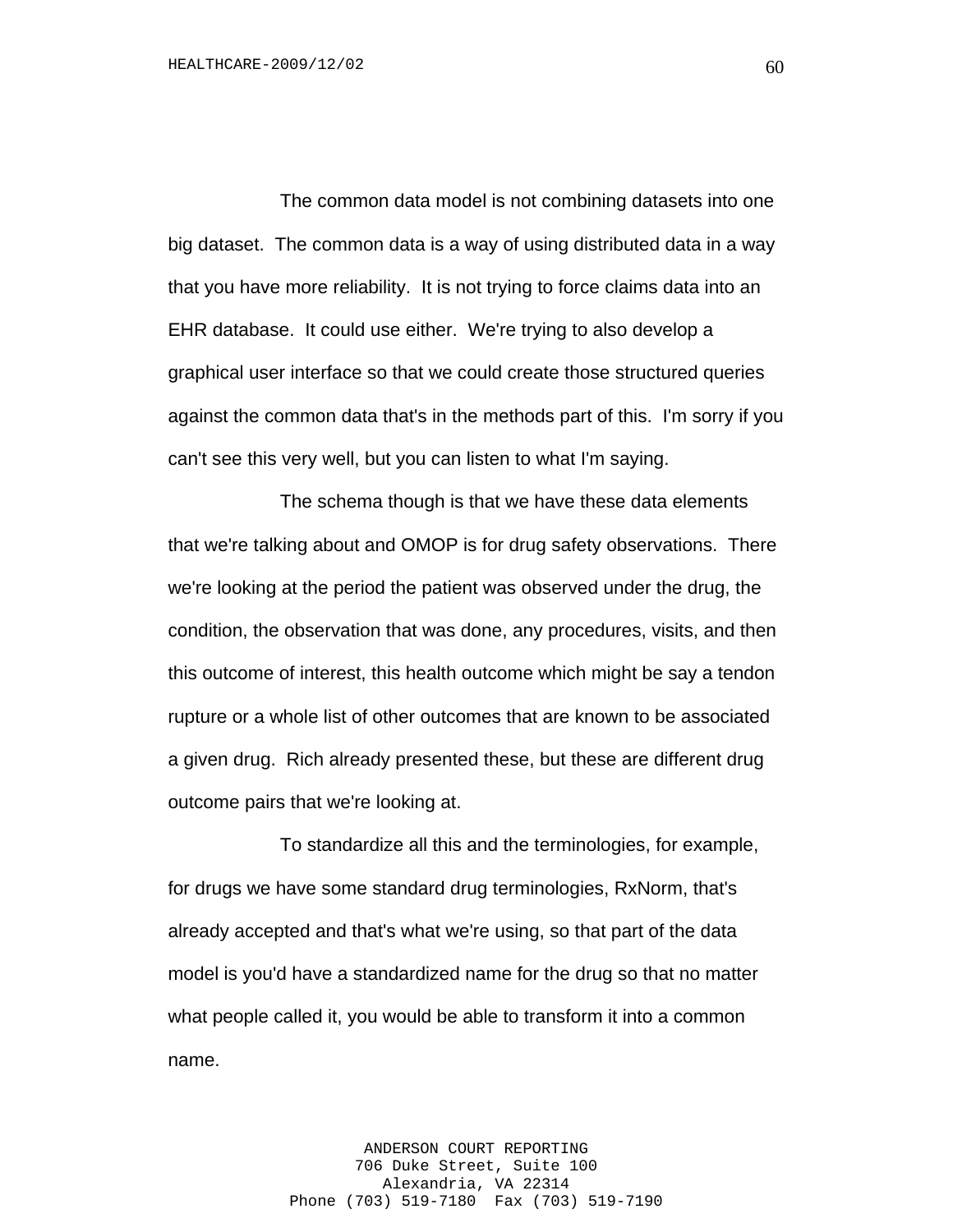What happens is you have all kinds of ways of capturing the data at the top, you work with people at their sites to transform and you pay them because somebody has to pay for this. You pay them and you transform the data into a common structure and then you can run multiple analyses against that structure. We hope as everybody has been saying to have systematic learning, in this case about drug safety activities, from setting up this sort of laboratory. OMOP is not intended to find new knowledge about new drug event pairs, it's really to find the best methods and the best data model that could then be applied by others.

The Sentinel which Mark asked me to talk about is we're trying to develop an active electronic safety monitoring system for medical products at FDA. We have a prototype that Rich Platt already alluded to, a coordinating center with distributed data sources, and they'll also be developing a data model and then be testing methods. Because that's under an FDA contract, that will be a real-time example where we can actually run new signals against that system and see what we find. Then we have a partnership internally with the federal government with CMS, VA and DOD, to identify the same things, medical product adverse event pairs and see how we can do data mining within each of those systems and see what we come up with.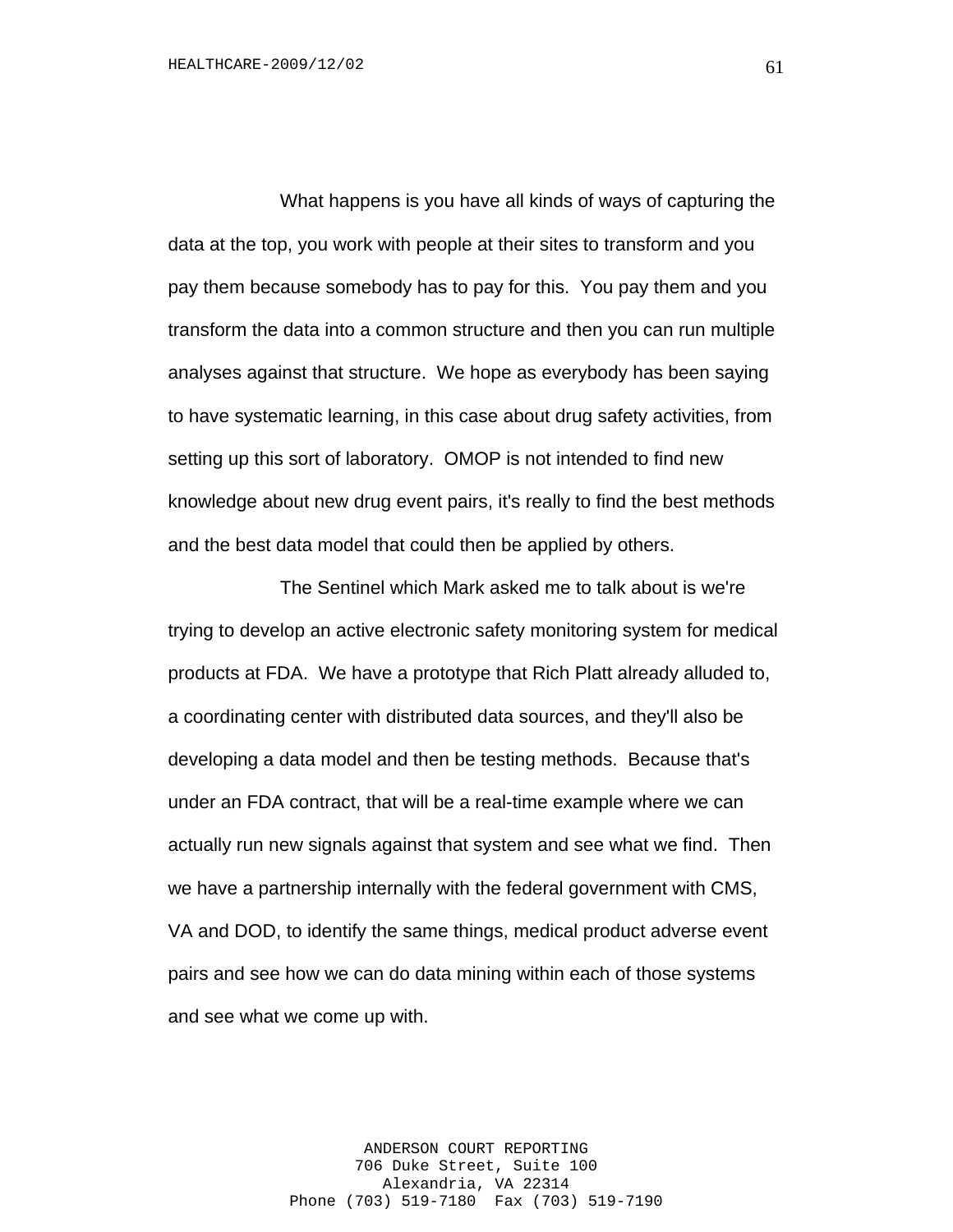I wanted to have one final point here in my final minute. One of the issues that's only been alluded to but I think is one of the most important issues that we're going to have to face is we can make the data model, but how do we know that reliable information was captured from the get-go? In other words, if the raw data isn't any good, transforming it isn't going to make it any better. Pharmacoepidemiology is a health outcome. In classical epidemiology you do a case definition and then you have all of these elements. But if the doctors or the health care workers out there haven't recorded the information in a way that would meet the case definition, you're not going to find it. Pharmacovigilance we call an adverse event in the emerging science of genomics. You can easily write down the genotype information in the medical record, but what about the phenotype? If the phenotype or what is actually going on with the patient isn't captured correctly then you're not going to make that genotype/phenotype linkage that you're looking for. In meta analyses now there's much more interest even looking at cumulative clinical trials and there if the data are not collected in a standard way, it's very difficult, and we know, we do this all the time at the FDA, to put the data together into an organized format and perform that larger analysis which can be extremely informative. The challenges are very similar as everybody has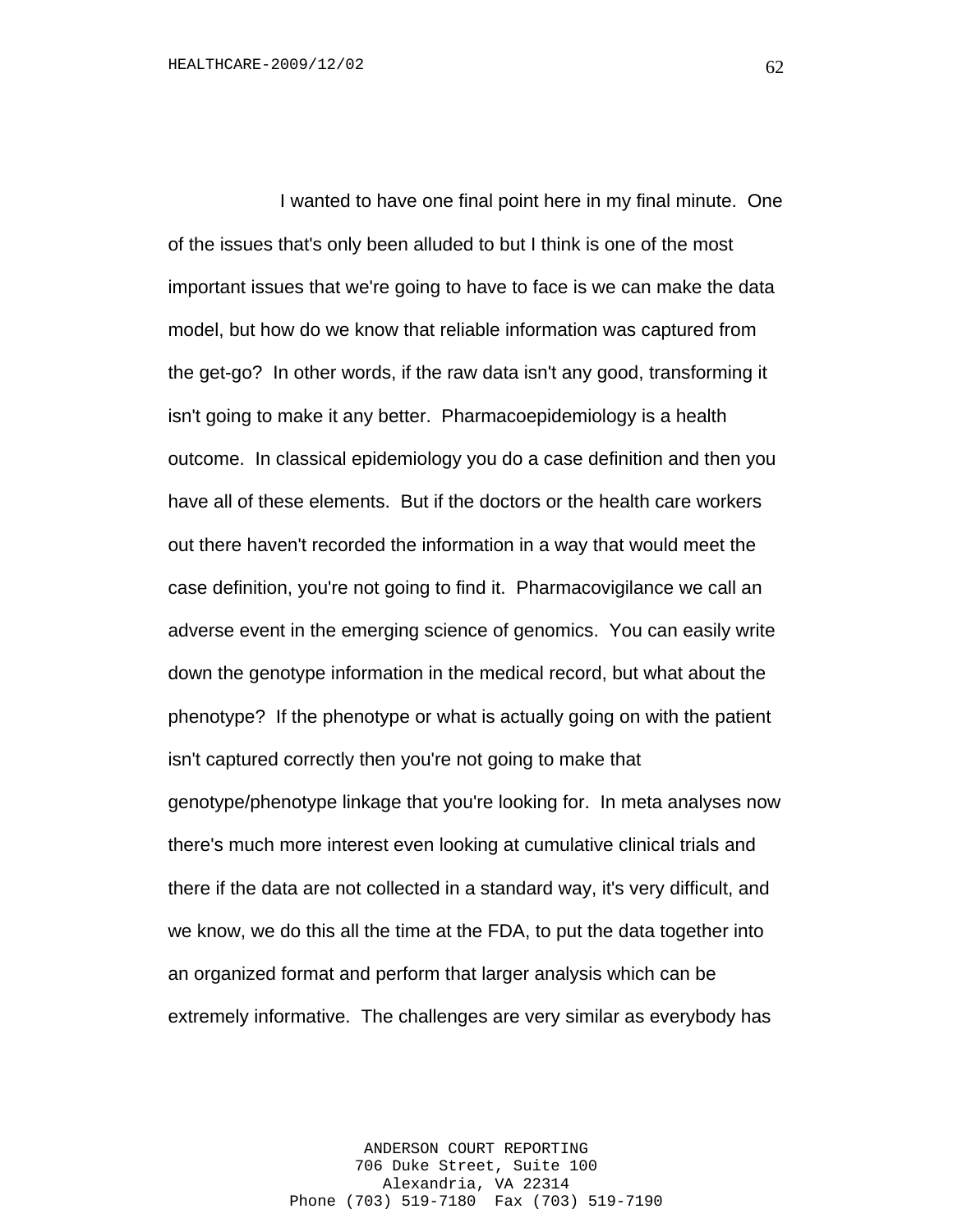been saying for effectiveness outcomes, for quality of care, whatever you're looking for.

The common themes I think with this new infrastructure that's going to be built for all of this is perform analyses at the site of the data owner. Do not create a centralized dataset, and I think that's been said enough already probably. Build analytic capacity and data standardization at the sites. This means giving people money so they can develop data infrastructure at their site and as this cumulative improvement say in data structure and data elements occurs, they're able to implement it at their site so that it's not something that's imposed externally. How do we integrate this standardized data capture with the medical workflow? I know CMS did a small experiment in this that I heard from Peter Bach about. It's more difficult than you think. If you want more detailed phenotypic information about your patient, you're going to have to do with at the site with the doctors, with the health care workers, to help them in their workflow to capture that information in a rational manner. In sum, capacity building at the sites will be needed if we want to get this to a higher level, although I agree with Richard Platt and others that there's a tremendous opportunity that's emerging right now. We'll be able to learn a tremendous amount without capturing additional data and just from the data that we have right now.

> ANDERSON COURT REPORTING 706 Duke Street, Suite 100 Alexandria, VA 22314 Phone (703) 519-7180 Fax (703) 519-7190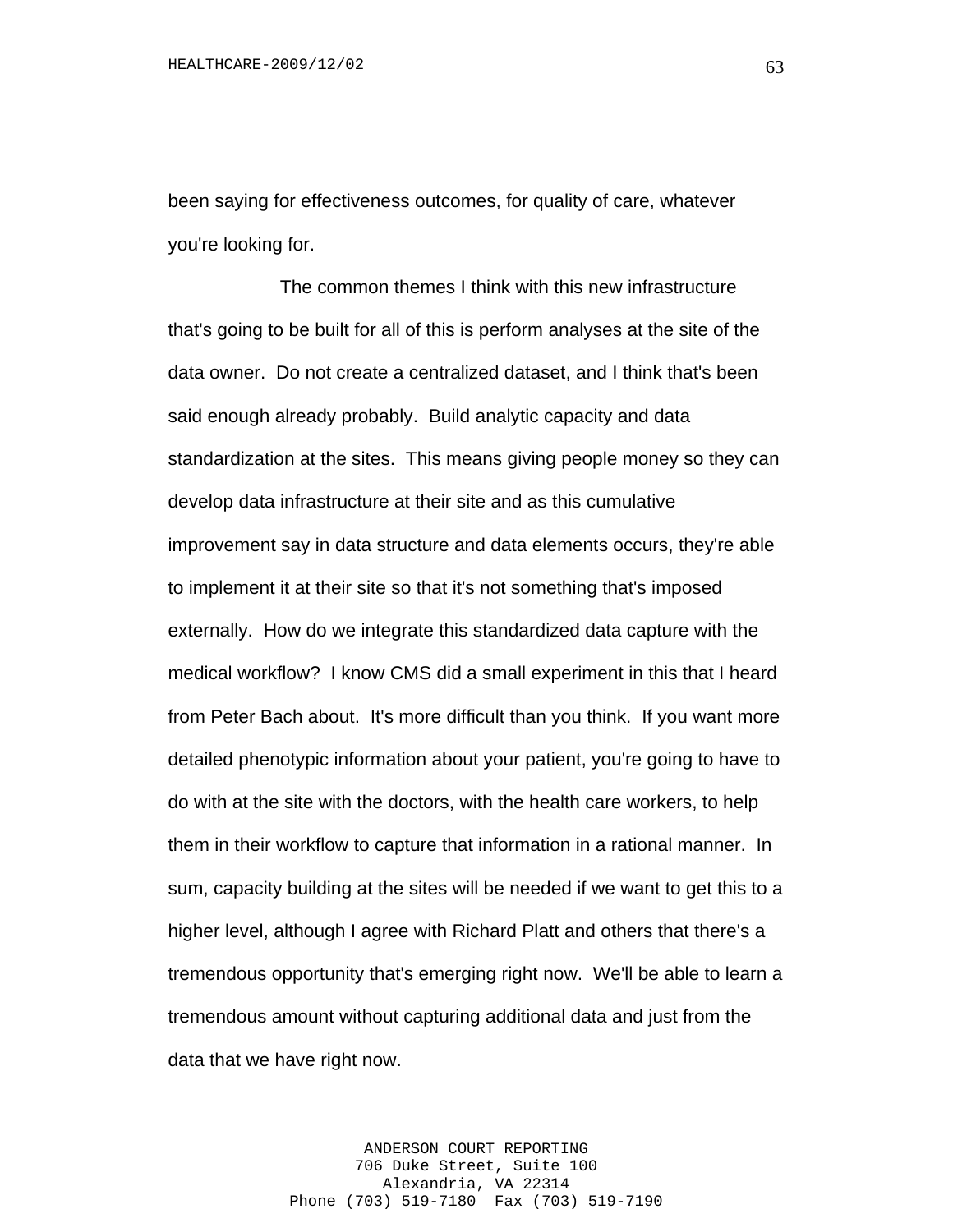MR. MCCLELLAN: Janet, thank you very much. Now I'd like to turn to Carolyn at ARQ. Carolyn obviously wears multiple of these secondary use hats already in quality improvement and comparative effectiveness research and so on. So I'm looking forward to hearing your perspective on these data and infrastructure needs and also if you could comment a little bit about where things are headed in the federal government with ARQ's role and the Federal Coordinating Council for Comparative Effectiveness Research.

DR. CLANCY: That's a lot to do in 2 minutes. Mark, I want to thank you and your colleagues for doing this because I think this is incredible important. It reminds me of the time I told the former editor of "Health Affairs" that data aggregation was the central issue. Then I had to rouse him from the coma that he went into immediately. I couldn't quite make it concrete enough.

Mark I think many of you know has been a brilliant researcher in a prior life before he came to government, but I think the quality about him that's most impressive is he's fearless. And the description you heard today about how you can keep personally identifiable data behind a very restrictive firewall but still learn about other applications whether that's quality improvement, quality assessment, comparative effectiveness research and so forth, is the result of his being

> ANDERSON COURT REPORTING 706 Duke Street, Suite 100 Alexandria, VA 22314 Phone (703) 519-7180 Fax (703) 519-7190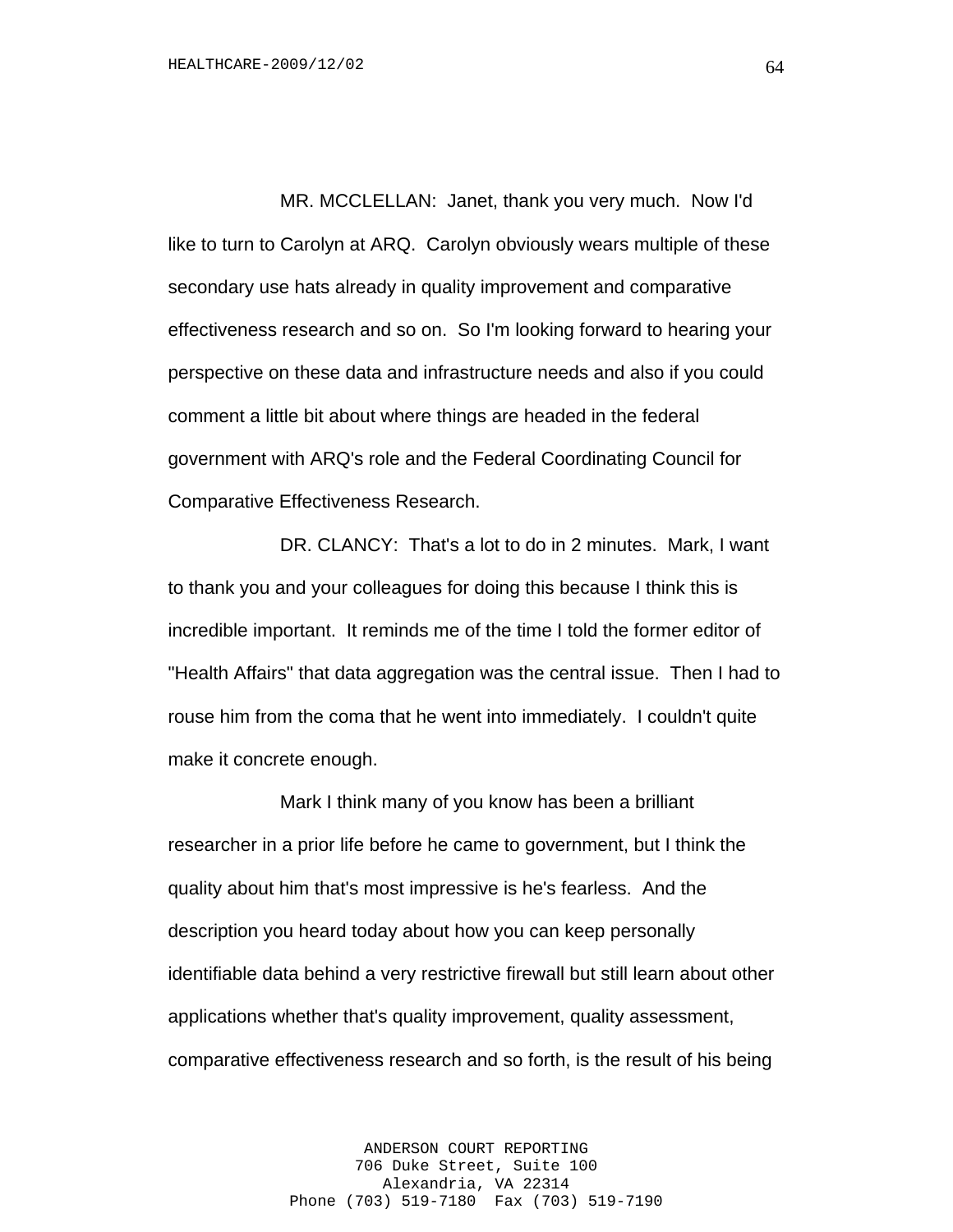completely unafraid to take this on, roll up his sleeves and launch some pilot projects. So I just wanted to salute that work.

ARQ has actually been in this business for 20 years this month and the general theme behind the creation of ARQ in late 1989 was that, after all, Medicare has all that data lying in a warehouse, can't you guys spin these tapes and understand how to find that cost without benefit that is so apparent from practice variations that we see everywhere. So in addition to supporting brilliant research done by Mark, by David Blumenthal, members of the last panel, we've also been in the data business for a while so I think together with the researchers whose work we've supported we're probably the world's leading experts in the limitations of milling data to make inferences about clinical care. We also work with states to make their hospital discharge abstracts available and to use those same databases as platforms for quality and patient safety indicators. But of course the big news for us, and I also want to say my only visual and no slide, this is the "Annals of Internal Medicine" September 1 of this year which has two articles on two different prototypes that we've funded starting in 2007 for distributed data networks. I'm not going to replicate what people said before. Let me just say that as part of our investment, ARQ will continue investments in this area, continue investments in registries, and some of you may have been aware that the

> ANDERSON COURT REPORTING 706 Duke Street, Suite 100 Alexandria, VA 22314 Phone (703) 519-7180 Fax (703) 519-7190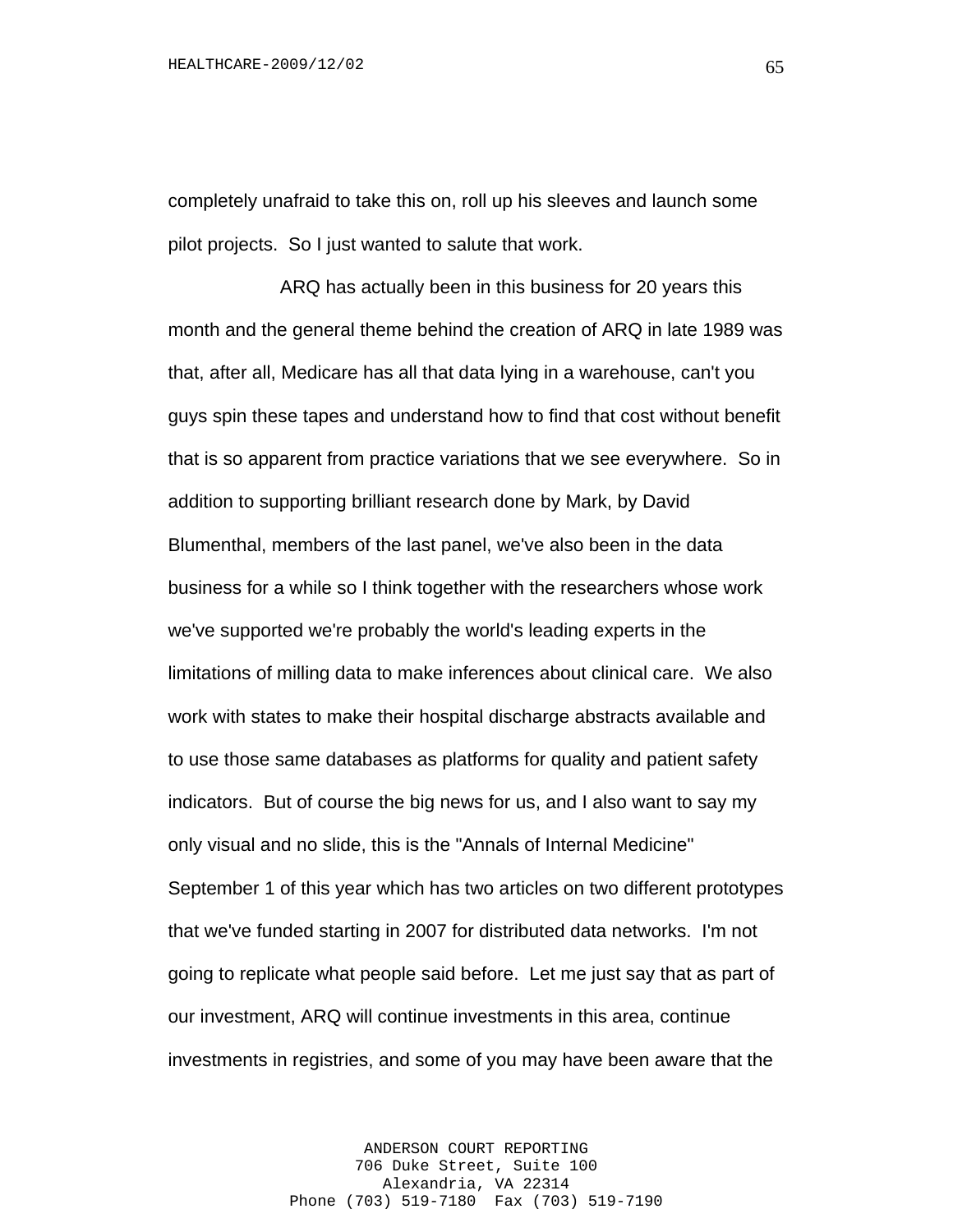spin plan for the Office of the Secretary's \$400 million was recently released to the Congress, and some of the projects that you will be hearing more about include clinically enhanced state data for analysis and tracking of comparative and effectiveness impact, distributed data networks, improving and building new registries and a registry of registries which I think could be a very important tool for research.

Let me turn now to some opportunities and challenges. One huge opportunity is that both the House and the Senate bills direct the secretary to -- actually, the secretary has got more instructions than you could possibly believe. The secretary shall dot, dot, dot, but one of those dot, dot, dots is to create a national strategy for quality. So for those of you who are familiar with the current quality enterprise and are sometimes reminded of 6-years-olds playing soccer, rest assured that we will have a national strategy. But coming up with a new movie is really, really easy within a new set of priorities and it's a lot of fun. The real challenge is creating an operational transition from where we are today because the bills also direct CMS to keep doing what they've been doing but faster and more of it and getting to rewarding quality and not just volume and creating a transition path from that state to a better state that completely aligns with meaningful use of health IT is a huge, huge opportunity. It's going to totally change developing quality measures from an enterprise

> ANDERSON COURT REPORTING 706 Duke Street, Suite 100 Alexandria, VA 22314 Phone (703) 519-7180 Fax (703) 519-7190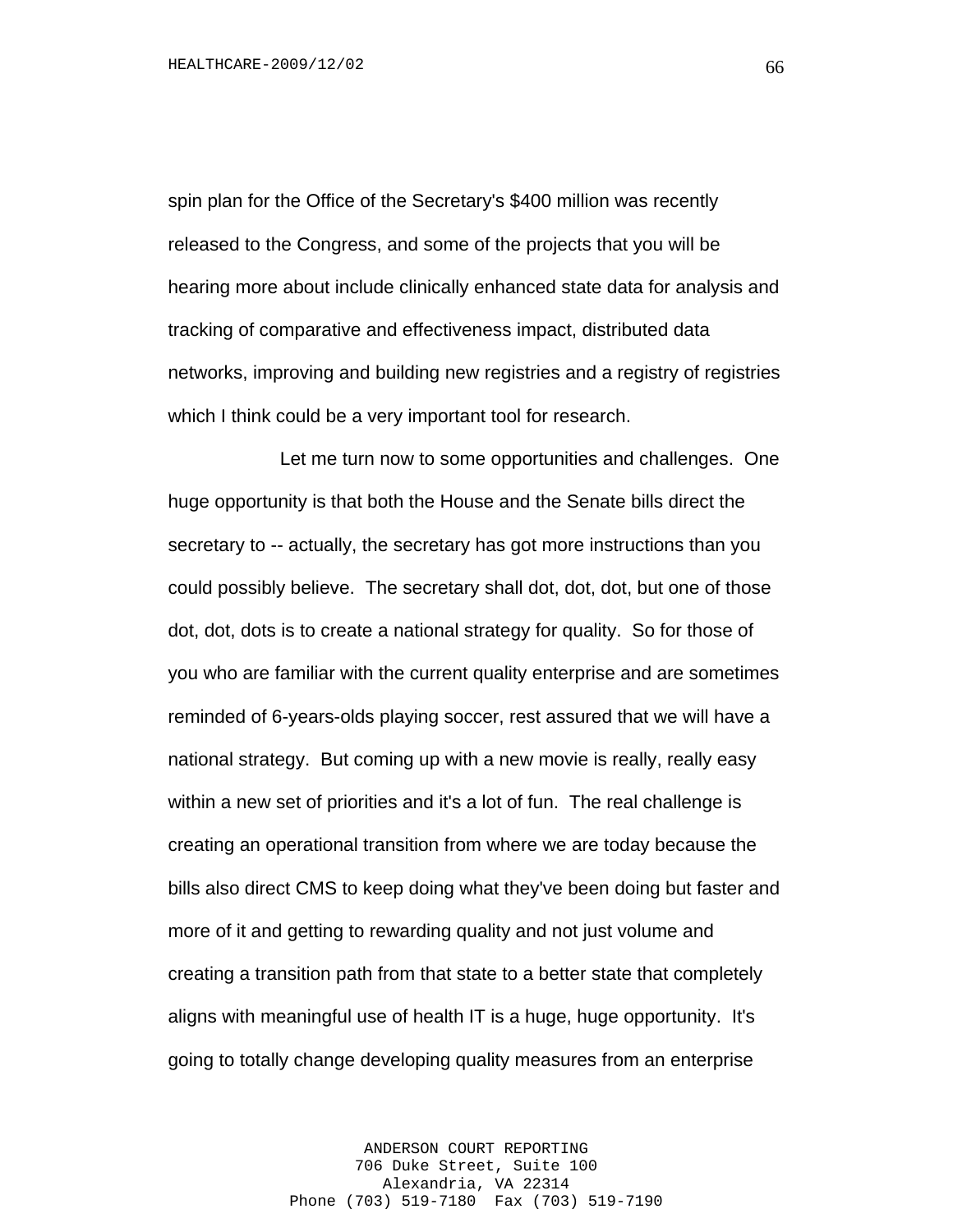that's opportunistic, what data do I have, to one that is strategic. We've got lots of data. Data are no longer scarce. What are the most important aspects of care for all of us to learn about and improve? Ruth Perot, I know you're back there, I would include disparities very much as part of that and I'm really thrilled by the work that's going on in Massachusetts.

Essentially at 50,000 feet what this all means is that the delivery system becomes a platform both for discovery, what works and what doesn't for which patients, can we anticipate new harms and so forth, and for rapid translation into practice. In addition to that, I think it will help us detect very important signals that today are lost. When a patient who ought to on paper meet all the criteria for a new breakthrough treatment fails, we don't capture that very easily. It's an active altruism for the people providing care to get that signal back to the biomedical enterprise and we can do much, much better than that.

But at the same time, that suggests that there's many more participants in the research enterprise. We have to do much better than what I heard a former colleague at NIH say that doctors are just going to have to get used to collecting a lot of data that doesn't have anything to do with patient care. I don't think so. In fact, I very recent example I heard about was that some measure developers have submitted some measures for endorsement to the National Quality Forum and they have e-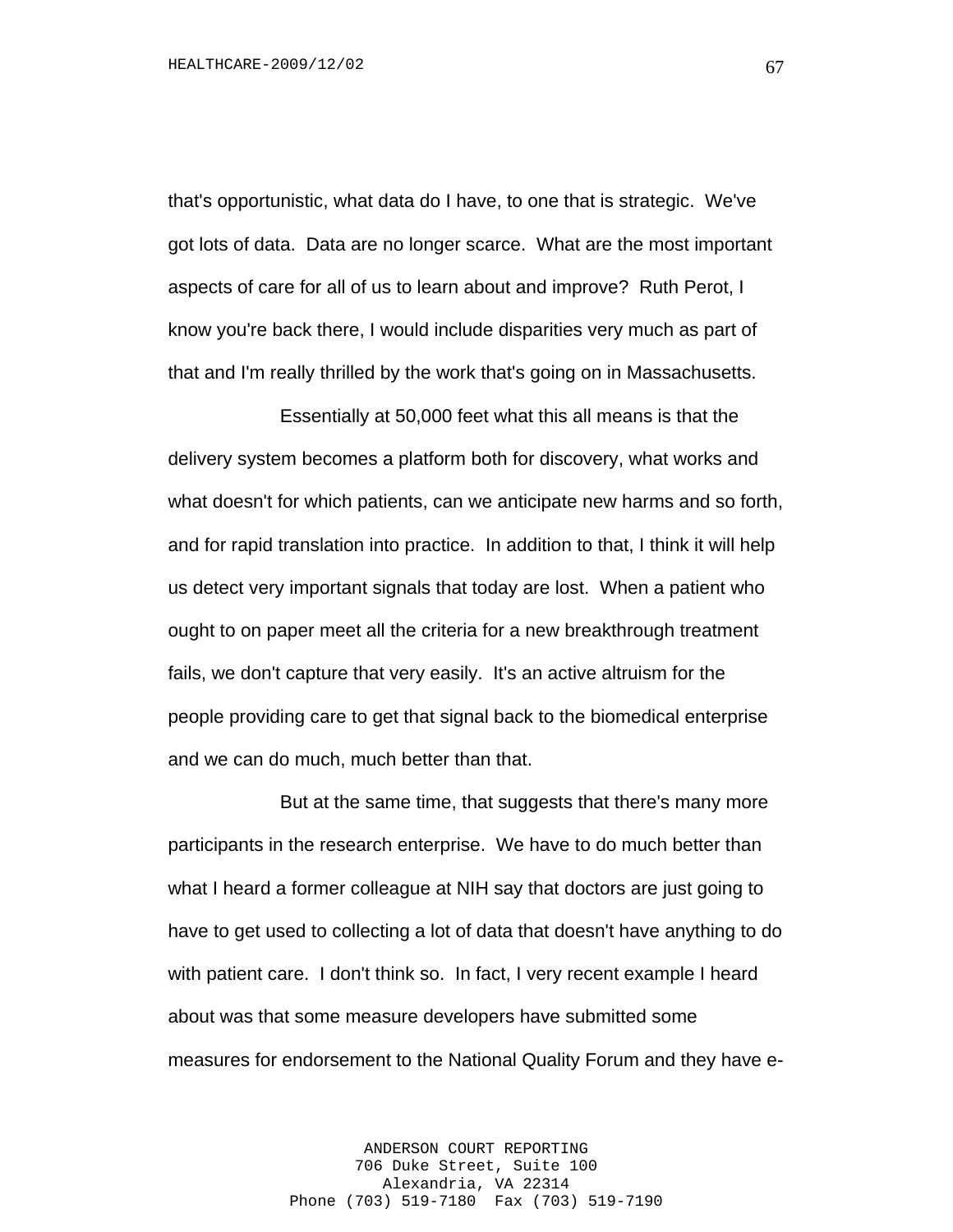specifications for building them into electronic health records, but when tested in another system they didn't work. Part of the reason they don't work is that the docs don't use all the functionality of electronic health records so that that gives Dr. Blumenthal a big challenge. Does he tell docs to get with the program or does he encourage vendors to make it easier to get the information from using what some people sometimes refer to as epic lite? I want to reinforce everything in terms of specific challenges but also opportunities that Alan Garber had to say about common data formats and about methods.

The real question facing us in the 21st century for research is with more better data, does that change the threshold for when we have to have a clinical trial and when actually learning is a byproduct of providing care is actually as good and a whole lot faster? That I think is going to be a really, really important question. So in addition to the data we've got to be making investments in continued methods. I would include not just for researchers but also the peer review function because it's been my observation that a lot of journals don't appear to have a robust cast of reviewers, and it doesn't matter whether it's a journal or something else that's certifying the quality of the work, you need people who know how to ask the tough questions about the work that was done and why did you do the analysis this way or operationalized the variables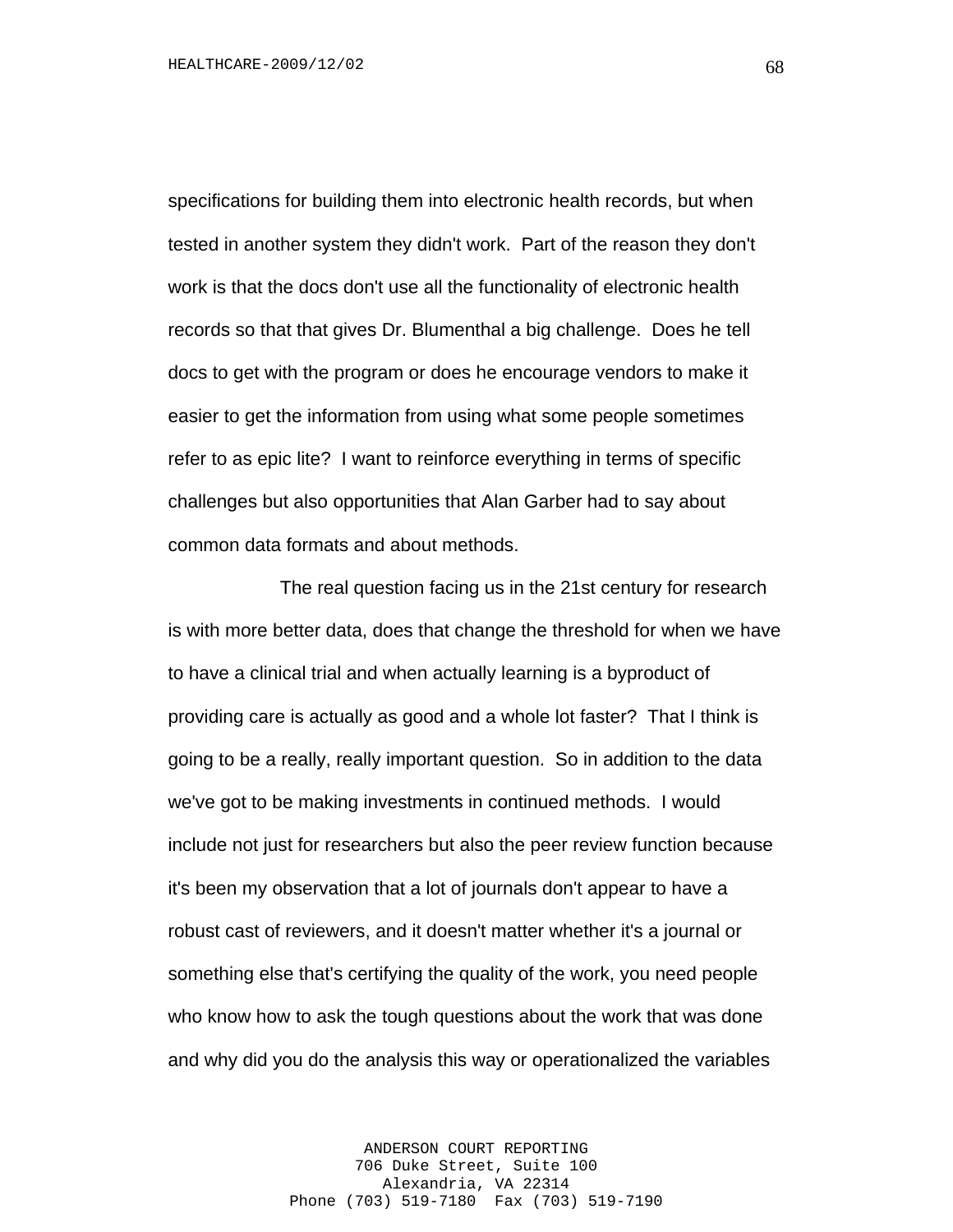that way. A huge, huge challenge, but one that I think is very exciting is one that Mark highlighted early on and that's incentives for participation, or as I would say much more concretely, what's in it for me? Why should I be part of this? Researchers have long looked at Kaiser and places like that, Harvard Pilgrim, look at all that data. I could do such great things with that. It's a very different kind of enterprise that is not quite so colonial but much more participatory, and by participatory I mean health care leaders, I mean the clinicians, I mean the patients, I mean people in the community. It gives new meaning to the definition of team sport. Ultimately those collaborations have got to include health IT vendors and, frankly, IRBs and others. I was thrilled to hear about the public health practice operationalization, but I think we've got to scale that up in a really big way if we're going to get to the kind of rapid learning envisioned by many people here today by Lynn Etheridge and others.

Mark, you spoke to alignment of incentives and I'm all for that. That's always a great thing to say. I will say though I think we may learn a whole lot about the psychology of transparency which I think most people would define as something that's really good for other people. To give you a concrete example, we funded a project a few years ago in the wake of concerns about Vioxx and this was inspired by the idea that probably many docs in small practices didn't often report to Medwatch.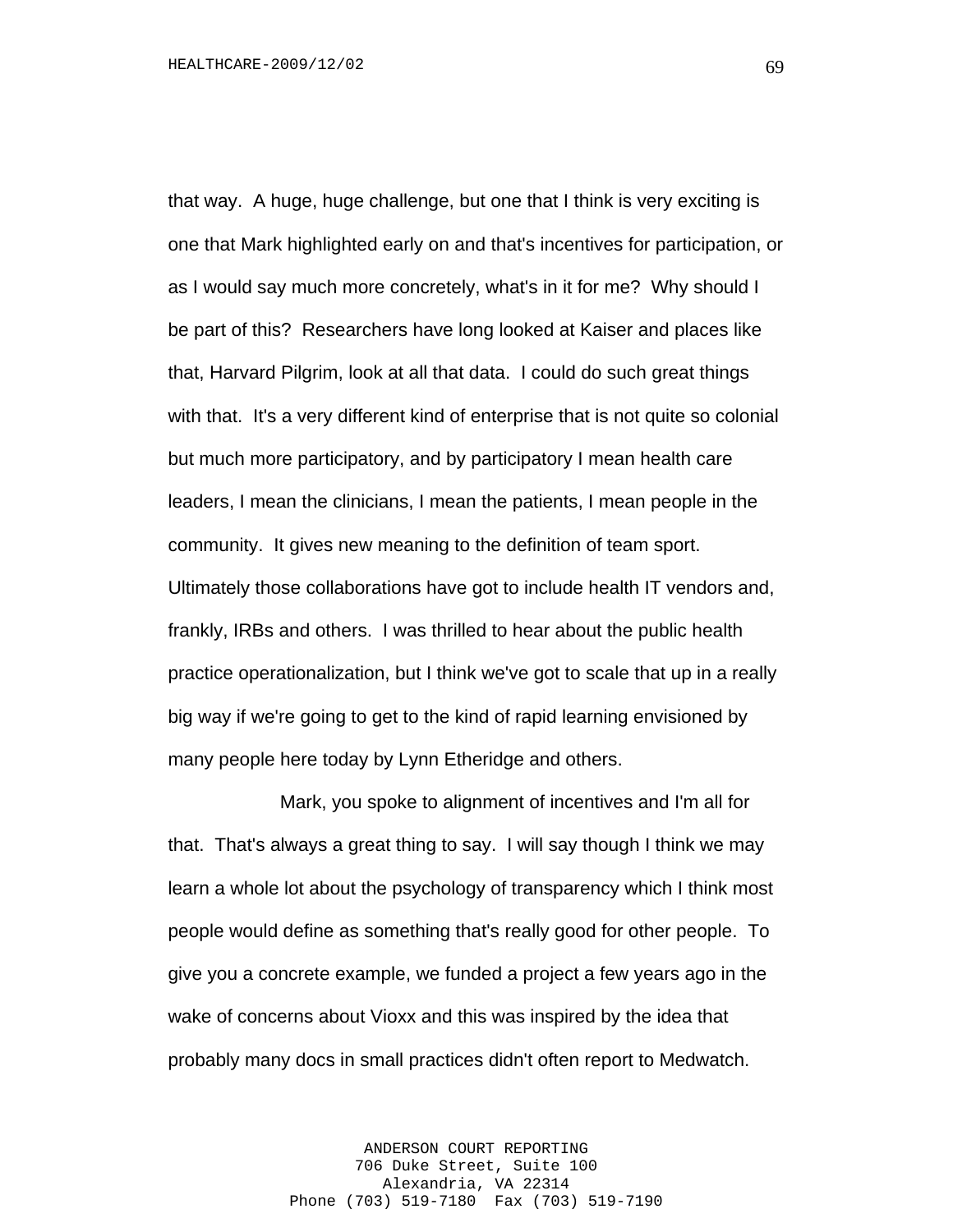I'm sorry, Janet, but I know that you're aware of that. What we did was to create a web-based tool for reporting on both adverse drug events and medical errors. The first thing we learned was that docs wanted regular feedback. Not a surprise. I want to get something back or other people seeing this too. I think that has got to the model for the future. The docs had very, very different feelings about sharing information on adverse drug events than on medical errors, and I'll just leave it at that.

One huge challenge it seems to me is something that the Brits often refer to as information governance. We are moving from a world where data are scarce and it's very common to hear researchers say my database, and believe me, they mean my database, to one where we've got multiple uses coming from the same set of data. So in addition to common formats we're going to need some common operating rules. This is not a policy world that anyone had anticipated.

Finally, let me say data will not solve all of our problems, and I would highlight two issues. One is the need to think about the systems improvement that go along with wiring the health care system so as not to diminish the work that Dr. Blumenthal and his colleagues have to do, but to say that adding onto that is going to be very important if we're really going to get some of the waste and improvement capability that we have. The other is evidence doesn't answer all questions, and I will simply refer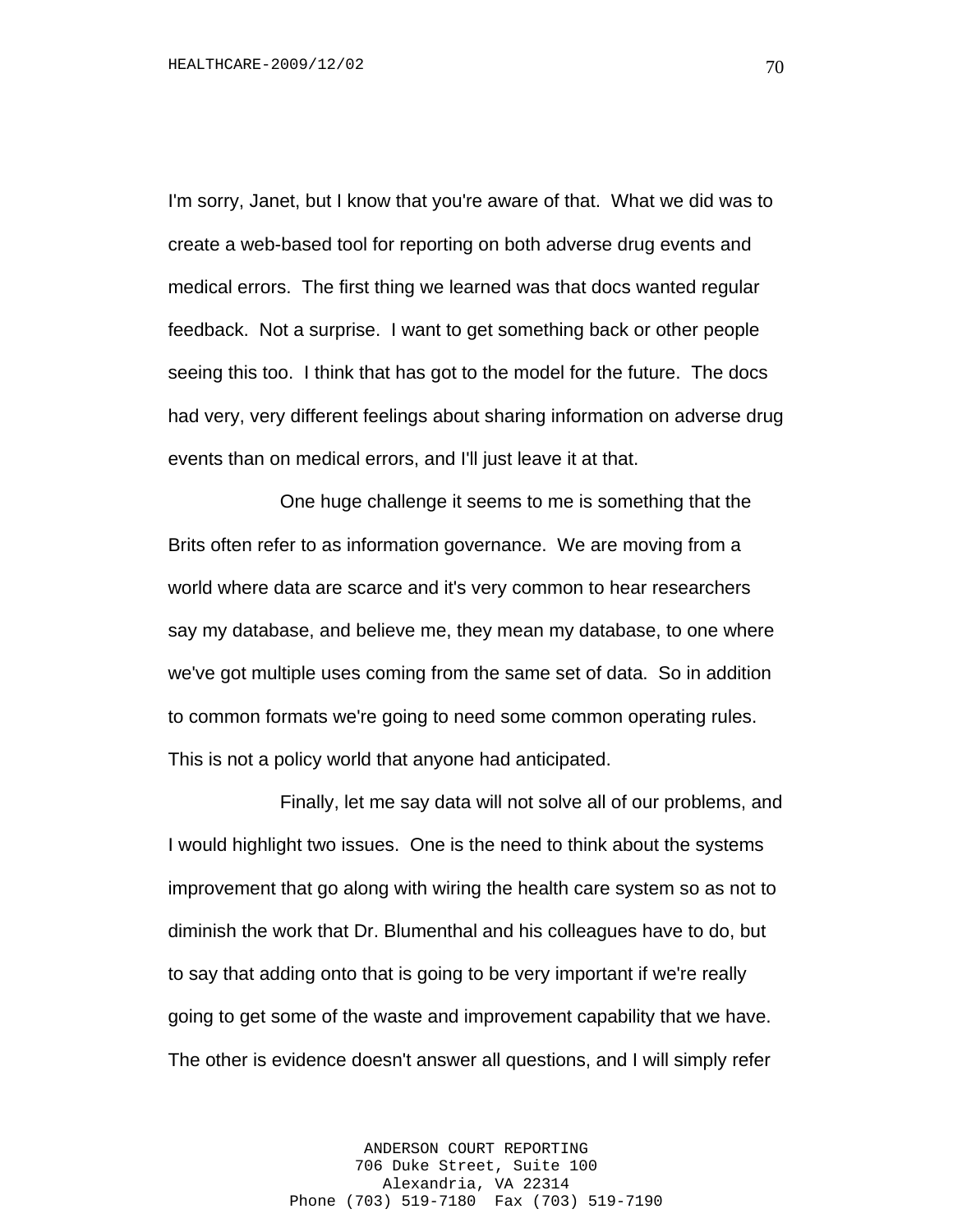you to the recent debate and discussion we're having about what age you should get screened for breast canter, and I'll leave it at that. Thank you for having me here.

MR. MCCLELLAN: Thank you very much Carolyn. David, let me turn to you. You and your office have been very clear in both the goal of supporting health IT availability to improve patient care but also being cognizant of all of these secondary uses or benefits of aggregated data, and it was interesting that Carolyn was making that central issue in health care reform so I think there's something to be said for that. You also have a lot of opportunities for support and incentives coming up with the upcoming regulations on meaningful use and with the other activities in the Office of the National Coordinator. I would very much like to hear from you about how this all fits together with your priorities.

DR. BLUMENTHAL: Thank you, Mark. It was great to hear the other panelists, and I'm sorry I couldn't hear the beginning of the morning conversation.

Let me take off by saying that the Office of the National Coordinator in implementing our high-tech provisions has a number of tasks and a number of priorities and we are very cognizant of the fact that to be successful in achieving the improved health care goals, improved efficiency goals and improved population health goals that we are all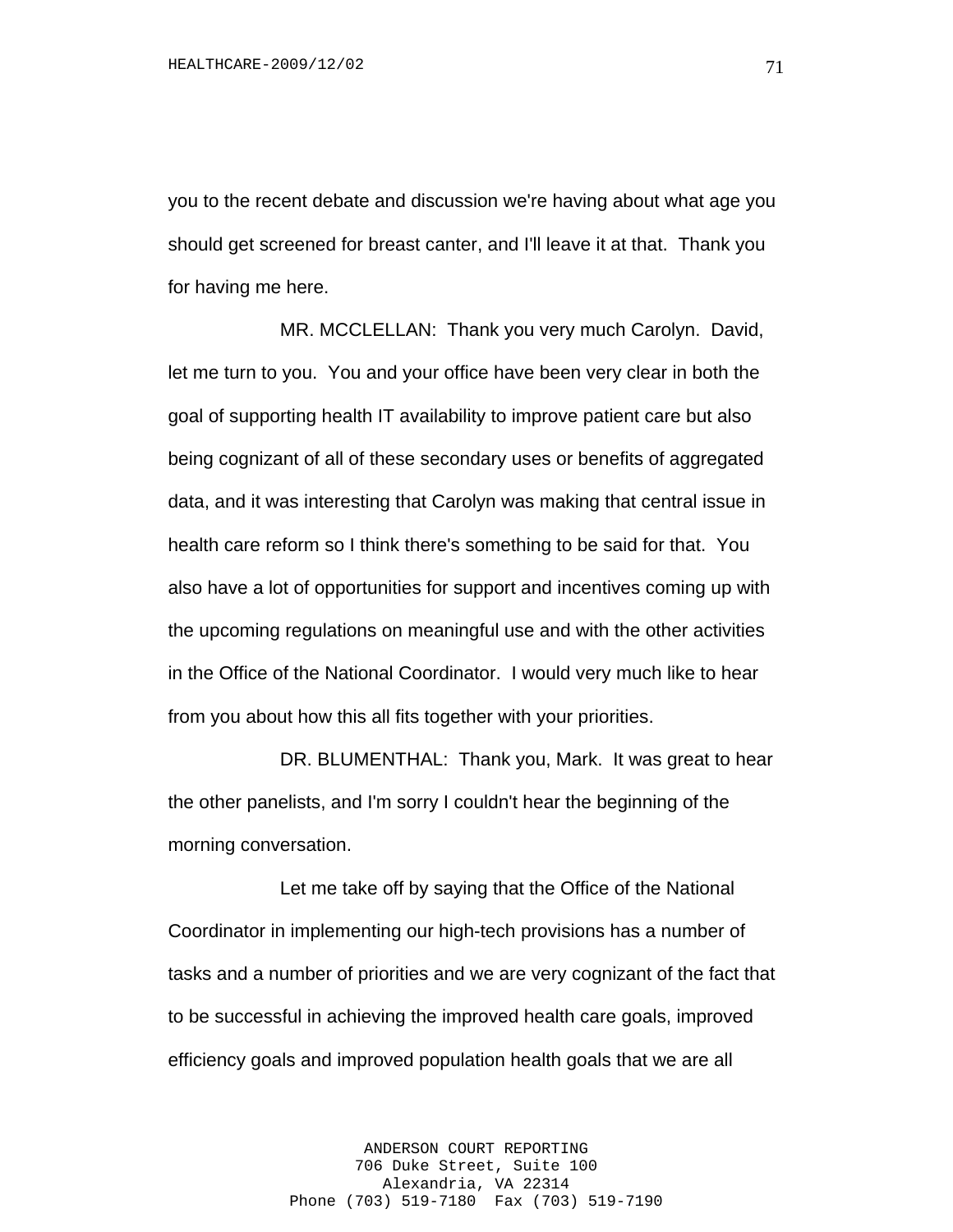committed to, we really have to lay the groundwork for that now somewhat clichéd term, a learning health care system. It is possible to imagine many variations of learning and many sites of learning and one of the tasks that we collectively, those of us sitting on this panel in the federal government along with our many private-sector partners are going to have to think through and which we haven't I think begun to think through in any systematic way, is what we mean by that and how it can be implemented. The vision is there. The path to implementation is just beginning I think to be conceived. Learning can take place at the level of individual clinicians and also at the level of individual patients and consumers and we haven't I don't think talked a lot about the uses of data by consumers for managing their own health and learning about their own health, but that's a very powerful use of health care information.

It can take place at the level of the practice or an organization, at the level of a community, at the level of the state or at the level of the nation. The questions that each of those entities might as are going to be different and their needs are different. The types of learning that go on in a health care system are different. We've heard a number of them mentioned here today. Individual clinician level there is the need to understand and learn about existing health care information, what are the current guidelines? How do I do the routine things that I'm supposed to do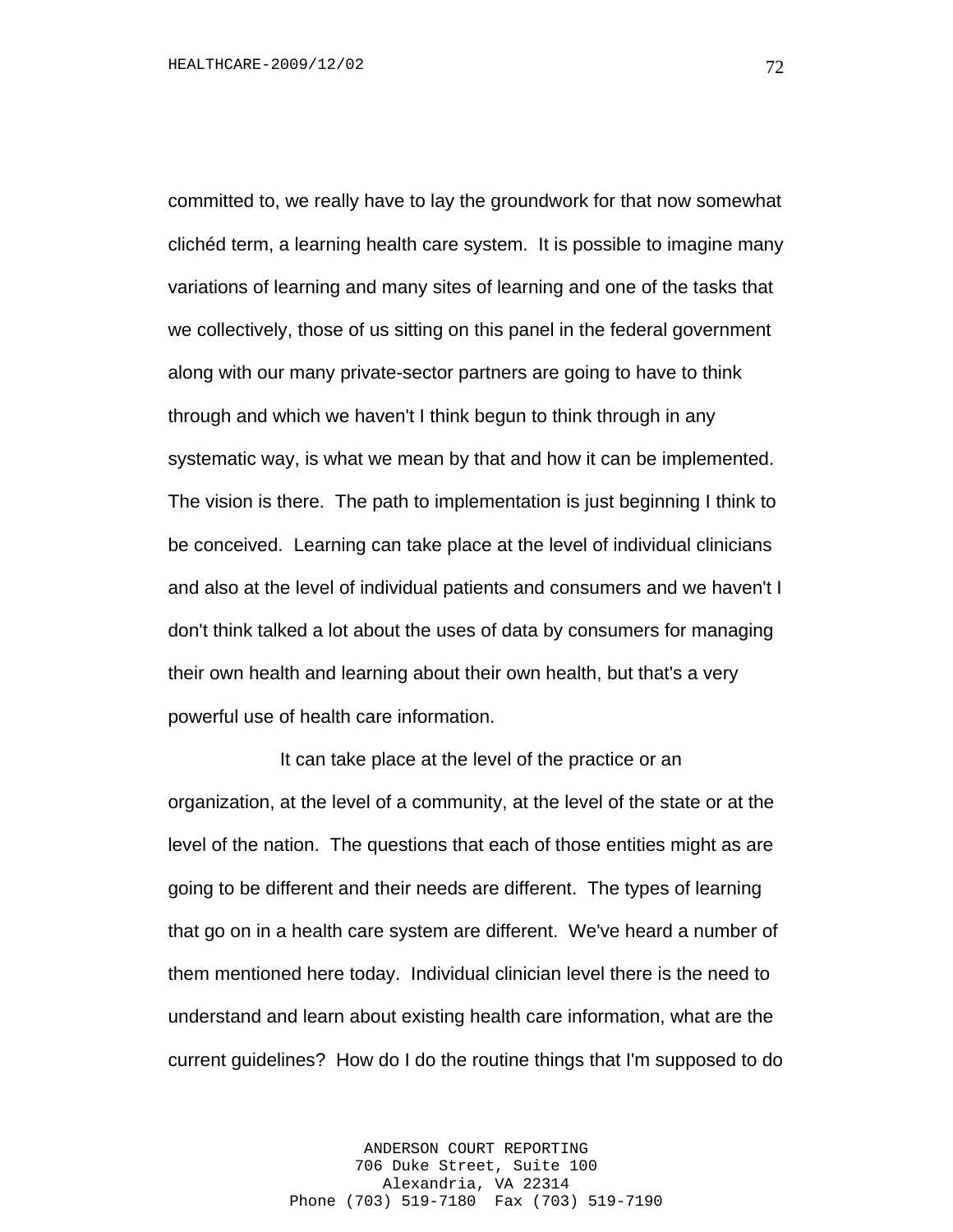but may not remember that I'm supposed to do? How do I improve my practice day to day, moment to moment? How do I improve my decision making? How do I use the existing data in a better way to make higherquality decisions? We talk about quality a great deal in national discussions. Mostly we're talking now we're talking about quality is measured by the adherence to established processes, scientifically proven processes, rather than improving the quality of decision making which is a much more complicated factor. How do we learn to decrease variation at the individual practice level, at the organization level, at the level of the polity? Then of course the uses that we've been talking about, comparative effectiveness research, enhancements of safety through postmarking surveillance of medications, clinical research, bio surveillance, epidemiology. Multiple actors, multiple uses, is there a common pathway to creating and making possible all these uses? By the way, we've been trying to move beyond the term secondary use because it implies that there is a primary use that's more important, so we've been experimenting with the term enhanced use of data. That might be better than aggregate use or aggregate data. Enhanced data may be better than aggregate data.

The first thing to note very clearly is that this has never been done. People point to other health systems around the world that have

> ANDERSON COURT REPORTING 706 Duke Street, Suite 100 Alexandria, VA 22314 Phone (703) 519-7180 Fax (703) 519-7190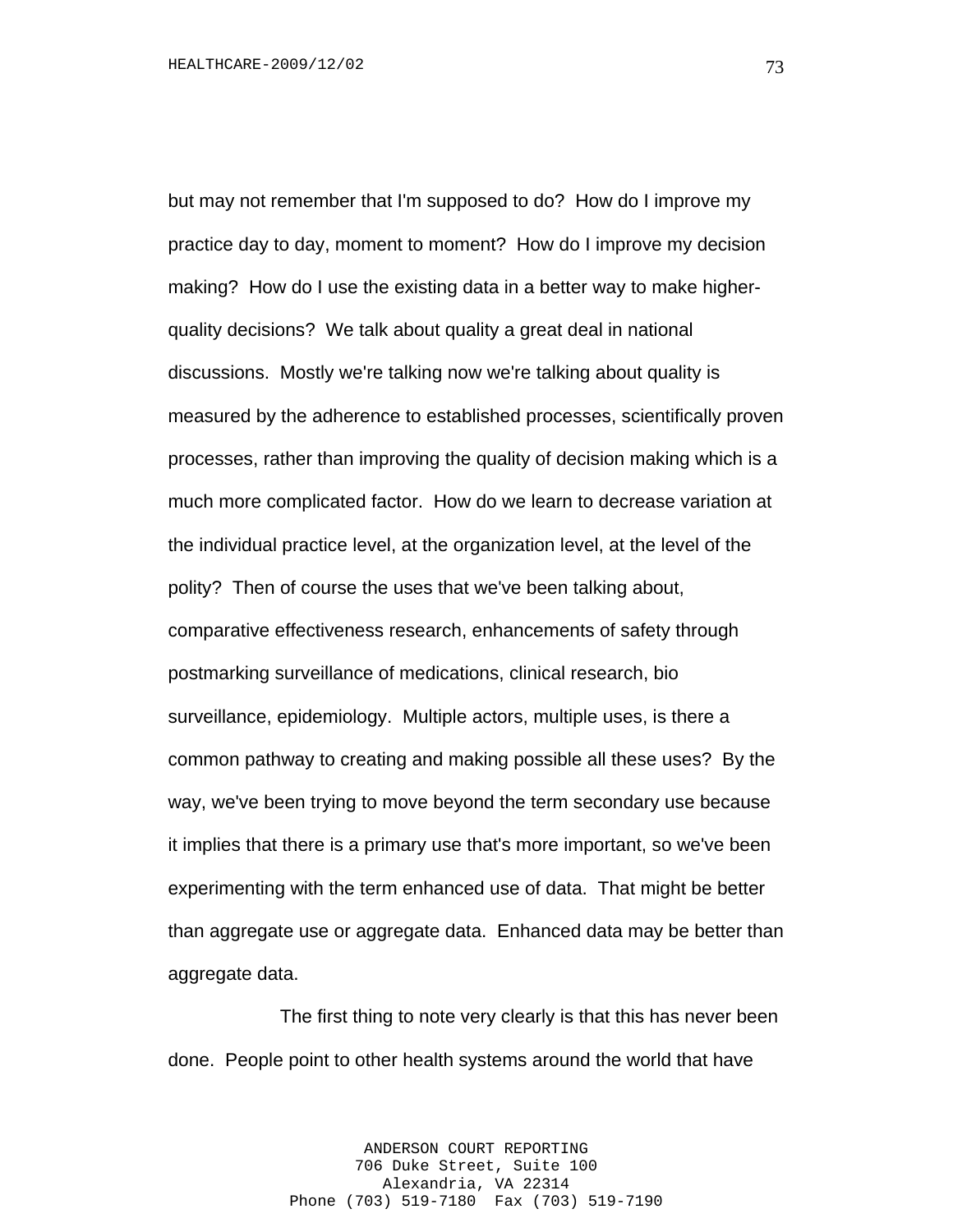much more robust electronic health systems than we do, but none of them do this. None of them are models for what we are talking about at this discussion. We're pretty confident, we could be wrong, that it starts with creating a robust electronic infrastructure. You can't collect the data unless it is collectable and it's too difficult and costly to collect it in paper work. The wider this electronic infrastructure is and the more fluid the information is within that infrastructure the further we will be toward these multiple learning purposes that we all support.

It would be nice as we built that infrastructure if we had some sense of what the priorities were for learning. I think there are some implicit in the high-tech law but they're not called out explicitly for emphasis. It does matter what you want to do when you build an infrastructure. It matters at a fine-grain level, not just at a conceptual level. But it's also clear that in addition to having that infrastructure, we need standard definitions of information and data and that is clearly one of the responsibilities that we have at the Office of the National Coordinator. We have to as a matter of fact by the end of this calendar year produce a regulation with standards and certification criteria for electronic health records, and one of the clear requirements for that is that we define the data elements that have to be recorded in an electronic health record and we are hard on that as we speak. We got a lot of advice on that from a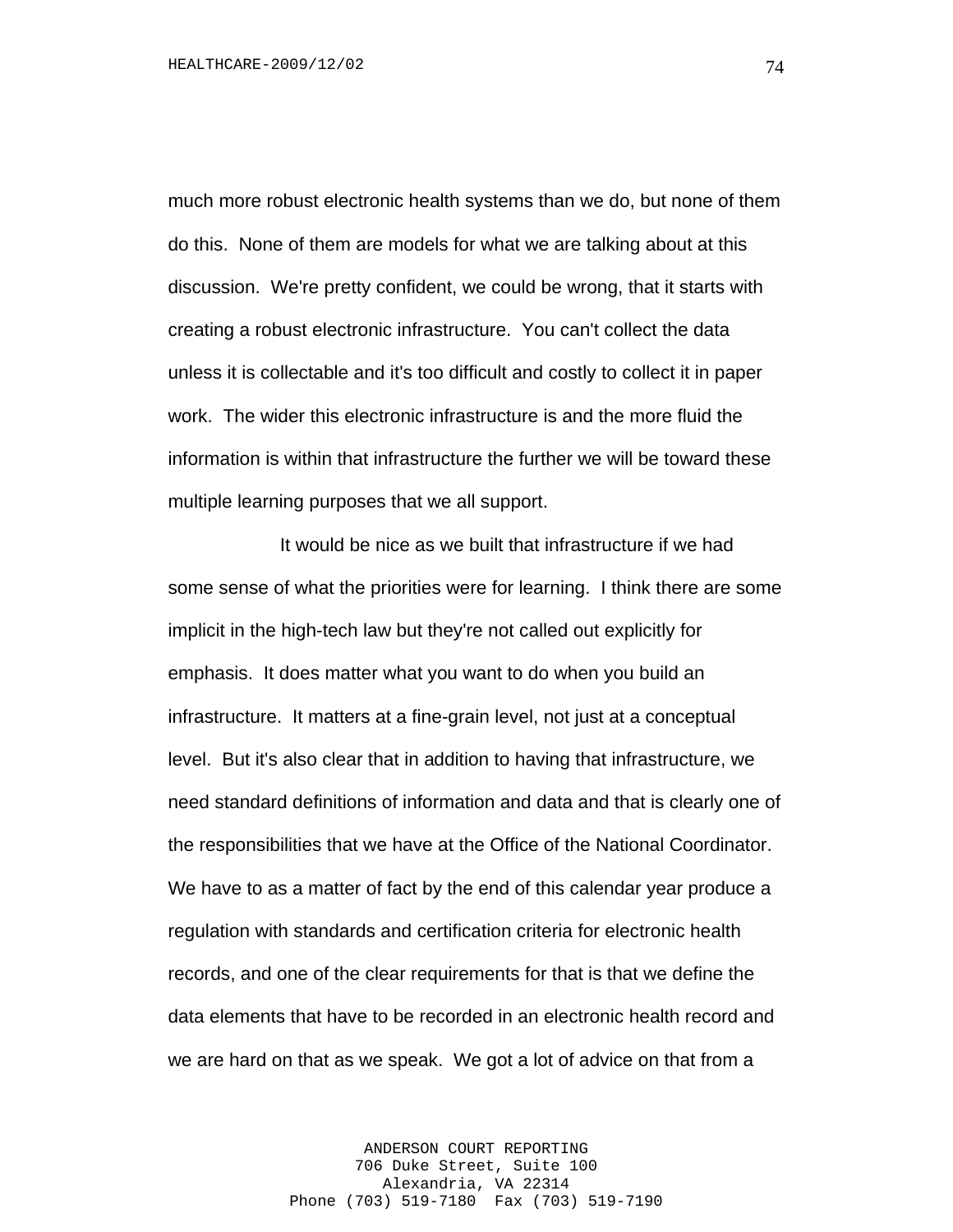FACA committee, a federal advisory committee, called the Health Information Technology Standards Committee which has publicly been available. You would be amazed by the way at how much controversy there is over how to define data elements. As someone who did not come out of this field but was a researcher, this was one of the things that I found absolutely stunning about my new responsibilities is the level of intensity that people feel about how to define data elements.

But I think that's possible at a certain level. We won't necessarily be able to define all the elements that should be in the data collection. What you need is very much dependent on what you want to do with it and what the problem is that you want to solve. I agree totally with Allen that it would not be a good idea for the federal government to define anything about research needs unless perhaps it is about how you identify patients who might be useful in a recruitment effort for clinical research. I think the other thing we can do is create a framework for interoperability so that information can flow within the system. The third thing that we can do is create a framework for privacy that supports trust in the learning health care enterprise and that can't be overemphasized.

We have a series of tools to do those things. We have this meaningful use program set of incentives that will give physicians and hospitals and other health care providers enhanced Medicare and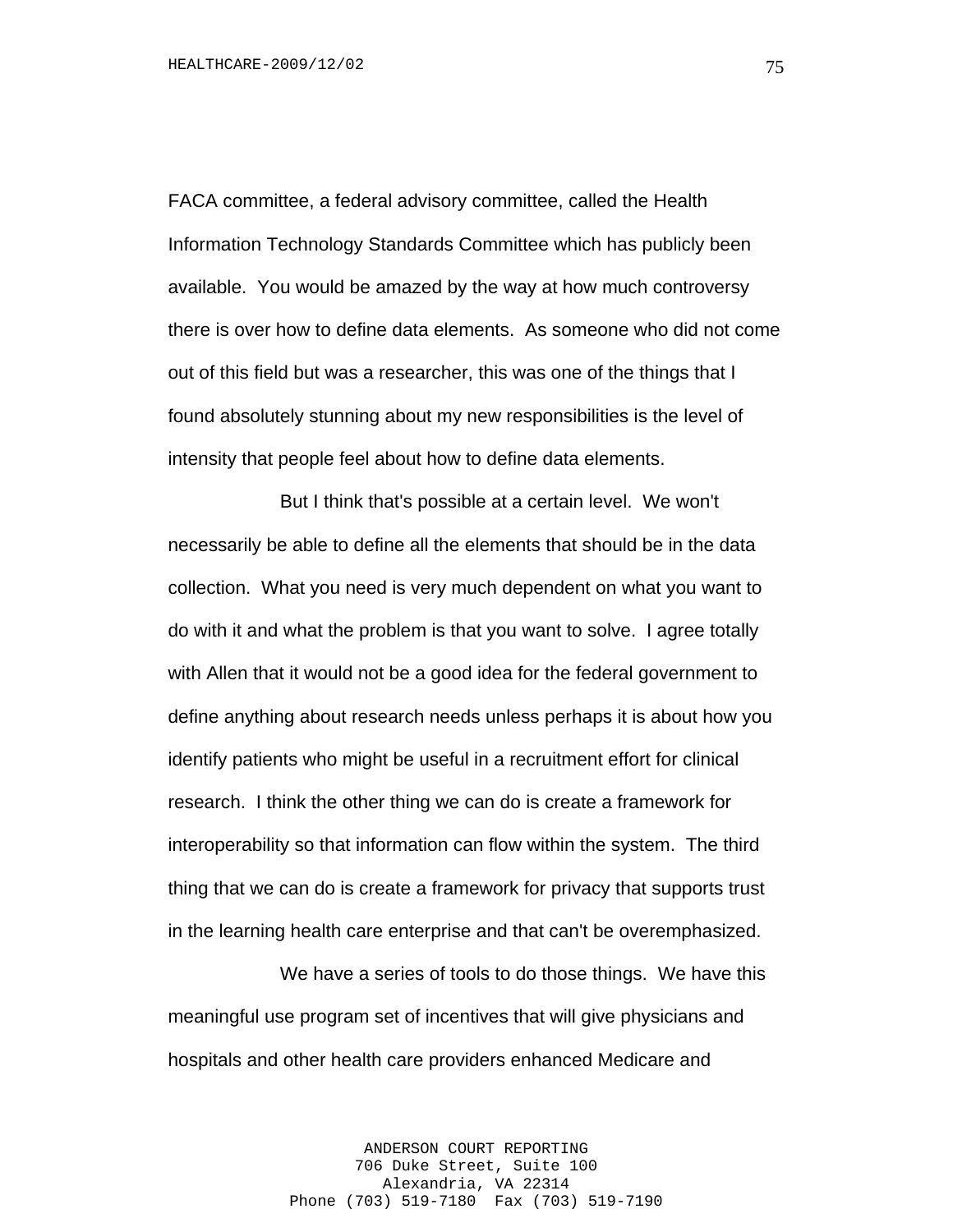Medicaid payment if they become meaningful users. To be meaningful users they electronic health records have to be certified against criteria that are based on standards so that there is some leverage there, but it's voluntary. You don't have to be a meaningful user, and I could imagine lots of people deciding that it isn't worth the effort. If you just don't see yourself as having a financial incentive to become a meaningful user, I could imagine that there will be people who will make the decision not to do that.

We also have invested in and are investing in social structures to enhance information exchange. That is a very important part of this activity and I think information exchange is going to take diverse paths and diverse methods. We have worked for a number of years on something called the Nationwide Health Information Network. That is one model of exchange, but I think that there will be other models. We want very much to continue to make that available as an option for exchanging information and for aggregating these enhanced uses of data, but we expect others to evolve.

This discussion about what you can do with data that's widely available and at less cost is a discussion that much has to proceed and I hope will get more concrete over time and also will rise up the level of government priorities to the point where it can provide direction to our

> ANDERSON COURT REPORTING 706 Duke Street, Suite 100 Alexandria, VA 22314 Phone (703) 519-7180 Fax (703) 519-7190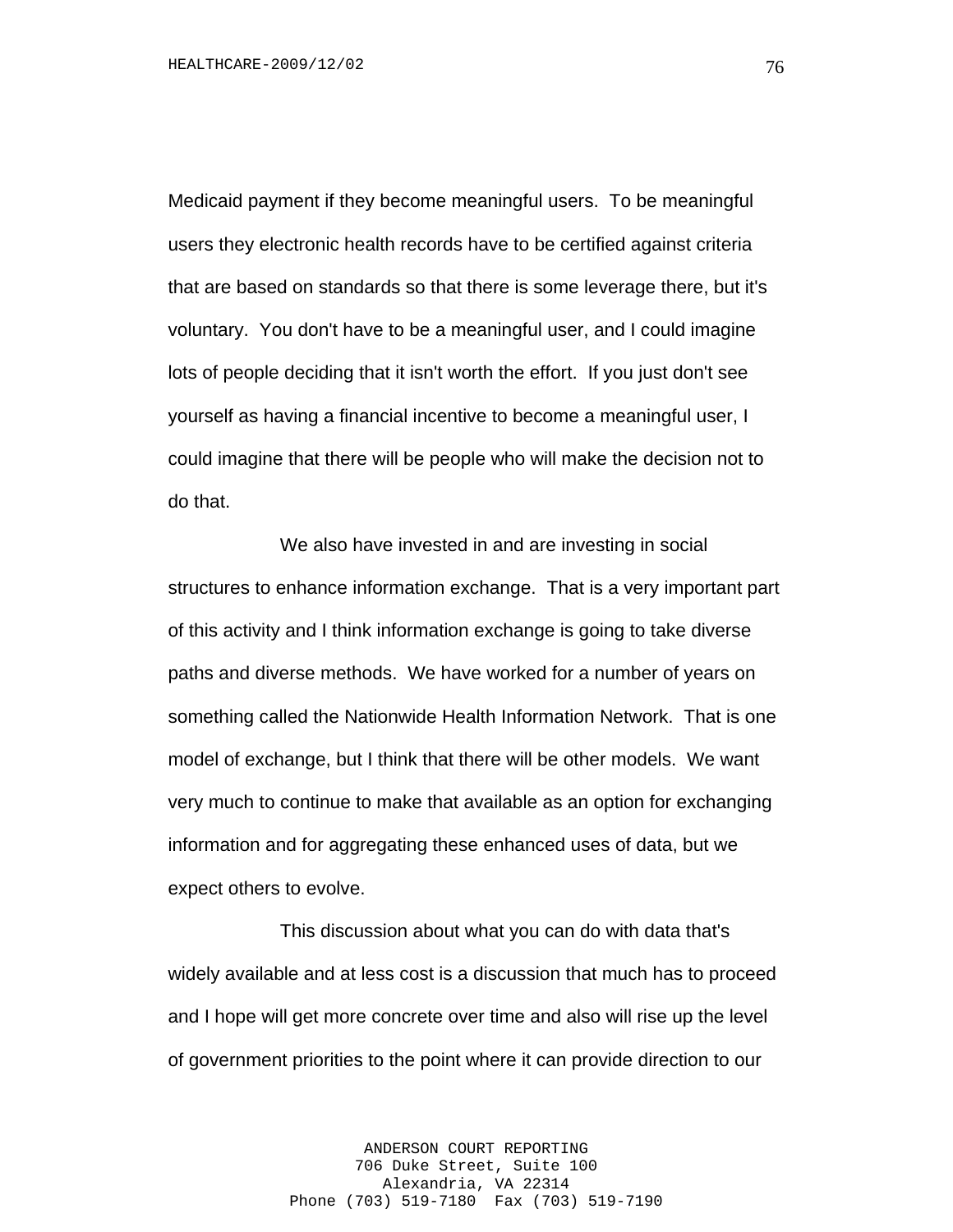office about decisions that will affect what data might be available in the future at what points in time. Thank you for your attention.

MR. MCCLELLAN: Thank you very much, David. I'd like to start the discussion down in the technical details a little bit, because it has been such a recurrent theme all of you as mentioned it as well this notion of standard definitions of data being essential for supporting aggregation as well as for supporting patient care. David, maybe I could start with you. I know you have to go shortly. You are clearly thinking very carefully about promoting interoperability at the level of individual patient data, lab tests and discharge information and so forth from different sources that directly relates to an individual patient's care, but as we've heard about today, there is also this issue of interoperability of aggregated data for what you called enhanced uses. Those seem like somewhat different problems. Are they or are the same kinds of technical solutions with one are going to help with the other and they should be approached in a unified way?

DR. BLUMENTHAL: They're overlapping problems. They're not identical but they're closely related. Diagrams overlap considerably. So you need standards for defining blood pressure and sediment of urinalysis so that when you are looking at a medication's effect on blood pressure over time you comparing blood pressure measured the same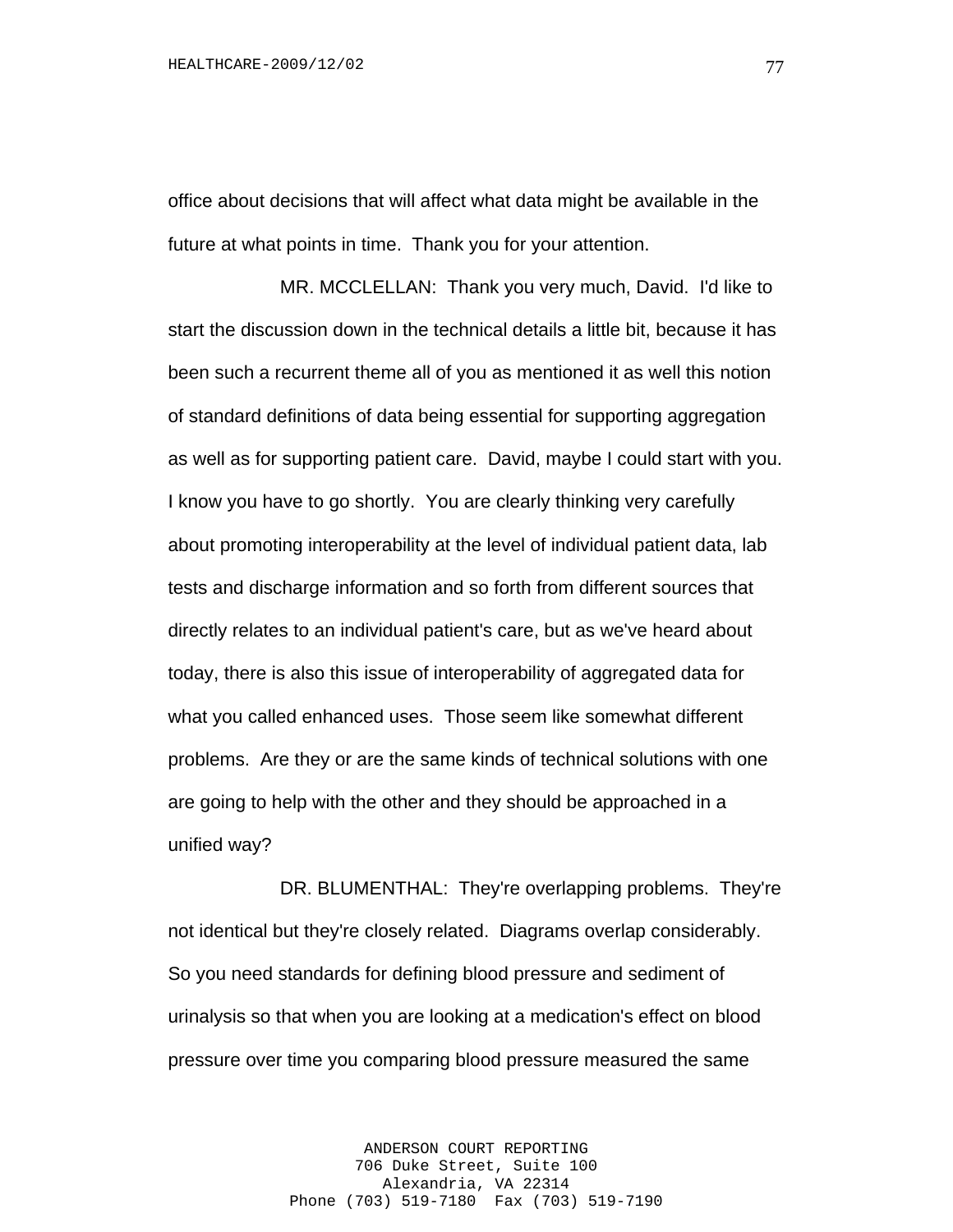way and it has to be entered in an electronic format in a comparable way so you do have comparable data. Interoperability does not if you're comparing incomparable information, that is, if interoperability is more than just dumping data stores in different places. So to make that data computable in one place and another place that you need the same data, it has to be defined the same way. The content standards are critical, the vocabularies that are used to define information are critical, and it's critical that one be able to interpret, use the same language. It doesn't mean that an organization has to define things always internally the same way as another organization. You could allow an organization to have somewhat different standards for internal use than for external use. The critical thing is that when you get out talking to one another that you're all using the same language, and one has to be speaking English in that interoperable parlance even if you're speaking Japanese inside the kitchen. That's what we're aiming for.

MR. MCCLELLAN: Carolyn or Janet, from the applications that you focus on it seems like a big task. Do you see a step-by-step process to get there?

DR. CLANCY: Yes, and I'll give you an example. My observation right now is that the folks who worry and care and get up every day passionate about assessing and improving quality of care and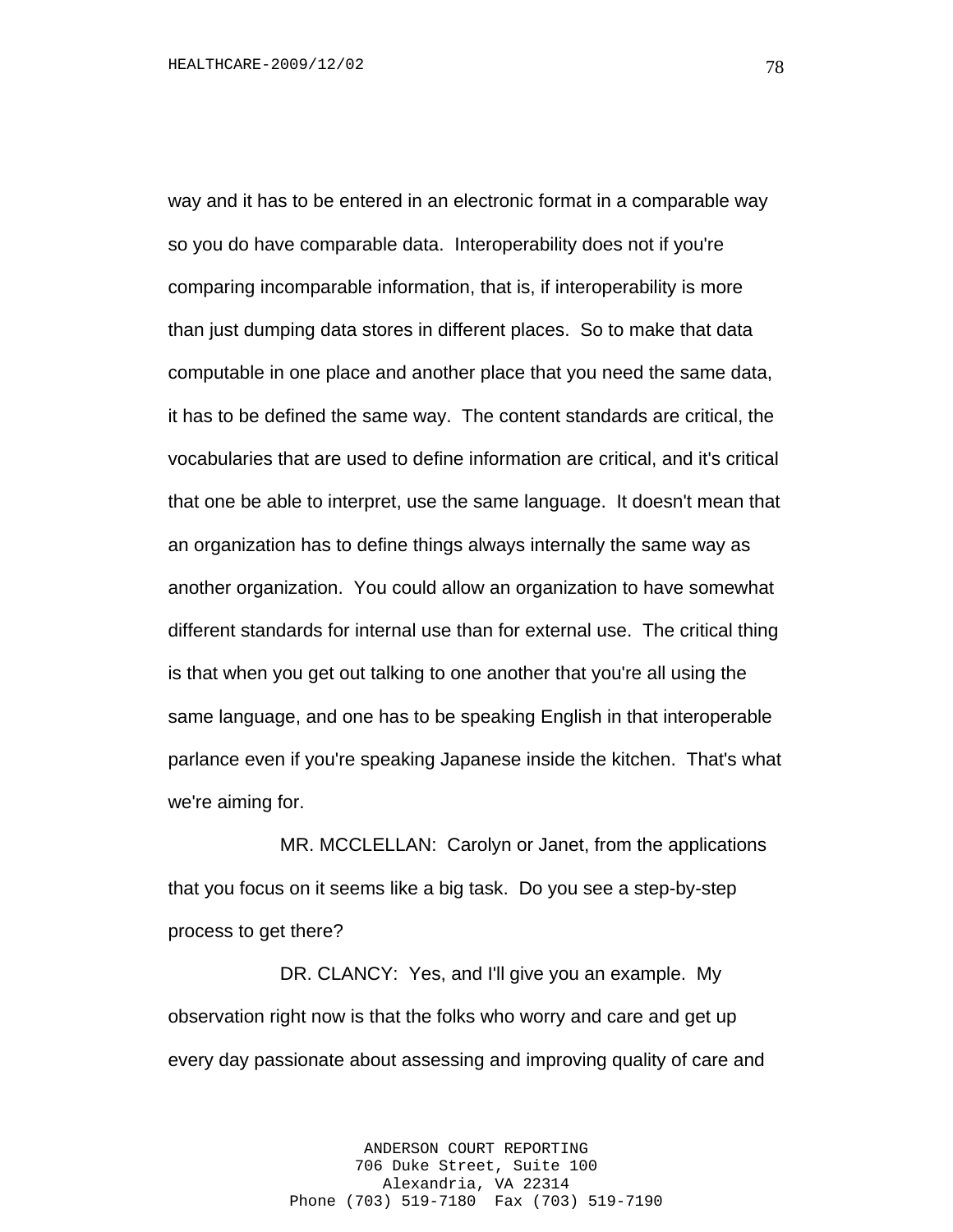the people who feel the same way about health IT that there's no enough people who are bilingual to state it very, very succinctly. I know there was before the Recovery Act and before David's joining HHS as the National Coordinator we were trying to think through how could you begin to figure out how to bring this together for the purposes of public reporting. The National Quality Forum convened two health IT expert panels. I think they found the three or four people who are bilingual. Essentially they said of all the measures weren't using now, which are most important and what are the common measures where we need good standards and what would the path be so that we're thinking about a supply chain if you will of health IT standards that are necessary? That's kind of an early fast step. Allen, in a research that sounds to me a lot like what we could be doing for some types of clinical research. I would think of comparative effectiveness, but there could be others as well.

But trying to organize both communities and figuring out what's the legitimacy or what's the group that can do that kind of convening I think was probably easier for quality than it might be for research where there are multiple kinds of organizations. I think David's point about different languages, I like that metaphor at a lot, is also relevant to the application of the type of analysis you're doing. For internal quality improvement you don't need to be all that rigid and it doesn't matter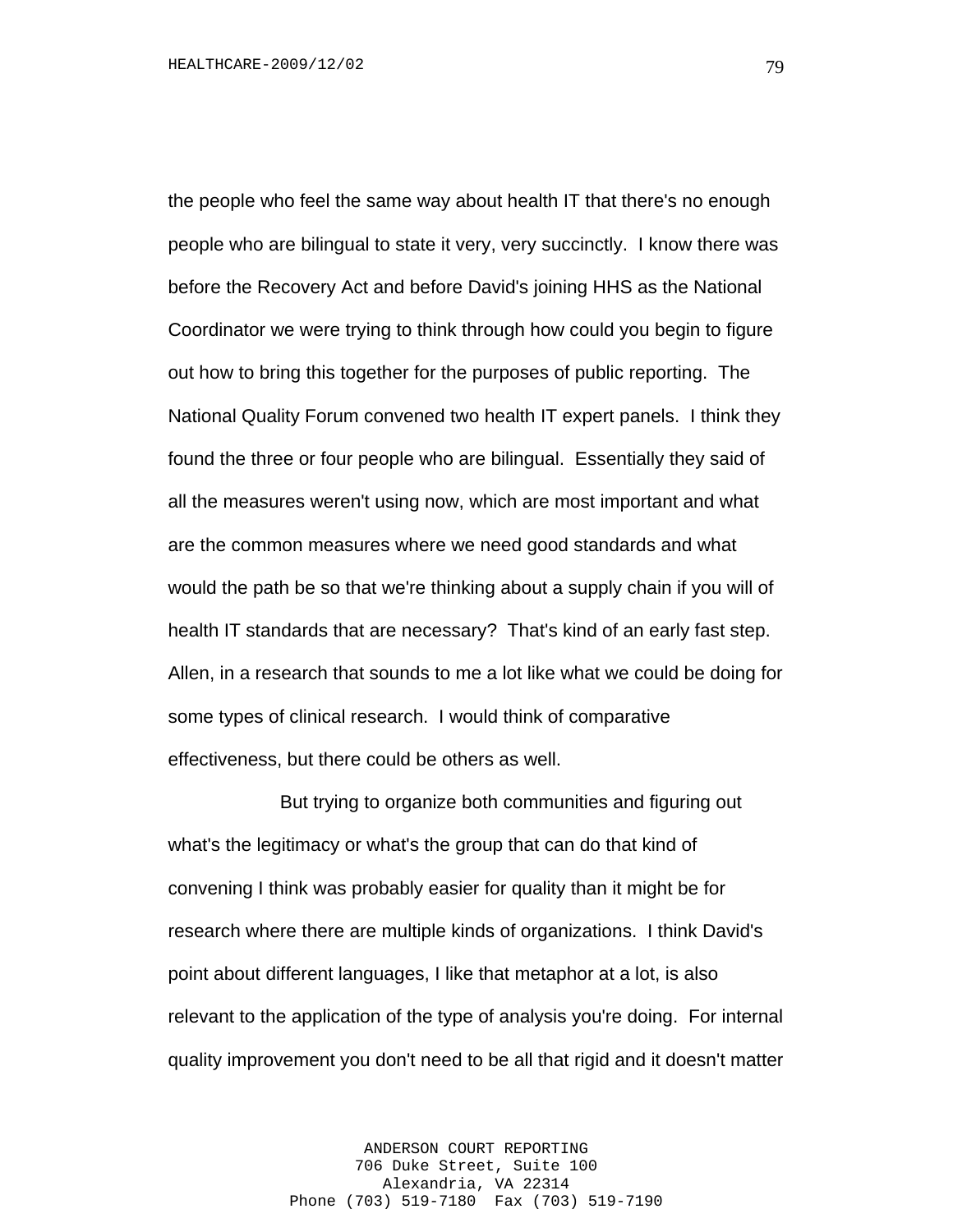if Kaiser and Harvard Pilgrim or anybody else are defining it differently. For public reporting you definitely are going to want to be very consistent if we want to assure all Americans that wherever they land in this country they get high-quality, affordable care. It gets very complicated because as the adoption curve gets very steep for health IT and electronic health records and so forth, we're likely to be seeing people reporting in at least three different media. One is billing claims with some sorts of clinical data elements or enriched claims data. Another is good old paper. That's pretty much what we're doing for hospitals today. A third will be I think the Holy Grail which is being able to hit F7 in an electronic health record and up go the quality measures. What that means is that a focus on data quality and some operating rules for what you do when you get different results. They asked people in a number of systems this question, there are apparently different results, I've only found one so far who could answer it with a straight rule which is we give the benefit of the doubt to the doctor. I don't know if that's the right answer, but it is an answer. Most others have trouble actually understanding the question, so there are interesting challenges.

DR. WOODCOCK: I think FDA on this side, the very granular side, we have been working on standardized terminologies for years particularly for adverse event reporting. For pharmaceuticals and

> ANDERSON COURT REPORTING 706 Duke Street, Suite 100 Alexandria, VA 22314 Phone (703) 519-7180 Fax (703) 519-7190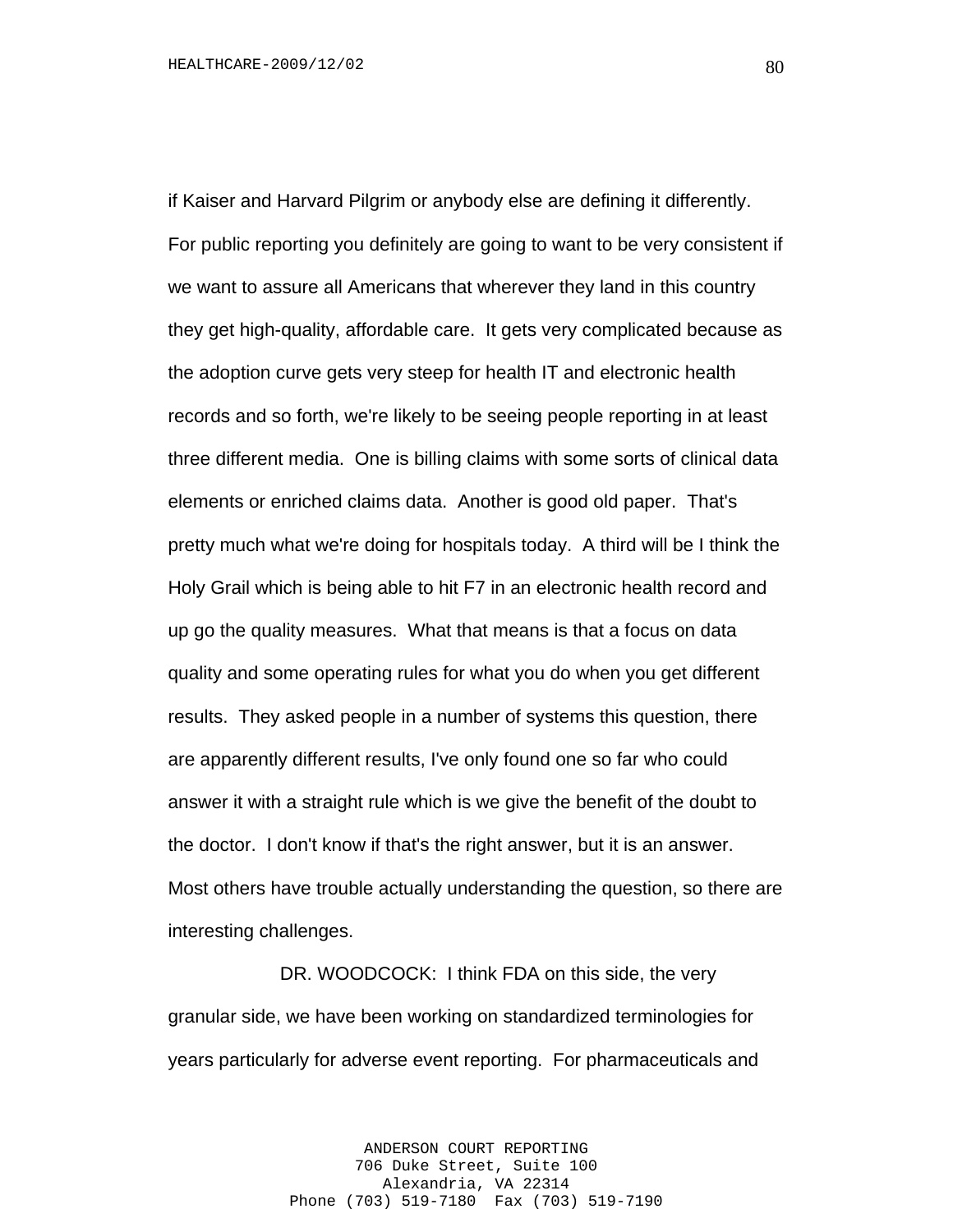others we've internationally harmonized them. We have drug standard terminologies that we have developed that are used by pharmacy systems in hospitals and so forth. So we have some of the foundational elements.

I think this, Mark, as being iterative. Hopefully we'll get the records going and get more quality assessment going. A lot is going to depend on, I agree with David, adding value at the level of the practitioner, of patients feeling that this is something that's good them. I think Carolyn said this too. Another thing I think that has to be considered which is the other end which is the new science that's coming along. I know nobody wants to talk about this because the current barriers to getting everything electronic and measuring quality is so high, but the real question is can we do better? There are two real questions. I think question number one is can we apply the current knowledge in a uniformed and beneficial manner to health care which we aren't doing very well? But then the second one is can we rapidly start applying new information and can we use health care as a feedback system so we can get to a higher level? That's where for example we're going to need more granular phenotypic information on the patients. It's one thing to measure the laboratory data and get that standardized in things that have been around for 50 years, urinalysis or whatever, it's another thing to figure out how do we define what's wrong with someone in a way that can differentiate fairly subtle differences and

> ANDERSON COURT REPORTING 706 Duke Street, Suite 100 Alexandria, VA 22314 Phone (703) 519-7180 Fax (703) 519-7190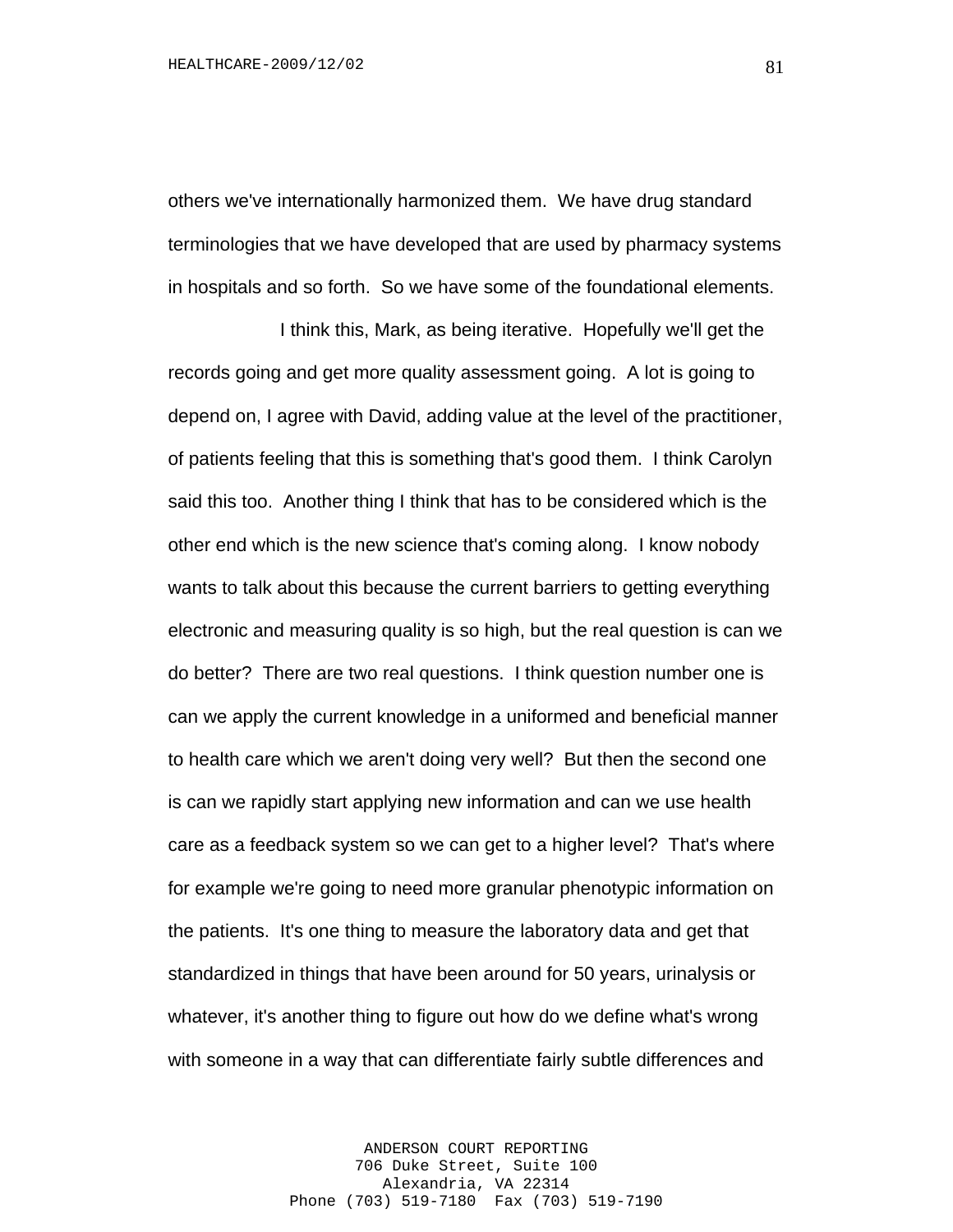not just look at the population base but look at individuals. We're working on some of that because we are very interested in the genetic basis of adverse drug events because not everybody gets harm from a drug, only a small group do, and some of that is genetically based. But to figure that out not only up to the genotype we have to be able to identify those adverse events at a pretty specific level and because they're so rare we're going to have to do it in the electronic health world, we can't do studies because you can't find the people. I think it's all going to be moving parts for a long time and we have to push onward and be patient and keep plugging on each one of these elements, but we can't forget the new science because that will bring NIH into this and that's very important.

MR. MCCLELLAN: It is a circular issue. In order to have that information on phenotypes you need richer information at the clinical level, but conversely, in order for doctors and patients to make better decisions with all of this genotypic information, they need to have that information at the clinical level. So hopefully that we can make that into a virtuous cycle.

I'd like to open up to questions and in particular I would like to ask if anyone has any questions for David Blumenthal who has to leave momentarily, so I would like to start there.

> ANDERSON COURT REPORTING 706 Duke Street, Suite 100 Alexandria, VA 22314 Phone (703) 519-7180 Fax (703) 519-7190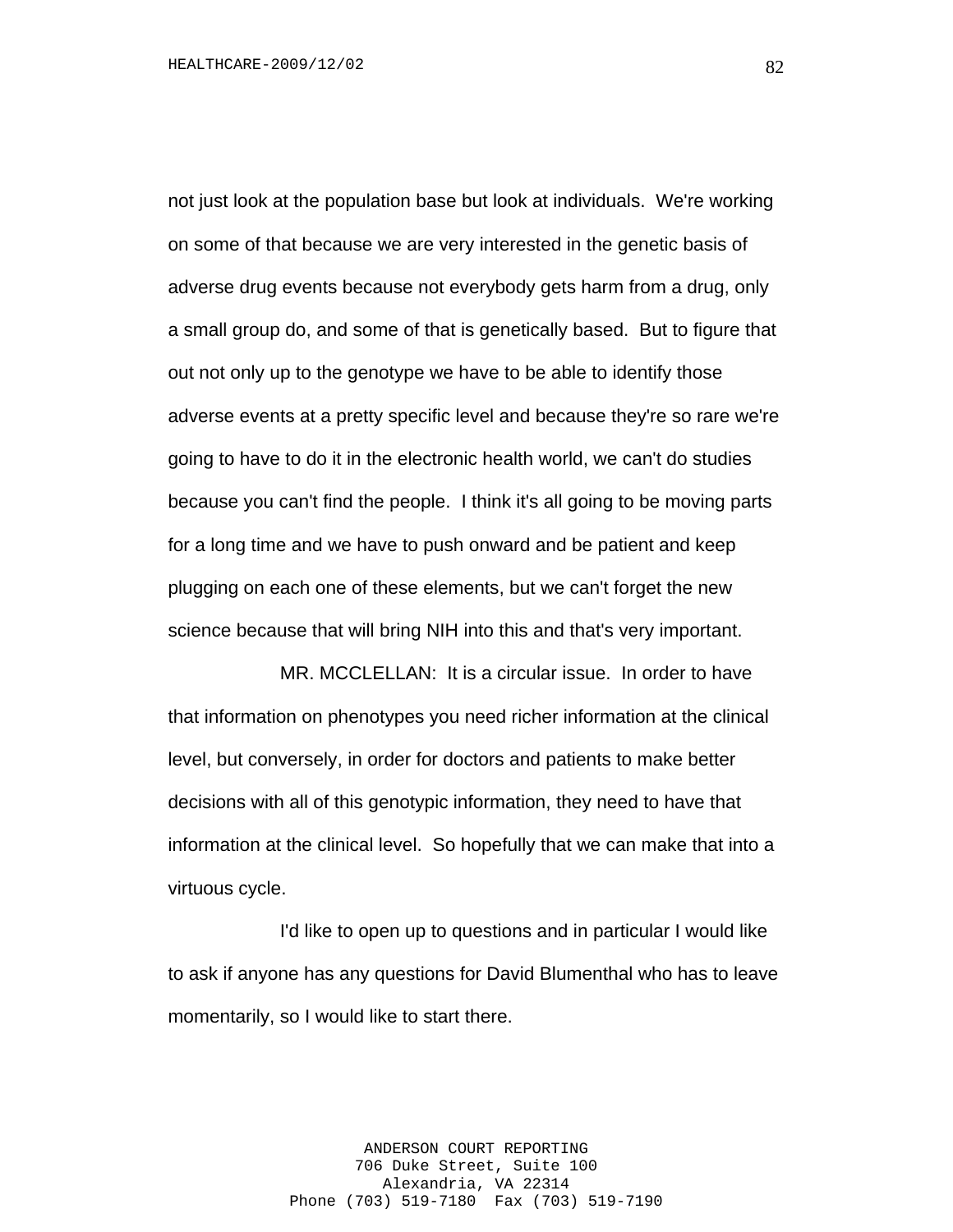MR. SMITH: Bruce Smith, Brookings retired. My question I think may be a little bit more to Dr. Clancy, but perhaps others can join in too. You were talking about linking the different languages, the IT with clinical practice. I have a suggestion. Get the patient in there. If I look at the world divided up into diseases, diabetes and cystic fibrosis come to mind as rather effective arenas where you've got associations that work to get more basic research, get more clinical research, get more advocacy, get more patients engaged. Cystic fibrosis is quite different from diabetes, but they have a great patient team connected to the clinical team and they've doubled life expectancy. I'm interested in AFIBs as Mark knows. I don't think we have an AFIB society or council out there, but if this is a team game where the patients can see something in it and not just the scholars who are grinding out the data and you can mobilize your team which has congressmen and patient advocates and researchers and clinical researchers, basic researchers and people who are doing comparative effectiveness, maybe that's the way to get some oomph behind some of these things that we're all interested in.

MR. MCCLELLAN: David, if you wouldn't mind commenting on that. I think this also relates back to your mention of the need for social structures to help educate the public and to help support the notion of information exchange. We had some comments online as well. One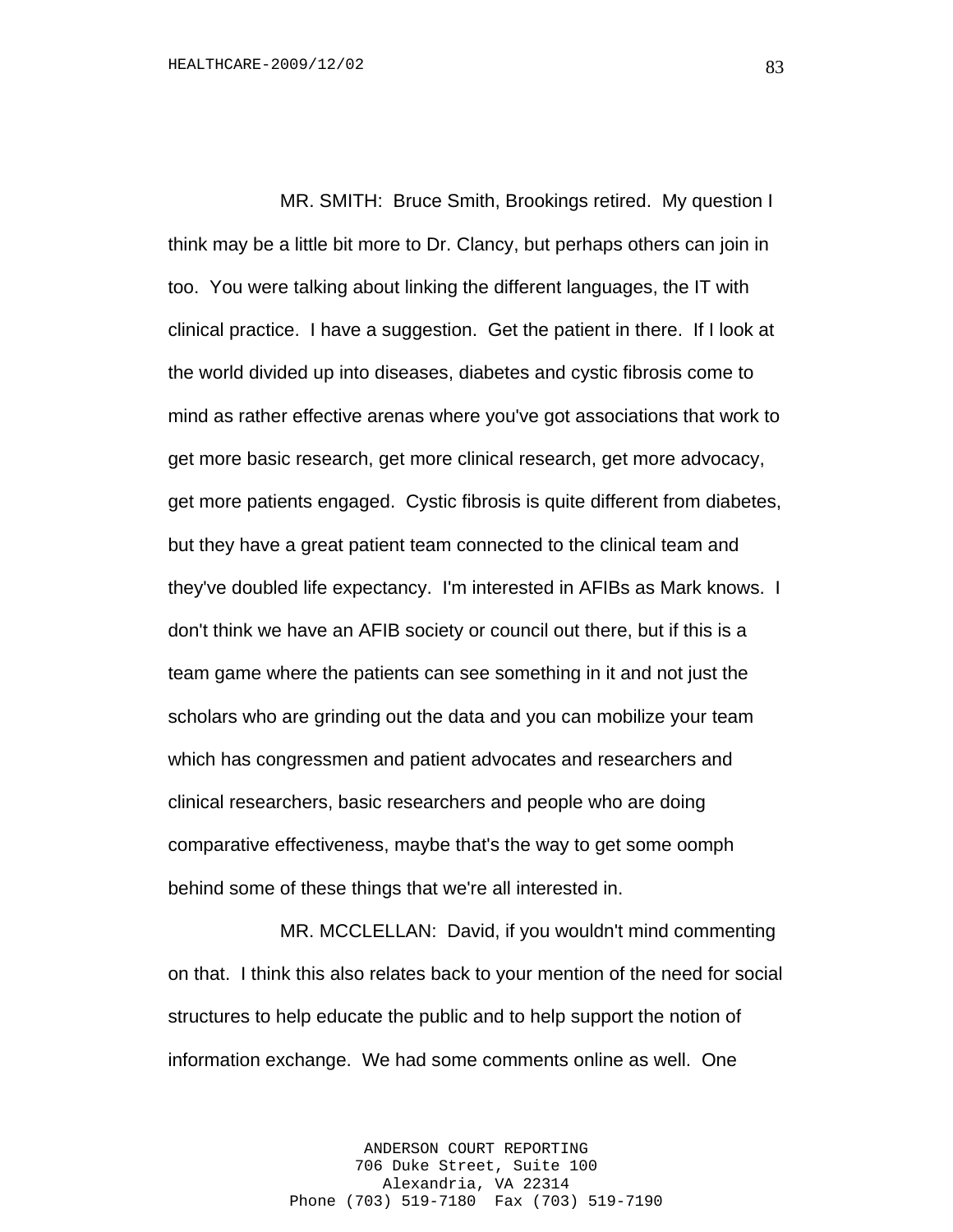participant said there's a strange mistrust here. I'm not sure how strange it is, but there are some real questions in the public about whether these kinds of enhanced data uses are really going to be beneficial for them. Is there a way to connect better with those kinds of concerns and to build up this kind of patient support if that after all is the goal?

DR. BLUMENTHAL: We have to make a better case for benefit and sometimes making a case for benefit means identifying particular groups who can answer the Carolyn Clancy question, what's in it for me, in a very clear and concrete way, and I think disease-specific groups are an excellent potential place to work in mobilizing social support. They have I think a more personal understanding of the value of connectivity. They live with the need for better information on a day-today basis. And their particular perspective on the tradeoff between privacy and security on the one hand and the availability of data on the other has to be factored into the discussion in a very important way. So I think they are a great place to start. They are represented in the discussion about electronic health records, but I'm sure they could be more represented and better represented.

The need for a governance structure is something that I've been thinking about more in recent days because there are tough decisions to make about what data to standardize and what to require

> ANDERSON COURT REPORTING 706 Duke Street, Suite 100 Alexandria, VA 22314 Phone (703) 519-7180 Fax (703) 519-7190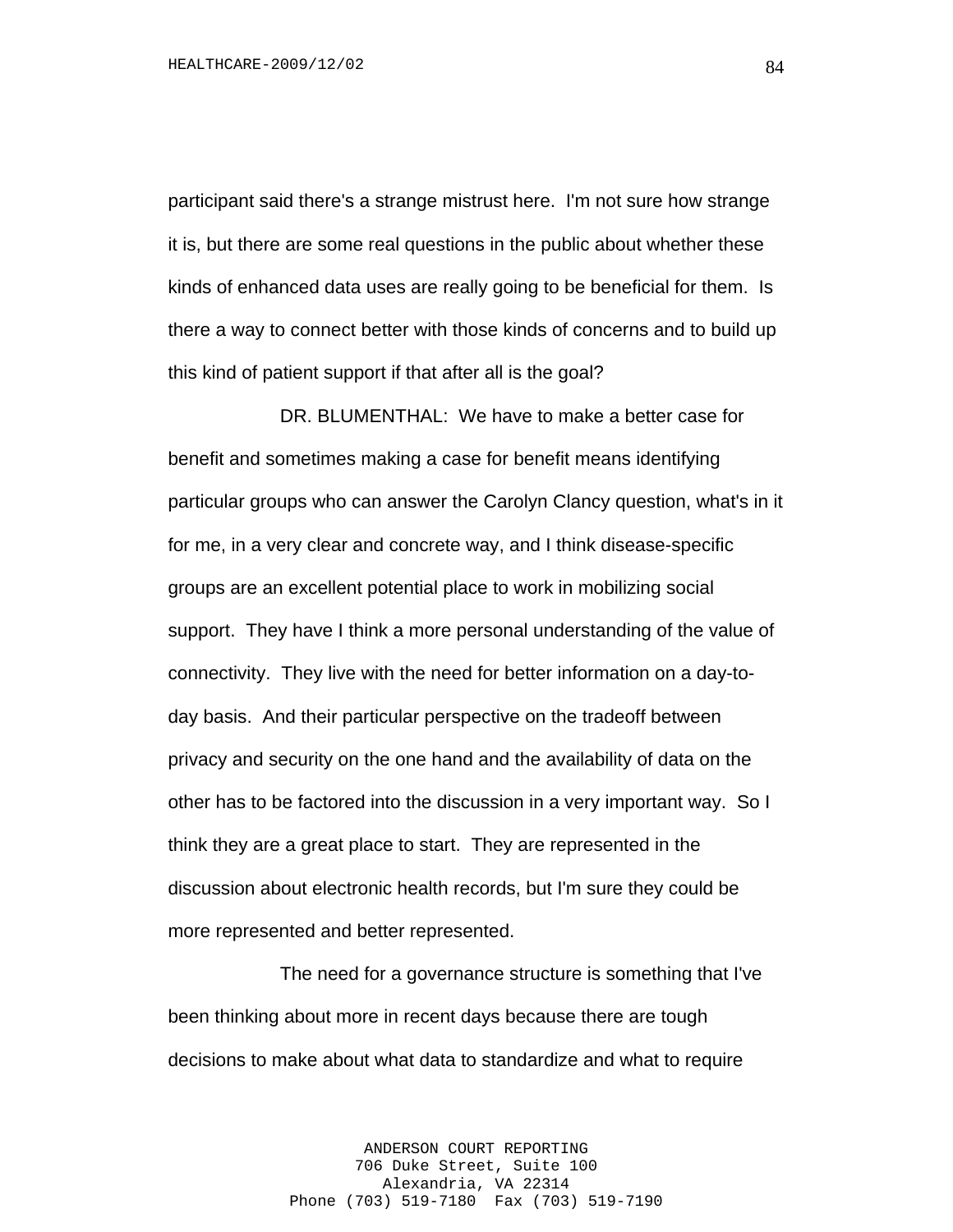clinicians to collect. When we talk about phenotypic data we're talking about collecting information that is much more difficult to standardize and much more burdensome to enter into an electronic health record. If we make that a priority we will almost certainly have to reduce the priority we associate with something else. So having some kind of way to make those decisions in a planned manner to build them into subsequent iterations of meaningful use as we go forward is I think a discussion that needs to be entertained not just in government but broadly through open and inclusive and transparent processes.

DR. CLANCY: The only point I would add very briefly is there is already a registry called Patients Like Me where patients are out there collecting their own data and sharing it and so forth. That's going to get back to a data quality issue, but I think as we begin to take advantage, we researchers and so forth take advantage of the power of electronic information, the capacity to know over time how treatments would be just utterly fantastic so we're going to have to wrestle with some issues about is data coming in from personal health records over my home computer the same quality as or good enough for this work?

MR. MCCLELLAN: David, I know you have to go. You've mentioned a number of regulations that have to be out by the end of the year, so please get to it. Thank you very much.

> ANDERSON COURT REPORTING 706 Duke Street, Suite 100 Alexandria, VA 22314 Phone (703) 519-7180 Fax (703) 519-7190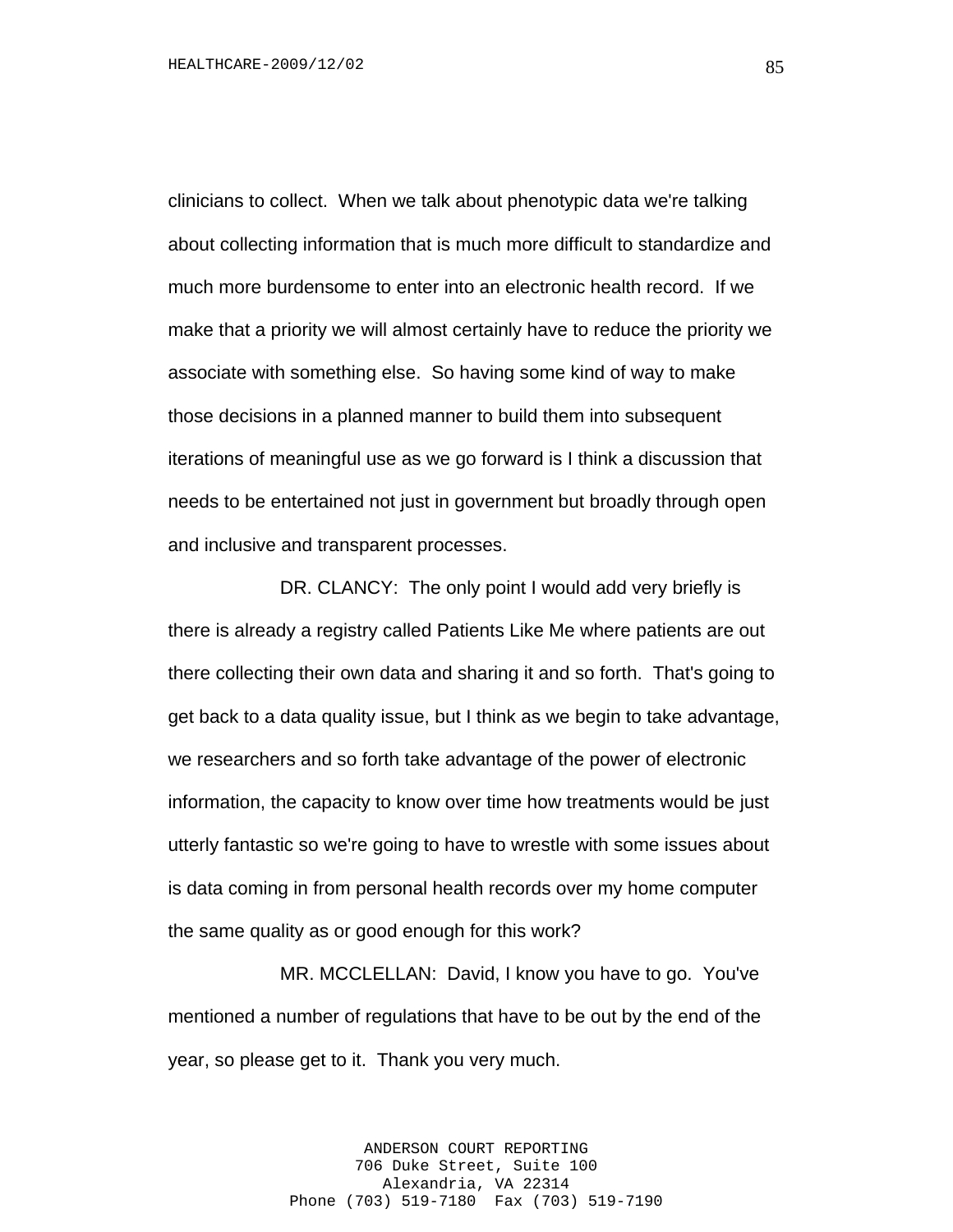We do have a few minutes for a few more questions. Are there others?

MR. ALTMAN: I'm Fred Altman and I think Allen Dobson mentioned that with the additional data you're going to get quality competition which is going to motivate people maybe not to be totally honest as you're building your systems. Is any attention being paid to that?

DR. CLANCY: I'll say, I mentioned it very briefly, that I think the psychological aspects or unintended consequences of transparency and assessing quality and so forth need continued attention. What doctors often say is I'd submit the right stuff, but I don't know about him. I'm not sure all my colleagues will be quite as truthful. But we may also need some checks on that validity of that data. For people working with registries this is already a common kind of concern to worry about and there are a number of strategies to deal with that.

MR. NOVIK: My name is Dmitry Novik. I am speaking not as a professional but as a patient. The basic problem as I can say is quality and the effectiveness of health care, and from this point of view I have two questions. Number one, why analysis of medical data is restricted to only the United States? Medicine is an international business. No one says that achievement in health care outside the United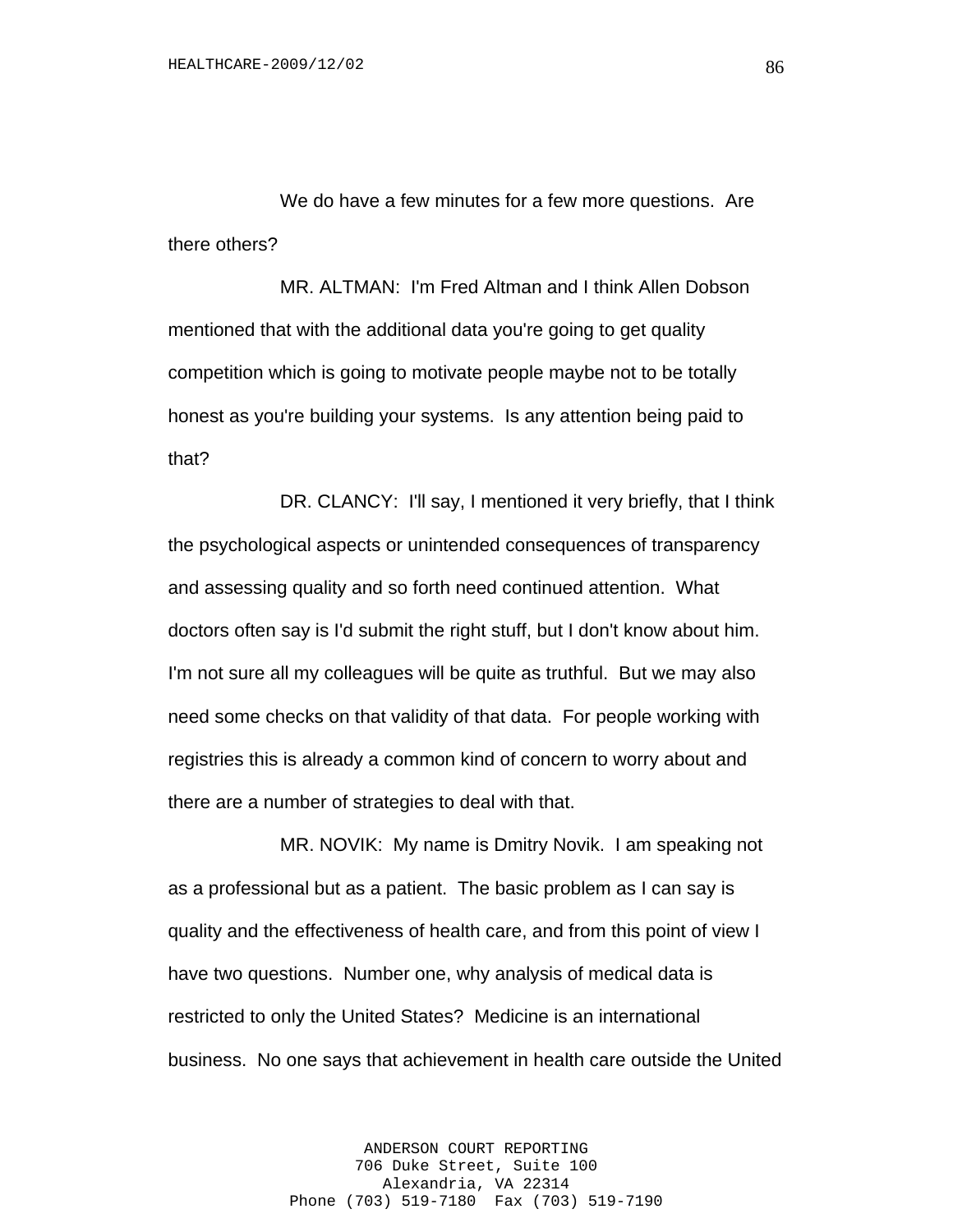States is negligible, so that's the number one question. And the number two question is the basic problem of increasing the quality of health care is of course the qualification of health care providers. From this point of view, we need to change certification of health care providers. Each 5 years health care providers must be recertified because progress in the science of medicine, in clinical experience, must be certified that people are health care providers know this and probably the only way to do this is with recertification.

DR. CLANCY: Very quickly, they're both important points. Thanks for the questions. The first is that we do some work with other countries in terms of looking at quality of care. There are a lot of issues that relate to the context and how the systems function differently, but at the end of the day, how you get to improving care looks awfully similar even in developing countries as it does here and how do we all row together. So I would agree with you that there's a whole lot to learn there and we don't plan to be stopping that anytime soon.

Interestingly, the point about specialty certification, virtually all boards now only certify physicians on a time-limited basis. They're using the phrase maintenance of certification instead of recertification, but by 2010 just days away, 87 percent of physicians in this country in order to maintain their certification will have to participate in this process and there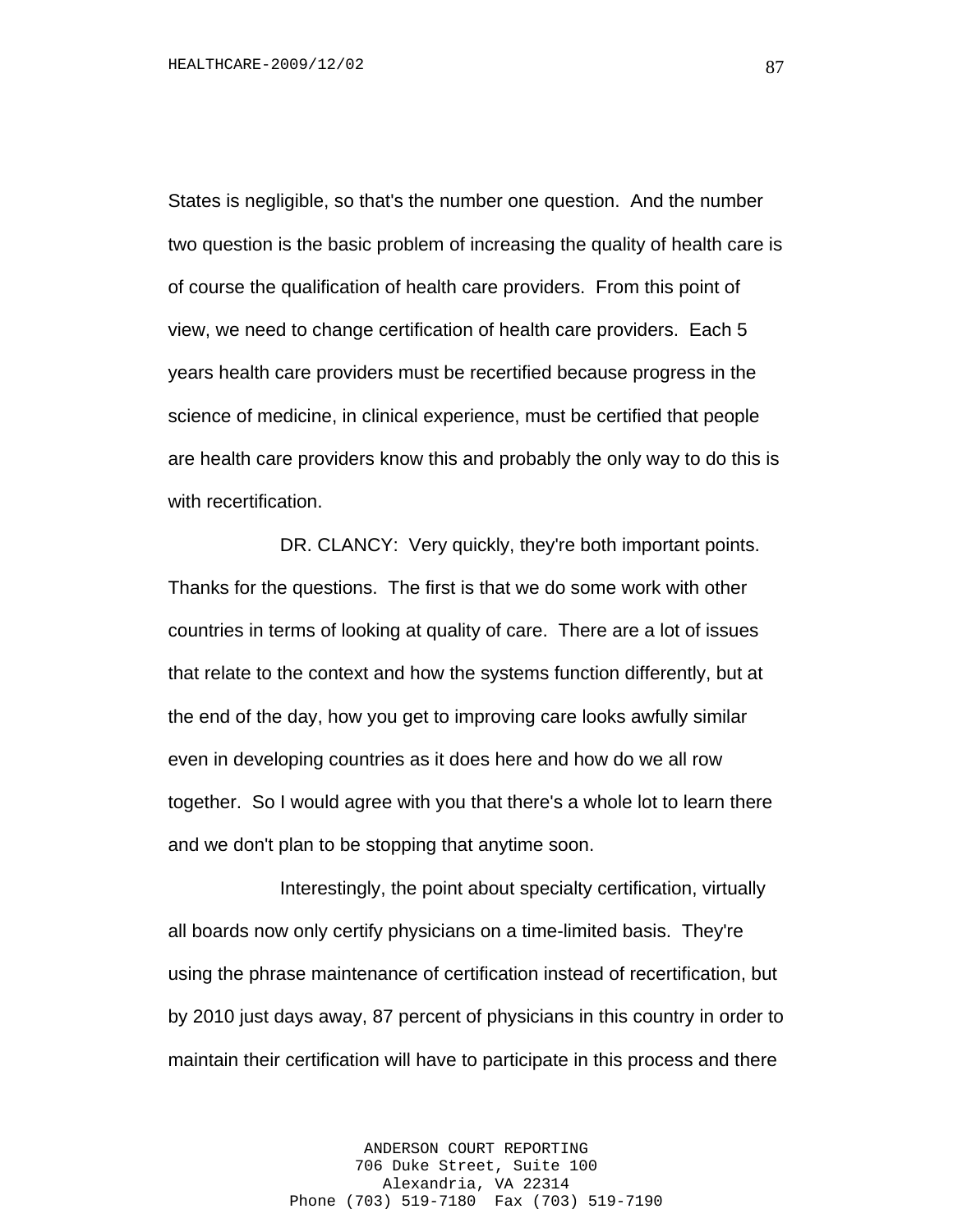is a lot of effort to link that with literally the care that they provide, shifting from the model that if you know a whole lot, you will therefore provide high-quality care to literally aligning some part of that maintenance of certification with the care that you are providing. I think it's a very, very exciting direction.

MR. MCCLELLAN: We've gotten a number of questions in from our webcast participants and some of them relate to this topic of governance or coordination of activities that David and others of you have mentioned. Maybe just to pick one out that focuses on these topics, assume we've got a health system in a local area that's a perfect world of clinical data, operational data, financial data with virtual sharing across all the partners, the payers, physicians, providers and so forth. Who owns the system dashboard for managing all of this information? How does that relate to these enhanced uses, these multiple uses? And doesn't this get back to both the issues of common data element standards and the issue of incentives? How should we be envisioning this working even in an ideal world a few years from now?

DR. CLANCY: I think that's why I see this as a challenge. First of all, I think if we find a community like that we should check our pulses to see if we're still actually alive. But there are going to be a whole array of questions that come up like this in terms of who controls the data.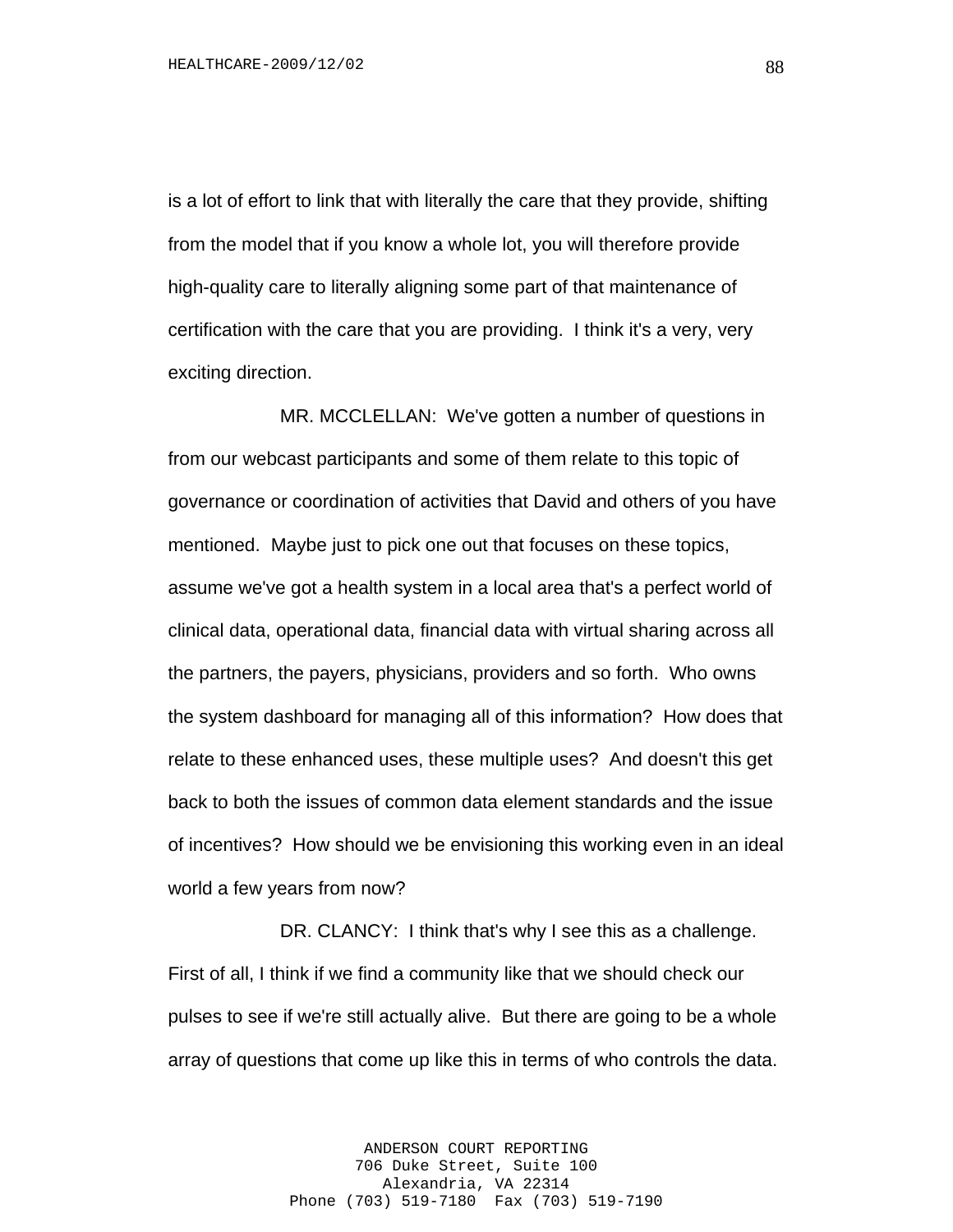Most people I think in the IT world are much more comfortable talking about access and use rather than ownership of data, but the legal world has very specific definitions of ownership and in some fashion we're going to need to reconcile those.

Just to make this incredibly concrete, one of the issues that they have struggled with in Britain is can patients change their records if they think an error has been made? They get to see the record. The short answer is no. They can add a note almost like a virtual pasted Post-It note if you think about it, but they can't literally change the content. But it's that kind of detail which means that this collaborative team is going to have to be pretty big.

DR. WOODCOCK: I agree with what Carolyn said. I think that to keep everyone comfortable we're all settling on a model where the data really "belongs" to those who use it for whatever they're calling it, it's primary or it's health care use, patient use is better term probably, and the extent to which it belongs to the patient versus the practitioner I agree has to be sorted out by the legal system. But I think as far as governance goes, we're going to have formal agreements on the access to those data by others who wish to do either public health practice or research or whatever you want to call it. That's how we're looking at it at least, that transparent agreements that acknowledge the primacy of the health care

> ANDERSON COURT REPORTING 706 Duke Street, Suite 100 Alexandria, VA 22314 Phone (703) 519-7180 Fax (703) 519-7190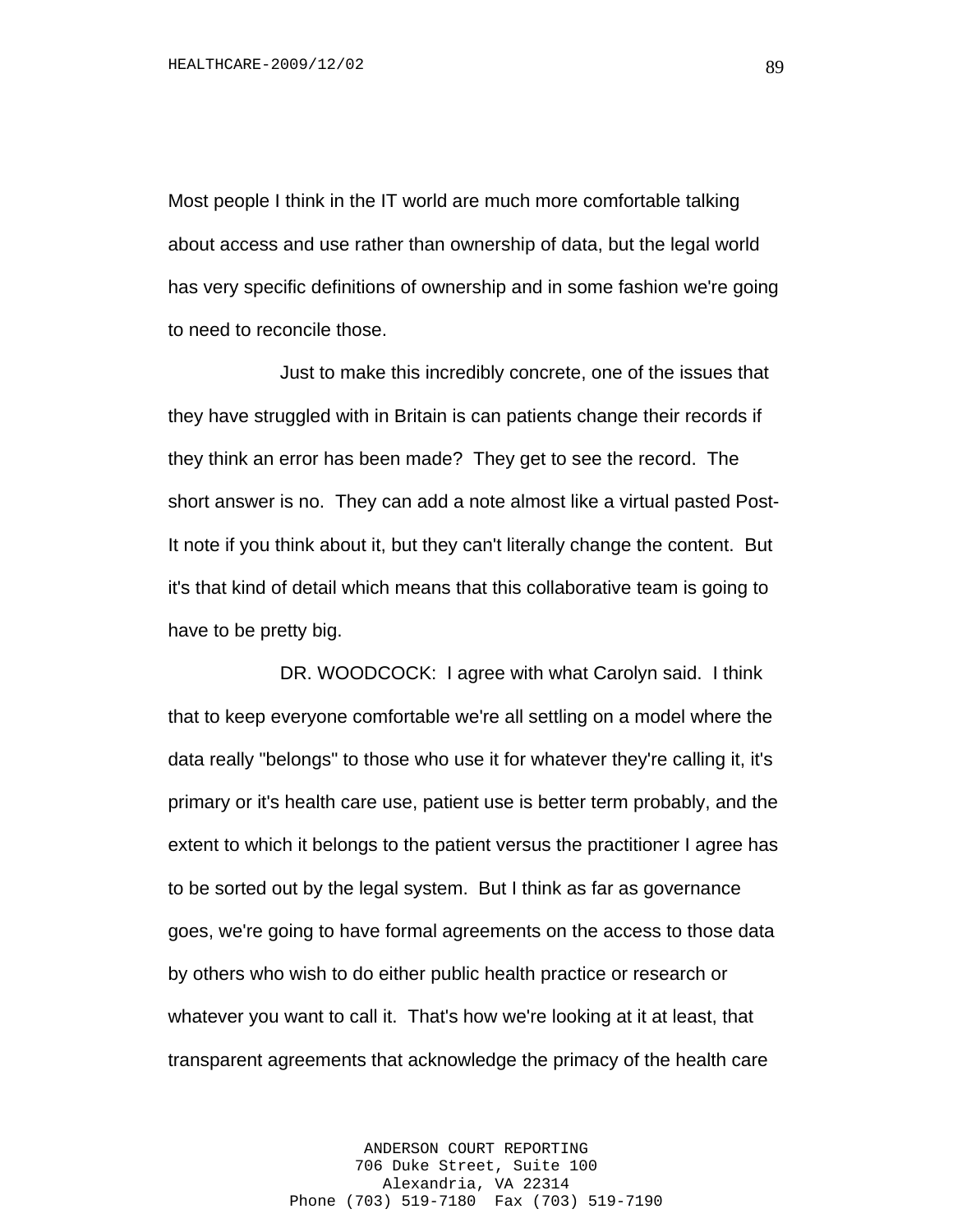as well as the patient's ownership of their own data or whatever you want to call it.

MR. MCCLELLAN: You've all emphasized this happening from an incremental standpoint, identifying some of these particular enhanced uses for safety or for quality or for effectiveness where there's a clear benefit and where these issues can be worked out and then building from there.

DR. WOODCOCK: Yes. I think that if we just say the government's going to be able to look at everything all the time that you have, that's going to make people extremely uneasy, so that this is very concrete that we're trying to improve the quality of our health care, we're trying to keep people safe and determine if a medical product has a safety issue or something as quickly as possible; we're doing public health surveillance of outbreaks. There are still folks who don't agree with that of course so there's a range like anything else of societal opinion, but most people feel that there is definitely an easily identifiable greater good there.

MR. MCCLELLAN: I think we have time for one more.

MS. JOHNSON: Nancy Johnson, Baker -- it is too bad that the American people couldn't share this and just to understand the depth and breadth of the challenges that we face and the intelligence and dedication and integrity of the people who are working on this. I thank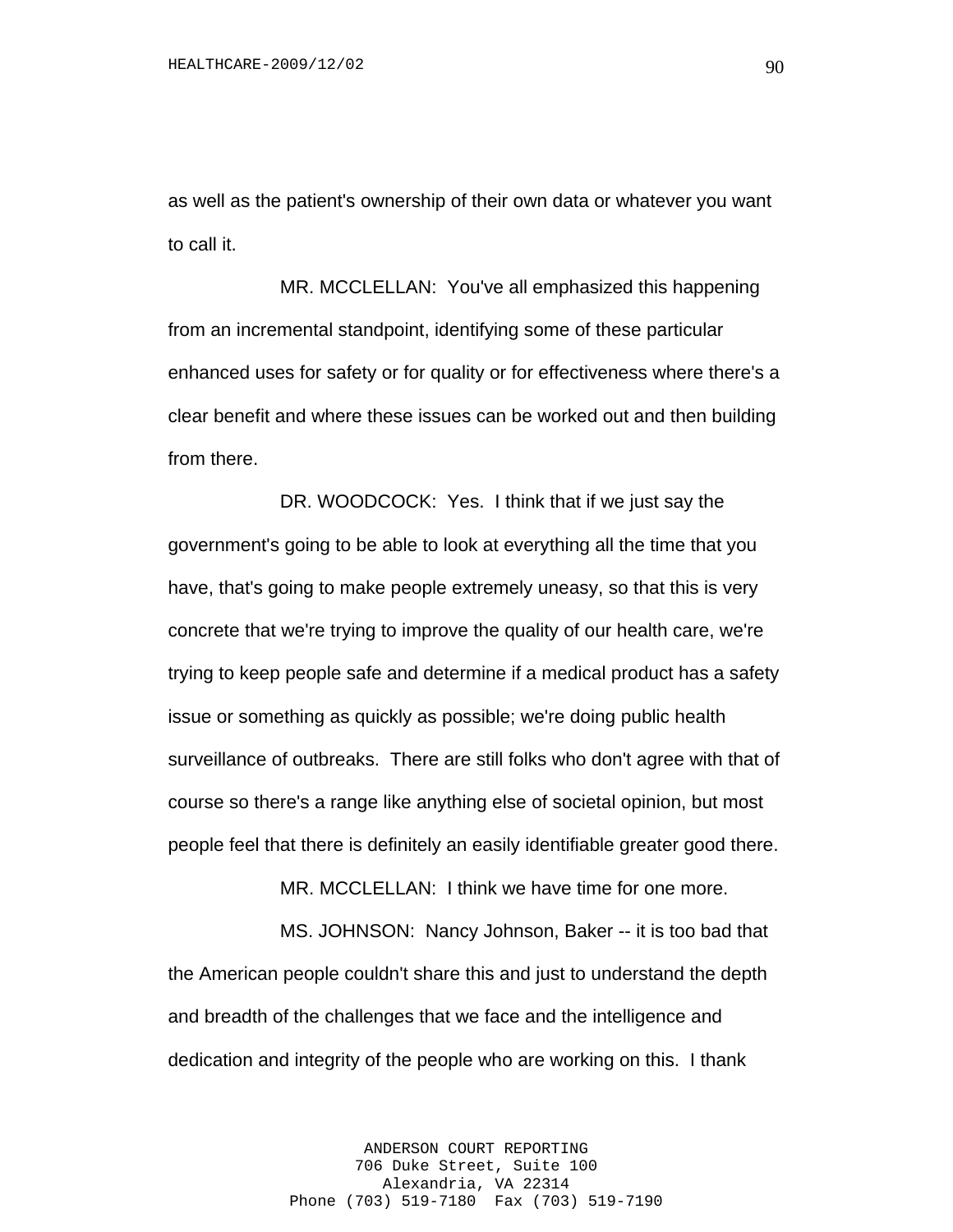you, Mark, for your leadership and all of you for your good work on these challenges.

Sitting here listening and being very interested in the subject but far from the expert, one of the things that's begun to worry me is how do you keep contact with the entrepreneurial community? We have a young entrepreneur, this is not a client, this is just one of the people you run across and you keep in contact with who has developed a technology he is now selling to hospitals that can discover the various earliest signs of never events. You need to know he's there and he needs to know what you're thinking about in standardized data. It's like those websites where people are just going ahead and sharing their data with people who have similar diseases. We need to reinvent. I know we have these advisory panels, but they tend to be the big guys of the world, the GEs and the Cerners, and that's not actually where interoperability is being invented. I just put that out there. I've spoken to a number of venture capital organizations so there are people who really keep contact with all these people and it would be interesting to every few months try to invite them here to hear what you're talking about and get their input because they're just doing it. When these guys sit down and show me what they're doing with never events and they can put this in place in 2 months and it's very cheap, they're managing data that we're interested in and we want to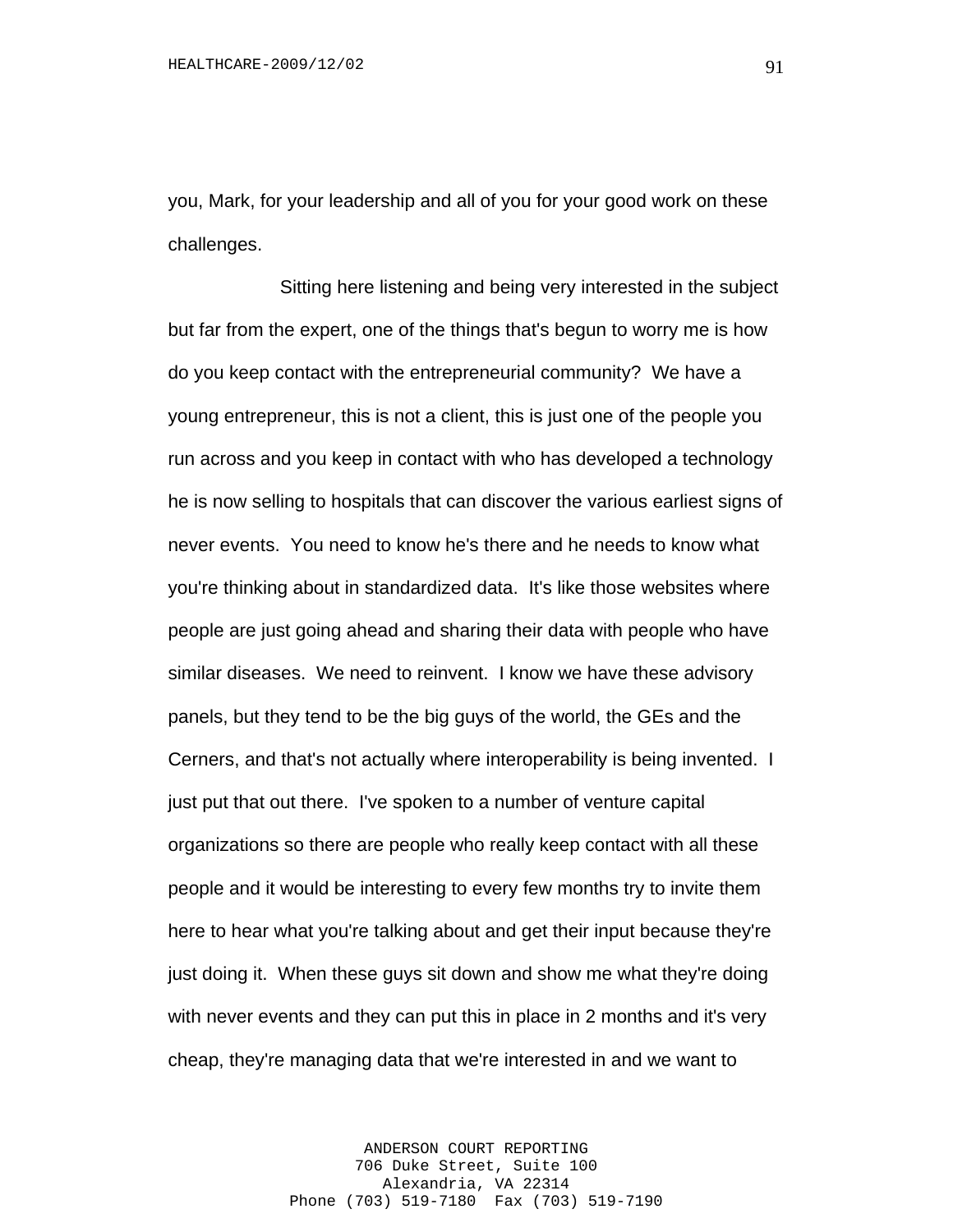make sure that in the course of events that Washington doesn't structure these data issues in such a way that they can't contribute. So I just throw that out there because what's happening in the entrepreneurial community is so dynamic. The one problem with the health care bill in my estimation is that it doesn't really recognize the pace of entrepreneurial activity that is already driving the cost and knowledge base, but I think all the things have said have been very useful to me and I thank you.

MR. MCCLELLAN: What is the role of the entrepreneurial community in supporting these kinds of goals?

DR. WOODCOCK: The tools and methods obviously are going to come -- we wouldn't have had this discussion 10 years ago because the IT wasn't at probably a level of maturity that you could do it. That's why we're running the OMOP competition which is a public competition with a prize to see who can get the best methods because we think it's going to come out of the bright young people who are going to figure out the best analysis methods, and we've put up a public database that they can do the analysis against. So from my point of view, we have to have a system that can keep incorporating innovation and continuously improve, you're right, not just set something in stone.

DR. CLANCY: Nancy, thank you for your comments. I've always a pleasure to see you. I would only disagree that you are not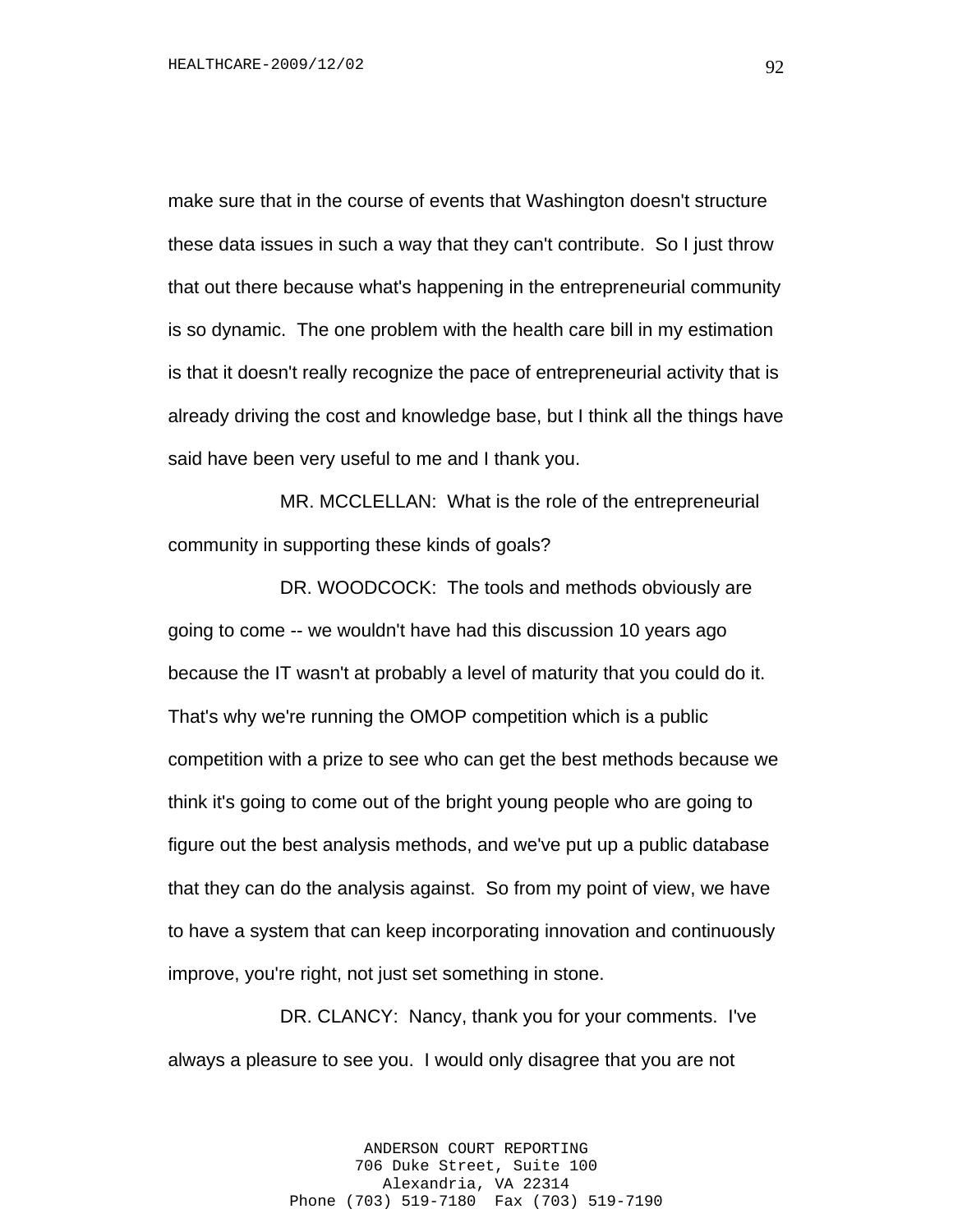terribly expert in this area. You're probably the most expert member of Congress I've ever had the privilege of interacting with on these issues.

I would agree with what Janet said. I think in many ways this is a huge communications challenge and it can't just happen in Washington, but it's got to happen regionally and locally as well. The feds have a very important role in defining the innovation corridor, if you will, and that is very much needed by entrepreneurs. We have huge opportunities to learn from them. I will tell you in comparative effectiveness that part of ARQ's investment with the Recovery Act resources is going to be to try to build a methodology of horizon scanning. What's on the horizon and what are the kinds of questions that we will anticipate that will be need to be asked? It's very early days, but no developed country has figured out how to do this surprisingly enough. What I usually say to the secretary these are the kinds of questions you'll be asked about in a hearing in 3 to 5 years. It's not academic navel gazing, this is very real, but it's been a struggle to figure out how to do that well. So keep reminding us.

MR. MCCLELLAN: I know there are some more questions out there. What I'd like to emphasize to you is that viewed this event as a start or a piece of an ongoing process. You've heard from all of our speakers about a couple of important points. One is that these issues of

> ANDERSON COURT REPORTING 706 Duke Street, Suite 100 Alexandria, VA 22314 Phone (703) 519-7180 Fax (703) 519-7190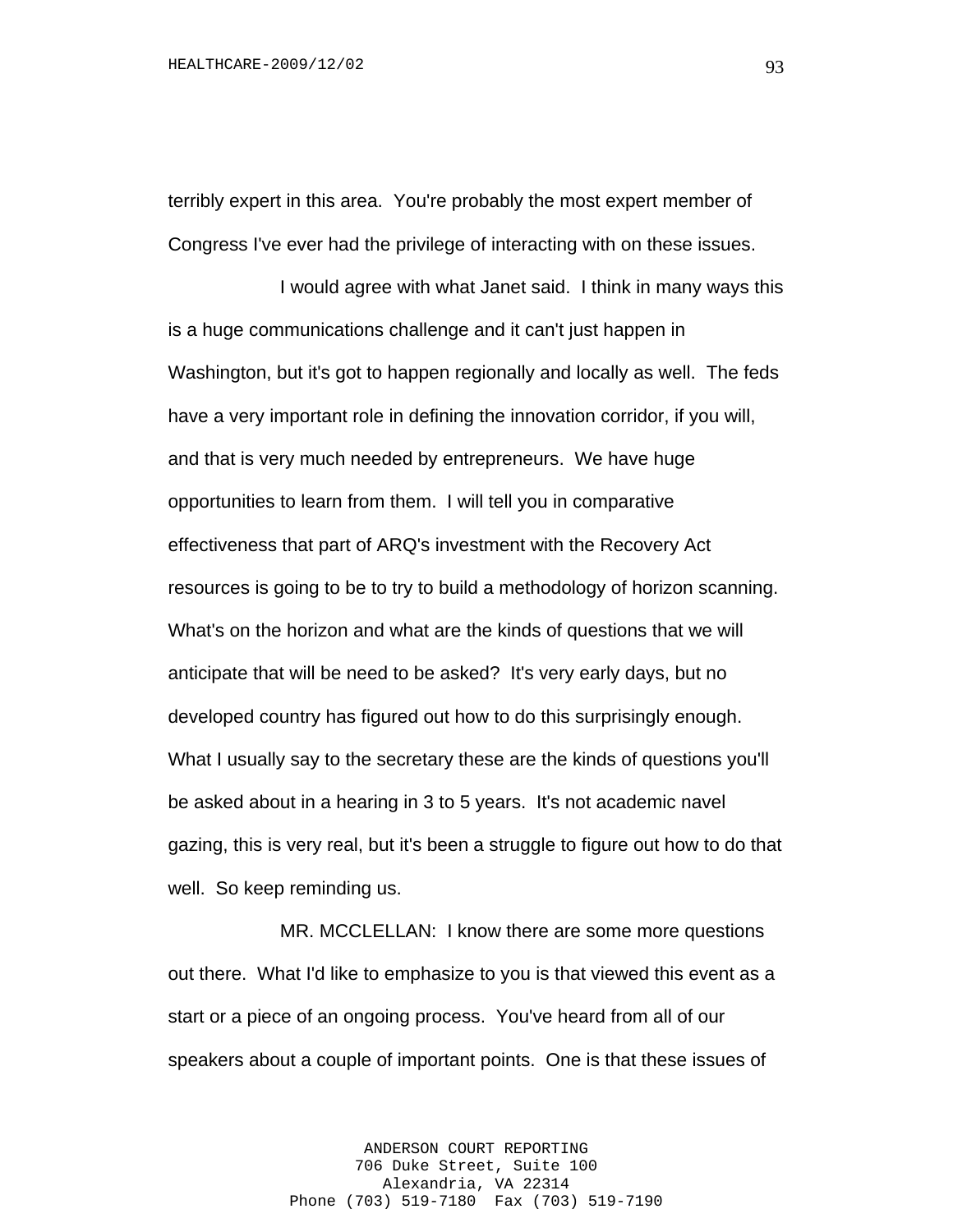data aggregation, of thinking about our health care system as being both about supporting individual patient care that is as high quality as possible and as low cost as possible is critical, but there are a number of enhanced uses that if we use our opportunities now around health reform, around building up these electronic systems, we can help make that patient care much, much better for all types of patients, all of our diverse racial and ethnic groups. This is going to be an ongoing process. You should look for a white paper coming from our group at Brookings based on this discussion today that will review some of the major themes that we've heard about such as the importance of these enhanced uses as a key element, a fundamental element of health reform. This is really important to getting to a health care system that actually performs better, that delivers better care at a lower costs and knows what it's doing, that describes some of the activities going on, you've heard about many today, to move from these very disparate uses of data often in small settings and in ways that are not very well coordinated to these broader public-private efforts to identify key opportunities, some short-term uses of enhanced data that can have clear benefits for patients and can put us on a track toward a much more effective health care system.

So you will be hearing more from us about all of these issues and I think as somebody suggested, some follow-up events as well. But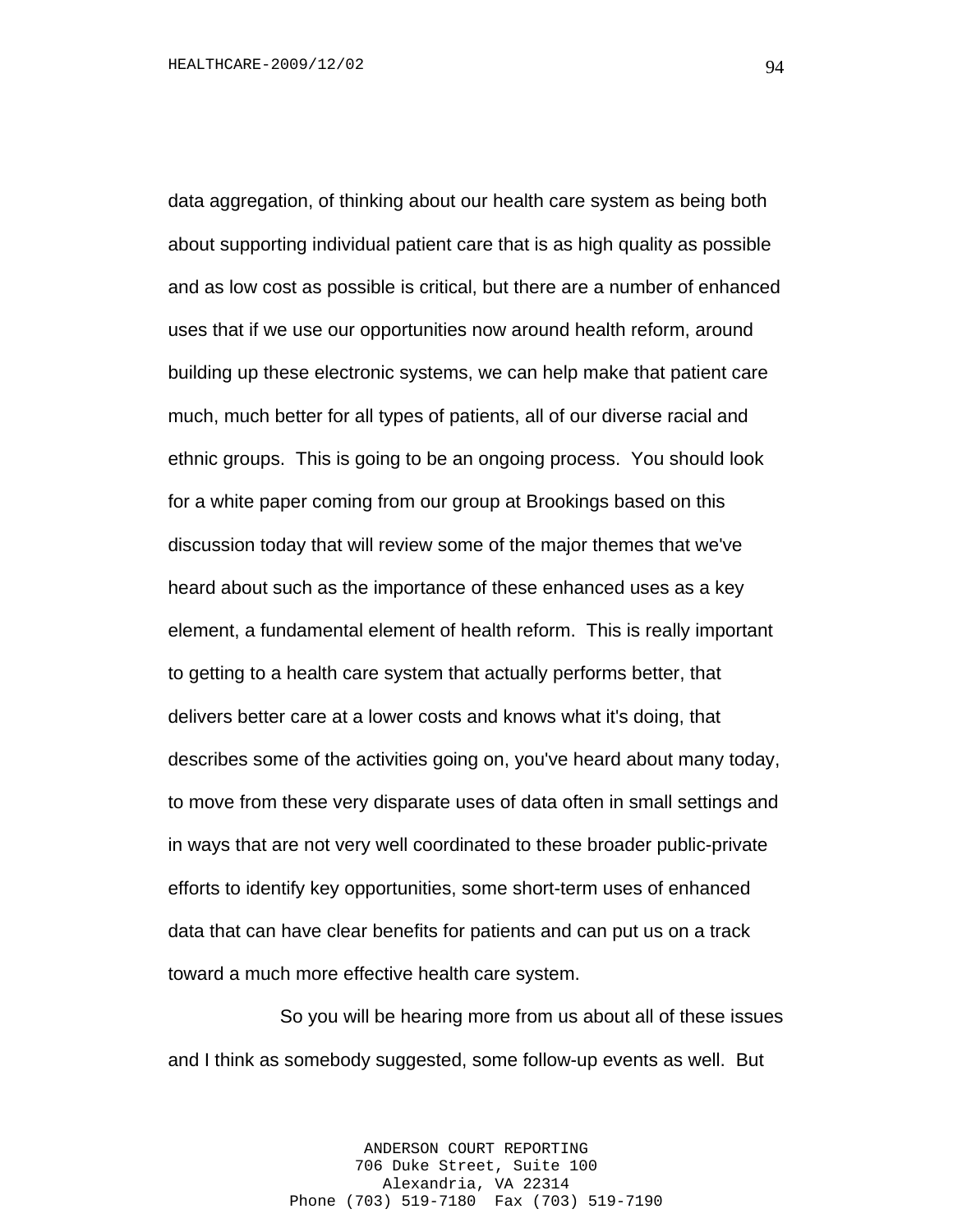we've gotten a lot of this accomplished today and I'd like to particularly thank all of our distinguished speakers for making themselves available. These are people who are extremely busy and have many other things to do. In some cases they flew all the way in here just to be part of this event and hopefully help us on an ongoing basis. I also want to thank the Robert Wood Johnson Foundation and the Brookings team who made this event possible, Josh Pfeifer, Megan Carey, Marisa Morrison, Sally Cluchey, Beth Rafferty, Brynn Barnett, Joachim Roski, Erin Weireter and Joshua Benner. It takes a village. And especially all of you for participating in this effort and making it such a great dialogue. Thanks again for coming and have a wonderful holiday.

\* \* \* \* \*